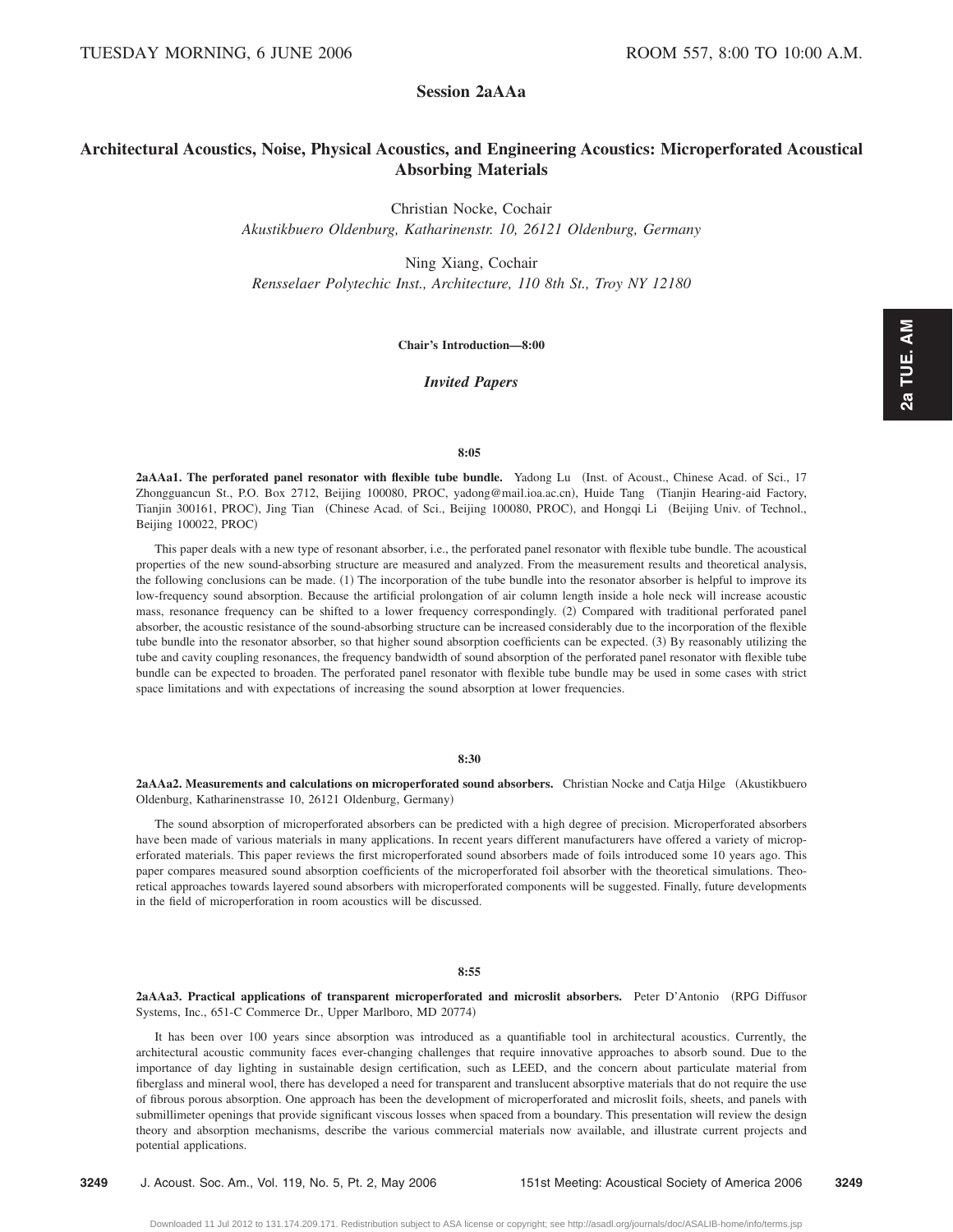**2aAAa4. Effect of honeycomb structure in the back cavity on the absorption characteristics of microperforated panel** absorbers. Motoki Yairi, Atsuo Minemura (Kajima Tech. Res. Inst., 2-19-1 Tobitakyu Chofu, Tokyo 182-0036 Japan), Kimihiro Sakagami, and Masayuki Morimoto (Kobe Univ., 657-8501 Kobe, Japan)

Since the principle of microperforated panel absorbers (MPPs) was established, many studies have been made on their practical applications. MPPs are typically made of very thin metal or plastic panels to obtain high absorption. However, such a thin, limp panel is in many cases not suitable for an interior finish of room walls because of its insufficient strength. The authors have proposed to use a honeycomb structure attached behind an MPP to stiffen it without deteriorating its acoustical performance. The honeycomb behind an MPP can also be expected to enhance its absorption performance, considering previous studies on porous sound-absorbing layers with the back cavity completely partitioned by a honeycomb structure. In this paper, the effect of honeycomb structure in the back cavity on the absorption coefficient of MPP was experimentally studied. The results suggest that the reverberation sound absorption characteristics become close to those of an MPP without a honeycomb structure for normal incidence. This means that the characteristics are improved with the honeycomb structure to show a higher and broader absorption peak. MPPs can be used more efficiently in more various situations with applying elaborated configurations of backing structures. Work supported by the Kajima Foundationfs Research Grant.

# *Contributed Paper*

#### **9:45**

**2aAAa5. An ideal absorbing materials in architectural acoustics: Micro-perforated panel absorbers.** Ke Liu, Jing Tian, Fenglei Jiao, and Xiaodong Li (Inst. of Acoust., Chinese Acad. of Sci., P.O. Box 2712, Beijing 100080, P.R. China)

Micro-perforated panel absorbers (MPA) can be used to reduce or better the noise in architecture. This absorber was developed in the 1960s, when a robust sound absorber was needed for severe environments, without porous materials. It has a simple structure and the absorption properties can be exactly calculated. The panel can be made of any materials from cardboard to plastic to plywood to sheet metal, for different purposes. Theoretical and experimental investigations on MPA are reviewed in this paper. By reviewing recent research work, this paper reveals a relationship between the maximum absorption coefficient and the limit of the absorption frequency bandwidth. It has been demonstrated that the absorption frequency bandwidth can be extended up to 3 or 4 octaves as the diameters of the micro-holes decrease. This has become possible with the development of the technologies for manufacturing MPA, such as laser drilling, powder metallurgy, welded meshing, and electro-etching to form micrometer-order holes. In this paper, absorption characteristics of such absorbers in random fields are presented and discussed both theoretically and experimentally. This review shows that the MPA has potentials to be an ideal absorbing materials in architectural acoustics in the 21st century.

TUESDAY MORNING, 6 JUNE 2006 ROOM 555AB, 10:25 TO 11:50 A.M.

# **Session 2aAAb**

# **Architectural Acoustics, Musical Acoustics, and Engineering Acoustics: Surround Sound Essentials I**

Alexander U. Case, Cochair *Fermata Audio Acoustics, P.O. Box 1161, Portsmouth, NH 03802*

K. Anthony Hoover, Cochair *Cavanaugh Tocci Associates, 327F Boston Post Rd., Sudbury, MA 01776*

**Chair's Introduction—10:25**

## *Invited Papers*

# **10:30**

2aAAb1. Loudspeakers and listening rooms, Part I: The physical sound field. Floyd E. Toole (Harman International Industries, Inc., 8500 Balboa Blvd., Northridge, CA 91329, ftoole@harman.com)

In contrast to the considerable effort invested in concert halls and auditoria for live performances, the design of domestic listening spaces and recording control rooms has evolved with little guidance from science. In this presentation, an examination of the physical aspects of sound in small rooms reveals that traditional acoustical measures, such as reverberation time, are of little value. The reasons have to do with the differentiating facts that loudspeakers are relatively directional, and the rooms are relatively small, relatively absorptive, and furnished with large sound-scattering objects. As a result, at frequencies above about 300 Hz, listeners are in a transitional sound field consisting of direct and early reflected sounds, and a much-diminished late-reflected sound field. Loudspeaker directional properties and the acoustical behavior of the surfaces involved with early reflections are the factors relevant to perceptions. At low frequencies, room modes dominate. Notions of optimum room-dimensional ratios are of value only when loudspeaker and listener locations are known. New solutions, employing multiple subwoofers in configurations that result in selective modal excitation, can yield excellent low-frequency sound for several listeners in both rectangular and nonrectangular rooms.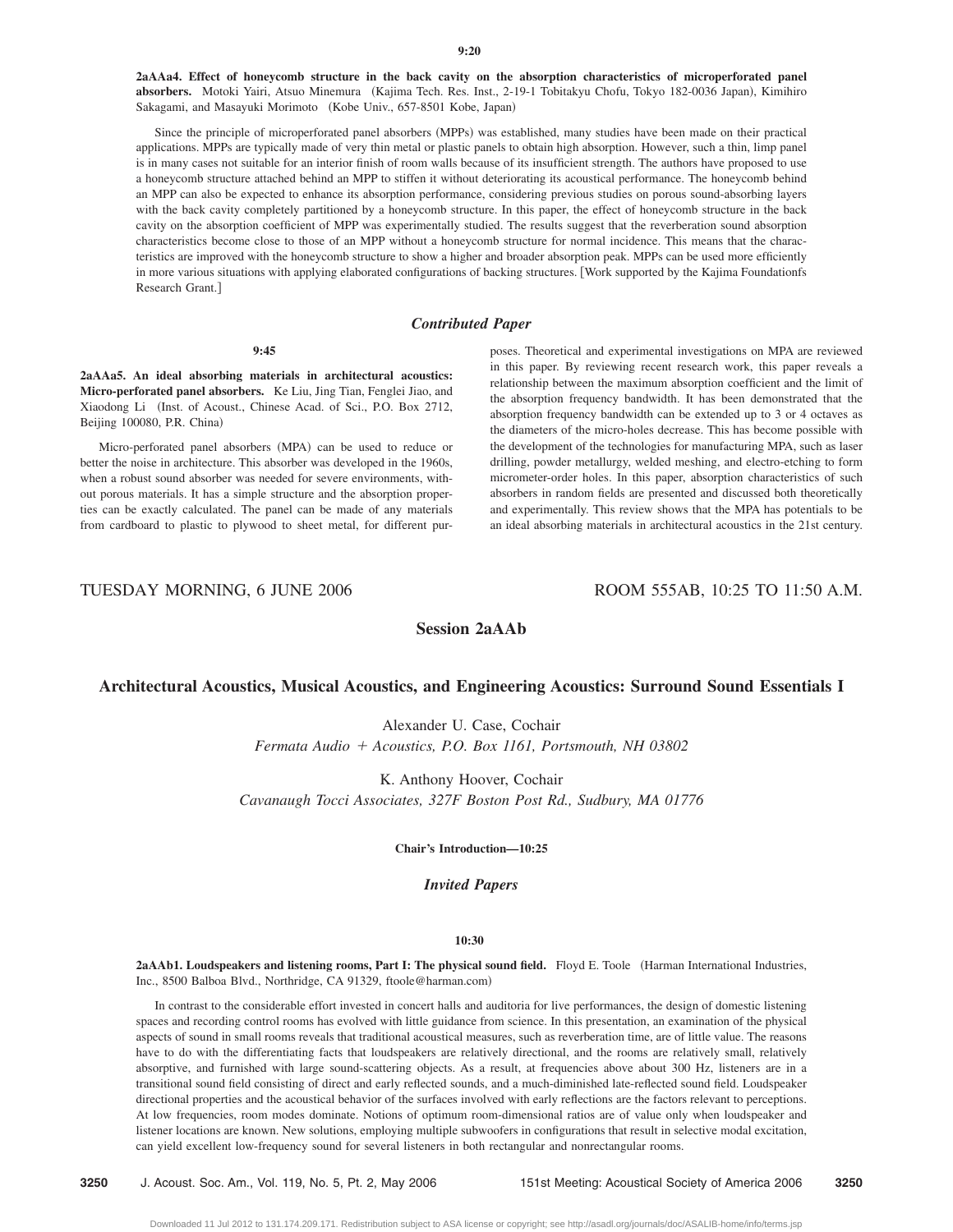#### **10:50**

2aAAb2. Loudspeakers and listening rooms, Part II: The perception of reflections. Floyd E. Toole (Harman International Industries, Inc., 8500 Balboa Blvd., Northridge, CA 91329, ftoole@harman.com)

A review of the effects of reflections on perceptions of sound quality, direction, image size, spaciousness, speech intelligibility, etc., lending perspective to the matter of which elements might be perceptually important in multichannel sound reproduction systems. In general they appear to be less problematic than is commonly believed. This, combined with the considerable ability of listeners to adapt to certain auditory influences of small rooms, brings into question several popular practices in the design of loudspeakers and listening rooms. Anechoic measurements on loudspeakers that have been done in a manner that anticipates sound reproduction in rooms can be used to calculate a figure of merit. The correlation between the calculated ratings, and those resulting from double-blind listening tests, is high: 0.86. This has implications for the acoustical treatment of rooms, and to the necessity for controlling the sound field at low frequencies. Only then can there be any assurance that the art in recordings will be heard by consumers as it was created in control rooms.

# **11:10**

2aAAb3. Surround monitoring challenges in acoustically small spaces. Russ Berger (Russ Berger Design Group, 4006 Belt Line Rd., Ste. 160, Addison, TX 75001-

Critical listening spaces used to monitor and produce surround sound product are usually required to provide an accurate listening environment for more than one listener. Decisions are made not only about source material content and veracity, but also about how best to process and present the multichannel surround event in a manner that translates the aural experience to a wider audience. Oftentimes this audience is listening in other, less-than-ideal acoustical environments. Practical criteria and solutions are presented here to help overcome the limitations of monitoring surround sound in acoustically small spaces, as well as a discussion regarding first reflection control through the application of space coupling diffusors.

## **11:30**

2aAAb4. Design considerations for an idealized domestic surround-sound listening space. David Moulton (Moulton Labs., 39 Ames Rd., Groton, MA 01450, dmoulton@moultonlabs.com)

I have been actively involved in the production of music for surround-sound systems since the late 1960s, including composition, production, recording (classical, multichannel pop, and experimental), loudspeaker design, and acoustical design. Based on my experiences, I am going to present some design principles (and constraints) for domestic (and public) surround-sound playback spaces, possible loudspeaker configurations, and topologies. I will also suggest a possible ideal domestic music playback space.

TUESDAY MORNING, 6 JUNE 2006 ROOM 552A, 8:25 A.M. TO 12:00 NOON

# **Session 2aAO**

# **Acoustical Oceanography, Underwater Acoustics, and Engineering Acoustics: Ultra-Low and Low Frequency Marine Seismo-Acoustics**

Ralph A. Stephen, Cochair

*Woods Hole Oceanographic Inst., Woods Hole, MA 02543-1542*

Peter M. Mikhalevsky, Cochair *Science Applications International Corp., 4001 N. Fairfax Dr., Arlington, VA 22203*

## *Invited Papers*

# **Chair's Introduction—8:25**

#### **8:30**

2aAO1. Hydroacoustic observations of the 2004 megathrust earthquake and other events. Catherine de Groot-Hedlin (Scripps Inst. of Oceanogr., 9500 Gilman Dr., La Jolla, CA 92093-0225-

Hydroacoustic signals (T-waves) generated by the 2004 Great Sumatra earthquake were recorded by a network of 5 small hydroacoustic arrays located in the Indian Ocean at distances of 2800 to 7000 km from the epicenter. The array configurations allow for accurate determination of the receiver-to-source azimuth given coherent arrivals. Analysis of a series of 10-s windows within the *T*-wave coda shows that the receiver-to-source azimuth varies smoothly as a function of time, suggesting a nonstationary *T*-wave source. Apparent motion in the *T*-wave source has also been observed for many small-scale earthquakes and, for those events, reflects *T*-wave excitation over a broad expanse of the seafloor. For small-scale earthquakes, it is shown that the variations in the source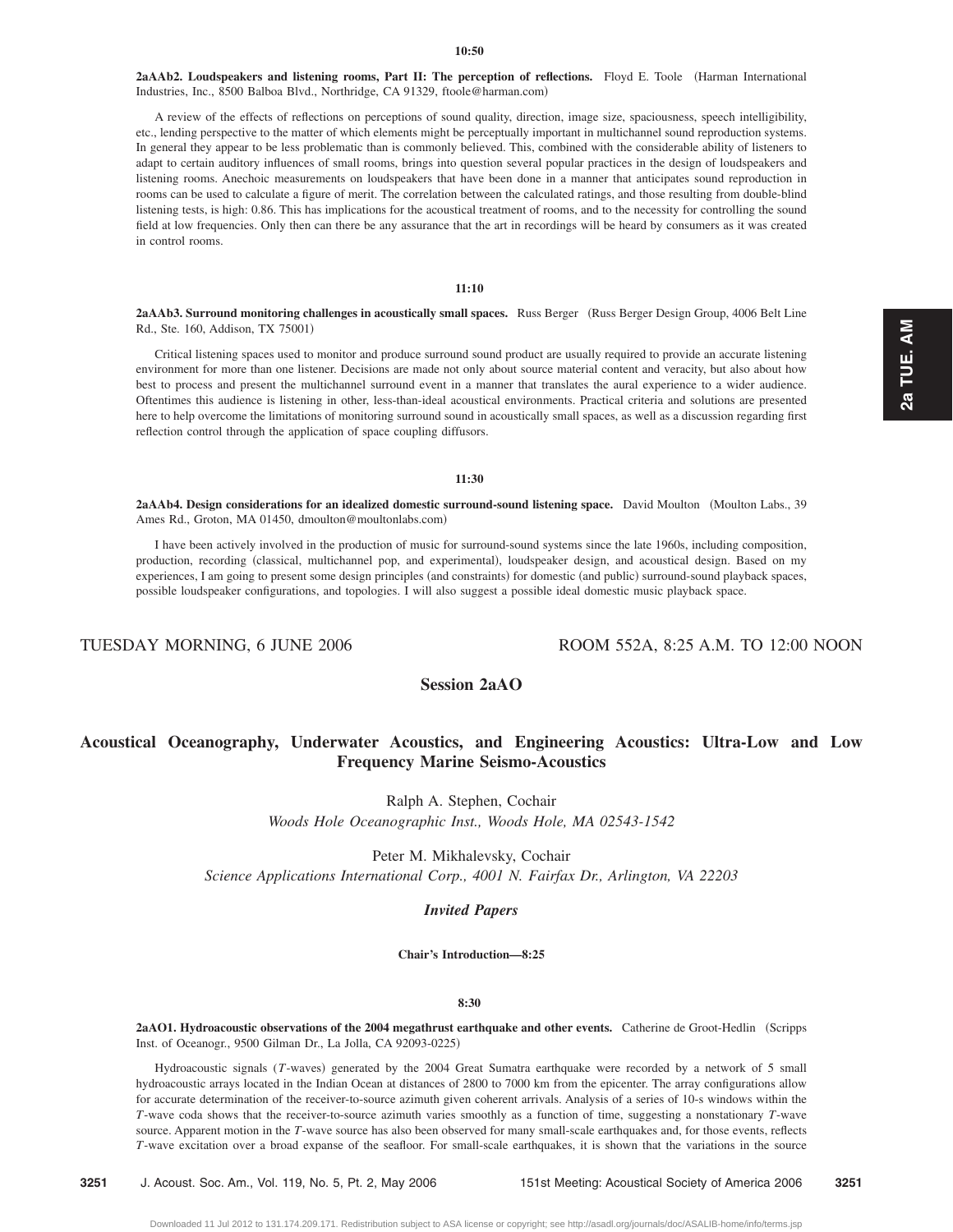azimuth are predictable using a seafloor scattering model. The azimuthal variations for the great Sumatra event are shown to be inconsistent with a small-scale source and are thus indicative of the rupture velocity. The data indicate that the rupture proceeded in two distinct phases; initially it progressed northwest at approximately 2.4 km/s along the Sunda trench. At 600 km from the epicenter, the rupture slowed to approximately 1.5 km/s.

## **8:50**

# **2aAO2. Use of low-frequency marine seismo-acoustics in understanding earthquake processes: Applications to the Great Sumatra-Andaman earthquake.** Maya Tolstoy and DelWayne R. Bohnenstiehl Lamont-Doherty Earth Observatory of Columbia Univ., 61 Rte. 9W, Palisades, NY 10964-8000, tolstoy@ldeo.columbia.edu)

Low-frequency (1-100 Hz) hydroacoustic recordings can provide a wealth of information on earthquake characteristics in the shallow marine environment. This frequency band, considered low frequency for acousticians, is actually high frequency for regional or global seismologists who commonly work with frequencies of a few Hz and below. In some cases this higher frequency data may provide higher resolution of some earthquake characteristics than traditional seismic methods. The 2004 Great Sumatra-Andaman earthquake provides an example where detailed analysis of the T-wave arrival has allowed detailed characterization of changes in rupture velocity that have not proven easy to resolve in traditional seismic data. Our single-station interpretation of the T-wave data shows that the fault ruptured northward from the epicenter in at least two phases with lower rupture velocity in the north. The methods behind this single station approach will be discussed along with possible future uses of this type of data for improving our understanding of earthquake rupture processes, as well as providing a rapid assessment of the size, location, and geographic extent of large submarine earthquakes, and hence their tsunamigenic potential.

## **9:10**

**2aAO3. Fault dynamics of Indian Ocean earthquakes derived from the array analysis of T-waves.** Jay Pulli and Zachary Upton (BBN Technologies, 1300 North 17th St., Ste. 400, Arlington, VA 22209)

The Great Sumatran earthquake of 26 December 2004 generated some of the largest and longest T-waves ever recorded, and certainly the largest T-waves recorded on modern high-dynamic range hydrophones. For example, the recordings at the Diego Garcia hydroacoustic array indicate a T-wave duration of approximately 15 min. Array processing of these signals by many investigators indicates that the T-wave generation started near the earthquake epicenter and propagated northwest along the trench for nearly 600 km. This corresponds to the faulting zone defined by the aftershock distribution. A dataset of T-wave recordings of Indian Ocean earthquakes has been examined, covering the period 2001 to the present, including events on the oceans ridges and trenches, as well as some interplate events. The recordings were made at Diego Garcia, Cape Leeuwin, and Crozet Island. Event sizes range from magnitude 4 to 8. Bearing versus time is derived via intersensor cross correlations with a time resolution of 0.010 s, corresponding to a bearing resolution of 0.4 deg. Examples of events along the Sumatran Trench are shown with extended T-wave source areas, from which estimates of fault length and rupture velocity are made. These studies further demonstrate the utility of T-phases for understanding seismic source dynamics.

# **9:30**

**2aAO4.** Using T-phase spectra to estimate rupture depth and static offset of the seafloor. David Salzberg (SAIC/OSD, 1710) SAIC Dr, M/S 1-11-15, McLean, VA 22102, david.h.salzberg@saic.com)

Analysis of *T*-phases recorded from recent tsunamogenic earthquakes indicates that they contain significantly more high-frequency  $($ >50 Hz) relative to low-frequency  $($ >10 Hz) T-phase energy with longer durations  $($ >30 s) than nontsunamogenic events. Modeling *T*-phase spectrum explains this observation, where the spectrum of the recorded *T*-phase is the product of the source spectrum, propagation loss in the solid earth, conversion from seismic to acoustic *T*-phase energy, propagation loss in the ocean, and the instrument response. The propagation loss in the ocean can be accurately modeled. Assuming the seismic-to-acoustic conversion is constant over frequency, the remaining unknown term is loss in the solid earth which is primarily due to anelastic attenuation. A refined depth estimate can be obtained by modeling the solid-earth attenuation. That, coupled with the earthquake source mechanism, allows for estimation of the static ocean floor deformation and thus tsunami height. This approach has been applied to two tsunamogenic earthquakes (26, Dec. 2004, 28, Mar. 2005), and one other event. Both tsunamogenic events had significant ( $>1$  m) seafloor uplift. In addition, the peak static offset estimated for the 26 Dec. event is consistent with estimates both from other studies, and from observations of the seafloor deformation.

#### **9:50**

**2aAO5. Sumatra tsunamis recorded on hydophones and seismic stations in the Indian Ocean.** Jeffrey A. Hanson and J. Roger Bowman (Science Applications International Corp., 10260 Campus Point Dr., San Diego, CA 92121)

Tsunamis generated by the great Indonesian earthquakes of 26 December 2004 (Mw 9.3) and 28 March 2005 (Mw 8.6) produced high-frequency dispersed signals (5 to 60 MHz) recorded by hydrophone and seismic stations in and around the Indian Ocean. For the first and greater earthquake, the dispersed energy is frequently observed to 30 MHz and in one case to 60 MHz. The high-frequency signals are consistent with pointlike sources. The earliest-arriving tsunami signal is located to a source at 4.3N, 93.8E using eventto-station distances estimated by measuring dispersion and azimuth estimates using an array of hydrophones. Fine structure in the tsunami signal indicates a second high-frequency source just south of Great Nicobar Island. The dispersion of later-arriving energy matches predictions for reflections of the tsunami from bathymetric features in the Indian Ocean basin. For the 28 March 2005 tsunami, the high-frequency dispersion is observed at the Diego Garcia hydrophone station and the AIS seismic station, and tsunami signals without apparent dispersion are seen at four other seismic stations. Phase velocities are estimated at hydroacoustic arrays and agree with linear dispersion theory at frequencies above 12 MHz.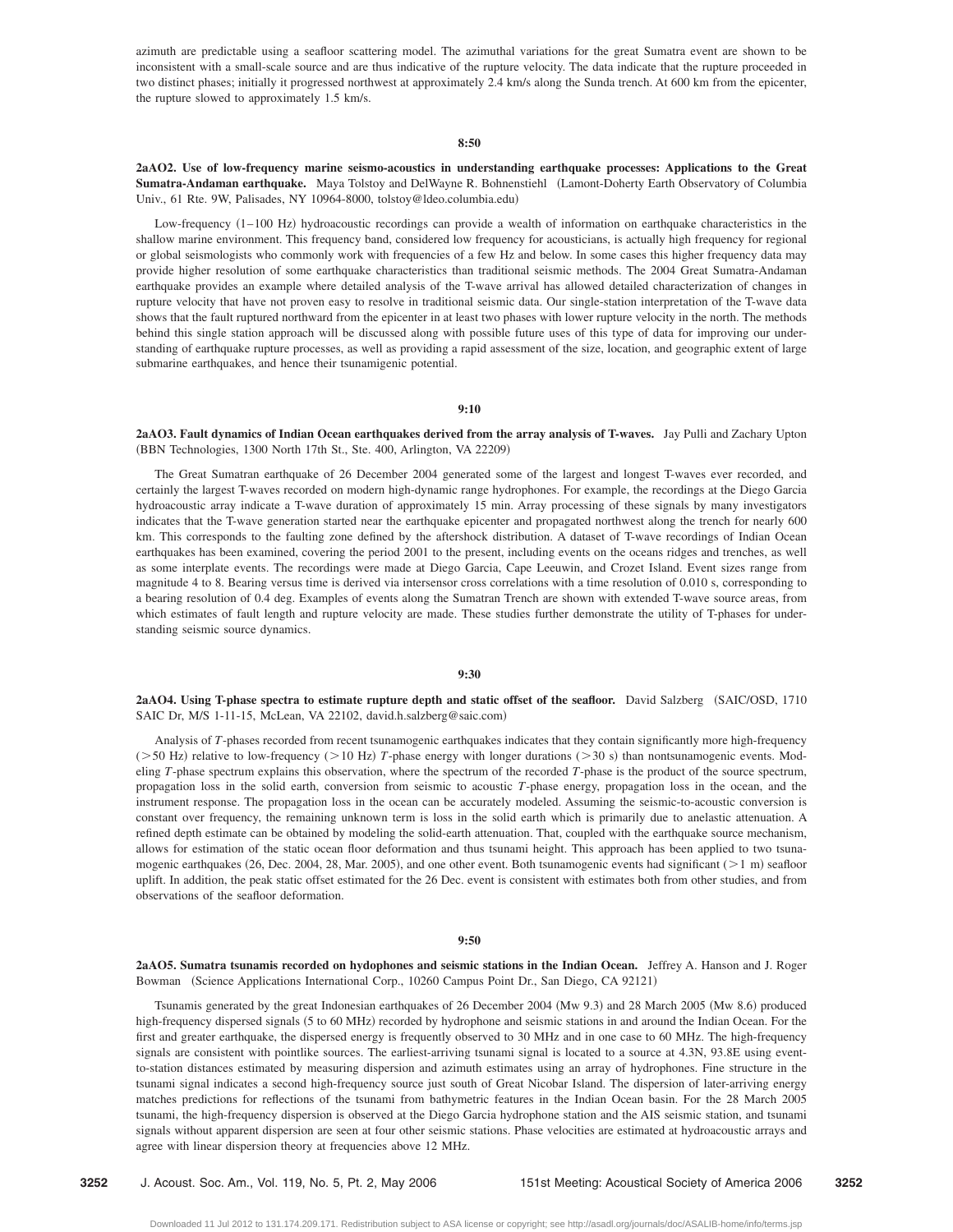#### **10:10–10:20 Break**

#### **10:20**

2aAO6. Surface and body waves from hurricane Katrina observed in California. Peter Gerstoft (Marine Physical Lab., Scripps Inst. of Oceanogr., 9500 Gilman, 92093 La Jolla, CA), Michael C Fehler (Los Alamos Natl. Labs., Los Alamos, NM), and Karim Sabra (Scripps Inst. of Oceanogr., La Jolla, CA)

Hurricane Katrina struck land on 29 August 2005 as one of the strongest storms in the United States. The recent availability of continuous seismic data from a large number of stations enables us to characterize features of hurricane-generated noise in detail. By beamforming noise recorded on a distributed seismic array in southern California, we observe and track both the surface and body *P*-waves generated by Katrina in the 4-20-s period (0.05-0.25 Hz) microseism band. As the hurricane made landfall, the longerperiod surface waves weakened, indicating that air/ocean/land coupling was a major factor in their generation. We observed *P*-waves that have propagated deep (1100 km) inside the Earth. These *P*-waves can be back-propagated to the hurricane. These findings demonstrate that ocean microseisms can propagate quite far and open the possibility of further use of seismic noise, even at very low signal level.

# **10:40**

2aAO7. Source areas of midocean microseismic noise. Peter D. Bromirski (Integrative Oceanogr. Div., Scripps Inst. of Oceanogr., 9500 Gillman Dr., La Jolla, CA 92093-0209, pbromirski@ucsd.edu)

Comparison of microseismic noise data collected at the ocean-bottom Hawaii-2 Observatory (H2O), located midway between Hawaii and California, with wind and wave data shows three frequency bands having different source locations. At frequencies from about 0.3 to 0.5 Hz, the noise spectrum shows a strong correlation with overhead wind speed and direction, implying that this energy is generated locally. Correlation of swell height above H2O with microseism energy at frequencies below 0.3 Hz is generally poor, implying that these signals originate at distant locations. The highest noise levels observed occur in the 0.2- to 0.3-Hz band, apparently resulting from the interaction of waves forced by pre- and postfrontal winds from relatively large coincident storms in the same vicinity. Correlation of the H2O microseism levels with NOAA buoy data, with hindcast wave height data over the North Pacific, and with seismic data from mainland and island stations, defines likely source areas of the 0.1- to 0.2-Hz signals. Most of the microseism energy at H2O between 0.08 and 0.2 Hz appears to be generated by high-amplitude storm waves impacting long stretches of coastline nearly simultaneously. Work supported by the California Department of Boating and Waterways.

# *Contributed Papers*

### **11:00**

2aAO8. Sound of hurricane. Konstantin Naugolnykh (ESRL/Zeltech, 325 Broadway, Boulder, CO)

The strong perturbation of atmosphere such as hurricane is accompanied by infrasound radiation. This radiation can be observed at a distance of thousands of miles from the hurricane. The effect of sound radiation is connected apparently to the interaction of the counterpropagating seasurface waves that produces a sound radiation of the doubled frequency of the surface wave oscillation. [M. S. Longuet-Higgins, A theory of the origin of microseisms]. Theoretical model of the sound generation by the sea-surface waves is developed on the basis of the advanced theoretical approach Wright *et al.*, ''Hurricane directional spectrum spatial variation in the open ocean," J. Phys. Ocean. 31, 2472–2488 (2000)]. The spectrum of sound radiation is presented as a function of the sea-surface wave features. Some estimation of the parameters of infrasound produced by hurricane is made using the data of Wright *et al.* on the hurricaneproduced sea-surface waves spectrum. The diffraction effects are taken into account to evaluate the trapping of the radiation by a horizontal atmospheric waveguide, important for the long-range propagation of the noise. K. A. Naugolnykh, and S. A. Rybak, ''Sound generation due to the interaction of surface waves," Acoustical Physics 49, 88-90 (2003)].

#### **11:15**

2aAO9. Anomalous transparency of the water/air interface for lowfrequency sound. Oleg A. Godin (CIRES, Univ. of Colorado and NOAA/Earth System Res. Lab., 325 Broadway, Boulder, CO 80305, oleg.godin@noaa.gov)

Sound transmission through water/air interface is normally weak because of a stark density contrast between the two media. For a monopole sound source, at depth larger than a wavelength, the ratio *R* of the acoustic power transmitted into the air to the total emitted acoustic power is a small quantity of the order of the ratio of impedances of air and water. Acoustic transparency of the interface is shown to rise dramatically at low frequencies, where depth of the monopole source is small compared to the wavelength, with *R* increasing by up to 36 dB. Under certain conditions, almost all of the acoustic energy emitted by a low-frequency monopole source underwater is predicted to be radiated into the air rather than into the water. Physically, higher transparency at lower frequencies is due to increasing role of inhomogeneous waves emitted by the source and a destructive interference of fields in water due to the actual and image sources. The anomalous transparency of the water/air interface may have significant implications for generation of low-frequency acoustic noise in the air by bubbles collapsing underwater and for acoustic monitoring and detection of powerful underwater explosions for the purposes of the Comprehensive Nuclear Test Ban Treaty.

#### **11:30**

**2aAO10. Low-frequency sound reflection and conversion to Darcytype type diffusion waves at bottom interfaces with marine sediments.** Jason D. Holmes, Allan D. Pierce, William M. Carey (Boston Univ., Boston, MA 02215), and James F. Lynch (Woods Hole Oceanograph. Inst., Woods Hole, MA 02543)

The upper medium is sea water, and the bottom medium is a marine sediment whose physical description is consistent with the theory advanced by Frenkel in 1944 and with the model proposed by Biot in 1961 for a porous medium at low frequencies. Within the sediment, three generic types (modes) of wavelike disturbances are possible. These three modes are here termed the acoustic, shear, and Darcy modes. The first two are governed by propagating wave equations and the third by a diffusion equation. The first and third are dilatational. All three are nominally uncoupled, although coupling occurs at interfaces. When an obliquely incident acoustic wave impinges from the water on the interface, all three types of disturbances are in principle excited in the sediment, and the details of the excitation are governed by interface conditions, whose derivation is reported in the present paper. Each mode has its own characteristic parameters, and the sediment reflection coefficient, considered as a function of angle of incidence and of frequency, implicitly depends on all of these parameters. The question is addressed as to how, given such reflection coefficient data, one might extract the parameters for the Darcy mode for representative realistic experimental circumstances.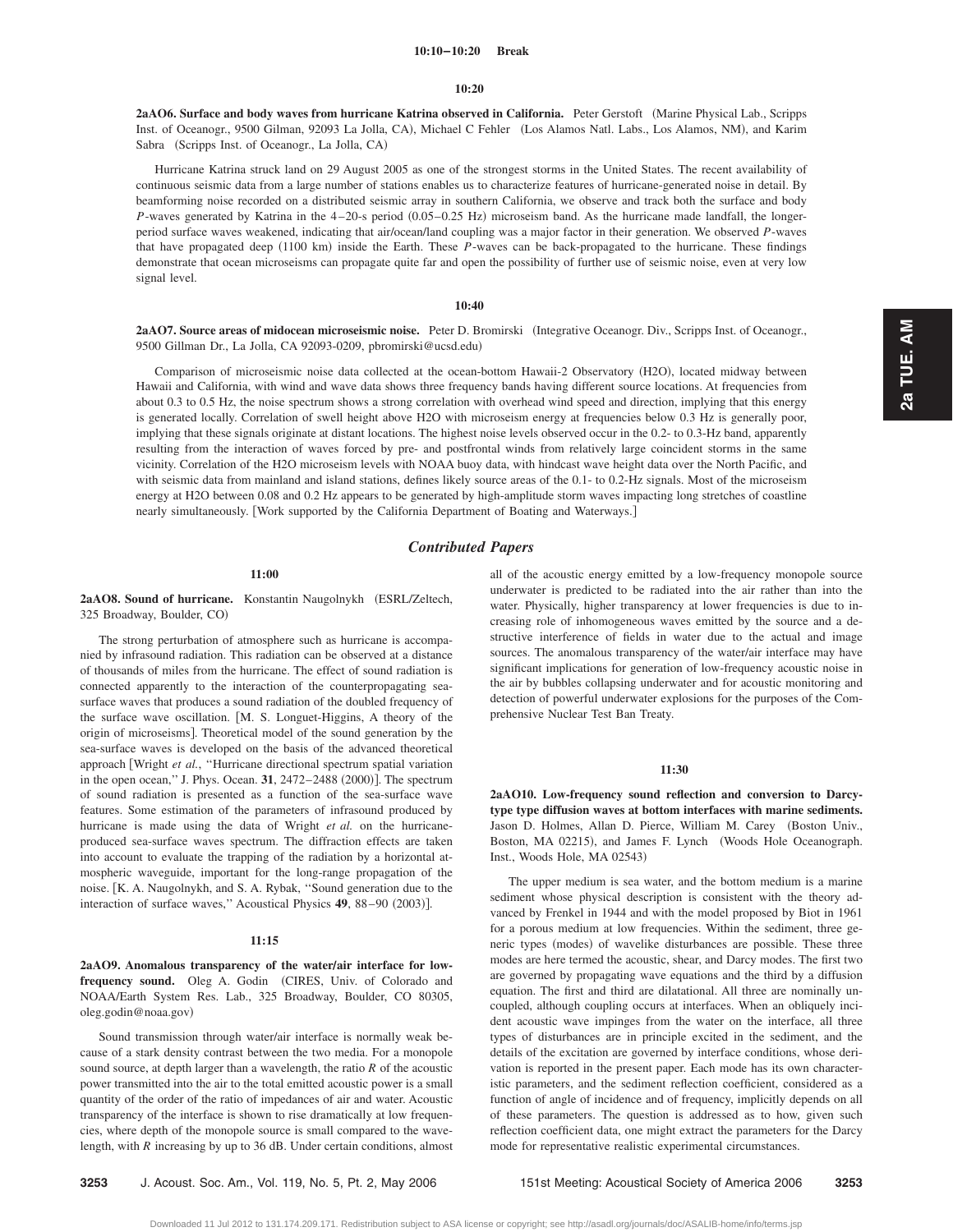#### **11:45**

**2aAO11. The relation between received microbarom signals and the sea state under a hurricane.** Roger Waxler, Kenneth E. Gilbert, and Carrick L. Talmadge (NCPA, University, MS 38677)

It is known that the peak at about 0.2 Hz observed in both seismic (the microseism peak) and infrasound (the microbarom peak) spectra have

# their origin in the standing wave component of the ocean surface wave spectrum. The largest source of microseism and microbarom radiation is known to be from the sea states built up under hurricanes. In 1963 Hasselmann published a relation between the ocean wave spectrum and the microseism signal produced by the ocean waves. We have recently derived an analogous expression for the microbarom signal. This expression is presented and possible implications for remote monitoring of hurricane intensity are discussed.

# TUESDAY MORNING, 6 JUNE 2006 BALLROOM A, 7:45 A.M. TO 12:10 P.M.

# **Session 2aBB**

# **Biomedical UltrasoundÕBioresponse to Vibration: Memorial Session for Frederic Lizzi**

Jeffrey A. Ketterling, Cochair

*Riverside Research Inst., Lizzi Ctr. for Biomedical Engineering Research, 156 William St., New York, NY 10038-2609*

Ernest J. Feleppa, Cochair

*Riverside Research Inst., Lizzi Ctr. for Biomedical Engineering Research, 156 William St., New York, NY 10038-2609*

## **Chair's Introduction—7:45**

*Invited Papers*

#### **7:50**

**2aBB1. Spectral parameter imaging of the corneal stroma.** Ronald H. Silverman, Omer Gal, Monica Patel, and D. Jackson Coleman (Weill Medical College of Cornell Univ., 1300 York Ave., Rm. K808, New York, NY 10021)

Frederic L. Lizzi was a pioneer in the fields of high-frequency ultrasound and tissue characterization. This report details use of spectral parameter imaging of very-high-frequency radio frequency data for characterization of the cornea. The corneal stroma consists of broad 1–2-micron-thick belts (lamellae) embedded in a proteoglycan matrix. The lamellae consist of collagen fibrils 30 nm in diameter with center-to-center spacing of about 60 nm. Any disturbance to this orderly arrangement will result in loss of optical transparency. Parameter images representing the slope, intercept, and midband fit to the calibrated power spectrum were generated by post-processing of radio frequency data of 35- and 70-MHz scans of the cornea. Stromal backscatter was significantly higher at 70 MHz than at 35 MHz. In an uncomplicated LASIK-treated cornea examined 6 years postsurgery, significant differences in backscatter between the stroma anterior versus posterior to the LASIK interface were observed. This may relate to alteration in lamellar organization, even in the absence of loss of optical transparency. Frequencies beyond 50 MHz offer a probe of tissue microstructure that could be employed in evaluation of stromal organization. Work supported by NIH Grant EB000238 and Research to Prevent Blindness.

#### **8:10**

**2aBB2. Inverse scattering bioacoustics: Under the influence of Fred Lizzi.** Michael Insana Univ. of Illinois, MC 278, 1304 Springfield Ave., Urbana, IL 61801)

A long-standing problem in bioacoustics is the assessment of soft tissue health from an analysis of backscattered echo signals—an inverse problem known as tissue characterization. Pathologists view magnified images of tissue morphology to assess tissue function and grade disease states. Ultrasonic tissue characterization methods are attempts to accomplish the same assessment noninvasively. The goal is not to image the microstructure directly, but rather to diagnose tissues from measurements of statistical moments of the echo spectrum properly normalized to isolate tissue features. Fred Lizzi pioneered this approach and provided an analytical framework used widely. It will be shown how his analysis evolved from classic studies in atmospheric physics to give a clear picture of what is becoming a material science approach to diagnosis using ultrasonics. Dr. Lizzi's methods have been used by many to diagnosis and monitor treatment of cancer from a very small feature space. Others have expanded these methods to discover the sources of ultrasonic scattering in tissue systems and observe dynamic features of physiology. Coupled with elasticity imaging, inverse scattering approaches provide *in vivo* tools for studying the influence of molecular signaling on tissue structure during the progression of cancer and atherosclerotic diseases.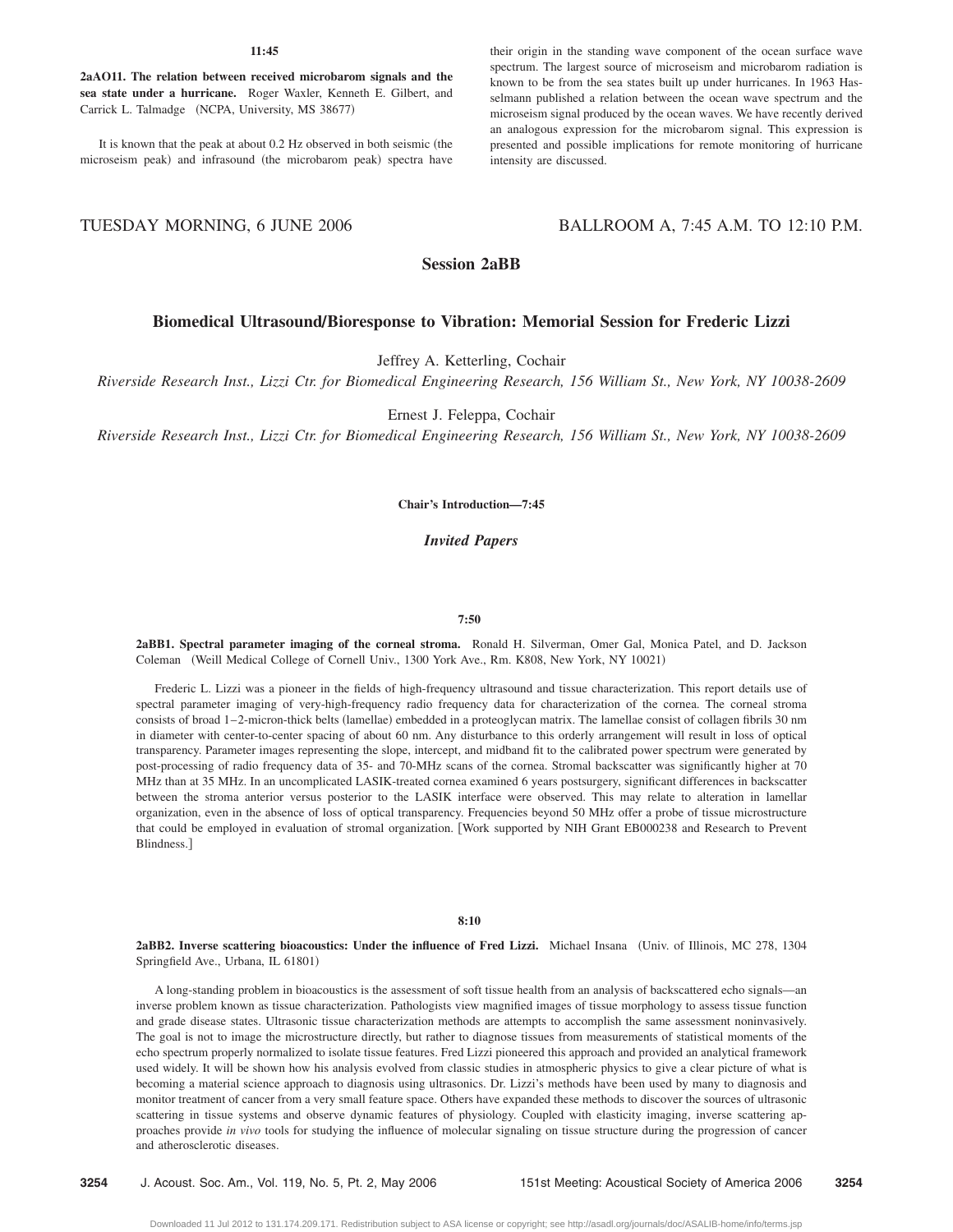**2aBB3. Stimulation of collagen production with low-intensity acoustics.** James Greenleaf, Heather Argedine, and Mark Bolander (Mayo Clinic College of Medicine, 200 First St. SW, Rochester, MN 55901)

Low-intensity pulsed ultrasound is a commonly prescribed therapy for delayed unions and nonunions after fractures. Several prospective double-blind clinical trials have shown that a 1.5-MHz ultrasound signal at a 200-s tone burst repeating at 1 kHz shortens the time to clinically evaluated healing by 30%. We have shown *in vitro* that pulsed ultrasound increases aggrecan gene expression and aggrecan production in chondrocytes, a key cell in the fracture healing process. Because the square wave pulsed 1.5-MHz signal produces radiation force vibration at 1 kHz, we tested the hypothesis that dynamic radiation force, not ultrasound, is responsible for the biological effect of the signal. Experiments showed that a 1-kHz acoustic square wave, simulating the radiation force caused by the clinically used signal, induced chondrogenesis similarly to pulsed ultrasound treatment in ATDC5 cells. These results may have implications for remote ultrasound or acoustic stimulation of different types of strain-sensitive cells in addition to those responsible for fracture healing.

### **8:50**

**2aBB4. Noninvasive prostate surgery using high-intensity focused ultrasound.** Narendra T. Sanghvi Focus Surgery, Inc., 3940 Pendleton Way, Indianapolis, IN 46226)

The salient features of ultrasound are to provide both medical diagnostic and therapeutic applications due to its short wavelength in soft tissue. These combinations have motivated us to apply ultrasound for the noninvasive surgery of the prostate diseases for both benign and malignant tumors. Over a decade of engineering and clinical research a successful transrectal ultrasound device, the Sonablate, has been developed and clinically practiced for the treatment of localized prostate cancer as well as benign prostatic hyperplasia. The main advantages of using the Sonablate device are on-line imaging of the prostate in 2D and 3D, accurate therapy planning, and real-time monitoring of treatment. The long-term, over 6 years follow-up clinical results from two multicenter clinical studies indicate no severe long-lasting side effects and acceptable efficacy of the treatment. The primary benefits of this treatment are fewer complications, outpatient procedure, and very quick recovery. The presentation will include design of the device, characterization of therapy and imaging transducer, and treatment parameters for the effective clinical results.

## **9:10**

**2aBB5. Quantitative ultrasound techniques.** Timothy Hall, James Zagzebski, and Ernest Madsen Univ. of Wisconsin, 1530 MSC, 1300 University Ave., Madison, WI 53706)

The ultrasound research group at UW-Madison has been pursuing quantitative measurement of the acoustic properties of tissues for more than three decades. Much of that effort parallels the efforts pioneered by Fred Lizzi and colleagues at Riverside Research Institute (RRI). While the RRI group was blazing trails in data acquisition, analysis, and interpretation techniques, the UW group was investigating the limits of measurement accuracy using similar approaches. Wise selection of the tissues to investigate, great intuition regarding fruitful paths, and good hard work resulted in substantial progress and success in the RRI quantitative ultrasound efforts. Careful measurements with high-quality phantoms, in parallel with tissue measurements, resulted in substantial progress in determining limits on quantitative ultrasound measurement accuracy under various experimental conditions. This presentation will highlight some of the differences and similarities in the approaches to quantitative ultrasound by these two groups and how we can use that information in future investigation.

### **9:30**

2aBB6. Therapeutic applications of ultrasound in intracellular drug delivery and tissue ablation. Cheri X. Deng (Dept. of Biomed. Eng., Case Western Reserve Univ., 10900 Euclid Ave., Cleveland, OH 44106-7207-

Biomedical application of ultrasound has been advancing beyond diagnostic imaging. Innovative strategies of therapeutic applications of ultrasound have been exploited that utilize both thermal and mechanical effects generated by ultrasound. For ultrasound mediated intracellular drug and gene delivery, ultrasound has been used to increase cell permeability transiently. We have developed novel techniques to investigate the mechanisms of ultrasound-induced cell porosity or sonoporation in real time at the single cell level. We studied the dynamics of sonoporation and correlation with delivery outcome in mammalian cells, bacteria, and tissues. Applications of high-intensity focused ultrasound (HIFU) include tissue thermal ablation and other applications. We have developed interdisciplinary techniques using real-time fluorescent imaging, acoustic radiation elastography, and optical coherent tomography (OCT) techniques to study the changes of electrophysiology, mechanical, and optical properties of cardiac tissues during focal HIFU cardiac ablation. [Work supported by NIH, ACS, and NSF.]

#### **9:50**

**2aBB7. Enhanced drug delivery with ultrasound and engineered delivery vehicles.** Katherine W. Ferrara, Mark A. Borden, Paul A. Dayton, Azi Kheirolomoom, Dustin E. Kruse, Michaelann Tartis, and Aaron F. Lum (Dept. of Biomed. Eng., UC Davis 451 East Health Sci. Dr., Davis, CA 95616)

We demonstrate that local drug delivery can be achieved by ultrasound, combined with engineered delivery vehicles, where the vehicles have a diameter on the order of nanometers to microns. Delivery vehicles can be created from microbubbles with a thickened shell or a lipid shell decorated with drugs, genes, or nanoparticles. Alternatively, liquid-filled nanoparticles can be employed to carry the desired compound. Ultrasound can deflect these vehicles from the center of the flowstream, can fragment the vehicle releasing its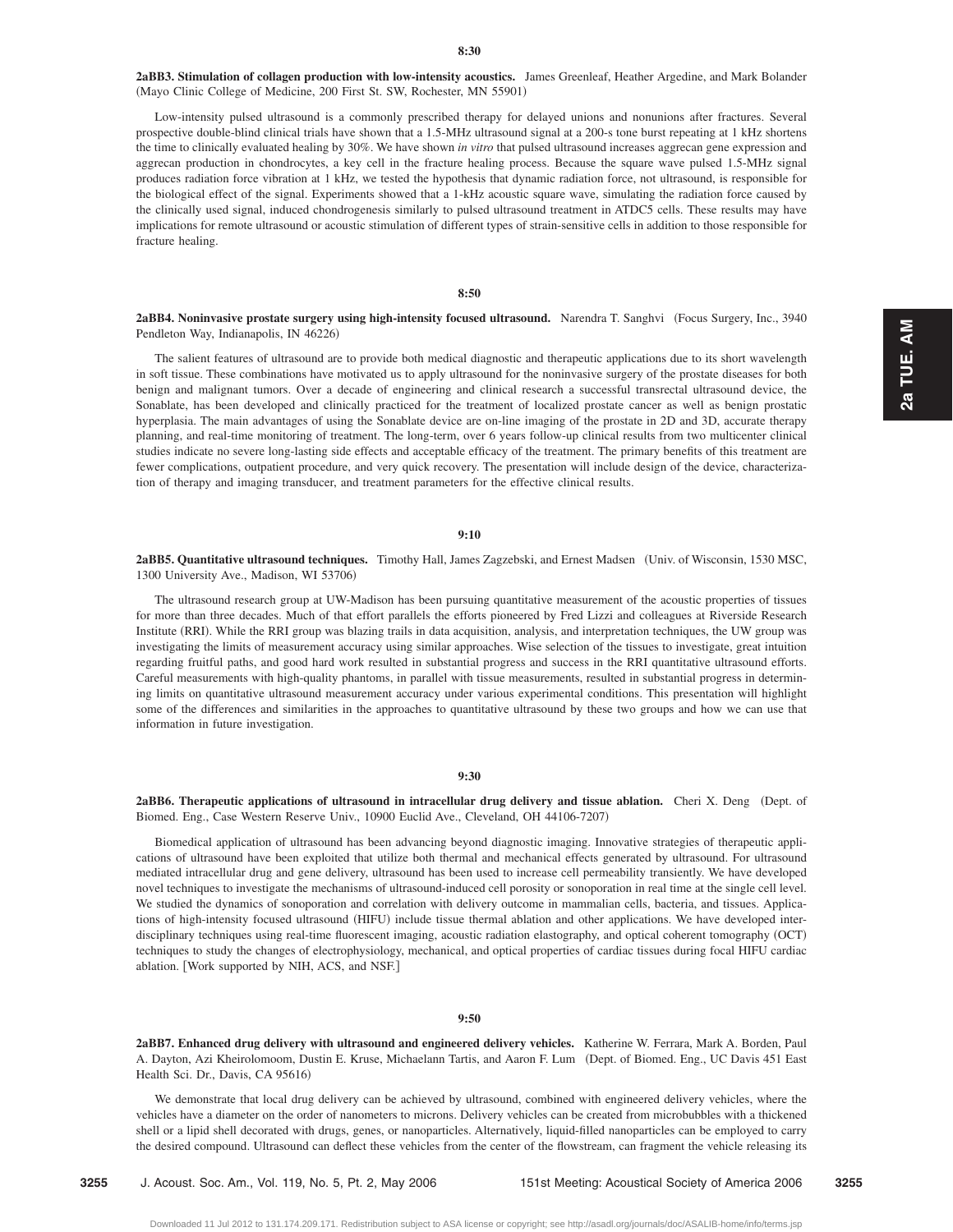contents, and may enhance the uptake of the particle or its contents by cells in the desired region. The ultrasonic mechanisms behind these changes are summarized. The addition of targeting ligands to the shell to improve target specificity is also explored. Methods to measure the effectiveness of local drug delivery, including correlative imaging modalities, binding assays, and cytotoxicity assays, will be described. [The support of NIH CA 103828 is gratefully acknowledged.]

## **10:10–10:25 Break**

# **10:25**

2aBB8. Tissue characterization using novel high-frequency models. Michael Oelze (Dept. of Elec. & Comput. Eng., Univ. of Illinois at Urbana-Champaign, 405 N. Mathews, Urbana, IL 61801, oelze@uiuc.edu-

Conventional models for ultrasound tissue scattering at conventional ultrasound frequencies (less than 15 MHz) were insufficient for differentiating between two kinds of solid tumors in mice that had clear morphological differences. F-tests on backscattered power spectra from the two kinds of tumors revealed significant differences between the two curves for frequencies above 16 MHz. New models were constructed to better reflect the ultrasonic interaction with underlying tissue structure. One model considered only the cell nucleus as a dominant source of scattering. A second model, the whole cell model, considered the nucleus and cytoskeletal structure. These models were used at high ultrasonic frequencies (16 to 70 MHz) to characterize the two kinds of tumors and compared with scatterer estimates using a conventional model, the spherical Gaussian model. The nucleus model revealed significant differences between the two kinds of tumors but scatterer estimates did not match the underlying structure as observed from optical photomicrographs. The whole cell model did not reveal significant differences but scatterer estimates matched underlying structure. Work supported by NIH Grant F32 CA96419 and start-up funds from the Department of Electrical and Computer Engineering at the University of Illinois at Urbana-Champaign.

#### **10:45**

**2aBB9. Scattering of high-frequency ultrasound by cells and cell ensembles: In search of the dominant scattering source.** Michael Kolios (Dept. of Phys., Ryerson Univ., Toronto, Canada)

High-frequency ultrasound (HFU) imaging (in the range of 20–60 MHz) has been recently enabled by advances in transducer technology and electronics. These high frequencies afford greater image resolution, on the order of 40 microns, at the expense of penetration depth, limited to a few centimeters. The associated ultrasound wavelengths of HFU are 25–75 microns, on the order of the size of cells. Therefore, it is hypothesized that at these frequencies ultrasound tissue characterization will provide more meaningful information about the physical characteristics of cells and any changes that occur in their structure during cancer treatment. The late Dr. Frederic Lizzi pioneered ultrasound tissue characterization and the seminal papers he published provided the impetus for this work. Here, backscatter from individual cells and tightly packed cell aggregates of the same cells (emulating tumors) are examined and compared to theoretical models of ultrasound backscatter. Recent work with a series of cells lines with different sizes and physical characteristics will be presented. It will be shown that for *in vitro* and *in vivo* experiments, the backscatter signal characteristics best correlate with nuclear size.

#### **11:05**

**2aBB10. Automated coronary plaque characterization with intravascular ultrasound backscatter:** *In vivo* **and** *ex vivo* validation. D. Geoffrey Vince, Anuja Nair, M. Pauliina Margolis, Stacy L. Kirby, Jennifer J. E. Kuznicki (Volcano Corp., Advanced Technology Lab., 9500 Euclid Ave., Cleveland, OH 44195 gvince@volcanocorp.com), Xiaofeng Wang, Barry D. Kuban (The Cleveland Clinic Foundation, Cleveland, OH 44195), and James R. Margolis (Miami International Cardiology Consultants, Miami, FL 33137)

Atherosclerosis is considered both a systemic and local disease. Current diagnostic tools do not allow adequate *in vivo* characterization of lesions. Intravascular ultrasound (IVUS) backscatter analysis has displayed the potential for real-time plaque characterization by advanced spectral analysis. One hundred-fifteen plaques from 51 coronary arteries were imaged *ex vivo* at physiologic pressure, using 20-MHz IVUS transducers. After imaging, the arteries were pressure fixed and matching histology was collected. Regions were selected from histology and corresponding IVUS data were used to build the ''VH'' plaque classification system using spectral analysis and classification trees. VH images were validated *ex vivo* by comparison with histology via 407 selected regions that comprised 162 fibrous, 84 fibro-fatty, 69 necrotic-core, and 92 dense-calcium regions. The overall predictive accuracies were 92.9%, 93.4%, 94.3%, and 99.3% respectively, with sensitivities and specificities ranging from 84% to 99%. Reproducibility was assessed *ex-vivo* and *in vivo* with two pullbacks of IVUS catheters in each. A semiparametric regression model and the *t*-test were used to quantify reproducibility, which was high in each case. VH is a robust technique that provides accurate and reproducible information on plaque composition, with considerable potential for assessment of plaque vulnerability in real time.

# *Contributed Papers*

**2aBB11. Discovery of the ring resonant frequency for noninvasively estimating local elastic modulus of arterial wall.** Xiaoming Zhang and James F. Greenleaf (Mayo Clinic College of Medicine, 200 First St. SW, Rochester, MN 55905, Zhang.xiaoming@mayo.edu)

**11:25**

Increased stiffness of arteries has recently gained acceptance as an independent risk factor for cardiovascular and many other diseases. Pulse wave velocity (PWV) is widely used for estimating the stiffness of an artery. However, PWV is an average indicator of artery stiffness between the two measuring points, and therefore does not identify local stiffness. In addition, the thickness of the artery is needed to calculate artery elastic modulus. We have discovered that there is a series of ring resonant frequency in arteries that can be used for estimating local arterial elastic modulus. These resonances can be excited by remote palpation with selectively placed ultrasonic radiation force. Experiments on ring resonance were carried out on an excised artery as well as a rubber tube. This family of resonances occurs at relatively low frequency, around 356 Hz for the artery. Estimation of the Young's modulus is 135 kPa by the ring frequency 356 Hz without the requirement of the arterial thickness. The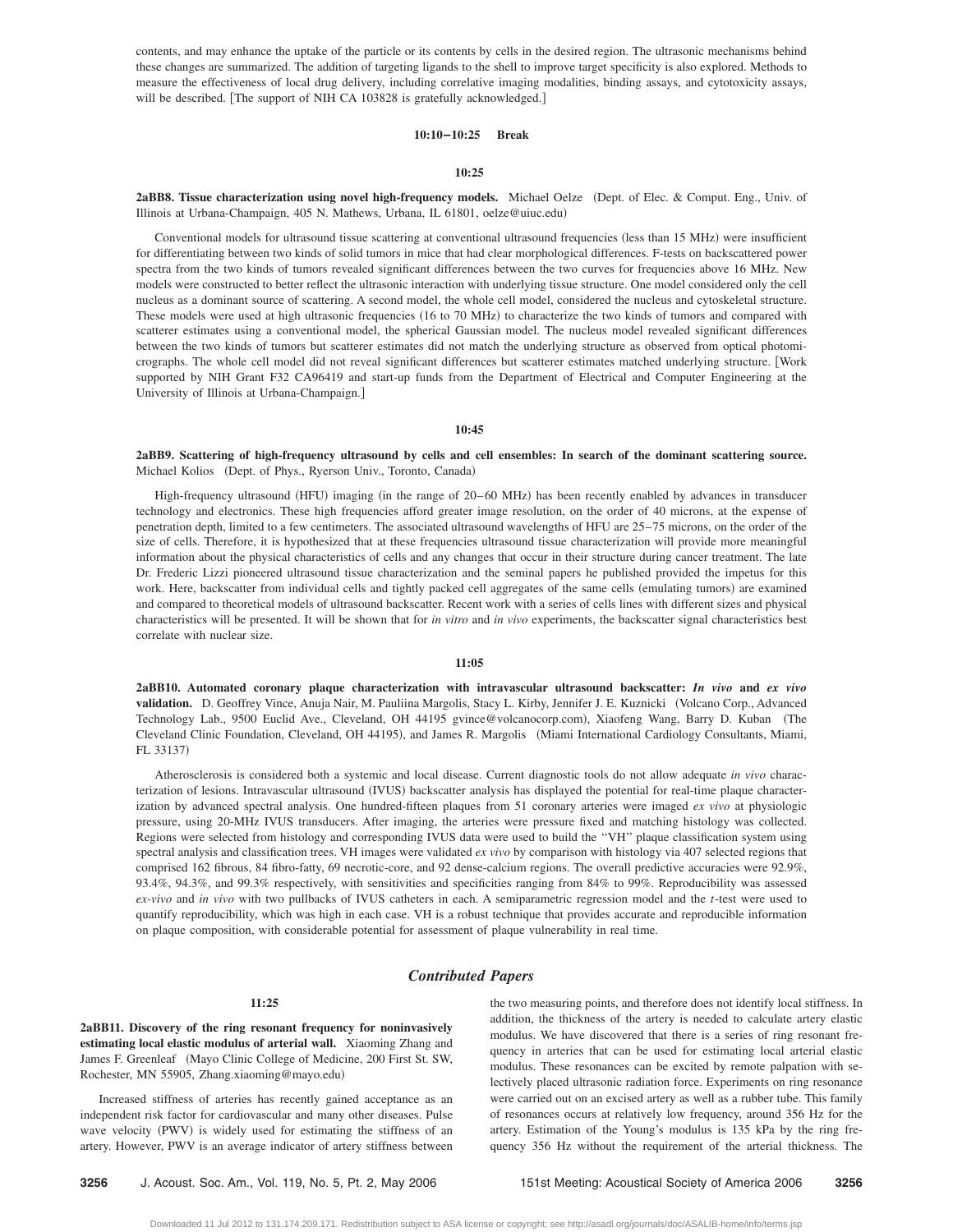estimated modulus is very consistent with the other ring resonant frequency measurements. The theory of ring resonance is developed and verified with the rubber tube experiments.

#### **11:40**

**2aBB12. Imaging with high-frequency annular arrays.** Jeffrey A. Ketterling, Sarayu Ramachandran, Ronald H. Silverman (Frederic L. Lizzi Ctr. for Biomed. Eng., Riverside Res. Inst., 156 William St., New York, NY 10038), Orlando Aristizábal, and Daniel H. Turnbull (New York Univ. School of Medicine, New York, NY 10016)

Frederic Lizzi helped pioneer the use of high-frequency ultrasound (HFU) for ophthalmic imaging and disease diagnosis. A limitation of HFU single-element transducers is their limited depth-of-field  $(\approx 1 \text{ mm})$ . One approach to improve the DOF for HFU applications is to use annular arrays. A five-element, 40-MHz annular array was developed for ophthalmic and small-animal imaging. The array consisted of a  $9-\mu$ m PVDF film bonded to a patterned, copper-clad polyimide film. An experimental system was assembled to permit the digitization of radio-frequency (rf) data from the array. The rf data were collected from all transmit/receive ring pairs and the data were later postprocessed. The performance of the array was first validated with a wire phantom and then *in vitro* data were acquired from excised bovine eyes and a cadaver eye. *In vivo* data were acquired from an anesthetized rabbit and from mouse embryos. Image comparisons were made between rf data that had been summed with no delay corrections and rf data that had been processed with a syntheticfocusing algorithm. Synthetic-focus images showed a clear improvement in DOF in terms of image brightness and enhanced membrane and cavityboundary definition. This research was supported in part by grants from the NIH (EY014371 and NS038461).]

#### **11:55**

**2aBB13. Ultrasonic and magnetic-resonance spectra in tissue-type imaging for planning and monitoring prostate cancer treatment.** Shreedevi Dasgupta, Ernest Feleppa, Jeffrey Ketterling, Sarayu Ramachandran (Riverside Res. Inst., 156 William St., New York, NY 10038), Christopher Porter (Virginia Mason Medical Ctr., Seattle, WA), and Fernando Arias-Mendoza (Columbia Univ., New York, NY)

No reliable method of imaging prostate cancer currently exists. These prostate tissue-typing studies aim to improve the effectiveness of biopsy guidance and treatment monitoring by developing better imaging methods for identifying cancerous prostate tissue. Success will reduce the falsenegative rate of biopsies and treatment side-effects. Ultrasonic (US) radiofrequency (rf) echo-signal data acquired during biopsy examinations were used to compute spectral parameters. These spectral parameters along with clinical parameters, e.g., PSA, were used to train a neural network classifier using biopsy results as the gold standard. Cancer-likelihood scores from a look-up table were used to generate tissue-type images (TTIs). The ROC-curve area for US neural-network-based classification was 0.844  $\pm 0.018$  vs  $0.638\pm 0.031$  for B-mode-based classification, and the sensitivity of neural-network based classification was superior to that of B-mode-guided biopsies. These classification methods are being extended to include magnetic-resonance spectral (MRS) techniques that use the choline to citrate ratio-to-distinguish cancerous from noncancerous prostate tissue. 3D renderings of prostatectomy histology, US, and MR images show encouraging correlations, and combining MRS parameters with US spectral parameters appears to have potential to further improve prostatecancer imaging. [Work supported in part by NIH Grant CA053561.]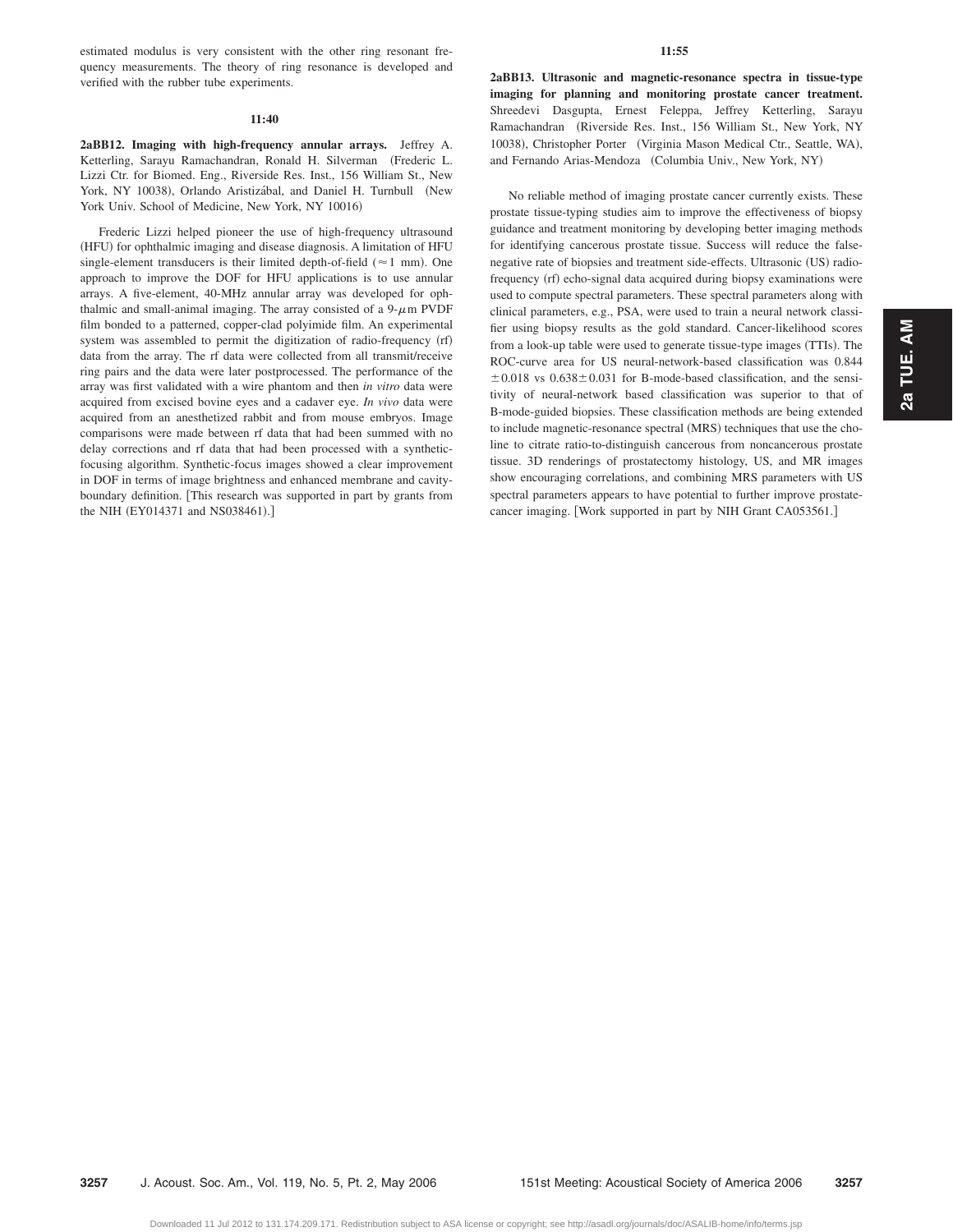# **Session 2aED**

# **Education in Acoustics: Hands-On Experiments for High School Students**

Uwe J. Hansen, Chair

*Indiana State Univ., Dept. of Physics, Terre Haute, IN 47809*

Students and senior scientists will staff experiment stations for local high school students who will perform the experiments. These students will thus be exposed to a variety of acoustics principles and get some practical hands-on experience with a number of research tools. Regular ASA meeting participants are welcome to the session as long as their participation does not interfere with student hands-on activities.

TUESDAY MORNING, 6 JUNE 2006 BALLROOM E, 8:25 TO 11:45 A.M.

**Session 2aMU**

# **Musical Acoustics: Scaling of Musical Intstrument Families**

George A. Bissinger, Chair *East Carolina Univ., Dept. of Physics, Greenville, NC 27858*

**Chair's Introduction—8:25**

*Invited Papers*

## **8:30**

2aMU1. Violin octet scaling revisited. George Bissinger (Phys. Dept., East Carolina Univ., Greenville, NC 27858, bissingerg@mail.ecu.edu)

Schelleng employed only two major resonances to scale the violin to other pitch regions, creating the violin octet: the main air (now labeled A0) to be placed at  $1.5x$  and the main wood (B1, actually two modes) to be placed at  $2.25x$ , the lowest string frequency. B1 employed flat-plate scaling and an empirical relationship between plate mode frequencies and B1. Experimental modal analysis of a complete octet showed flat-plate scaling for the corpus generally worked well, but A0 scaling was unreliable, even with postassembly modifications. Failure of the rigid-cavity Rayleigh relationship for A0 originated from an obvious major omission, cavity wall compliance, and one unobvious source, A0 coupling with the next higher cavity mode A1, which emerged much later via Shaw's network model. Incorporating wall compliance into Shaw's model greatly improved A0 and A1 predictions to within 10% over the octet. Acoustical analysis combined with patch near-field acoustical holography showed that A1, via induced corpus motion, was the most important radiator for the largest instrument in the main wood region and that the B1 modes, via net volume changes, can radiate significantly through the f-holes, two radiation mechanisms never considered in Schelleng's original scaling.

**9:00**

**2aMU2. Violin octet scaling: The practical side.** Robert J. Spear The New Violin Family Assoc., 42 Taylor Dr., Wolfeboro, NH 03894)

Schelleng' scaling procedure attempts to place A0 at  $\sim$  1.5*x* and the first corpus bending modes at  $\sim$  2.25*x*, the lowest string pitch. An experiment to move A0 into this position (also influencing A1), using the Stradivari model G as reference, helps produce the characteristic sound of the violin in cases where B1 placement was not optimum. The experiments suggest that the model G worked well for the signature modes of a classic violin, successfully scaling at least four instruments (mezzo, alto, tenor, and a small baritone), but that instruments at the extremes—treble and soprano at one end of the scale and both basses at the other—will likely require a refinement of the model G and placement of modes different from those of the reference violin and from each other. Scaling for acoustics and scaling for size are not the entire answer since ergonomic demands are often at odds with both. Geometrical scaling is essential for aesthetics and the uniform shape of the instruments, but it does not hold up well for rib heights, rib thicknesses, and cavity air volumes. This experiment suggests that significant latitude of air and wood mode placement exists within which good results can occur.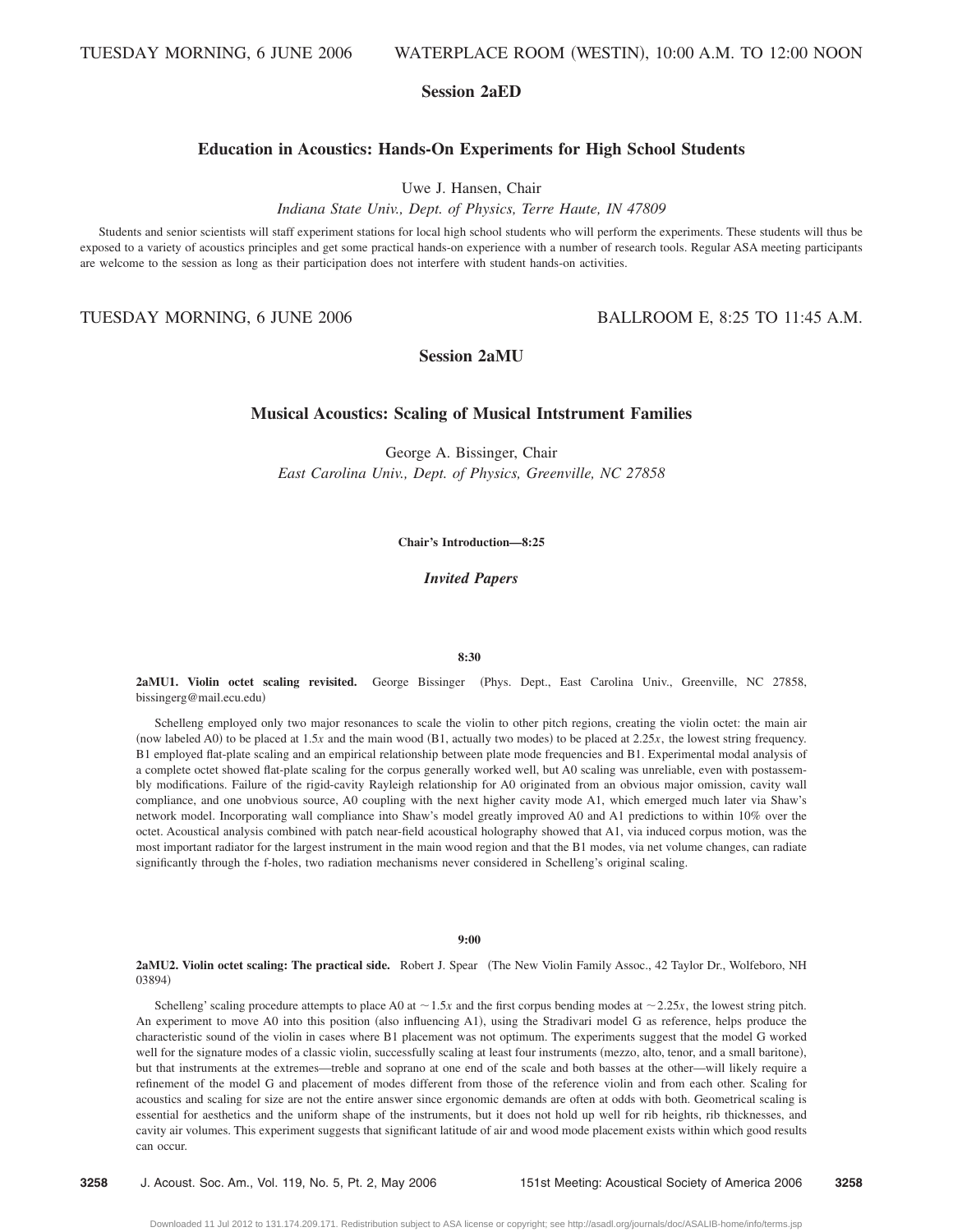2aMU3. Practical issues in designing strings for different-sized bowed instruments. Fan-Chia Tao (J. D'Addario & Co., P.O. Box 290, Farmingdale, NY 11735, fan.tao@daddario.com)

The playing length and frequency of musical strings are fixed by the design of the instrument. The playing tensions of commercially available strings for standard bowed instruments follow an approximately linear scaling law in relation to string length. However, the string designer can adjust the playing tension to yield different results, and playing tensions have changed throughout history as string technology and playing techniques have evolved. Another string property that can be varied by the string designer is damping. Empirical data suggest that over a wide variety of bowed instruments and frequency ranges, strings with similar damping give similar playing characteristics.

#### **10:00–10:15 Break**

**10:15**

**2aMU4. Scaling of reed instruments: The case of the saxophone family.** Jean-Pierre Dalmont, Bruno Gazengel Laboratoire d'Acoustique de l'Universit'e du Maine, 72085, Le Mans cedex 9, France, jean-pierre.dalmont@univlemans.fr), and Jean Kergomard (CNRS, Marseille Cedex 20, France)

The saxophone family is one of the most extended musical instruments family from the contrabass to the sopranino. The timbre of these instruments is unmistakable: there is a small probability to mix up a saxophone with an oboe or a bassoon. Now a question is: What is so specific in the timbre of the saxophones? Notes of various saxophones are recorded, analyzed, and compared with those of other instruments such as the oboe. More specifically, the transient duration and the formant frequency are determined. Then, the question which physical parameters influence the transient duration and the formants is studied. The influence of geometrical parameters such as the cone angle and the length of the cone truncation will be discussed.

#### **10:45**

**2aMU5. Scaling of flutelike instruments : An analysis from the point of view of the hydrodynamic instability of the jet.** Benoit Fabre, Nicolas Montgermont, and Johan Gabriels (Lab. for Musical Acoust., LAM, Paris 6 Univ., Paris, France)

The sound produced by musical instruments of the flute family is the result of the efforts of the instrument maker as well as those of the player. For instance, different instruments of a recorder consort show, on one hand, dimensions optimized by the maker for their individual compass as well as for a global identity and coherence of the whole consort. On the other hand, the players have to adapt their blowing to each instrument of the consort. Therefore, the study of the different instruments has to include the geometry given by the maker as well as the required blowing conditions. The study reported here presents data gathered on different flute families: the geometries and the instrument passive resonances are studied together with the behavior of the instruments under artificial blowing and, finally, under the control of a musician. The analysis of the data in terms of the jet hydrodynamic instability offers an efficient framework to describe the choices of the maker and the adaptation of the player.

# *Contributed Papers*

#### **11:15**

2aMU6. A new family of stringed musical instruments. Sophie Léger and Samuel Gaudet (Dept. of Mathematics, Univ. de Moncton, Moncton, NB, E1A 3E9 Canada)

A new family of stringed musical instruments will be introduced. The Tritare<sup>TM</sup> is the first member of this new family and has evolved from the mathematical analysis of the vibrations of networks of strings Gaudet *et al.*, J. Sound & Vib. 281, 219–234 (2005)]. It is a guitarlike instrument that uses six networks of three string sections (Y-shaped networks) instead of the classical single strings. The sounds that it produces can be more or less harmonic depending on the string attack conditions and the physical configurations of the string networks. A method of customizing the frequency spectrum to contain desired harmonic components will be demonstrated. A numerical model, which uses finite differences, used to simulate the 3D nonlinear vibrations of more complex string networks involving several string sections and junction points will also be described. The harmonic analysis of the frequency spectra resulting from the numerical simulations and experimental measurements will be presented, as well as network configurations which produce very unique and interesting tone colors. Some of these configurations form the basis for a new family of stringed musical instruments. The presentation will include a demonstration of the Tritare<sup>TM</sup>.

**11:30**

2aMU7. Scaling of brasswind instruments. Robert W. Pyle, Jr. (11) Holworthy Pl., Cambridge, MA 02138, rpyle@post.harvard.edu) and Arnold Myers (Univ. of Edinburgh, Edinburgh EH8 9AG, UK)

Consider two musically similar brasswind instruments pitched an octave apart, like trumpet and trombone. The steady-state tones of the trumpet, shifted downwards in pitch an octave by playing a recording at half speed, sound very similar to those of the trombone. The bore shape of the trumpet, however, is not a half-size dimensional replica of that of the trombone. The trumpet bell is about half the size of the trombone bell, but the narrower parts of the trumpet are considerably more than half the diameter of the corresponding parts of the trombone. Acoustic impedance measurements show the *Q* of air-column resonances to be similar in both trumpet and trombone. This is consistent with the dimensions of the instruments, combined with the dependence of viscous and thermal damping on tubing diameter and frequency. Viscous and thermal damping dominate radiation damping throughout the normal playing range.) These observations suggest that a plausible scaling law for a family of brasswinds would preserve the pitch-shifted spectrum and the *Q* of the resonances across members of the family. How well (or poorly) brass makers follow this in practice will be shown from measurements of dimensions and acoustic input impedance on a variety of instruments.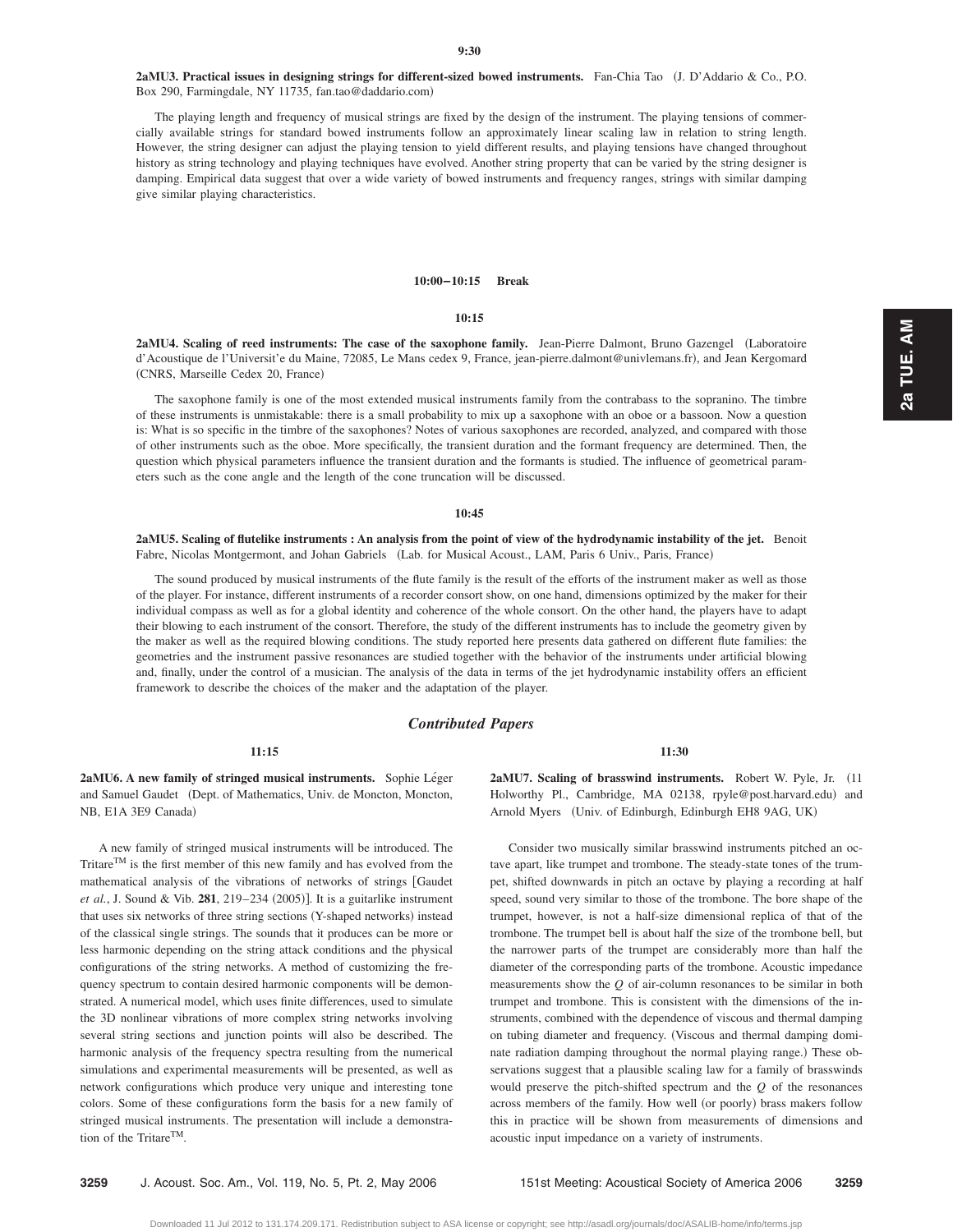# **Session 2aNSa**

# **Noise and Architectural Acoustics: Audio-Visual Design in Soundscapes I**

Brigitte Schulte-Fortkamp, Cochair

*Technical Univ. Berlin, Inst. of Technical Acoustics, Einsteinufer 25, 10587 Berlin, Germany*

Bennett M. Brooks, Cochair *Brooks Acoustics Corporation, 27 Hartford Turnpike, Vernon, CT 06066*

#### **Chair's Introduction—9:30**

# *Invited Papers*

# **9:35**

2aNSa1. Soundscape measurement and analysis. Klaus Genuit (HEAD Acoustics GmbH, Herzogenrath, Germany) and Wade Bray (HEAD Acoustics, Inc., Brighton, MI 48116)

Soundscapes typically include a variety of sources, with individual and collective attributes level, spectral structure, time structure, and perceived characteristics such as loudness, sharpness, fluctuation, and roughness). Relevant sound sources impinge on listeners from multiple directions and distances. Examples will be given of large differences between conventional and psychoacoustic values as a function of distance, and of multi-source summations. As an example, the subjective loudness difference for sound incidence over a small versus large solid angle for a constant sound pressure level and spectrum is known. Individual-source-relevant information, important in context, may be unrecognized unless spatial hearing is included in soundscape assessment. A demonstration of binaural versus monaural soundscape data acquisition, and subsequent analysis by both conventional and psychoacoustic measures considering human perception including time dependency, will be given. Evidence will be presented for considering human hearing not only in the analysis, but also in the acquisition.

**9:55**

2aNSa2. Soundscape measurement in an urban area. Brigitte Schulte-Fortkamp (TU-Berlin, Einsteinufer 25, 10587 Berlin, Germany)

This presentation is about a demonstration of soundscape evaluation of an urban area with respect to measurements and interviews. In a recent field study in Berlin, indoor and outdoor measurements were carried out in a residential area in which inhabitants were complaining about noise and vibration due to heavy traffic over day and until late at night. In this context, the question of the appropriate positioning and calibration of the measuring devices in indoor and outdoor measurements was very important. The measurement procedure as well as procedures which determine how to conduct interviews will be described and discussed by taking into account how to make progress in measuring soundscapes. Moreover, the focus will be on necessary contributions to a measurement which usually deals with  $dB(A)$  and lacks psychoacoustical measuring factors.

#### **10:15**

**2aNSa3. Traditional measurement methods for characterizing soundscapes.** Bennett M. Brooks (Brooks Acoustics Corp., 27 Hartford Turnpike, Vernon, CT 06066, bbrooks@brooksacoustics.com)

A soundscape may be defined as the acoustical environment at an outdoor location. The physical sound occurring at the location may be from natural or man-made sources, or both. Perception of the soundscape can provide comfort and needed information to the listener, or may be annoying. The existing soundscape may be subject to design modifications for a variety of purposes. The goal could be to protect or enhance some sounds, such as the laughter of children and chirps of wildlife in a park, or the speech in an amphitheater. Conversely, the goal may be to reduce or eliminate unwanted sounds, such as transportation or industrial noise. Engineering and aesthetic soundscape design may proceed based on the characterization of the acoustical environment. The soundscape can be characterized by a number of measured acoustical parameters. Traditionally, these parameters have included A-weighted sound level, spectral content, sound-level statistics and averages, alone or in combination, and sound-level time history. Listener perceptions and nonacoustical parameters, such as time of day or year, community relevance, and listener attitudes may also be applied to soundscape characterization and design. Examples of several different soundscapes, their characterizations, and proposed design modifications will be discussed.

#### **10:35**

**2aNSa4. Documenting visual context for soundscapes.** Tim Lavallee LPES, Inc., 14053 Lawnes Creek Rd., Smithfield, VA 23430), Vincent Catania (38 Temple St., Boston, MA 02114), and Robert Kull (Parsons, Norfolk, VA 23502)

There are several considerations to make when documenting a given soundscape. Not only is the technical sound information important, but the space, receptor, and visual context are important as well. This is primarily important in furthering the ability of sound and soundscape professionals to communicate with architects, planners, and other engineers—and vice versa. A portable digital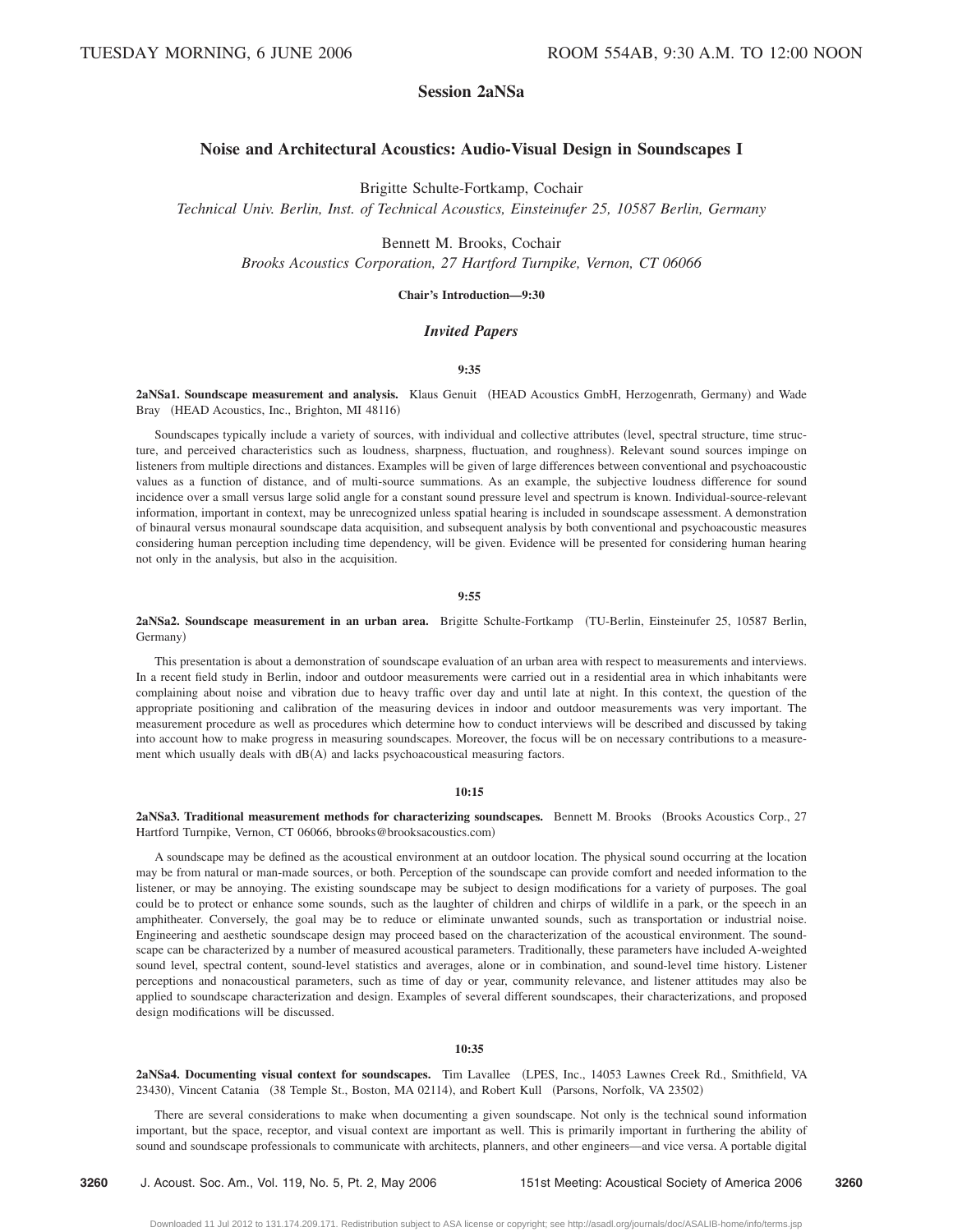recording system was assembled and used along a high-end digital camera to document a range of soundscapes. These tests were preformed in urban, suburban, and rural areas at different times and in different contextual settings. Both visual and audio information of a locale were documented. Although this method can be simple or complex, the combination of these two components highlights the human factors that are present for a given soundscape. This will be a discussion of the portable equipment and a presentation of sound recordings, spectra, and photographs of a range of soundscapes. The variety and complexity of soundscapes and the benefits of visual clues to add depth to a given documentation effort will be highlighted.

# *Contributed Papers*

#### **10:55**

**2aNSa5. Soundscape analysis and acoustical design strategies for an urban village development.** Youngmin Kwon, Pattra Smitthakorn, and Gary W. Siebein (Architecture Technol. Res. Ctr., School of Architecture, Univ. of Florida, 134 ARCH, P.O. Box 115702, Gainesville, FL 32611, ymkwon@ufl.edu)

Overall establishment of an acoustical landscape (soundscape) would be the fundamental source of sonic information that is useful in initiating urban design and planning strategies. A soundscape analysis was conducted in conjunction with an urban transportation and community design project targeting the western section of Gainesville, FL. The community was acoustically characterized and analyzed by means of quantitative measurements and qualitative assessments by observation. The measurements included instantaneous, 1-min short-term and 24-h long-term measurements. The parameters involved in these measurements are A-weighted average Lp, Leq, Lmax, Lmin, and LDN. The overall sonic environment of the community as well as the types of sounds that are desirable and noises that are not desireble in the existing and future contexts were identified. The results showed that the community was dominated mostly by traffic noise from several major thoroughfares and by occasional fire alarm noise. Finally, methods or strategies to reduce, buffer, and mitigate the undesirable sounds and to preserve the desirable sounds were suggested. The addition of new characteristics to the soundscape, such as people activity sounds and ''natural'' sounds, were also proposed. The application of acoustical urban design strategies to the specifically proposed urban transportation design plans was further analyzed.

#### **11:10**

**2aNSa6. Territoriality and sound delimitation of urban space.** Cobis Rabah Derbal and Hamza Zeghlache (BP 12 SMK, Constantine 25003, Algeria, cobis.derbal@free.fr)

Whether the urban space is physically materialized or abstracted it is often delimited by perceptive and sociocultural relations. In the present methodological approach, urban space is supposed to be modulated in its delimitation by qualitative and quantitative criteria of its noise environments. This introduces clearly the concept of sound delimitation and of noise environment territoriality. One can notice that sound phenomena are very present and are marking the social practice and behavior in urban spaces and give them a very specific sonority. Just like the visual or sociocultural aspects, the sonority of the public place or the urban noise environment marks their territoriality and spatiality by creating a whole sound environment characteristic of dimensions and forms of the space. The urban noise can thus be an element of marking, connecting, breaking, or structuring spaces which are morphologically and visually irreconcilable. One can speak about sound delimitation of urban space beyond its morphological limits. That delimitation can well articulate the social practice of urban space to its dimensional aspect. The study put out the concept of acoustic space in opposition to morphological space which it is inevitably necessary to reconcile in order to better practice the urban space.

# **11:25**

**2aNSa7. Recomposition of the urban sonic environment.** Cobis Rabah Derbal and Hamza Zeghlache (BP 12 SMK, Constantine 25003, Algeria, cobis.derbal@free.fr)

Acoustics-related considerations are taken to be secondary in most of the design processes of public places. This fact always leads to an unpredictable noise and urban sonic environment around such spaces. Studies have shown the importance of the noise and the quality of the urban sonic environment in the social practice and in the daily use of public places. These places strongly mark the degree of dynamism of the urban structure of our cities and are often subjected to a very complex situation of noise nuisance. The main aim of the study is to introduce a source of noise that might have an effect of recomposing positively a deficient sonic environment of such places. This approach is also to try to restore the sound in its utilitarian and practical function and to articulate the perception of the spatial and temporal aspects of the public place. It could be an element of transforming urban noise into a peaceful soundscape. A fountain turned out to be that sonic source and it can be easily introduced in the urban environment around the public places. It is a sort of urban instrumentation used in order to recompose or requalify an urban noise environment.

# **11:40–12:00 Panel Discussion**

#### **12:30**

**Session participants meet in room 554AB for experimental field measurements**

**1:00–3:00 Experimental field measurements conducted**

**Note: Panel discussion will be held in Session 2pNSb at 3:00 p.m.**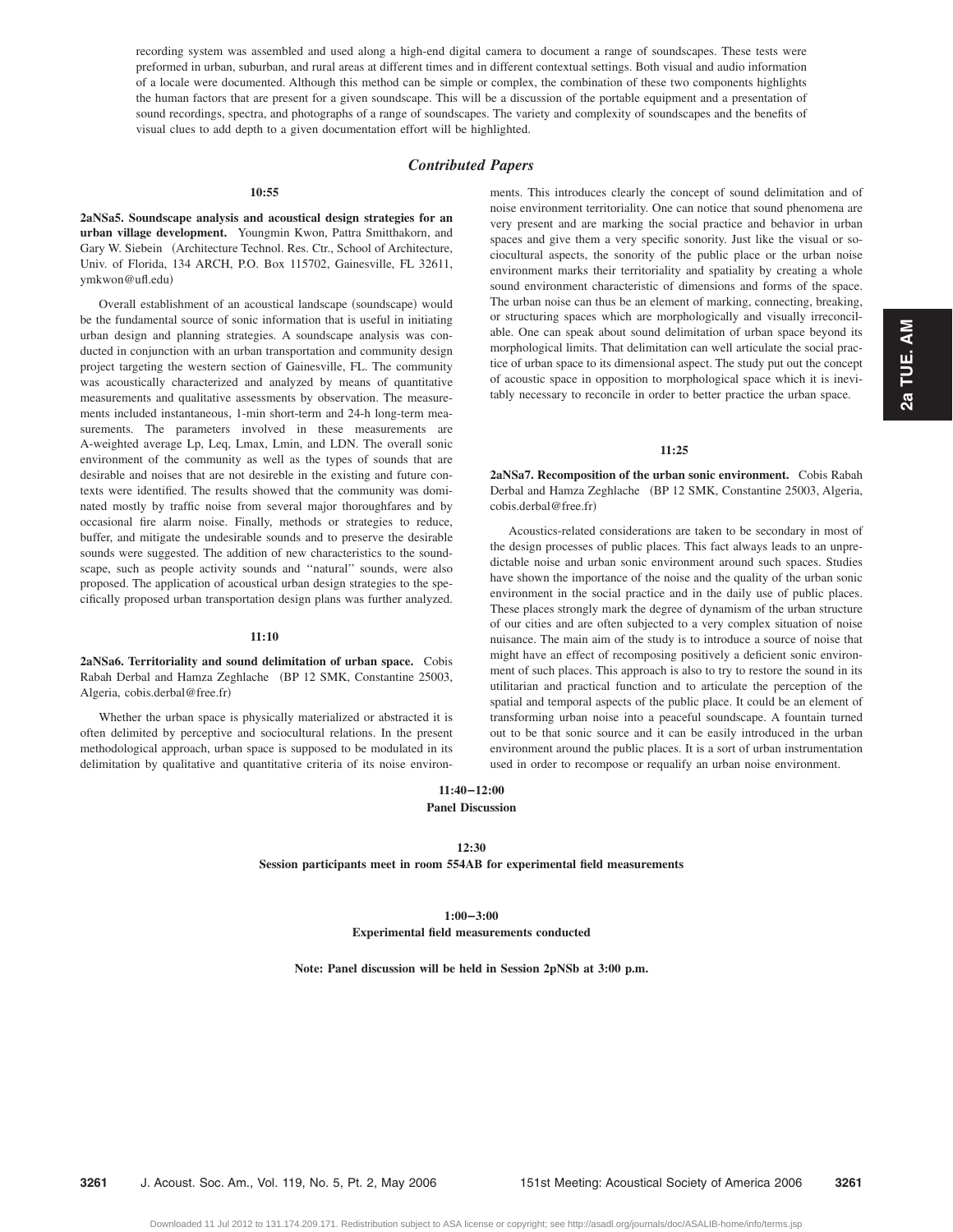# **Session 2aNSb**

# **Noise, Education in Acoustics, Engineering Acoustics, and Architectural Acoustics: Essential Acoustical Curriculum for Noise Control Techniques for Engineers, Industrial Hygienists, and Architects**

William J. Murphy, Cochair

*NIOSH, 4676 Columbia Pkwy., Cincinnati, OH 45226-1998*

Ralph T. Muehleisen, Cochair

*Illinois Inst. of Technology, Civil and Architectural Engineering, 3201 S. Dearborn, Chicago, IL 60616*

# **Chair's Introduction—8:50**

## *Invited Papers*

#### **8:55**

**2aNSb1. Essential elements of acoustical curricula for noise control engineers.** Robert J. Bernhard Ray W. Herrick Labs., Purdue Univ., 140 S. Intramural Dr., West Lafayette, IN 47907, bernhard@purdue.edu)

Because the supply of noise control and acoustical engineers is small, many of the noise control practitioners practicing in general mechanical engineering fields are retrained on the job. These practitioners are often capable in the area in which they are mentored but lack sufficient background to move to new areas. In order to address a broad range of noise control issues, an engineer must be comfortable to work in waves, or modes, or dBese (engineering controls). The essential curriculum for engineering practitioners would include a foundation in each of these approaches as well as the analytical, computational, and experimental background upon which to build engineering solutions. This presentation will include discussion of how these objectives can be met at the undergraduate level, at the graduate level, and through continuing education.

## **9:25**

**2aNSb2. The need for an essential acoustics curriculum and its delivery via distance education.** Victor W. Sparrow, Anthony A. Atchley, Karen P. Brooks, and Gerald C. Lauchle Grad. Program in Acoust., Penn State, 214 Appl. Sci. Bldg., University Park, PA 16802, vws1@psu.edu-

Many individuals have identified a need to better educate engineers, industrial hygienists, and architects with an essential acoustical curriculum including noise control techniques. There are less than a dozen major programs training these individuals, and demand far exceeds the supply of education suppliers. One effective method of providing education to busy professionals who otherwise would not be exposed to an essential curriculum is distance education. Approximately 10 years ago Penn State developed a series of noise control engineering courses delivered through CD-ROM. Now with DSL and cable modems more common, full motion video streaming is a preferred delivery method. Students currently take graduate level courses in acoustics at Penn State via resident education, continuing education, and distance education. There is no reason why an essential acoustical curriculum could not be delivered similarly. One benefit of video streaming is an opportunity for both live and archived lecture material. Students can attend live recitation sections while retaining the ability to see archived material on demand. Technology such as high-bandwidth connections, inexpensive webcams, and microphones also allows two-way audio and video for direct student-instructor interaction.

#### **9:55**

2aNSb3. The acoustical education of an architect. Gary Siebein (School of Architecture, Univ. of Florida, 625 NW 60th St., Ste. C, Gainesville, FL 32607)

Sound can provide valuable contributions to the education and practice of architecture. First, architecture students should develop a theory of how sound and other environmental systems can become part of a larger theory of the making of architecture. Second, architects are trained to have highly developed sensibilities in the aesthetic design of space. Expanding the aesthetic component of buildings and environments to include the aural environment has the potential to enrich the fabric of communities and buildings. Third, architecture students must become acquainted with the materials, analytic techniques, and design approaches that acoustical consultants use. Furthermore, for acoustical information to become an integral part of architectural design and education, it must be organized in a way that allows expression or poesis to occur because these aesthetic principles are the building blocks of architectural design. Therefore, the science and engineering principles of noise control and architectural acoustics must be transformed into material that can become spatial, visual, and manipulable in creative ways by a design team. This requires that the basics of acoustics be reformulated in an architectural manner. This paper will address several of the transformations that have been attempted in the architectural curriculum at the University of Florida.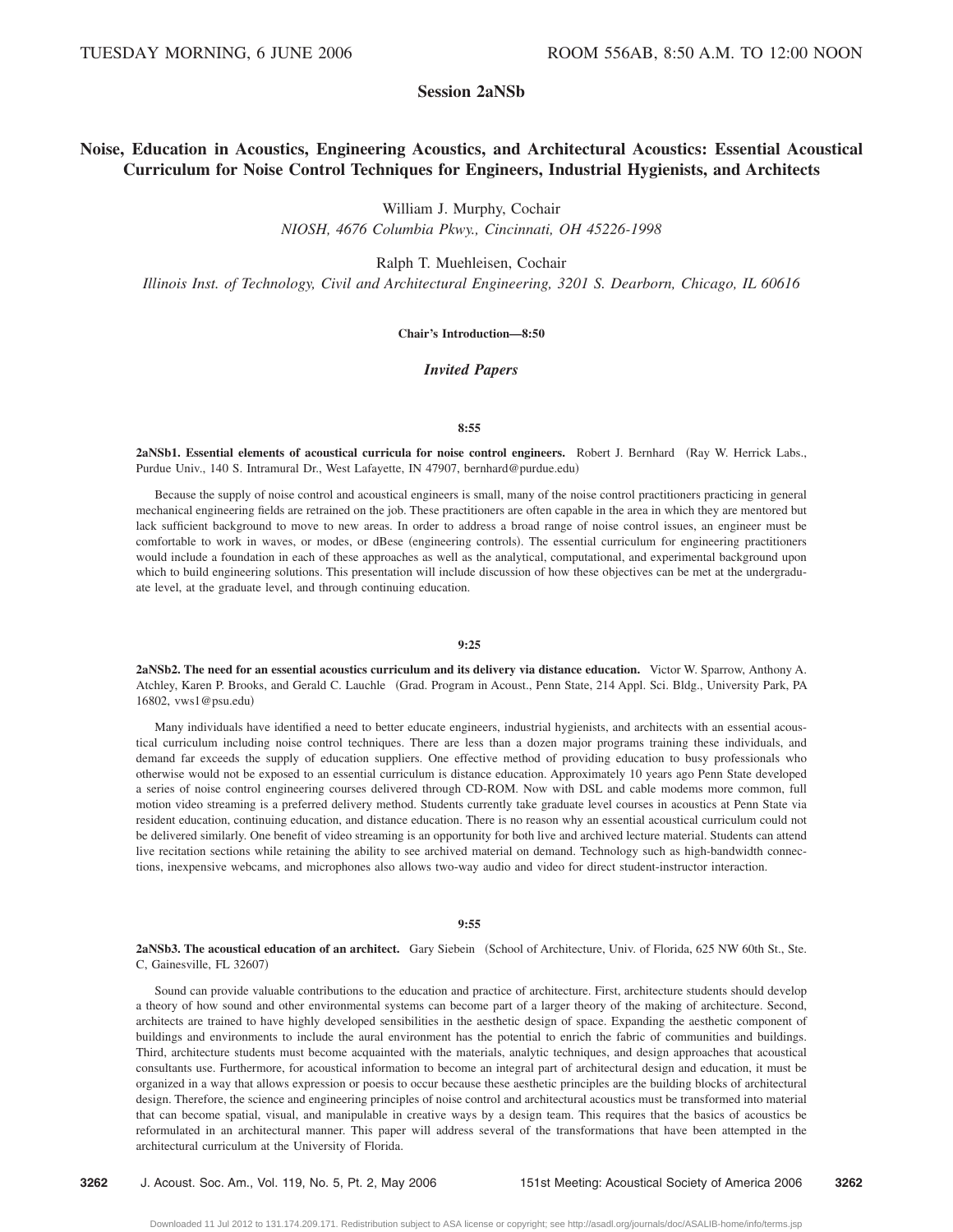#### **10:25–10:40 Break**

#### **10:40**

**2aNSb4. Acoustics curriculum for architectural engineers.** Ralph T. Muehleisen Civil and Architectural Eng., Illinois Inst. of Technol., 3201 S. Dearborn, Chicago, IL, 60616, muehleisen@iit.edu-

As building design and technology increase in complexity, the need to consider acoustics in the design also increases. For decades, architects have relied on engineers for the design of structural, mechanical, electrical, and lighting systems of buildings, and are increasingly relying on engineers for the design of high-efficiency building enclosures and natural lighting systems. At the same time, building systems have become increasingly integrated, and good design of the building systems requires a very interdisciplinary education. These needs have given rise to the formal discipline known as architectural engineering (AE). With education in architecture, structures, building systems, and construction management, the architectural engineer is uniquely qualified to begin a career as an acoustical consultant. There are now over a dozen ABET-accredited AE programs throughout the country and most offer at least some education in architectural acoustics and noise control. In this talk, the requirements of an acoustics education for architectural engineers are outlined and the curriculum of several AE programs is presented.

#### **11:10**

**2aNSb5. Industrial noise control engineering principles and standard practices applicable to engineers and industrial** hygienists. Robert R. Anderson (James, Anderson & Associates, Inc., 2123 University Park Dr., Ste. #130, Okemos, MI 48864)

Industrial organizations have accepted the notion that noise control is no longer 100% of one person's responsibility, but a collaborative effort among engineers and industrial hygiene professionals. Proven noise control measures exist and are commercially available for many industrial noise sources. There are also noise control concepts and techniques that can be adopted by maintenance and other personnel as standard practices. Awareness of the elements of noise control engineering can offer benefit in areas such as equipment procurement, workplace risk assessment, and manufacturing program planning. The focus of this presentation is to discuss the elements of noise control engineering that manufacturing engineers and industrial hygiene professionals would need to apply out of their university education into practice, and the benefits that would be derived from this information.

> **11:40–12:00 Panel Discussion**

TUESDAY MORNING, 6 JUNE 2006 ROOM 550AB, 9:00 TO 11:45 A.M.

# **Session 2aPA**

# **Physical Acoustics: Outdoor Sound Propagation**

Richard Raspet, Cochair *Univ. of Mississippi, National Ctr. for Physical Acoustics, Coliseum Dr., University, MS 38677*

James P. Chambers, Cochair *Univ. of Mississippi, National Ctr. for Physical Acoustics, Coliseum Dr., University, MS 38677*

*Contributed Papers*

**2aPA1. Ground-to-ground sound propagation in cloud-topped boundary layers over land.** Roger Waxler, Carrick L. Talmadge, and Kenneth E. Gilbert (NCPA, University, MS 38677)

Sound propagation under cloud-covered skies is discussed. Observations are presented which suggest that under dense cloud cover ground-toground sound propagation is dominated by a single mode similar to the classic surface mode for outdoor sound propagation. A theory of sound propagation under cloud covered skies has been developed. It is shown that there is a sound duct centered in the cloud layer. Of the modes in this duct a small number (typically one or two for frequencies up to a few hundred Hz) of ground interacting modes, modes whose amplitudes on the ground are significant, are identified. Over land, one of the groundinteracting modes can be identified with the surface mode.

### **9:15**

**2aPA2. A continuously cascaded conformal mapping for sound propagation over irregular terrain.** Santosh Parakkal, Kenneth E. Gilbert, and Di Xiao (Natl. Ctr. for Physical Acoust., Univ. of Mississippi, Coliseum Dr., Universtiy, MS 38677)

The so-called earth flattening conformal mapping is a common approach for radio wave propagation over a spherical earth. Applied sequentially (cascaded), it can be used to represent a series of hills, each of which has a constant radius of curvature. We show that the mapping can also be applied to general terrain that has a continuously varying radius of curvature. In the mapped coordinates, the terrain is flat, but the mapped sound speed is  $c/\sqrt{J}$ , where *c* is the actual sound speed and *J* is the Jacobian of the transformation. The continuously cascaded mapping method is outlined, and numerical comparisons are made with a well-tested nonconformal mapping method.

**2a TUE. AM**

2a TUE. AM

**9:00**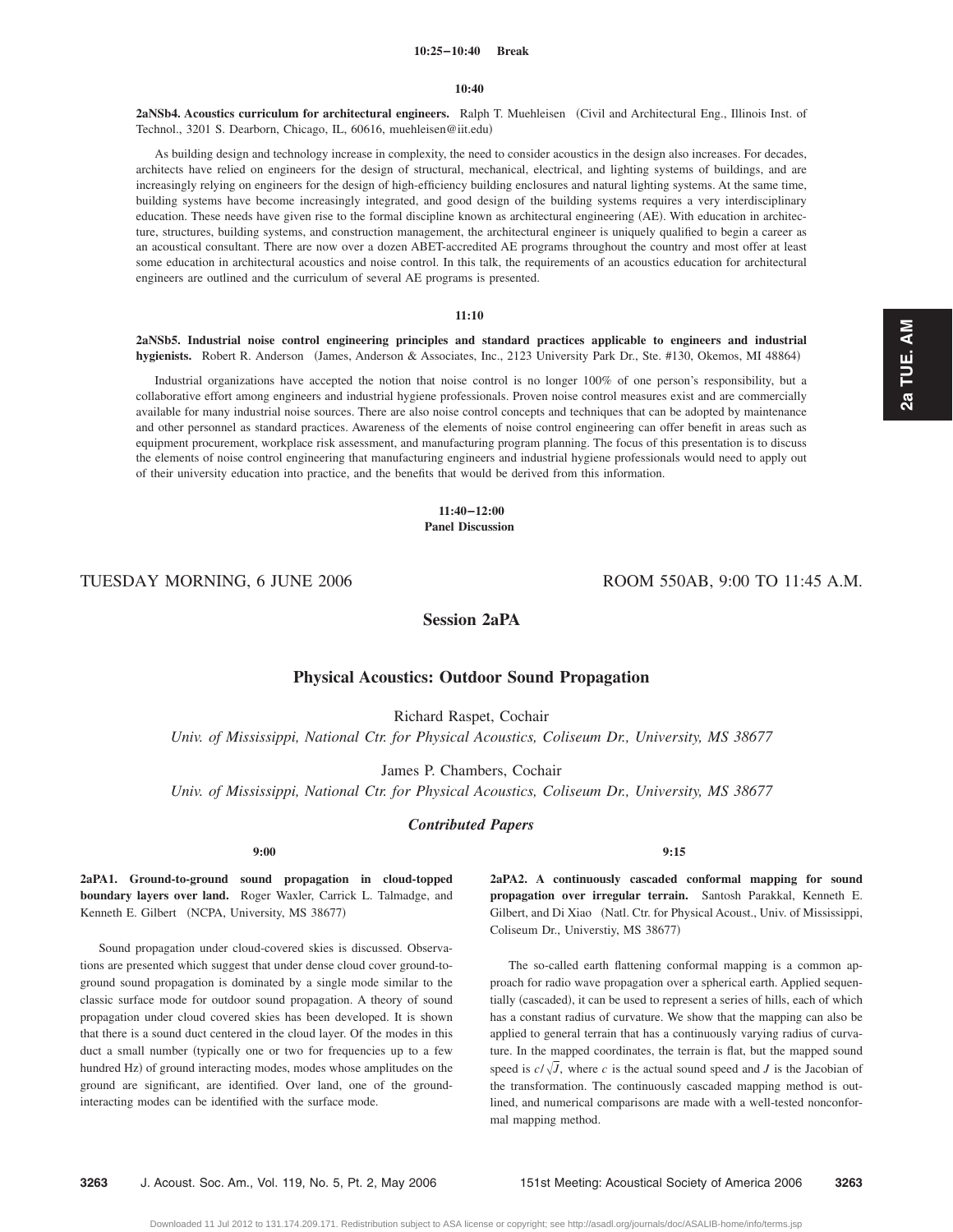**2aPA3. The absorption of sound on Mars using the direct simulation** Monte Carlo. Amanda D. Hanford and Lyle N. Long (Grad. Program in Acoust., The Penn State Univ., University Park, PA 16802, ald227@psu.edu)

The physical properties that govern the absorption of sound on Mars are very similar to those on Earth: classical losses associated with the transfer of acoustic energy into heat, and relaxation losses associated with the redistribution of internal energy of molecules. The difference in molecular composition between Earth and Mars as well as the lower atmospheric pressure on Mars results in larger values for the absorption coefficient on Mars. The direct simulation Monte Carlo (DSMC) method is the simulation tool used for modeling sound propagation in the Martian atmosphere. DSMC describes gas dynamics through direct physical modeling of particle motions and collisions. DSMC is based on the kinetic theory of gas dynamics, where representative particles are followed as they move and collide with other particles. The validity of DSMC for the entire range of Knudsen numbers (Kn), where Kn is defined as the mean free path divided by the wavelength, allows for the exploration of sound propagation in the Martian atmosphere for all values of Kn. Successful application of the DSMC method to acoustic waves in the Martian atmosphere, including the details of molecular relaxation in gas mixtures, will be shown. [Work supported by NASA.]

#### **9:45**

**2aPA4. Correlation functions of temperature and velocity fluctuations** in a turbulent atmosphere. Vladimir E. Ostashev (NOAA/Earth System Res. Lab., Boulder, CO 80305 and Dept. of Phys., New Mexico State Univ., Las Cruces, NM 88003), Sergey N. Vecherin (New Mexico State Univ., Las Cruces, NM 88003), D. Keith Wilson (U.S. Army Engineer. Res. and Development Ctr., Hanover, NH 03755), and Sandra L. Collier (U.S. Army Res. Lab., Adelphi, MD 20783-1197)

von Kármán spectra of temperature and velocity fluctuations are widely used in theories of turbulence and wave propagation in random media, including sound propagation through a turbulent atmosphere. They are probably the simplest generalization of the Kolmogorov spectrum of homogeneous and isotropic turbulence which accounts for the outer scale of turbulence. However, the correlation functions of temperature and velocity fluctuations corresponding to the von Kármán spectra are proportional to the modified Bessel functions and are rather involved. In this paper, we propose to use much simpler correlation functions of temperature and longitudinal velocity fluctuations whose dependence on the distance *R* between observation points is given by  $exp(-R^{2/3}/L^{2/3})$ , where *L* is the outer length scale. It is shown that the spectra of the proposed correlation functions coincide with the Kolmogorov spectrum in the inertial subrange and are bounded in the energy subrange. For some problems, the proposed correlation functions can simplify analysis of sound propagation through a turbulent atmosphere. Examples of the use of these correlation functions in acoustic tomography of the atmosphere and calculations of the coherence function of a sound field are presented. Work supported by ARO, Grant DAAD19-03-1-0104.]

#### **10:00**

**2aPA5. Upward propagation of nonlinear sound and magnetic sound** in the atmosphere. Lev Ostrovsky (Zel Tech/NOAA ESRL, R/PSD4, 325 Broadway, Boulder, CO 80305)

As is known, even relatively weak ground-level perturbations (earthquakes, tsunami, explosions) may cause very significant displacements in upper atmospheric layers where the gas density is small. It results in shock formation and subsequent rapid dissipation of wave energy. This presentation deals with the upward propagation of a short, finite-amplitude wave in atmosphere with exponentially decreasing density, including areas where the magnetic pressure prevails, and the acoustic energy is transformed to that of fast and/or slow magnetic sound. The height of shock formation is determined, and the wave attenuation due to shocks is described. Propagation from a localized source is also discussed. Some estimates are given.

## **10:30**

**2aPA6. Effect of longitudinal coherence on angle-of-arrival estimation** in atmospheric turbulence. Sandra Collier (U.S. Army Res. Lab., AMSRD-ARL-CI-ES, 2800 Powder Mill Rd., Adelphi, MD 20783-1197, scollier@arl.army.mil), Vladimir Ostashev (NOAA/Earth System Res. Labs., Boulder, CO 80305), and Keith Wilson (U.S. Army Engineer Res. and Development Ctr., Hanover, NH 03755)

A statistical model that accounts for the effects of atmospheric turbulence on a received acoustic signal has been previously developed [Collier] and Wilson, J. Acoust. Soc. Am. 113, 2704-2718 (2003)]. It was used in calculations of the performance bounds, and of a maximum likelihood estimator (MLE), for the angle of arrival (AOA) of an acoustic signal received at an array operating in atmospheric turbulence with fluctuations described by a von Karman spectrum. This statistical model is based on the moments of a sound field as derived in the theory of wave propagation in a random medium (WPRM) [Ostashev, *Acoustics in Moving Inhomoge*neous Media (E&FN Spon 1997)]. In this model, an approximation to the second moment was used based on the transverse coherence from WPRM. Recently, the longitudinal coherence has been derived for WPRM [Ostashev *et. al*, 151<sup>st</sup>, Meeting of the Acoustical Society of America (2006)]. We examine limiting cases to determine the effects of the longitudinal coherence on the MLE and Cramer-Rao lower bound of the AOA.

# **10:45**

**2aPA7. The coherence function of a sound field propagating in a** turbulent atmosphere. Vladimir E. Ostashev (NOAA/Earth System Res. Lab., Boulder, CO 80305 and Dept. of Phys., New Mexico State Univ., Las Cruces, NM 88003), Sandra L. Collier (U.S. Army Res. Lab., Adelphi, MD 20783), and D. Keith Wilson (U.S. Army Engineer. Res. and Development Ctr., Hanover, NH 03755)

The coherence function of a sound field propagating through an atmosphere with temperature and wind velocity fluctuations is important for many practical applications involving microphone arrays. In the literature, the transverse coherence function has been studied in detail, when acoustic sensors are located in a plane perpendicular to the sound propagation path. In this paper, for the case of line-of-sight sound propagation, a closedform expression for the coherence function of a plane wave is derived for arbitrary location of acoustic sensors. Using this expression, for some limiting cases simple formulas for the coherence function are obtained which are valid for arbitrary spectra of turbulence. Furthermore, the coherence function is calculated and analyzed in detail for the Gaussian and von Kármán spectra of temperature and wind velocity fluctuations. In particular, the longitudinal coherence radius, when acoustic sensors are located along the sound propagation path, is calculated. It is also shown that contours of the coherence radius are elongated perpendicular to this path for relatively small propagation distances, and along it for large distances.

#### **11:00**

**2aPA8. Measurements of acoustic and seismic pulses from outdoor** explosions. Donald G. Albert (ERDC-CRREL, 72 Lyme Rd., Hanover, NH 03755), Keith Attenborough, and Patrice Boulanger (The Univ. of Hull, Hull HU6 7RX, UK-

Measurements of the ground vibrations produced by airborne detonations of C4 were conducted at locations with a variety of ground types, including concrete, soil, forest, tropical vegetation, and snow cover. The measurements show that, although two separate seismic (ground vibrational) arrivals can be detected in all cases, the early seismic arrival from an underground path is always much smaller than the vibration induced by the air blast arrival. The acoustic-to-seismic coupling ratio for the atmospheric wave is a constant with respect to distance and peak pressure at a given location, but varies from site to site, usually between 1 and 14  $\mu$ m/s/Pa. A conservative empirical equation to predict ground vibration from explosions is derived. This equation predicts that the commonly used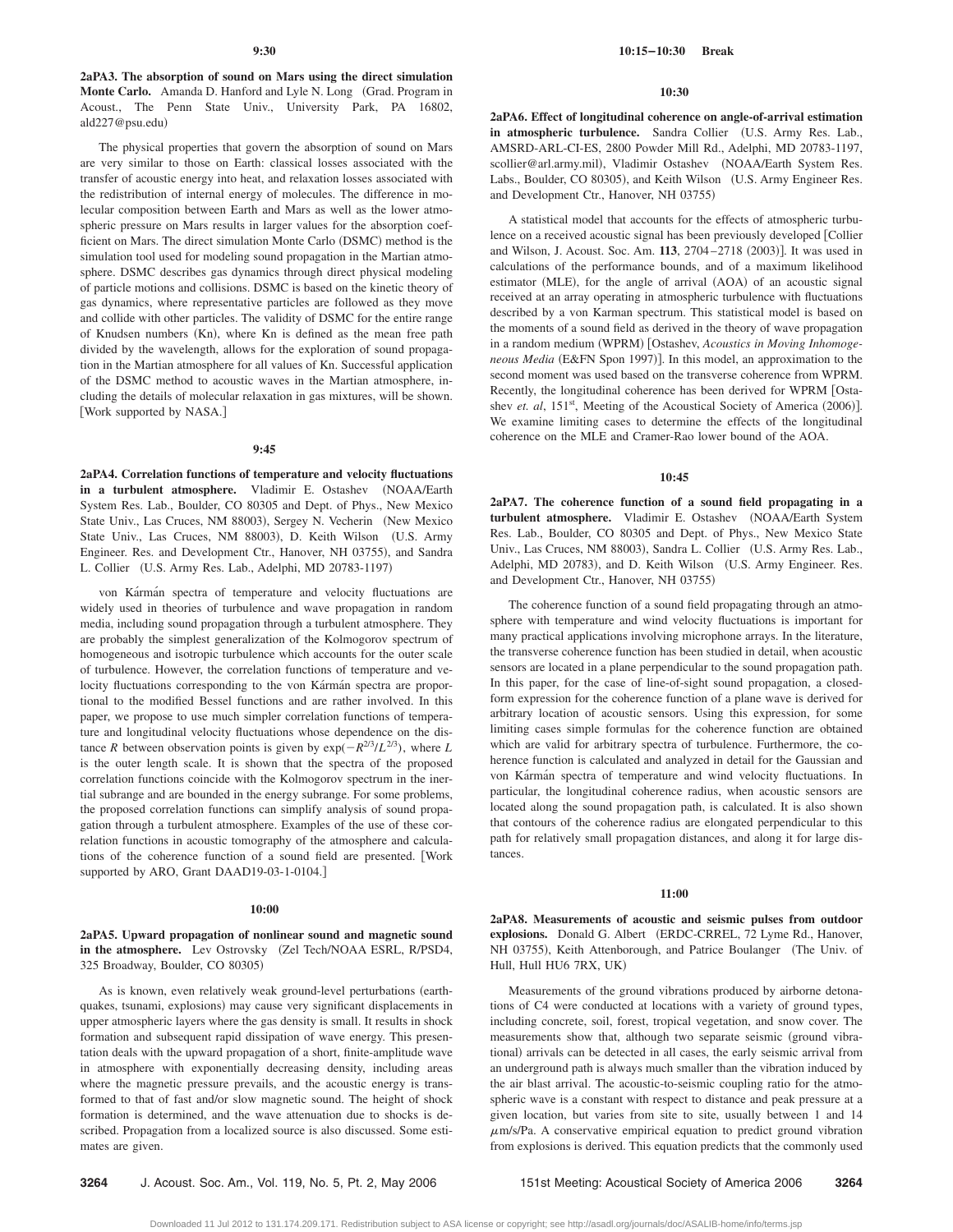2a TUE. AM **2a TUE. AM**

vibrational damage criteria of 12 and 25 mm/s will be exceeded when the peak positive pressure exceeds 480 Pa (147.6 dB) or 1 kPa (154.0 dB), respectively. Either of these levels is much higher than the Army overpressure damage criterion of 159 Pa (138 dB). Thus in most situations damage from blast overpressure will occur long before damaging levels of ground vibration are reached. This research supported by the U.S. Army Corps of

#### **11:15**

Engineers and SERDP Seed Project SI-1410.

**2aPA9. Comparison of high-frequency measurements of blast wave propagation to computational model predictions.** Alexandra Loubeau and Victor W. Sparrow (Grad. Prog. Acoust., Penn State, 202 Appl. Sci. Bldg., University Park, PA 16802, aloubeau@psu.edu-

In November 2005, the latest in a series of blast wave propagation experiments was conducted with the U.S. Army. Blast waveforms measured with a wideband microphone [W. M. Wright, ONR Report NR-384-321 (1971)] had shorter rise times than those captured with conventional  $\frac{1}{4}$  in miscophone setting did not  $\frac{1}{8}$ -in. microphones. This indicates that the  $\frac{1}{8}$ -in. microphone setup did not have the high-frequency bandwidth needed to capture such short rise times. The trend observed is that nonlinear effects steepen the waveform, thereby decreasing the shock rise time, up to a range of 50 m. At 100 m, the rise times had increased slightly, but they were still shorter than they were at 25 m. The experimental results are compared to predictions from a computational model. The model, based on the Pestorius/Anderson hybrid time-frequency domain algorithm, accounts for nonlinearity, geometrical spreading, thermoviscous absorption, and absorption and dispersion due to molecular relaxation. It is found that the model predicts shorter rise times than what was measured with the wideband microphone, but the rise-time variation with range is similar. Atmospheric turbulence present in the experiments, but not accounted for in the model, is a likely cause for the difference in rise times. [Work supported by U.S. Army ERDC CERL.]

#### **11:30**

**2aPA10. The use of Lorentz transformations for simplifying** aeroacoustic boundary value problems. M. H. Dunn (Natl. Inst. of Aerosp., 100 Exploration Way, Hampton, VA 23666, mhd314@aol.com)

The prediction of community noise from aircraft flyovers is computationally complex when arbitrary aircraft configurations are subjected to realistic flows. Mathematically, the problem is described by a set of scattering surfaces (wings, nacelles, and fuselage) moving uniformly with known noise sources in the presence of an inviscid, irrotational, background flow. A four-dimensional (space-time) boundary value problem (BVP) for noise propagation and scattering is defined by the mass and momentum conservation equations along with appropriate hard- or softwall boundary conditions on the scattering surfaces and the Sommerfeld radiation condition. This system is augmented by the appropriate Kutta conditions for geometry with edges to produce a uniquely solvable BVP. The governing differential equations are complicated by factors strongly dependent upon the flow field. However, Lorentz transformations can be used to define new independent and dependent variables such that the differential equations depend on the local sound speed plus terms that involve flow gradients. Neglecting flow gradient terms produces the classical wave equation BVP, which can be solved using contemporary numerical methods. The original acoustic variables are easily recovered via the inverse Lorentz transformation. In addition, the formulation can be used to analyze physical conditions under which the uniform flow approximation is valid.

TUESDAY MORNING, 6 JUNE 2006 ROOM 551AB, 8:15 TO 9:45 A.M.

**Session 2aPPa**

# **Psychological and Physiological Acoustics: Loudness, Outer Hair Cells, and Otoacoustic Emissions**

Walt Jesteadt, Chair

*Boys Town National Research Hospital, 555 N. 30th St., Omaha, NE 68131*

# *Contributed Papers*

**8:15**

**2aPPa1. A comparison of intensity discrimination and increment detection as measures of intensity resolution.** Walt Jesteadt, Jessica Messersmith, Lori Leibold, Samar Khaddam, and Hongyang Tan (Boys Town Natl. Res. Hospital, 555 N. 30th St., Omaha, NE 68131)

Intensity resolution can be measured by determining the threshold for discrimination of two stimuli differing only in intensity or by determining the threshold for detection of an increment in a longer duration stimulus. Better resolution has been reported for the latter task, but the results are inconsistent across conditions and subjects. In the present study, data were obtained for the two tasks in a range of conditions for 12 adult subjects with normal hearing. Thresholds for intensity discrimination and increment detection were measured for a 4000-Hz tone presented at 20, 40, 60, or 80 dB SPL, using a two-track adaptive procedure that estimated levels required for 71% and 89% correct. The increment was 20, 40, 80, or 160 ms in duration. The pedestal was either the same duration as the increment or was 200 ms longer, centered on the increment. Thresholds expressed in units of delta *L* were more uniform across subjects and conditions for increment detection than for intensity discrimination. Thresholds were lower on average for increment detection than for intensity discrimination at pedestal levels above 20 dB, but only at the shorter increment durations, and thresholds were not consistently lower for all subjects. Work supported by R01 DC006648.]

**8:30**

**2aPPa2. Primary speech frequencies: Adaptation inside versus outside—Inhibition or excitation?** Ernest M. Weiler, David E. Sandman (Dept. Of Commun. Sci., Univ. Cincinnati, Cincinnati OH 45267), and Joel S. Warm (Univ. Cincinnati, Cincinnati, OH 45267)

Previously, loudness adaptation from the ipsilateral comparison paradigm (ICP) and the simple adaptation (SA) procedure were compared at primary speech- related frequencies (250 to 4000 Hz), with only the ICP showing significant loudness decline/adaptation Tannen *et al.*, J. Gen Psychol. 128, 385-399 (2001)]. Eighty naive undergraduates participated in any one of three subsequent studies of ICP versus SA adaptation. In agreement with Tannen *et al.*, only the ICP showed significant loudness decline/adaptation from 250 to 6000 Hz. However, at 8000 Hz both the ICP and SA show significant adaptation, and correlate significantly. However, despite the lack of correlation between individual scores under 8000 Hz, a further analysis of *group mean* values from 250 to 8000 Hz showed a significant correlation ( $r=0.97$ ,  $p<0.001$ ). Perhaps the SA procedure shows a lack of adaptation at speech frequencies because the method is insensitive. Alternatively, it may be considered that a ''stable platform'' [i.e., no adaptation for *constant* stimuli] favors the perception of the constantly varying speech signals. Support for the ''stable platform'' versus the ''insensitivity'' hypothesis will be discussed.

**3265** J. Acoust. Soc. Am., Vol. 119, No. 5, Pt. 2, May 2006 151st Meeting: Acoustical Society of America 2006 **3265**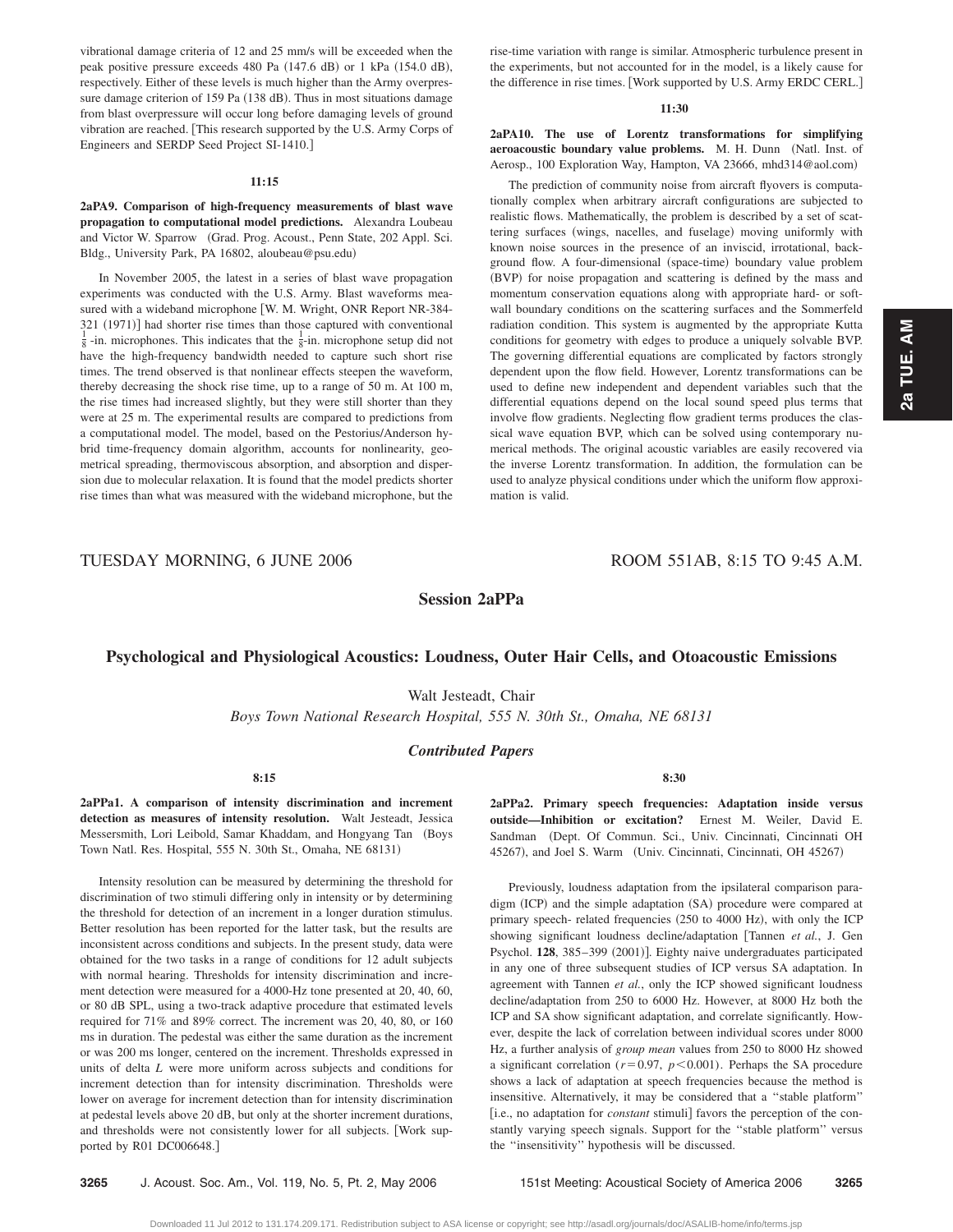**2aPPa3. Induced loudness reduction as a function of frequency separation.** Jeremy P. Marozeau, Michael Epstein, and Mary Florentine Commun. Res. Lab., Dept. of Speech-Lang. Pathol. and Audiol., Northeastern Univ., Boston, MA 02155, marozeau@neu.edu-

When a loud tone (inducer tone) precedes a softer tone (test tone), the loud tone can reduce the loudness of the softer tone. This phenomenon is called induced loudness reduction (ILR). The amount of ILR is greatest when the inducer tone and the test tone are presented at the same frequency. As the difference in frequency between the two increases, the amount of ILR decreases [Marks L. E., J. Exp. Psychol. Hum. Percept. Perform. 20, 382–396 (1994)]. However, the exact course of this decrease with increasing frequency separation has not been thoroughly tested. In this experiment, the amount of ILR produced by a 2.5-kHz 80-dB-SPL inducer was measured from 800 Hz to 6 kHz using a frequency-sweeping test tone. Nine normal-hearing listeners matched the loudness of the test tone to a 70-dB-SPL 500-Hz tone using a tracking procedure. Average results show a maximum amount of ILR between 2.5 and 3 kHz, with a loudness reduction equivalent to 12 dB. This amount decreases with frequency separation, but is still significant when the frequency of the test tone is between 1.5 and 4.5 kHz, corresponding to more than nine critical bands. [Work supported by NIH/NIDCD Grant R01DC02241.]

#### **9:00**

**2aPPa4. A multicompartmental cochlear model with piezoelectric outer hair cells.** Shan Lu, David C. Mountain, and Allyn E. Hubbard College of Eng., Boston Univ., 8 Saint Mary's St., Boston, MA 01720, slu@bu.edu)

A hydromechanical, multicompartment model of the cochlea, which employed a phenomenological outer hair cell (OHC) cell-body electromotility, was able to mimic the physiologically measured response of the basilar membrane (BM) [A. E. Hubbard *et al.*, "Time-domain responses from a nonlinear sandwich model of the cochlea,'' in *Biophysics of the* Cochlea: From Molecule to Model, edited by A. W. Gummer (World Scientific, Singapore)]. An improved model that included OHC electroanatomic parameters and scalar electrical parameters was able to mimic cochlear microphonic (CM) data at low frequencies, but not BM responses at high-frequencies, because the OHC membrane capacitance severely reduces OHC transmembrane potential. To improve the high-frequency performance, we used a piezoelectrical model of the OHC. Consequently, the mechanical loading of the OHC translates bidirectionally with the electrical impedance of the OHC. The new model compares well with physiological data from Gerbil at 40 dB SPL [T. Ren and A. Nuttall, "Basilar membrane vibration in the basal turn of the sensitive gerbil cochlea,'' Hearing Res. 151, 48-60 (2001)]. [This work was supported by NIH.]

**2aPPa5. Application of force to the cochlear wall: Effect on auditory thresholds, outer hair cell transduction, and distortion-product** otoacoustic emissions. Greg A. O'Beirne<sup>a)</sup> and Robert B. Patuzzi (The Auditory Lab., Physiol., School of Biomed. and Chemical Sci., Univ. of Western Australia, Crawley WA 6009, Australia)

Described are the changes in cochlear sensitivity and mechanoelectrical transduction during a novel cochlear perturbation: the application of force to the cochlear wall. While numerous methods exist to create *tran*sient shifts in the operating point of the outer hair cell (OHC) transducer, including low-frequency acoustic bias [G. Frank and M. Kössl, Hear. Res. 113, 57-68 (1997)] and hydrostatic bias [A. N. Salt and J. E. DeMott, Hear. Res. 123, 137-147 (1998)], attempts to create *prolonged* operating point shifts are largely thwarted by the numerous sources of ac coupling in the auditory system which prevent transmission of dc stimuli to the hair cells. The application of force sufficient to deform the otic capsule produced a consistent drop in neural thresholds and a sustained bias of the OHC operating point that did not rapidly adapt back to normal. Nearsimultaneous measurements of compound action potential thresholds, distortion-product otoacoustic emissions, the OHC transfer curves derived from low-frequency cochlear microphonic waveforms, and the endocochlear potential were performed. The data provide ample evidence of the resistance of the cochlea to dc mechanical stimuli, particularly those which do not cause a large pressure differential across the basilar membrane. The authors gratefully acknowledge the surgical assistance of Dr. Peter Sellick.] <sup>a)</sup> Currently at Department of Communication Disorders, University of Canterbury, Christchurch, New Zealand.

#### **9:30**

**2aPPa6.** Influence of the sweeping direction of the primaries  $f_1$  and  $f_2$ **in the assessment of distortion product otoacoustic emissions** "**DPOAEs**… **fine structure.** Miguel Angel Aranda de Toro, Rodrigo Ordoñez, and Dorte Hammershøi (Dept. of Acoust., Aalborg Univ., Fredrik Bajers Vej 7 B5, DK-9220, Aalborg, Denmark, maat@acoustics.aau.dk-

It was studied if the sweeping direction of the primaries  $f_1$  and  $f_2$ influences fine structure measurements of the  $2f_1 - f_2$  distortion product otoacoustic emission (DPOAE). Two different methodologies named DPOAE5<sub>ASC</sub> (ascending sweep) and DPOAE5<sub>DES</sub> (descending sweep) were implemented with the commercial system ILO96. Both methods perform fine structure measurements in the same frequency range  $(1.4 - 6$ kHz) with  $L1/L2 = 65/45$  dB,  $f_2/f_1 = 1.22$  and 0.7 s averaging time per primary presented. DPOAE fine structures were measured in the right ear of 14 normal-hearing subjects with both methods in a balanced experiment and without refitting the sound probe. Results showed that the two methods are highly repeatable and able to detect fine structures even in subjects with low S/N. However, when DPOAE5*ASC* measurements are compared with DPOAE5<sub>*DES*</sub>, fine structures appear shifted and the level contour is altered. A minor level difference was inadvertently induced due to differences in the level calibration procedure of the two methods employed. The significance of this is currently being studied. Work supported by the Danish Research Council for Technology and Production.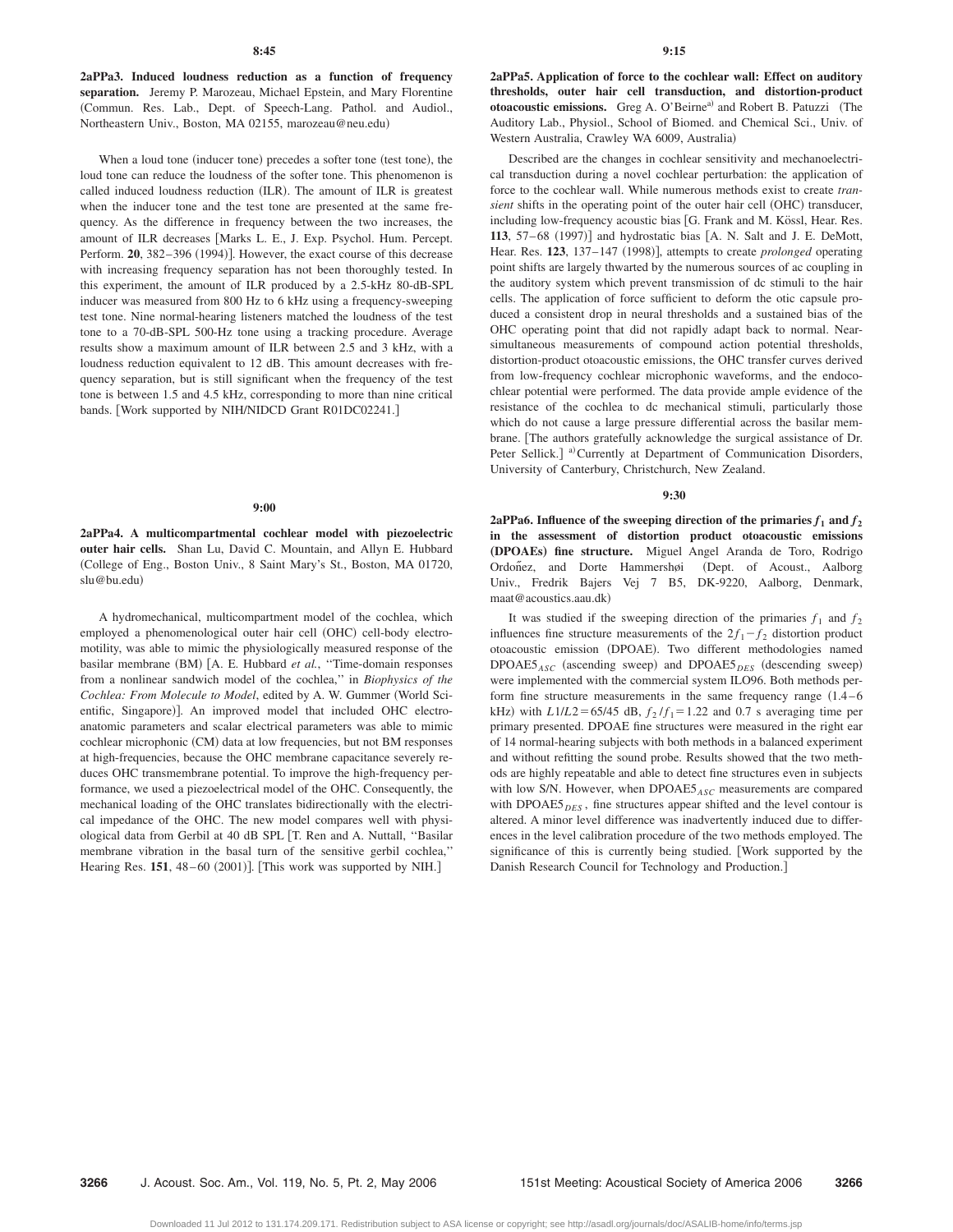# **Session 2aPPb**

# **Psychological and Physiological Acoustics, ASA Committee on Standards, and Noise: Individual Susceptibility to Noise-Induced Hearing Loss**

Sharon G. Kujawa, Cochair

*Massachusetts Eye and Ear Infirmary, Audiology Dept., 243 Charles St., Boston, MA 02114*

Lynne Marshall, Cochair

*Naval Submarine Medical Research Lab., Subase New London, Box 900, Groton, CT 06349*

# *Invited Papers*

#### **10:15**

2aPPb1. Individual susceptibility to noise-induced hearing loss: A review. Donald Henderson (Ctr. for Hearing and Deafness, State Univ. of New York at Buffalo, 137 Cary Hall, Buffalo, NY 14214)

After 40+ years of study, we can conclude that there is a great range of individual differences in susceptibility to noise-induced hearing loss (NIHL). The presentation will review and evaluate the major sources of variances: *acoustic*, where all exposures are evaluated with dBA and some energy-related metric; *exogenous*, where the effects of noise can be mitigated by external factors such as temperature, coexposure to chemicals, smoking, etc.; *endogenous*, where the effects of noise are partially related to an individual's sex, skin color, acoustic reflex, distortion product suppression, degree of fatigue, and genetic factors.

#### **10:45**

**2aPPb2. Searching the whole genome to identify genes contributing to noise resistance in inbred mouse strains.** Bruce L. Tempel, Valerie A. Street (Dept. of Otolaryngol.-HNS and the V.M. Bloedel Hearing Res. Ctr., Univ. of Washington, Seattle, WA 98195-7923, bltempel@u.washington.edu), and Sharon G. Kujawa (Harvard Med. School, Boston MA)

Toward understanding the biological basis of noise resistance and eventual formulation of therapies to prevent noise-induced hearing loss (NIHL), the identification of genes contributing to noise resistance is a critic step. To simplify our whole genome search, we chose to study isogenic, inbred strains of mice. When exposed to noise (octave band 8-16 kHz, 103 dB SPL, 2 h) the good-hearing CBA/CaJ strain showed  $\sim$  50-dB thresho shift measured 2 weeks postexposure; in contrast 129S6 mice showed  $\sim$  10-dB shift. Through directed breeding schemes we showed that the noise resistance trait in 129S6 is recessive to CBA. Screening N2 backcross animal for noise resistance suggested a multigenic pattern of inheritance with 4 to 6 genes contributing. Quantitative trait locus QTL mapping of 234 N2 animals reveals 4 different chromosomal regions that contribute significantly to the resistance. Congenic strains carrying only one or two of these QTL regions are currently being bred, with the expectation that these strains will show partial noise resistance. Further studies including ancestral haplotype analysis and differential gene expression array analysis will allow us to narrow the contributing genomic regions and identify specific genes contributing to noise resistance. Work supported by NIH.

## **11:05**

**2aPPb3. Can otoacoustic emissions indicate susceptibility to noise-induced hearing loss in individual ears?** Lynne Marshall, Judi A. Lapsley Miller (Naval Submarine Medical Res. Lab., Groton, CT 06349-5900, marshall@nsmrl.navy.mil), and Laurie M. Heller (Brown Univ., RI 02912)

Otoacoustic emissions (OAEs) can potentially be used to identify normal-hearing individuals who are susceptible to imminent noise-induced hearing loss. Until now, there has been no way to monitor an individual's susceptibility dynamically as it varies due to physiological and environmental factors. Although it is known that groups of normal-hearing noise-exposed people have lower than average levels of OAEs, such data have never been used to predict future hearing loss in the same individuals. Here, we discuss two studies where the OAEs and hearing thresholds of individuals were measured before and after hazardous noise exposure. Individuals with normal hearing and low-level or absent OAEs at baseline were at increased risk for acquiring noise-induced hearing loss after the noise exposure. This supports the theory that OAEs can reflect incipient inner-ear damage undetected by standard behavioral hearing tests. Furthermore, OAE efferent strength measures may be predictors of NIHL in humans. The animal data are promising, but developing an efficient OAE test that reliably distinguishes a strong efferent reflex from a weaker one in humans is challenging. Work supported by ONR & USAMRMC].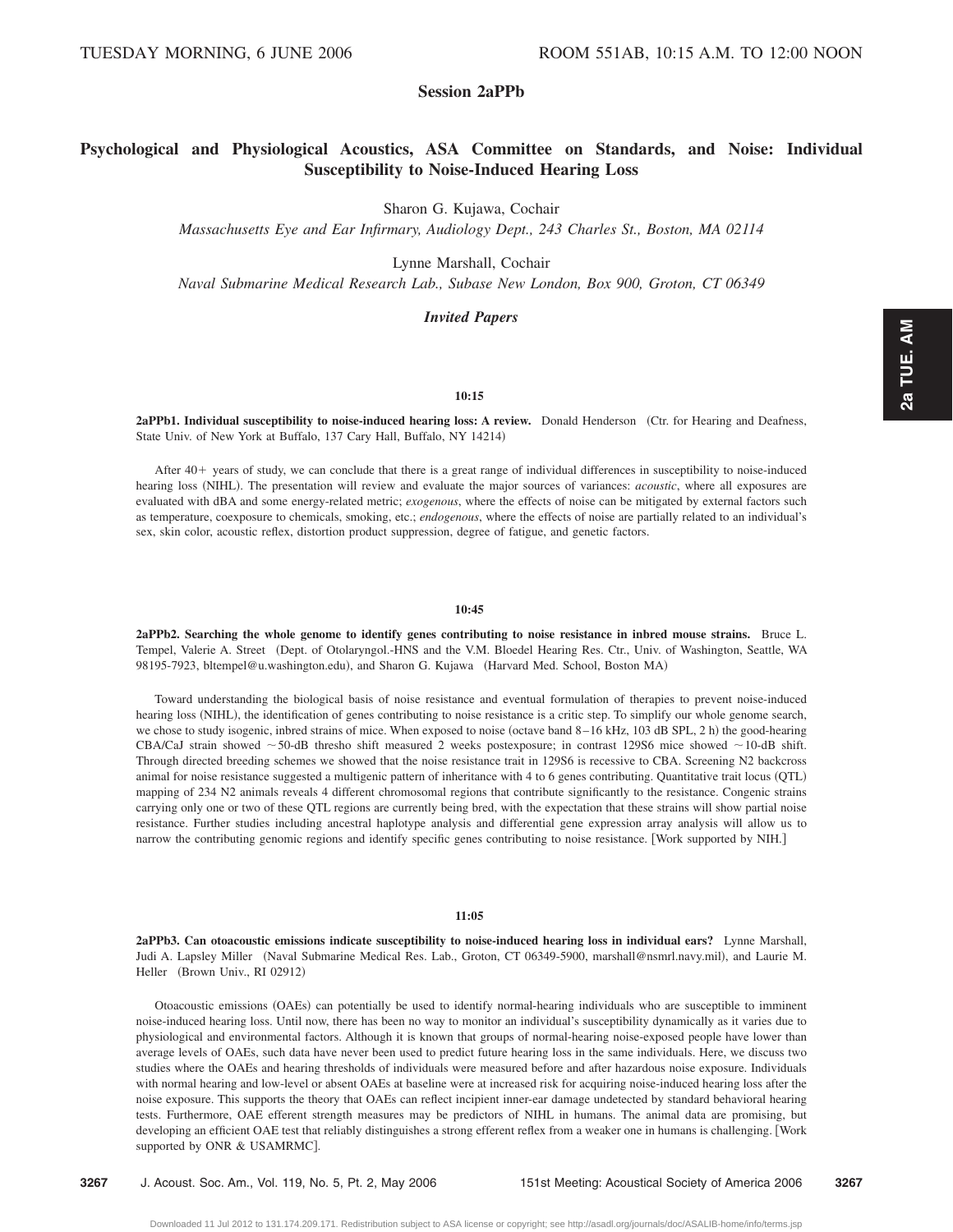2aPPb4. Noise-induced and age-related hearing loss interactions. Sharon G. Kujawa (Dept. of Otology and Laryngology, Harvard Med. School, and Dept. of Audiol., Massachusetts Eye and Ear Infirmary, 243 Charles St., Boston, MA 02114) and M. Charles Liberman (Massachusetts Eye and Ear Infirmary, Boston, MA 02114)

Noise-induced hearing loss (NIHL) and age-related hearing loss (AHL, or presbycusis) are widespread health problems that will continue to increase as our society ages. NIHL and AHL often coexist in the same ear; however, the conditions under which they interact and the mechanisms by which they do so remain poorly understood. Inspired by epidemiological studies suggesting that noise-exposed ears age *differently* from nonexposed ears Gates *et al.*, ''Logitudinal threshhold changes in people with audiometric notches," Hear. Res. 141, 220–228 (2000)], we studied interactions between NIHL and AHL in mouse; an animal with a short life span, with intrastrain genetic homogeneity to minimize variability and with interstrain differences in vulnerability which can be exploited to probe mechanisms. Using such models, we have uncovered evidence that early noise exposure can have an ongoing influence on the nature and progression of an age-related hearing loss. The nature of this age-related hearing loss exacerbation is special; it can occur even in ears without permanent threshold shifts from the noise and leads to massive loss of spiral ganglion neurons despite intact hair cell populations. Findings have practical importance for investigations of NIHL in animal models, and may have implications for clinical practices allocating noise-induced and age-related components of hearing loss as strictly additive. Work supported by NIH.]

## *Contributed Paper*

# **11:45**

**2aPPb5. Hearing levels in US adults aged 20–69 Years—National Health and Nutrition Examination Survey (NHANES) 1999-2004.** William J. Murphy, Christa L. Themann, and Mark R. Stephenson (Hearing Loss Prevention Team, Natl. Inst. for Occupational Safety and Health, 4676 Columbia Pkwy., MS C-27, Cincinnati, OH 45226-1998)

The National Health and Nutrition Examination Survey (NHANES) is a nationally representative, population-based survey designed to assess the health and nutritional status of the civilian, noninstitutionalized U.S. population. Data were collected through a personal interview regarding health history and through physical examination. Earlier NHANES surveys were conducted on a periodic basis; however, in 1999, NHANES began collecting data on a continuing, annual basis. During NHANES I, which ran from 1971 to 1975, audiometric testing was conducted on adults aged 25–74 years. No subsequent testing of adults was conducted in the NHANES program until 1999, when NHANES began audiometric testing of adults aged 20–69 years. In 2004, the sampling from this age group was completed. This report examines the hearing levels for adults in the United States and compares them with the hearing data from NHANES I. Hearing levels are grouped by age and by ethnicity and gender.

# TUESDAY MORNING, 6 JUNE 2006 BALLROOM D, 8:15 A.M. TO 12:00 NOON

**Session 2aSC**

# **Speech Communication: Enhancement and Multiplicity of Cues in Speech (Lecture/Poster Session)**

Yi Xu, Cochair

*Wolfson House, 4 Stephenson Way, London, NW1 2HE, UK*

Carlos Gussenhoven, Cochair

*Radboud Univ. Nijmegen, Ctr. for Language Studies, Postbus 9103, 6500 HT Nijmegen, The Netherlands*

**Chair's Introduction—8:15**

# *Invited Papers*

# **8:20**

2aSC1. Defining and enhancing attributes for features. Kenneth N. Stevens (Res. Lab of Elec., Dept. EECS, & Div. Health Sci. & Tech, MIT, Cambridge, MA 02139, stevens@speech.mit.edu-

We take the view that words are represented in memory as sequences of bundles of binary distinctive features. It is further assumed that each feature is defined by a quantal relation between an articulatory attribute and a corresponding acoustic property that provides acoustic cues to the feature. In the speaking process, other acoustic properties are introduced in addition to the defining acoustic attributes, and these contribute additional cues that enhance the perceptual saliency of the feature. For example, the defining attributes for the voicing feature is the presence or absence of glottal vibration during an obstruent consonant, but there are several possible enhancing properties, such as the presence of aspiration noise and a modified fundamental frequency in the following vowel. In running speech, the saliency of a feature may be in jeopardy, especially when there is interfering noise or when gestural overlap weakens some of the cues, particularly those derived from the defining gesture for the feature. An example is the casual production of batman where the closure for /t/ may be eliminated by gestural overlap, but two enhancing gestures (*F*2 transition for the alveolar and the glottalization for  $/t/$ ) are preserved. [Work supported in part by NIH Grant DC00075.]

**3268** J. Acoust. Soc. Am., Vol. 119, No. 5, Pt. 2, May 2006 151st Meeting: Acoustical Society of America 2006 **3268**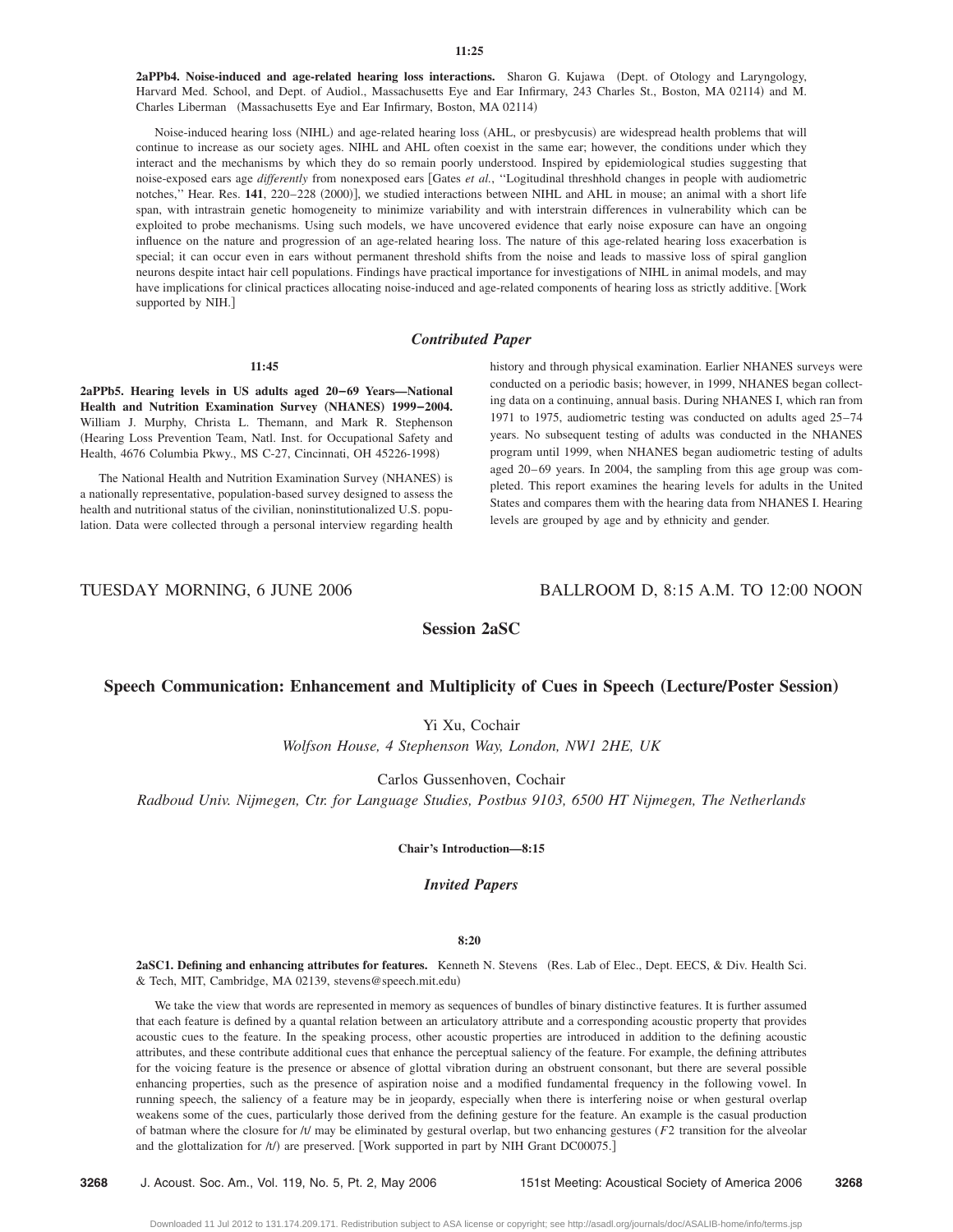**2aSC2. Is some information perceptually primary?** John Kingston Ling. Dept., Univ. of Massachusetts, Amherst, MA 01003-9274, jkingston@linguist.umass.edu) and Randy Diehl (Univ. of Texas, Austin, TX 78712)

The existence of multiple correlates for phonological contrasts invites the hypothesis that one is perceptually primary and that the others enhance the primary correlate. (Stevens Acoustics Phonetics, MIT Press, 1998) particularly emphasizes the perceptual primacy of acoustic landmarks. Our experiments manipulate the quality or variability of the acoustic information in a landmark versus a neighboring nonlandmark to determine whether listeners rely on the landmark or the most reliable information source. Stimuli are synthetic stop-vowel sequences where the stop's place of articulation is conveyed by its burst spectrum—landmark—and the formant transitions to the following vowel—nonlandmark. Parameter values in the two intervals fall on opposite sides of, but close to, a category boundary and convey competing place information. Information is degraded in one interval by broadening the bandwidths of the spectral peaks or formants, or it is made more variable by varying the peaks frequencies or the following vowel quality. If landmark information is perceptually primary, then degrading or varying that information should shift place judgments more toward the category conveyed by the nonlandmark interval than vice versa. However, if the quality or consistency of the information matters, then manipulating either interval should produce comparable shifts in place judgments. [Work supported by NIH.]

#### **9:00**

**2aSC3. Weighted multiple cues and phonological features.** Patrice S. Beddor Dept. of Linguist., Univ. of Michigan, 1190 Undergraduate Sci. Bldg., Ann Arbor, MI 48109, beddor@umich.edu-

Do speaker-listeners determine a primary phonological feature from among multiple cues for a phonological contrast? Linguistic analyses traditionally postulate a primary feature, yet experimental evidence indicates that speaker-listeners assign relative weights to multiple cues, in context-dependent ways, and that these weighted cues are part of the phonological grammar. In this paper, evidence for a noncategorical, cue-weighted perspective is drawn in part from perception of nasal consonants (Ns). English Ns are shorter before voiceless than before voiced obstruents (in VNC contexts), and anticipatory vowel nasalization is temporally more extensive before the shorter, prevoiceless Ns. Unsurprisingly, listeners' judgments of stimuli in which N duration and temporal extent of vowel nasalization were independently manipulated in  $CV(N)C$  sequences (coda  $C = [t]$  or [d]) broadly parallel the production data. But individual listeners differed in their cue weightings. Some listeners heard vowel nasalization and the nasal murmur as perceptually equivalent information about the presence of N, other listeners were highly sensitive to vowel nasalization, and still others' cue sensitivity depended on coda voicing. The patterns of responses are difficult to interpret in terms of a primary feature, and the phonological implications of these patterns will be discussed. [Work supported by NSF.]

# **9:20**

**2aSC4. Enhancing the durational enhancement of a tone contrast.** Carlos Gussenhoven Radboud Univ. Nijmegen, Letteren, Taalwetenschap, Postbus 9103, 6500 HT Nijmegen, The Netherlands and Queen Mary, Univ. of London, Mile End Rd., London  $E14NS$ 

In central and low Franconian dialects of German and Dutch, a lexical tone contrast (accent 1 versus accent 2) exists that is enhanced by a durational difference. While pitch differences vary according to intonation and sentence context, syllables are generally shorter when they have accent 1. In addition, vowels in those syllables are more open, in comparison with vowels in syllables with accent 2. Perception experiments with natural vowels whose acoustic durations had been manipulated revealed that high vowels are perceived as longer by Dutch listeners than midvowels when acoustic durations are equal. It is argued that vowel raising of longer vowels, or vowel lowering of shorter vowels, serves as an enhancement of duration differences. The tendency is widely attested to in the vowel systems of Germanic languages, where short ("lax") vowels are opener than long ("tense") vowels, and vowel height is used to enhance a *phonological* duration contrast. In the dialects investigated, vowel height is manipulated to enhance a durational difference, which in turn enhances a tonal contrast. The explanation of the durational illusion of vowel height is the listener's compensation of the universally shorter duration of higher vowels.

## **9:40**

**2aSC5.** Enhancement between voice onset time (VOT) and F<sub>0</sub>: Evidence from Kera voicing perception. Mary D. Pearce Univ. College London & SIL. Phonet. and Linguist., UCL, Gower St., London, WC1E 6BT, UK, mary\_pearce@sil.org-

Previous research on production data from Kera (a Chadic tone language) has shown that tone plays a major contrastive role, whereas VOT has a lesser role which could indicate an ''enhancing'' relationship. This paper investigates the roles of VOT and *F*0 in Kera voicing perception, and compares this to the nontonal language English. Fifteen Kera and 15 English subjects were given voicing judgment tasks over 200 tokens that had been manipulated in PRAAT to cover a range of VOT and *F*0 values. The results show a marked difference in English and Kera perception reflecting the phonological differences between the two languages. For Kera, *F*0 is of major importance, while the VOT plays a lesser role in the judgment. The present findings are consistent with a view that whereas in English, the VOT is contrastive and *F*0 arguably acts as an enhancing cue, in Kera, the tone is the main contrastive cue to voicing perception while the VOT values enhance the tone cues. A bonus finding from the perception tests is that the relationship between VOT and *F*0 in Kera voicing perception tasks depends on their exposure to French during childhood.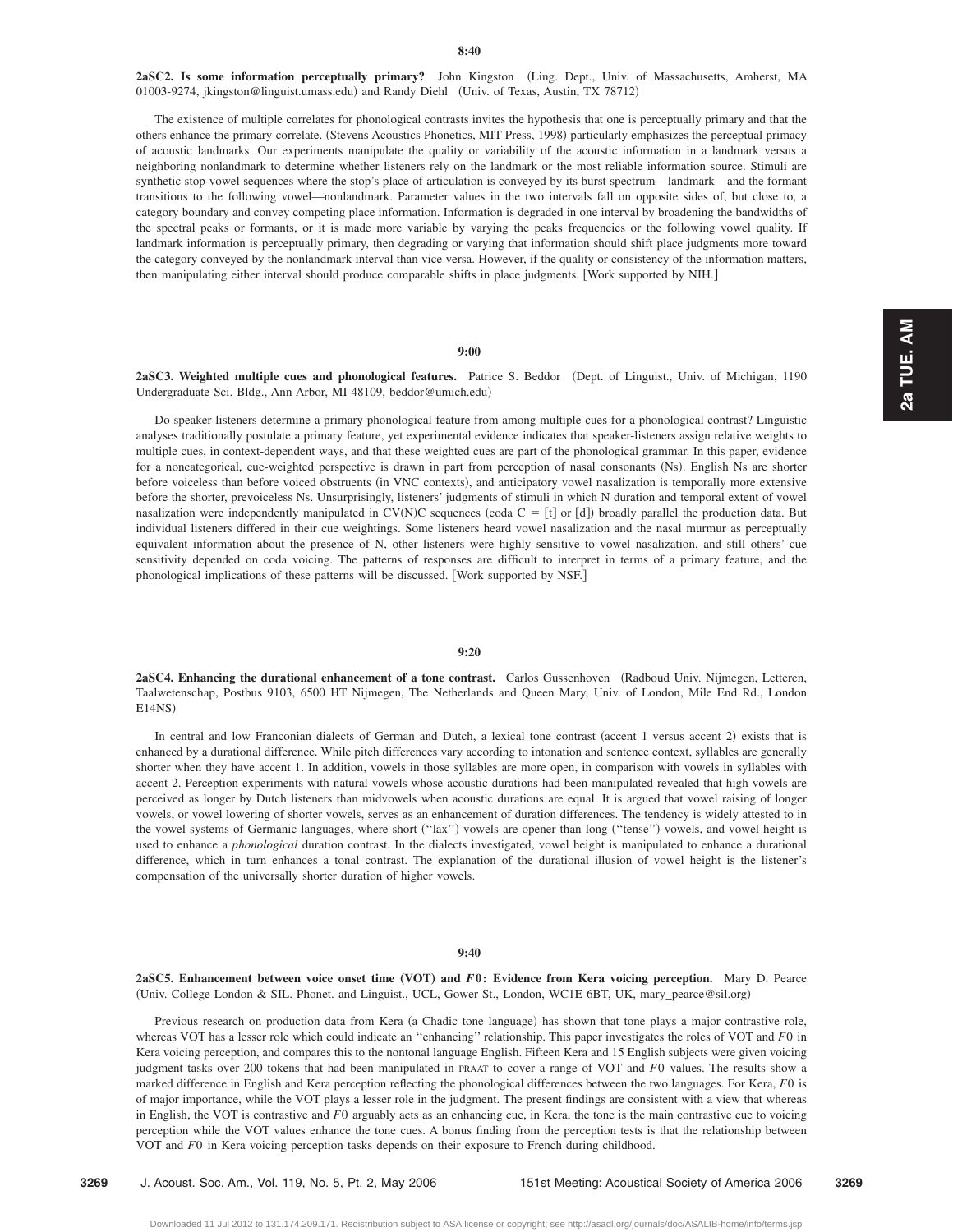#### **10:00–10:15 Break**

#### **10:15**

**2aSC6. Commentary on invited papers for "Enhancement and multiplicity of cues in speech."** D. H. Whalen (Haskins Labs., 300 George St., New Haven, CT 06511)

Enhancement has been shown to occur in a variety of contexts in the papers presented here. This commentary will examine the similarities of these phenomena and look for their proper level of description within linguistic theory.

#### **10:35**

**2aSC7. Possible mechanisms of enhancement and multiplicity of cues.** Yi Xu Dept. of Phonet. and Linguist., Univ. College London, Wolfson House, 4 Stephenson Way, London NW1 2HE, UK, yi@phon.ucl.ac.uk-

It has been proposed that phonological contrasts are phonetically realized not only by their primary articulations, but often also by enhancing gestures [Kingston & Diehl "Phonetic knowledge," Language, 70, 419–454 (1994); Stevens & Keyser, "Primary features and their enhancement in consonants," Language, 65, 81–106 (1989)]. Meanwhile, enhancement appears to parallel the well-known phenomenon of multiplicity of cues in speech perception Lisker ''Voicing in English: Acatologue of acoustic features signaling /b/ versus /p/ in trochees." Lang. Speech, 29, 3-11 (1986)]. An interesting question is therefore whether the two are one and the same. By a narrow definition, only articulatory maneuvers not obligated by the articulatory gestures of the phonetic units in question play an enhancing role. Thus not all cues that benefit perception are generated for the sake of enhancement. On the other hand, there may indeed be cases where genuine enhancement occurs, for which a further question is why is it needed in the first place? One possibility is that enhancement is not only for resisting noise in the speech environment, but also for handling the competition among communicative functions that are transmitted in parallel. That is, multiple communicative functions often share the same acoustic/articulatory dimension and such functional crowding may create the need to exploit additional means of encoding. If so, both enhancement and multiplicity of cues could be part of a live process that maintains the effectiveness of speech communication.

**10:55–11:00 Break**

## *Contributed Papers*

#### **All posters will be on display and all contributors will be at their posters from 11:00 a.m. to 12:00 noon.**

**2aSC8. Enhancement of the vowel quantity contrast in Japanese and German by F0 and vowel quality.** Heike Lehnert-LeHouillier (Dept. of Linguist., Univ. at Buffalo, 602 Baldy Hall, Buffalo, NY 14260, hlehnert@buffalo.edu) and D.H. Whalen (Haskins Labs., New Haven, CT 06511)

Previous studies on the perception of vowel quantity in Japanese and German have shown an influence of F0 for Japanese and of vowel quality for German. The current study investigates F0 and vowel quality enhancement of vowel length perception in both languages. Native speakers of Japanese and German were presented with three series of stimuli: *i* vowel continua for the vowels /a/, /e/, and /i/ which differed in duration only; *(ii)* vowel continua for the same vowels which differed in duration and the steepness of the F0 fall over the vowel; and *(iii)* vowel continua for the same vowels containing both durational and quality cues. While vowel quantity in the first two series was perceived categorically by Japanese listeners, vowel quantity in the stimuli testing the influence of vowel quality was perceived as gradual rather than categorical by the same listeners. German listeners perceived all series as categorical. Thus F0 cues generally enhance the distinction of the vowel length contrast whereas the presence of quality cues facilitates the distinction in German but impedes the perception of the same distinction in Japanese. This suggests that enhancement of vowel quantity is governed by perceptual cues that are in part language specific.

**2aSC9. The role of acoustic familiarity in the perception of L2** contrasts. Gautam K. Vallabha (Ctr. for the Neural Basis of Cognition, Carnegie Mellon Univ., 4400 Fifth Ave., Mellon Inst. 110, Pittsburgh, PA 15213)

Difficulties in L2 perception are often attributed to assimilation of the L2 contrast by an L1 category or to interference by L1-relevant acoustic cues [Iverson et al. "Phonetic training with acoustic cue manipulations: A comparison of methods for teaching English /r/-/p/ to Japanese adults,'' J. Acoust. Soc. Am. 118, 3267-3278 (2005)]. These approaches assume that

cue weights change slowly over developmental time and are relatively constant for short time scales. An alternative view is that cue extraction and weighting are dependent on the overall familiarity of the current sound, with more familiar sounds facilitating more robust cue extraction and better discrimination [e.g., McFadden and Callaway, JEP:HPP, 25, 543 (1999)]. This hypothesis was tested with the perception of English sounds by Japanese adults. The Japanese listeners are insensitive to a cue (F3 onset) when it is part of (putatively unfamiliar) English /ra/ and /la/ sounds. The effect of familiarity was evaluated by fixing the range of F3 onsets and manipulating the rest of each sound in two ways: (1) by changing the transition durations to be more suitable for a moraic rhythm and (2) by changing the F1, F2, and amplitude trajectory to be more like the Japanese /r/. Discrimination improved markedly with the latter manipulation, suggesting that cue sensitivity is conditioned upon overall acoustic familiarity. [Work supported by NIH MH64445.]

**2aSC10. Learning to ignore a perceptual cue: Nonnative listeners outperform native listeners.** Mirjam Broersma (Max Planck Inst. for Psycholinguisti., P.O. Box 310, 6500 AH Nijmegen, The Netherlands, mirjam.broersma@mpi.nl-

Native and nonnative listeners categorized /v/ and /f/ at the end of English nonwords. For each participant, the duration of the previous vowel was kept constant, so that it was not informative and sometimes mismatched other information in the signal. Vowel duration was varied between participants. Previously presented results [M. Broersma, J. Acoust. Soc. Am. 117, 3809-3901 (2005)] showed that native English listeners relied strongly on the misleading vowel duration cue. For Dutch listeners, no effect of vowel duration was found. Due to the redundancy of information in the signal, Dutch listeners categorized the contrast more categorically than English listeners. New analyses investigated whether Dutch listeners did not attempt to use vowel duration at all, or whether they learned to ignore the misleading cue more easily than the English listeners did. The results showed that Dutch listeners did use vowel duration initially, but stopped using this cue after very few trials. By the end of the practice part (33 trials) the effect of vowel duration had fully disap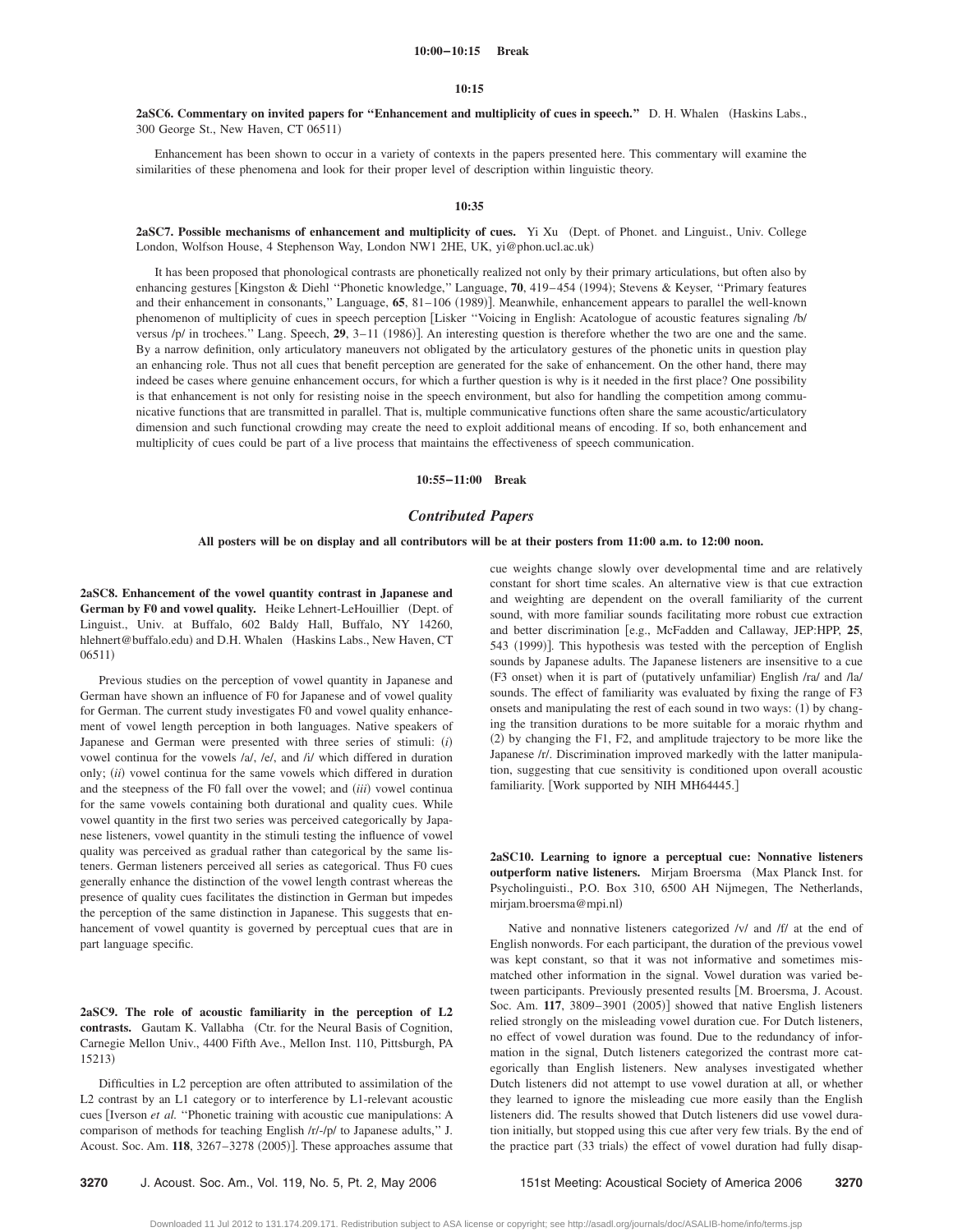peared. The English listeners used vowel duration as a voicing cue throughout the experiment. This suggests that it may be easier to learn to ignore uninformative perceptual cues in a nonnative language than in one's native language.

**2aSC11. Effects of task complexity on perceptual organization of speech cues by older listeners.** Jessica A. Rossi-Katz and Kathryn H. Arehart (Dept. Speech Lang. and Hearing Sci., Univ. of Colorado, 409 UCB, Boulder, CO 80309)

Older adults with and without clinically significant hearing loss often report difficulty communicating in multitalker environments. Past work in our laboratory has shown that older listeners with hearing loss benefit less from differences in talkers' vocal characteristics (e.g., fundamentalfrequency differences) relative to younger listeners with comparable hearing losses. The present study examined the extent to which age-related changes in the perceptual organization of speech cues are due to task demand. Two experiments used the Coordinate Response Measure to examine how the benefit listeners derive from talker characteristics interacts with the complexity of the response task as a function of both age and hearing status. Stimuli were amplified to assure audibility for listeners with hearing loss. Task complexity depended on whether the distracting signal was linguistically meaningful as well as the level of auditory processing required (discrimination versus identification). Older listeners generally benefited more from talker characteristics when task complexity was reduced (e.g., nonmeaningful distracter). The results are interpreted in the context of an information-processing model in which the increased difficulty of older listeners in multitalker environments is a consequence of reallocating limited resources towards the initial stages of processing at the expense of higher-level stages. Work supported by Centers for Disease Control.

TUESDAY MORNING, 6 JUNE 2006 ROOM 552B, 8:00 A.M. TO 12:00 NOON

**Session 2aSP**

# **Signal Processing in Acoustics: General Topics in Signal Processing in Acoustics**

David J. Moretti, Chair

*Naval Undersea Warfare Ctr., Code 71, Newport, RI 02841*

# *Contributed Papers*

Downloaded 11 Jul 2012 to 131.174.209.171. Redistribution subject to ASA license or copyright; see http://asadl.org/journals/doc/ASALIB-home/info/terms.jsp

**8:00**

**2aSP1. A biomimetic robotic system for localizing gunfire.** Socrates Deligeorges, Aleksandrs Zosuls, David Mountain, and Allyn Hubbard Dept. Biomed. Eng, Boston Univ., 44 Cummington St., Boston, MA 02215, sgd@bu.edu)

Using a biomimetic approach, a new method of acoustic signal processing was created which has tremendous advantages in complex acoustic environments. The biomimetic approach was used as the basis for a system to localize and identify sound sources in noisy and reverberant conditions. The algorithms are based on mammalian hearing and mimic the acoustic processing of the auditory periphery and midbrain. The system uses spectro-temporal cues exploited by the auditory system including such features as interaural time difference (ITD), interaural level difference (ILD), spectral profile, and periodicity content. The initial system of algorithms were designed and tested using the EARLAB [earlab.bu.edu] software modeling environment. The system of algorithms was then adapted to a mixed-signal real-time hardware solution and mounted on an iRobot PackBot robotic platform to perform simple behavioral tasks. The integrated system can detect and localize gunfire in a complex, reverberant acoustic environment and orient a camera towards the shooter. Accuracy in field tests with live fire was 1.5 deg in azimuth. The performance of the prototype platform demonstrates the potential of the biomimetic approach and its applications to practical problems for commercial, civilian, and military acoustic processing. Work funded by ARL:DAAD19-00-2-0004.

# **8:15**

**2aSP2. The multiple coherence function for sound field prediction.** Torsten Leth Elmkjær (Terma AS, Hovmarken 4, DK-8520 Lystrup, Denmark, tln@terma.com)

From the *uniqueness theorem* it is well known that the sound field in a region exterior to the source region can be determined from knowledge of the pressure or the normal fluid velocity *everywhere* on the enclosing surface. In practice the acoustical field quantities are obtained from spacetime discretization. The space-time samples on the enclosing surface and arbitrary field points in the interior to the volume will be considered as input and output processes to a multiple-input–multiple-output (MIMO) system, respectively. The *multiple coherence function*  $\gamma_{y:x}^2$  provides a measure of linearity between a set of inputs and an output *independent*of the correlation among the inputs. Various system imperfections, however, will lead to a nonunity  $\gamma_{y:x}^2$  In particular, spatial sampling, similar to timedomain sampling, requires limited bandwidth to avoid aliasing. Therefore, a sufficient number of sensors must be allocated to ensure  $\gamma_{y:x}^2 \approx 1$ . In this paper a spherical enclosure is investigated. The objective is to express  $\gamma_{y.x}^2$ as a function of internal field point position for different space-time sampling strategies. Simulation results for single plane wave, diffuse fields, and multiple-source fields is presented. Measurement results obtained in a reverberant room are discussed. The work is also useful in active control system design.

#### **8:30**

**2aSP3. Adaptive filtering algoritm for time-variant symmetric**  $\alpha$ -stable signals. Torsten Leth Elmkjær (Terma AS, Hovmarken 4, DK-8520 Lystrup, Denmark, tln@terma.com)

The existence of non-Gaussian distributed impulsive signals has roots in the *generalized central theorem*. In particular, the symmetric  $\alpha$ -stable  $(S\alpha S)$  distribution has been used to model heavy-tailed phenomena encountered in communication, underwater acoustics, and radar. Most previous work in the field of active control uses some of the numerous variants of LMS algorithm extended with the *filtered*-*x* scheme. The stable processes, however, do not possess finite second-order moments. Hence, the filter should be based on  $l_p$ -norm optimization. The  $p$ -norm enters the expression for the tap-weight update  $[p(t) \leq \hat{\alpha}(t)]$ . In this work a new adaptive algorithm referred to as regularized normalized least-mean  $p$  – norm algorithm [ $\epsilon$ NLM $p(t)$ ] is presented. A running estimate  $\hat{\alpha}(t)$  of the time-variant characteristic exponent of the stable signal is obtained. Hence, by adaptively tuning the filter  $p$  –norm a more optimal filter performance results in time-variant situations. Simulation analysis provides insight into the adaptive filter performance for various time-invariant and time-variant noisy signals for  $1 < \alpha(t) \le 2$ . Moreover, it is demonstrated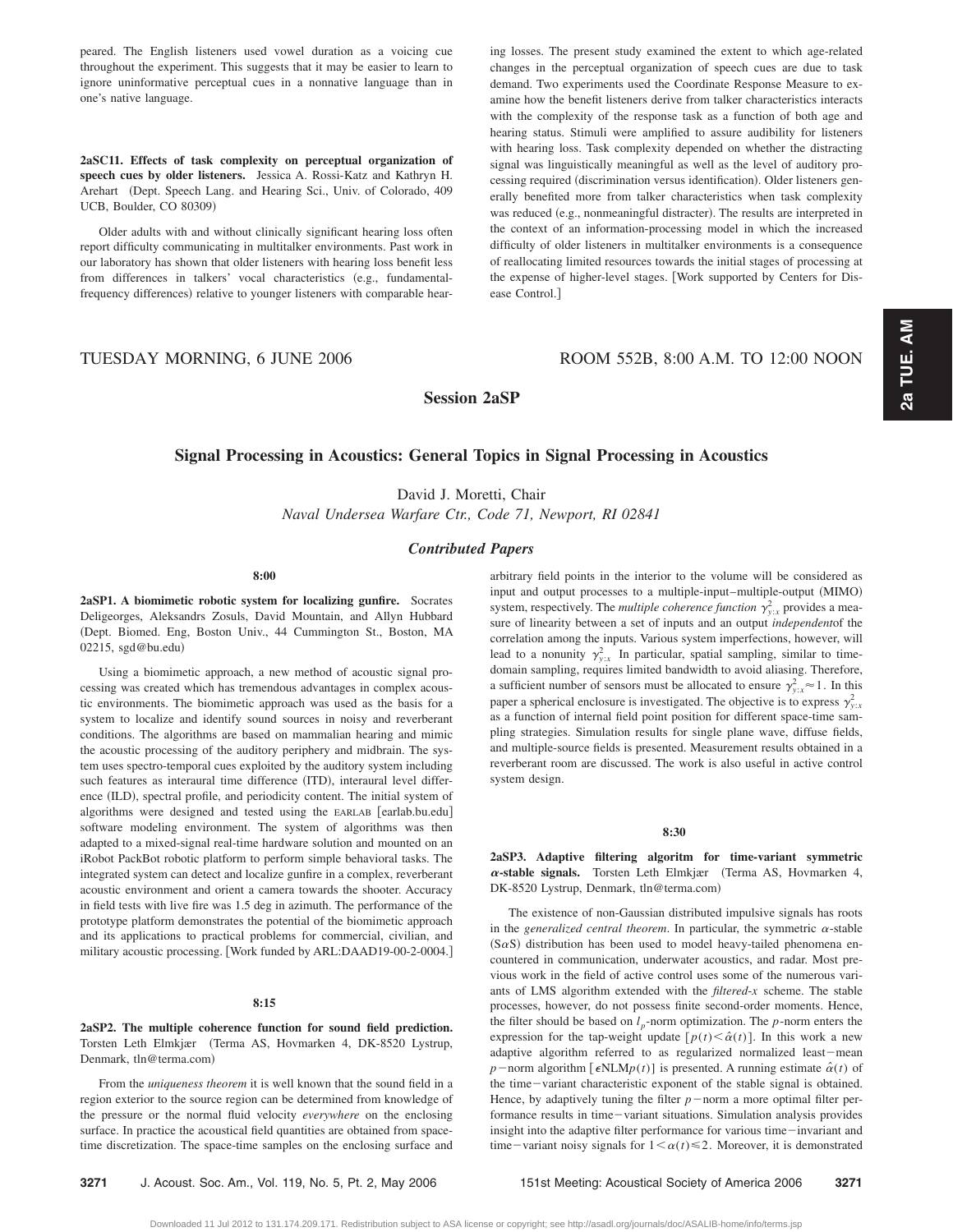that the filter performance is only marginally degraded compared with LMS algorithm for ordinary time-invariant Gaussian noise signals. Performance of an active control system exposed to time-varying heavy-tailed noise signals is presented.

## **8:45**

**2aSP4. Loudspeaker defect analysis using ultrasonic harmonic characterization.** W. Scott Galway, Matthew A. LaBruzzo, Robert D. Celmer (Acoust. Program & Lab., Univ. of Hartford, 200 Bloomfield Ave., W. Hartford, CT 06117), and Daniel Foley (Independent Consultant, Marlborough, MA 01752)

This study presents the results of an ongoing investigation of defect detection in transducers. Loudspeaker assembly faults, such as a rubbing voice coil, bent frame, loose spider, etc., have traditionally been detected using experienced human listeners at the end of a production line, or through the use of low-order harmonics for total harmonic distortion measurement. The findings of Thompson *et al.* ["Higher-order harmonic signature analysis for loudspeaker defect detection,'' J. Acoust. Soc. Am. **114**, 2400 (2003)] described a new method wherein the total energy of highorder harmonics groups (10th through the 20th, or 31st through the 40th), were measured and analyzed. This approach demonstrated the ability to delineate distinct signatures that correlated to the root cause of audible rub and buzz distortions. This paper presents the results of a follow-up study using equipment that collected harmonic data up to 100 kHz. Results are presented for ten 5-in. midrange loudspeakers, in which trends for specific acoustic signatures were correlated to known defects. The use of a computer-based electroacoustic measurement and analysis system using frequencies that are inaudible but beneficial for analysis of defects are discussed. Work supported by Listen Inc., Boston, MA.

#### **9:00**

**2aSP5. Adaptive collaborative array trajectories for optimum passive** detection. Granger W. Hickman and Jeffrey L. Krolik (Dept. of Elec. and Comput. Eng., Duke Univ., Hudson Hall, Durham, NC 27708)

Two major challenges faced by sensor arrays used for passive sonar detection in littoral ocean channels are the suppression of highly dynamic interferers and signal wave-front mismatch resulting from complex multipath propagation. Large static arrays require accurate signal wave-front modeling and a highly stationary noise field to achieve their maximum potential array gain. In this paper, the detection performance of collaborative unmanned underwater vehicles (UUVs) towing short-line arrays is evaluated. In particular, vehicle trajectories which maximize overall probability of detection are computed as a function of the noise-field directionality and target location probability distribution. The UUV trajectories are constrained to share common endpoints connected by a series of line segments for each vehicle. The probability of at least one far-field detection by at least one UUV over the course of their transit is then maximized with respect to the sequence of the vehicles' headings. The results for a 2D horizontally isotropic noise field indicate that trajectories with a diversity of endfire (or equivalently broadside) bearings maximize detection performance. Scenarios with multiple interferers lead to solutions which minimize backlobe masking of the target. Work supported by ONR.

#### **9:15**

**2aSP6. Data error covariance matrix for vertical array data in an ocean waveguide.** Chen-Fen Huang, Peter Gerstoft, and William S. Hodgkiss (Marine Physical Lab., Scripps Inst. of Oceanogr., La Jolla, CA 92093-0238)

Information about the data errors is essential for solving any inverse problem. The likelihood function plays a critical role in describing the data uncertainties in geoacoustic inversion. The choice of likelihood function depends on the statistics of the errors (the difference between observed and estimated fields). In all work to date, the likelihood function has been derived based on an assumption of Gaussian errors. Typically, the errors are assumed to be independent, identically distributed with equal variance (referred to as the error variance), and the error variance is estimated as

part of the optimization. Recently, there has been interest in estimating a more full data error covariance matrix. To estimate a truly full data error covariance matrix, we adopt a maximum-likelihood approach based on ensemble averages using the observed errors over many inversions. The approach is illustrated using data obtained during the ASIAEX 2001 East China Sea experiment. The parameter uncertainties resulting from incorporating the full data error covariance matrix are compared with those obtained from the simplified data error covariance matrix characterized by the error variance alone.

#### **9:30**

**2aSP7. Increasing cross-talk immunity in simultaneous multiple acoustic sources measurements using coded signals.** Shu Li and Ning Xiang Architectural Acoust., School of Architecture, Rensselaer Polytechnic Inst., 110 8th St., Troy, NY, 12180)

Maximal-length sequences (MLS) and related signals demonstrate excellent correlation properties including a pulselike autocorrelation function and a relatively smaller-valued cross-correlation function. They have been increasingly applied in acoustical measurements [Xiang et al., J. Acoust. Soc. Am. 117, 1889-1894 (2005)]. Recent work employs specialized FFTbased algorithm Daigle and Xiang, J. Acoust. Soc. Am. **119**, 330–335 (2006)] using MLS-related signals into simultaneous multiple acoustic sources measurements (SMASM). The resulting impulse responses of acoustic channels, however, suffer from cross-talk noise. To enhance cross-talk immunity, this paper proposes an algorithm using pseudoinverse algorithm to improve signal-to-noise ratio in the SMASM. This proposed algorithm applies specialized correlation method and pseudoinverse processing to implement acoustic measurements for the SMASM technique. This paper discusses both simulation and experimental results of the SMASM with the pseudoinverse algorithm to demonstrate considerable improvements in signal-to-noise ratio. This paper also evaluates the efficiency of pseudoinverse algorithm for the increased cross-talk immunity.

#### **9:45**

**2aSP8. Multi-static target tracking using a bistatic invariance** constraint. Jorge Quijano, Manish Velankar, and Lisa Zurk (Portland State Univ., 1900 SW Fourth Ave., Ste. 160-17, Portland OR 97207, zurkl@cecs.pdx.edu-

The ability to track moving targets in shallow water channels is critically effected by bottom reverberation which can generate false alarms and substantially increase the domain of possible tracks. Even with application of advanced tracking algorithms, false alarms degrade performance and increase computational burden. The invariance principle, which predicts structure in the frequency-time domain, has been applied to passive sonar systems but has not been considered for active systems. In this work, a mathematical expression called the bistatic invariance principle, see companion paper) is proposed as a constraint to discriminate target detections from false alarms and thus reduce the search domain for multi-static tracking algorithms. The constraint does not require knowledge of the underwater environment and is thus robust to environmental uncertainty. The bistatic invariance principle provides a relationship between changes in the bistatic range of a moving target to changes in the source frequency, and this relationship can be used to track the target position over time in broadband active sonar systems. Simulations of the bistatic invariance principle for multi-static active systems are presented and discussed and multi-static tracking performance is characterized for several choices of target scattering matrices and different environmental conditions.

#### **10:00–10:15 Break**

#### **10:15**

**2aSP9. A time-frequency approximation with applications in target** recognition. Patrick Loughlin (Univ. of Pittsburgh, 348 Benedum Hall, Pittsburgh, PA 15261)

In active sonar, the received signal can often be modeled as a convolution of the transmitted signal with the channel impulse response and the target impulse response. Because the received signal may have a timevarying spectrum, due, for example, to target motion or to changes in the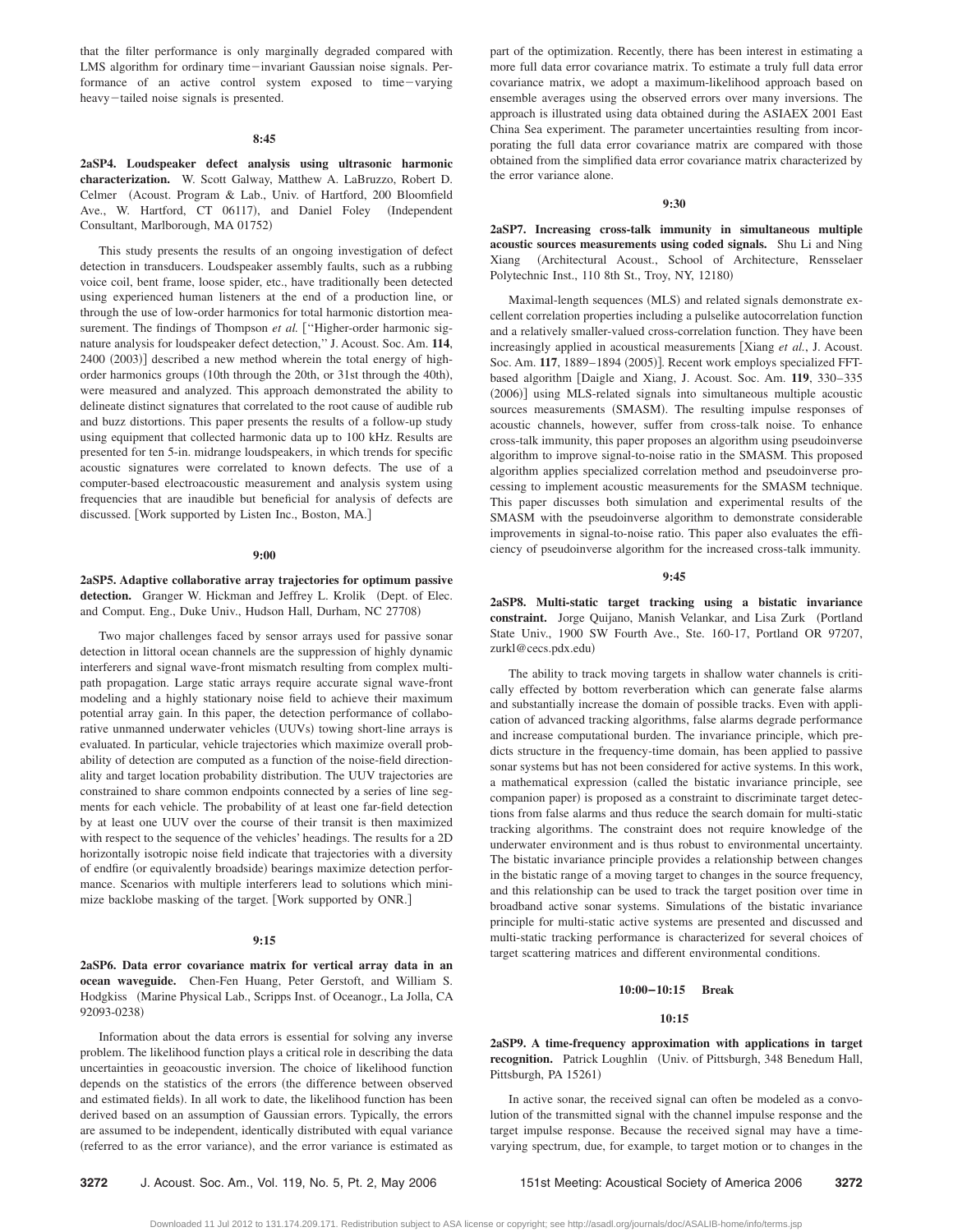channel impulse response, time-frequency methods have been used to characterize propagation effects and target effects, and to extract features for classification. In this presentation, we consider the Wigner timefrequency representation of a received signal modeled as the convolution of the transmitted signal with the channel and target responses. We derive a simple but very insightful approximation that shows the effects of the magnitude and phase of the frequency response of the target and of the channel on the Wigner representation of the transmitted signal. The results suggest possible features for classification, which we discuss. We also consider time-varying effects on the Wigner representation, such as changes in reflected energy due to changes in aspect angle, which we model by amplitude modulation. Research supported by ONR Grant No. N000140610009.

#### **10:30**

**2aSP10. Model-based blind deconvolution for noisy dynamic** channels. Michael Roan (Virginia Polytechnic Inst. and State Univ., Blacksburg, VA 24060) and Mark Gramann (Aerosp. Corp., Chantilly, VA)

It is common in acoustics to measure a signal that has been degraded by propagation through an unknown, noisy channel prior to measurement. While only the degraded measured signal is available, the data of interest are the original signal and the channel parameters. Often, it is desirable to reverse the filtering process by application of an inverse filter to recover the original signal. When neither the input signal properties nor the channel properties are known, this process is known as blind deconvolution (BDC). Typically, BDC algorithms assume noiseless, stationary propagation channels and input sources. These assumptions are usually violated in practical applications (e.g., noisy multipath propagation environments with moving source and receiver). To model these effects, predictive techniques are applied to incorporate *a priori* information about the system into the existing blind processing framework. The original contributions of this work follow. First, a novel formulation of the extended Kalman filter (EKF) is proposed. This allows incorporation of *a priori* information into gradient-based blind processing algorithms. This formulation is then applied to the natural gradient (NG) BDC algorithm. Finally, results are presented that suggest significant improvement in signal recovery performance over the NG BDC algorithm for dynamic noisy channels.

#### **10:45**

**2aSP11. Detection of phase-coupled noises in the ocean.** M. H. Supriya and P. R. Saseendran Pillai (Dept. of Electron., Cochin Univ. of Sci. and Technol., Kochi-682022, India)

Estimates of power spectral density are being used in a variety of signal processing applications. For the precise characterization of certain noise sources in the ocean, the phase blind power spectral estimation does not yield the required result. Estimates of the bispectrum and bicoherence have been found useful in detecting non-Gaussianity and nonlinearity, in system identification, as well as transient signals. The power spectrum, in general, fails to quantify any nonlinear interactions between the component frequencies. Such interactions induced by second-order nonlinearities give rise to certain phase relations called quadratic phase coupling (QPC). Bispectral analysis, which is based on the third-order cumulant sequence of the signal, can reveal the presence of as well as provide a measure to quantify such phase couplings. Bispectral analyses of various noise data records collected from different ocean noise sources have been carried out and it is seen that the bispectrum is not identically zero, implying the non Gaussian nature of the noise data. This paper presents the bispectral estimation approach for identifying the nonlinearities in the underwater noisegenerating mechanisms as well as detecting the presence of quadratic phase couplings, thus leading to the identification of the noise sources.

**2aSP12. Exploiting temporal coherence models to extend detection** range. Ronald A. Wagstaff (Natl. Ctr. for Physical Acoust., University, MS 38677)

Turbulent flow over acoustic sensors and other sources of noise can severely corrupt signals and reduce detection range. The ranges can be much greater when based on the temporal coherences of signals and noise instead of their magnitudes. The signals need not be perfectly coherent to be detected at longer ranges, just more coherent than noise. This is illustrated using a fluctuation-based temporal coherence signal-processing model. This model uses measured data to produce temporal coherence patterns that are random for noise, deterministic for signal, and a blend of the two for small, e.g., negative, signal-to-noise ratio (SNR). Fluctuationbased processing techniques are presented for temporal coherence pattern generation, recognition, and automatic identification of signal presence or only noise in a frequency bin. It is shown for both underwater and atmosphere acoustic data that a signal's influence in a frequency bin alters the usual random ''noiselike'' temporal coherence patterns by causing them to cluster. Hence, signal-altered patterns can be recognized and the signals preserved. Corresponding ''noise-only'' patterns, being random, can also be recognized and attenuated, or eliminated. Using these models results in increased SNR and automatic signal detection at longer ranges with greater confidence. Work supported by ARDEC and SMDC.

# **11:15**

**2aSP13. Generating simulated reverberation using noiselets.** Edmund J. Sullivan, Robert P. Goddard (Prometheus Inc., 103 Mansfield St., Sharon, MA 02067), Hyman A. Greenbaum (Anteon Corp., Middletown, RI 02842), and Kevin P. Bongiovanni (Naval Undersea Warfare Ctr., Newport, RI 02841)

Of the approaches to generating stochastic realizations of reverberation time series, the simple point scatterer model (PSM) is appealing because the statistics evolve naturally as the number of scatterers increases. Unfortunately, the number of eigenrays required is often overwhelming, especially for broadband signals. The more common ''variance factorization model" (VFM) uses far fewer eigenrays to compute a time-dependent estimate of the variance of the reverberation, and applies the spectral factorization theorem to generate a sequence of short-time spectra, which is inverse transformed and concatenated to form the desired time series. However, the variance and factorization steps scale with the square and the cube, respectively, of the number of receiver channels, so the advantage is lost for element-level simulations of complex receivers. The ''noiselet model'' is conceptually similar to the PSM, but the transmit pulse is replaced by an ensemble of precomputed ''noiselets,'' which are sums of randomly weighted and delayed copies of the original transmit pulse. The number of eigenrays is thus comparable to the VFM, but scaling is linear in the number of channels, rendering this method tractable for real-time broadband element-level simulation. Examples are shown for a linear FM pulse at 10 kHz and 400-Hz bandwidth.

# **11:30**

**2aSP14. A phenomenological model for sonic crystals based on artificial neural networks.** Elies Fuster-Garcia, Vicent Romero-Garcia, Juan V. Sanchez-Perez (ACARMA and Dep. de Fisica Aplicada, ETSICCP, UPV, Cno. de Vera s/n, 46022 Valencia, Spain, jusanc@fis.upv.es), Luis M. Garcia-Raffi, and Enrique A. Sanchez-Perez (ETSICCP, UPV, 46020 Valencia, Spain)

In this paper we develop a phenomenological model that simulates the acoustic attenuation behavior of sonic crystals. The input of the model is a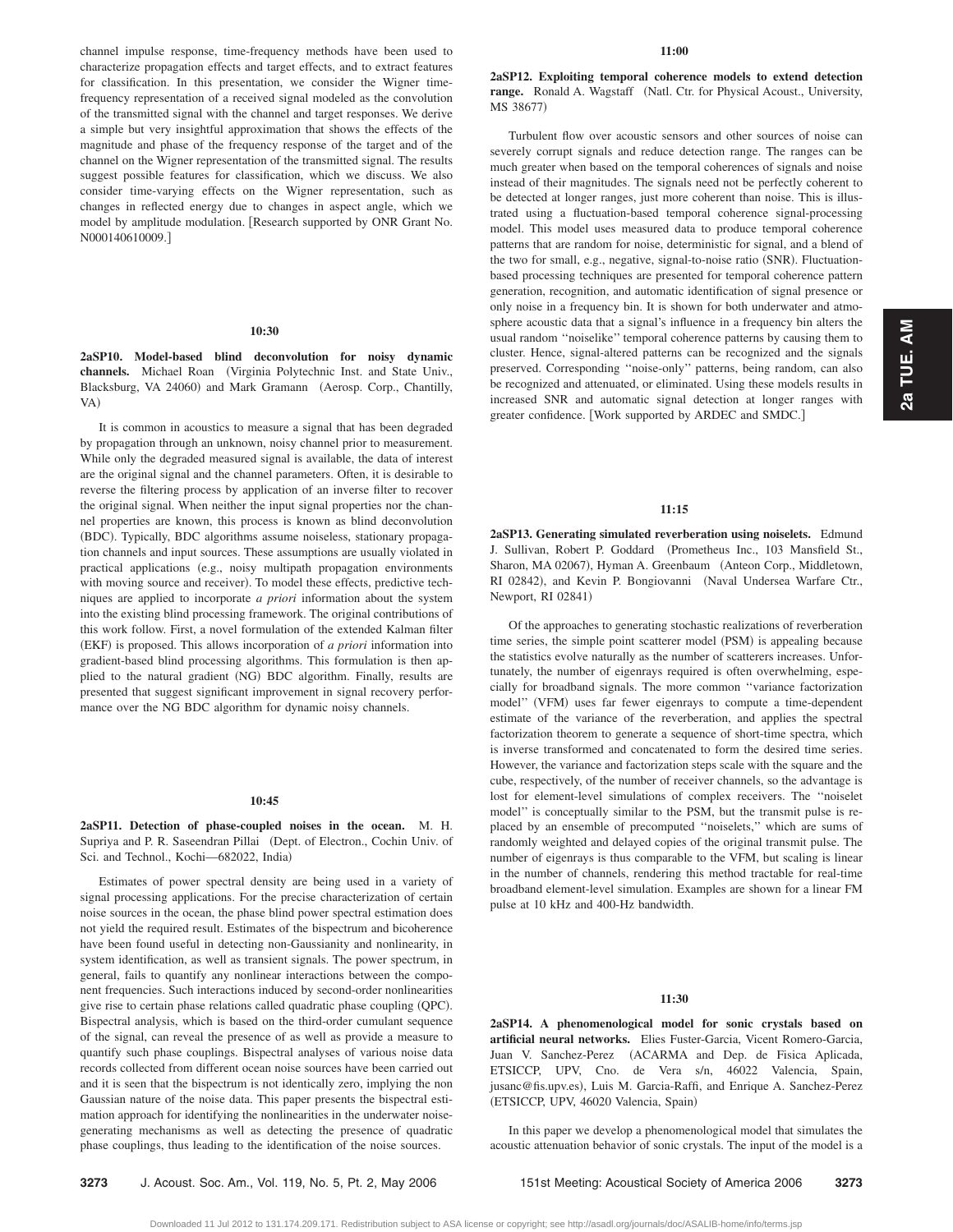set of parameters that characterizes each experimental setup and the output is the associated simulated attenuation spectrum. The model consists of a combination of multiresolution analysis based on wavelet functions and a set of artificial neural networks. An optimized coupling of this tool allows us to reduce drastically the experimental data needed and also to have a fast computational model that can be used for technological purposes. This research has been partially supported by the Generalitat Valenciana (Spain), under Grant GV04B-371, by Comision Interministerial de Ciencia y Tecnologia of Spain, under Grant BFM2003-02302, and by Comision Interministerial de Ciencia y Tecnologia of Spain, Contract Ns. MAT 2003-04993-03.

#### **11:45**

**2aSP15. Nonlinear behavior of interacting harmonics in audio** spectra. V. Vijayakumar and C. Eswaran (Multimedia Univ., FOSEE, Jalan AIr Keroh Lama, 75450, Melaka, Malaysia)

In this paper we will show how individual harmonics of a frequencymodulated dynamic audio spectrum undergo interactions. This results in nonlinear behavior of the spectrum. We have illustrated the nonlinear behavior with respect to the number of harmonics and the modulation parameter. It is shown that an audio spectrum containing higher-order harmonics is more susceptible to interation among itself. Musical instrument spectra are used to illustrate this effect and audio samples are provided.

# TUESDAY MORNING, 6 JUNE 2006 ROOM 553AB, 8:00 A.M. TO 12:00 NOON

**Session 2aUW**

# **Underwater Acoustics, Acoustical Oceanography, and Animal Bioacoustics: Joe Blue Memorial Session I: Shallow Water and Marine Animal Acoustics**

Edmund R. Gerstein, Cochair *Leviathan Legacy Inc., 1318 S.W. 14th St., Boca Raton, FL 33486*

George V. Frisk, Cochair

*Florida Atlantic Univ., Dept. of Ocean Engineering, 101 North Beach Rd., Dania Beach, FL 33004-3023*

**Chair's Introduction—8:00**

*Invited Papers*

#### **8:05**

**2aUW1. The direct path impulse response in bubbly shallow water.** Ralph Goodman, Jerald Caruthers, and Timothy Ruppel (Stennis Space Ctr., Univ. of Southern Mississippi, Bay St. Louis, MS 39529)

It is well known that bubbles, even in small numbers, cause significant changes in the acoustic properties of seawater. In shallow water bubbles enter the sea, either by wind-driven breaking waves or by surf-induced rip currents. Both have been observed in acoustic transmission experiments [IEEE, JOE 25, 507–515 (2000); J. Acoust. Soc. Am. 106, 617–625 (1999)]. Wind-driven bubbles were observed, during a period of high winds, to reduce sound speed from the undisturbed sea condition of 1520 m/s to about 1494 m/s. From bubble theory, it is estimated that the average bubble void fraction was approximately  $2.6 \times 10^{-6}$ . For a distribution of bubble radius size, *n*(*a*), there will be a frequency-dependent sound speed and absorption related by the Kramers-Kronig relation, from which the change in a pulsed signal can be determined. By using a bubble size distribution of  $n(a) = Na \times 10^{-4}$ , for radii between values of 200 and 10 microns and the void fraction estimated above, the dispersion and absorption are calculated. The impulse response can be calculated as a function of range. [Work supported by the Office of Naval Research.]

## **8:25**

2aUW2. Modeling nonlinear acoustics in shallow water. B. Edward McDonald (Naval Res. Lab, Washington, DC 20375, mcdonald@sonar.nrl.navy.mil) and William A. Kuperman (Scripps Inst. of Oceanogr., La Jolla, CA 92093)

Lessons learned in modeling nonlinear acoustics and weak shock propagation in deep water are helpful in application to shallow water (mine countermeasures in particular), but the medium is much more complicated. Numerous improvements are needed; Joe Blue's work touched on several of them. First is the need to treat higher propagation angles. Second is the presence of bubbles near the surface and possibly in the bottom. Finally, there are problems introduced by nonlinear propagation in granular sediments. These include greatly increased nonlinearity parameter and time-domain formulation of frequency—linear attenuation. Recent progress in the application of the NPE model [McDonald and Kuperman, "Time domain formulation for pulse propagation including nonlinear behavior at acoustic," J. Acoust. Soc. Am. 81, 1406–1417 (1987)] to mine countermeasures will be outlined. [Work supported by the Office of Naval Research.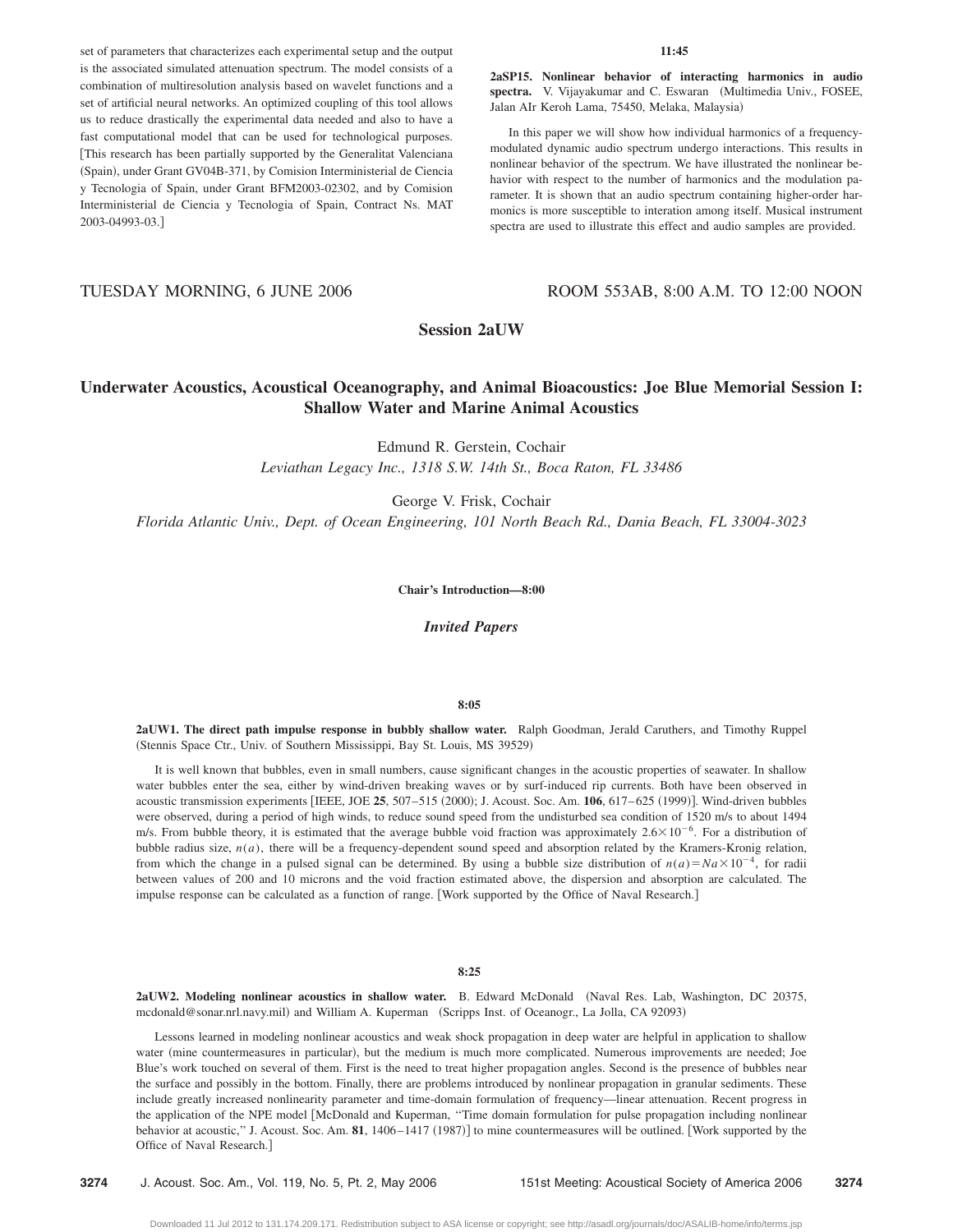# **2aUW3. Sound waves and shear waves in sediments.** Michael J. Buckingham MPL, SIO, UCSD, 9500 Gilman Dr., La Jolla, CA 92093-0238, mjb@mpl.ucsd.edu-

In a long and illustrious career, Joe Blue made many significant contributions to the discipline of underwater acoustics, although he is probably best known for his work on the design and calibration of hydrophones and hydrophone arrays. Such instrumentation has many applications, including measurements of the geoacoustic properties of marine sediments. In this paper, recent developments on the properties of sound waves and shear waves in sediments will be summarized and certain difficulties that are encountered when attempts are made to match theory to data will be highlighted. Central to the discussion are the compressional-wave and shear-wave dispersion relations, that is, phase speed and attenuation as functions of frequency. In a saturated sediment, the phase speeds and attenuations also depend on various physical properties, for example, the porosity, density, grain size, and overburden pressure (depth). These dependencies will be illustrated using extensive data sets taken from the literature. Any satisfactory theory of waves in sediments must yield correctly not only the dispersion relations but also all the dependencies on the physical properties. A recently developed theory that satisfies these criteria will be discussed in the context of the available data. Research supported by ONR.

#### **9:05**

# 2aUW4. Joe Blue's influence on low-frequency, shallow-water acoustics. George V. Frisk (Florida Atlantic Univ., 101 N. Beach Rd., Dania Beach, FL 33004)

As Superintendent of the Naval Research Laboratory's Underwater Sound Reference Division, Joe Blue played a key role in the advancement of low-frequency, shallow-water acoustics. Specifically, his leadership and oversight of this unique facility provided an engineering science environment in which low-frequency transducers were developed, calibrated, and maintained. These assets were made available to the research community in ocean acoustics at reasonable cost and have offered dependable, reliable service for more than 25 years. This talk focuses on advances made using the J15-3 transducer, which emerged as a workhorse in numerous experiments in low-frequency (50-500 Hz), shallow-water acoustics. A series of experiments is described in which this transducer was used as the principal source of sound. These measurements led to an increased understanding of acoustic propagation, geoacoustic inversion, and physical oceanography in shallow water. [Work supported by ONR.]

#### **9:25**

**2aUW5. A long-range, high-resolution Doppler sonar for fishery stock assessment.** Harry A. DeFerrari RSMAS—Univ. of Miami, 4900 Rickenbacker Cswy., Miami, FL 33149)

A new approach is developed for horizontal-looking active sonar that uses continuous bi-/multistatic transmission of very long period *m*-sequences. Compared to conventional monostatic ping rather than listen sonar, this approach improves the Doppler resolution by a factor of 20 and increases FOM by perhaps 13 dB by increasing the temporal coherent processing gain. The improved time/Doppler resolution helps to discriminate fish school from bottom reverberation, and improves the resolution of taxonomic parameters of fish assemblages. The improved FOM allows coverage of large areas of shallow oceans with source levels low enough to avoid environmental concerns for marine mammals. The principal obstacle to continuous transmission sonar operation is the masking of the target return by the time and frequency leakage of the direct path arrivals. Unique time-correlation property of *m*-sequences elimination time leakage and a process calls coordinate zeroing (CZ) eliminates all the Doppler leakage. A linear temporal Doppler search (LTDS) algorithm is used to shift the detection problem to a high-resolution pulse arrival-time/Doppler plane with a noise-limited background. Ultrafast Hadamard transforms lighten the computational burden. The combination of these ideas is presented including the theory, numerical experiments that demonstrate the concept, and verification with real ocean signals.

## **9:45**

# **2aUW6. Development and application of high-frequency sonars for imaging naturally occurring plumes in the ocean.** David R. Palmer (NOAA/Atlantic Oceanogr. and Meteorological Lab., 4301 Rickenbacker Cswy., Miami, FL 33149)

Hydrothermal plumes are formed when hydrothermal solutions are discharged from chimneylike vents on the ocean floor where adjacent tectonic platesare separating. Their study provides information on the transfer of heatand chemicals from the solid earth to the ocean. When high-frequency acousticswas proposed for imaging and studying hydrothermal plumes, Joe Blue contributedin a general way to the development of the effort. In this presentation the history of this effort is reviewed. After an introduction to hydrothermal venting, some of the problems addressed in the development and application of the sonar are discussed. These include sonar calibration, identification of the dominant scattering mechanism, estimating cross sections, and the intrinsic statistical variability associated with incoherent scattering. The results obtained from four sea trials are recalled. These trials involved either three-person, deep-diving submersibles or the JASON/MEDEA ROV system. The opportunities provided by the somewhat surprising progress that has occurredare discussed. Finally, an application of the developed technology is mentioned, acoustical imaging of the bubble plume emitted from the underwater volcano Kick em Jenny.

## **10:05–10:25 Break**

#### **10:25**

**2aUW7. The art of merging physics and math with biology and psychology to study marine animal acoustics.** Mardi C. Hastings (Office of Naval Res., Life Sci. Res. Div., 875 N. Randolph St., Arlington, VA 22203-1995, mardi\_hastings@onr.navy.mil)

Joe Blue's most recent contributions to marine animal acoustics resulted from successful collaborations with biologists and psychologists, each bringing their individual expertise to the table and working together to understand how the characteristics of the acoustic field generated by a moving vessel could provide critical insight into the observed behavior of right whales and manatees.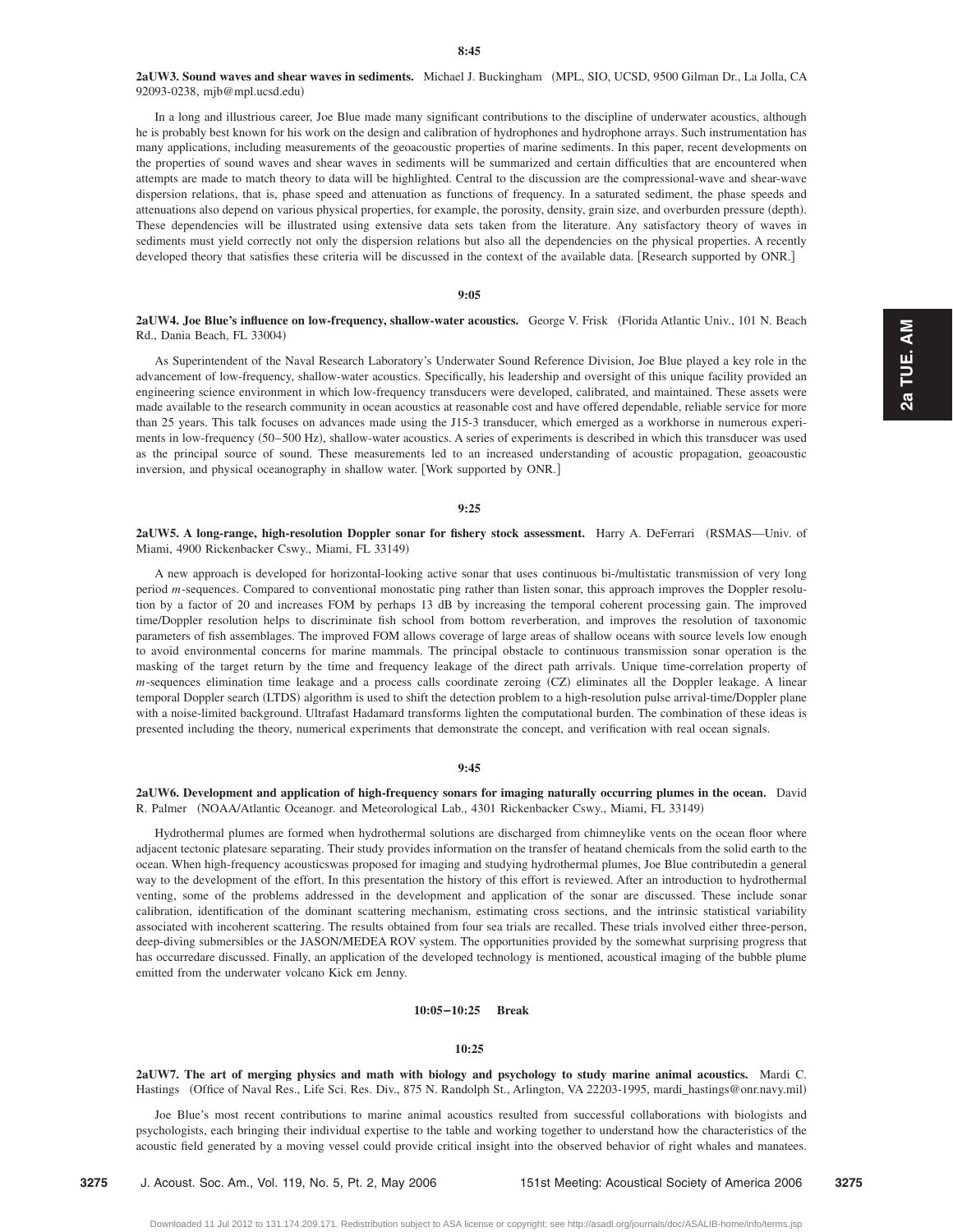Joe's hands-on approach of going out and actually recording and measuring the sound fields provided data that not only verified his analyses, but also enhanced practical understanding of acoustics in the animal bioacoustics community. His work demonstrated the importance of physics and math in studying complex multidisciplinary acoustic problems and resolving perplexing dichotomies. Examples will be presented showing that Joe's collaborative style is a model for everyone to follow.

## **10:45**

# **2aUW8. Simulation models of click production in dolphins.** Nikolay A. Dubrovskiy and Igor A. Urusovskiy (Andreyev Acoust. Inst., Shvernika Ul, #4, Moscow 117036, Russia)

The simulation model (SM) of dolphin click source originally presented by [Dubrovskiy and Giro, "Echolocation in Bats & Dolphins," Chap. 10, 59–63 (2003)] was further developed by Gladilin, Dubrovskiy, Mohl, and Walberg, Acoust. Phys. **50**, 463-468 (2004). The SM describes movements of a solid sphere frozen in a compliant ring. A jet of air in a duct connecting air cavities brings the sphere into self-oscillations. The SM allows calculating the waveform and sound pressure of the generated clicks. Here the mathematical and simulation model (MSM) of click production in dolphins is further developed. The MSM describes radiation of clicks by bodies comprising of waterlike tissue with different shapes (a ring, a blunted cone) pulsating and (or) oscillating under action of muscles tension. Calculations are made for the energy efficient case when acting force is consecutively applied not to the entire body but to its thin layer, which resulted in action of the progressing wave array. Directivity patterns of such a waterlike compliant body in main directions are similar to that of a rigid body with the same shape and dimensions. Comparisons are made of MSM predictions with properties of an actual radiation field of dolphins (in clicks wave forms, sound pressure levels, and directivity patterns) and dimensions of biological structures supposedly responsible for click production in dolphins.

## **11:05**

2aUW9. A dolphin acoustic tapetum? Sam Ridgway, Brad Blankenship, Dorian Houser, Don Carder (SPAWAR Systems Ctr. San Diego, Div. D235, 53560 Hull St., San Diego, CA 92152-5001), and Carl Hoh (Univ. of California, San Diego, CA 92093)

Many mammals including dogs, cats, deer, and dolphins, but not humans, have a reflective membrane at the back of the eye. This tapetum lucidum affords the light-sensitive retinal cells a second chance for photon-photoreceptor stimulation, enhancing low light visual sensitivity. Dissection of preserved specimens and computed tomography (CT) scans of live dolphins have shown prominent air cavities around the ear, especially medial and posterior. Histologic evaluation of peri-otic tissue revealed epithelial lined air sinuses and erectile tissue containing nerves, ganglia, smooth muscle bands, vascular spaces, and periarterial venous networks. Two dolphins were trained to periodically recognize and respond to a 1.5-s, 70-kHz target tone. In three experiments, 20 target tones were presented through a jaw phone after injection of 18 Fluro-deoxy-d-glucose (FDG). Subsequent positron emission tomography (PET) scans revealed that the tone, to which the dolphin had responded and been rewarded numerous times in the past, elicited a marked increase in metabolism in the erectile tissue medial to the stimulated ear but not the contralateral ear. Tissue around reflective air sinuses medial to the ear become active with acoustic stimulation, suggesting that sinus air may be shaped so as to provide an ''acoustic tapetum'' for dolphins.

#### **11:25**

**2aUW10. Of manatees and men: A future: Thanks to you, Joe.** Edmund Gerstein, Laura Gerstein, Joseph Blue Leviathan Legacy Inc., 1318 SW 14th St., Boca Raton, FL 33486), and Steve Forsythe (Naval Undersea Warfare Ctr., Newport, RI 02841)

A comprehensive series of underwater psychoacoustic tests was conducted to measure the hearing abilities of the West Indian manatee under varying acoustic conditions. Pure tones, complex noise and real sounds, boat noise and species-specific calls, were presented to captive manatees under various acoustical conditions. The results from more than 30 000 threshold trials define the first behavioral audiograms, directional hearing, and critical masking ratios for any sirenian species. Psychoacoustic tests demonstrate the noise produced by slow-moving boats is more difficult for manatees to hear and locate than the high-energy cavitation noise from faster moving vessels. The dominant frequency spectra of slow-moving boats fall near the fringe of their low-frequency hearing limits and below critical masking ratios. Complementing underwater ambient noise and vessel noise measurements revealed physical propagation factors that further render manatees vulnerable to watercraft collisions in their shallow-water habitats. Ironically, slow speed zones implemented to protect manatees may exacerbate the problem, making vessels difficult to hear, while increasing transect times and opportunities for collisions. By exploiting the manatee's best hearing capabilities, it may be possible to mitigate collision risks with a low-intensity, environmentally friendly acoustic warning device that alerts manatees of approaching vessels. Research supported by DOD Navy Legacy Program, Inland Navigation District, FFWCC]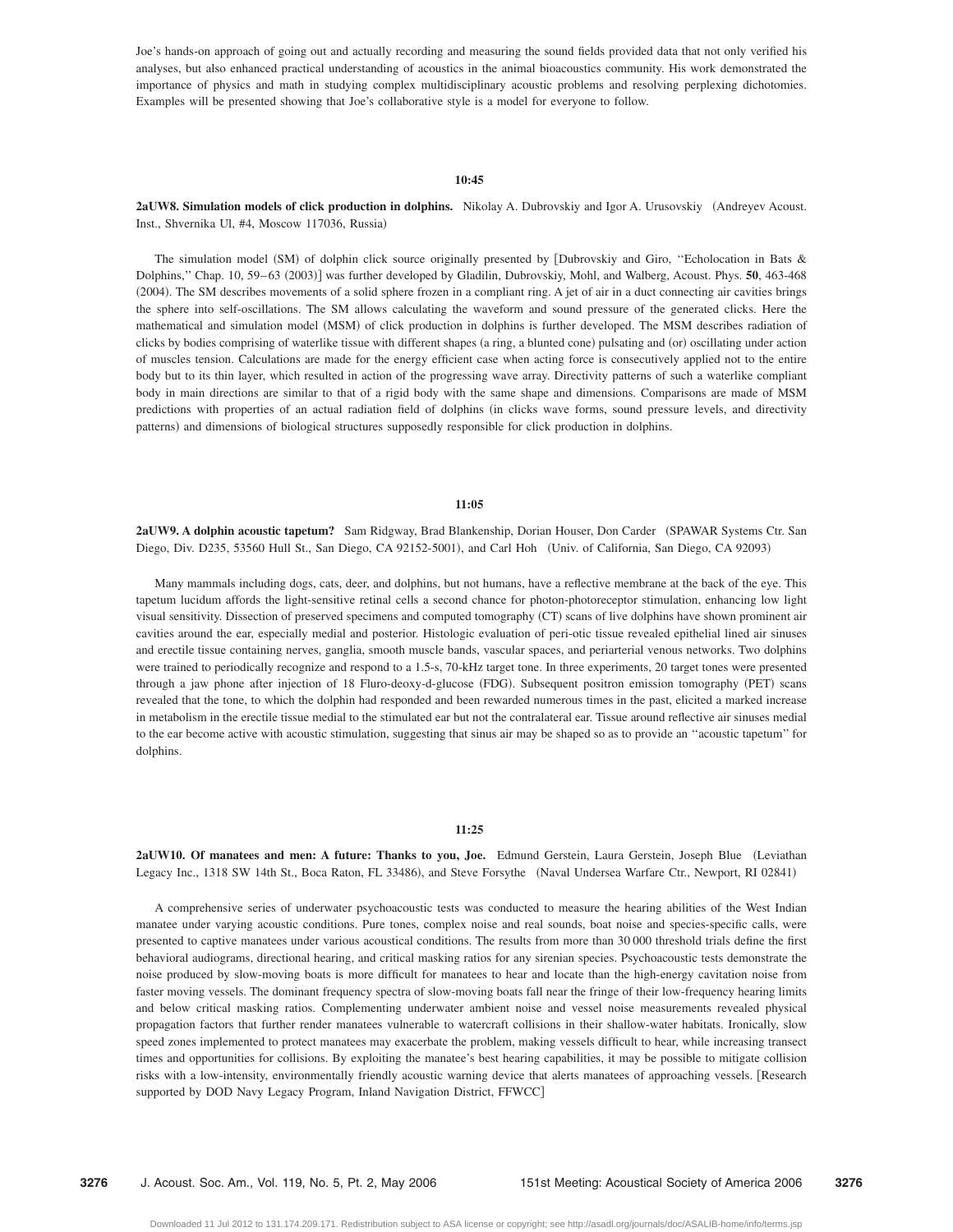# **11:45**

**2aUW11. Listening to fish: Applications of passive acoustics to** fisheries. Rodney Rountree, Francis Juanes (Dept. of Natural Resources Conservation, UMass Amherst, Holdsworth Hall, Amherst, MA 01003, rrountree@fishecology.org), and Cliff Goudey (MIT Sea Grant College Program, Cambridge, MA 02139)

Passive acoustics is a rapidly emerging field of marine science that until recently has received little attention from fishery scientists and managers. In its simplest form, it is the act of listening to the sounds made by fish and using that information as an aid in locating fish so that their habitat requirements and behaviors can be studied. We believe that, with the advent of new acoustic technologies, passive acoustics will become one of the most important and exciting areas of fisheries research in the next decade. However, widespread unfamiliarity with the technology, methodologies, and potential of passive acoustics has hampered the growth of the field and has limited funding opportunities. Herein, we provide an overview of important new developments in passive acoustics together with a summary of research, hardware, and software needs to advance the field.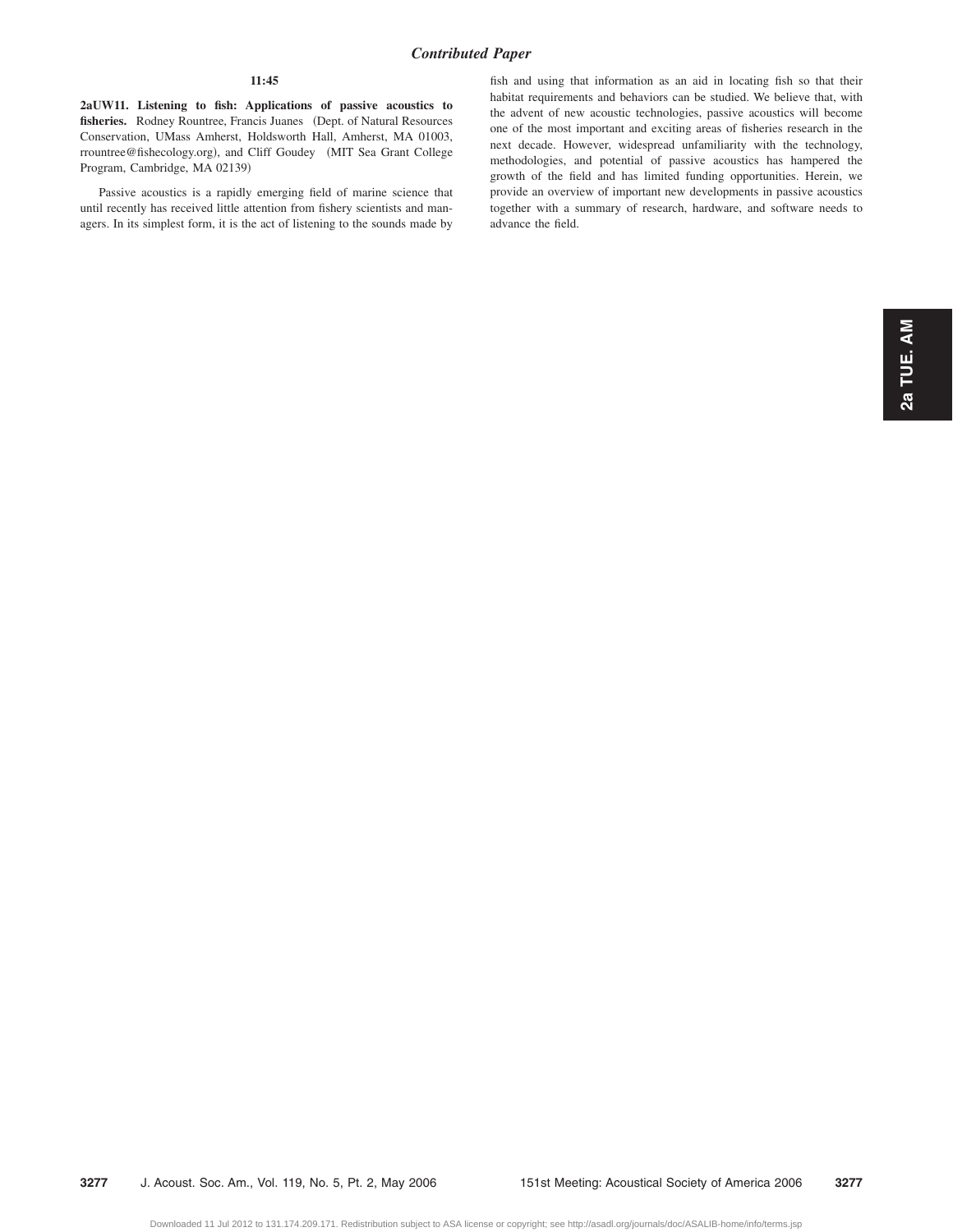# **Meeting of the Standards Committee Plenary Group**

to be held jointly with the meetings of the

# ANSI-Accredited U.S. Technical Advisory Groups (TAGs) for: **ISOÕTC 43, Acoustics, ISOÕTC 43ÕSC 1, Noise, ISOÕTC 108, Mechanical vibration and shock, ISOÕTC 108ÕSC 2, Measurement and evaluation of mechanical vibration and shock as applied to machines, vehicles and structures, ISOÕTC 108ÕSC 3, Use and calibration of vibration and shock measuring instruments, ISOÕTC 108ÕSC 4, Human exposure to mechanical vibration and shock,**

**ISOÕTC 108ÕSC 5, Condition monitoring and diagnostics of machines,**

**ISO**/**TC** 108/SC 6, Vibration and shock generating systems,

**and**

# **IEC/TC 29, Electroacoustics**

P. D. Schomer, Chair, U.S. Technical Advisory Group (TAG) for ISO/TC 43, Acoustics and ISO/TC 43/SC 1 Noise *2117 Robert Drive, Champaign, IL 61821*

D. J. Evans, Chair of the U.S. Technical Advisory Group (TAG) for ISO/TC 108, Mechanical Vibration and Shock and Chair of the U.S. Technical Advisory Group (TAG) for ISO/TC 108/SC 3 Use and calibration of vibration and shock measuring devices

*National Institute of Standards and Technology (NIST), 100 Bureau Drive, Stop 8220, Gaithersburg, MD 20899*

A. F. Kilcullen, Co-Chair of the U.S. Technical Advisory Group (TAG) for ISO/TC 108/SC 2, Measurement and evaluation of mechanical vibration and shock as applied to machines, vehicles and structures *734 Walden Road, Hedgesville, WV 25427*

R. Taddeo, Co-Chair of the U.S. Technical Advisory Group (TAG) for ISO/TC 108/SC 2, Measurment and evaluation of mechanical vibration and shock as applied to machines, vehicles and structures *1333 Isaac Hull Avenue, SE, Washington Navy Yard, Washington DC 20376*

D. D. Reynolds, Chair, U.S. Technical Advisory Group (TAG) for ISO/TC 108/SC 4, Human exposure to mechanical vibration and shock *3939 Briar Crest Court, Las Vegas, NV 89120*

D. J. Vendittis, Chair of the U.S. Technical Advisory Group (TAG) for ISO/TC 108/SC 5, Condition monitoring and diagnostics of machines *701 Northeast Harbour Terrace, Boca Raton, FL 33431*

R. Taddeo, Vice Chair of the U.S. Technical Advisory Group (TAG) for ISO/TC 108/SC 5, Condition monitoring and diagnostics of machines *1333 Isaac Hull Avenue, SE, Washington Navy Yard, Washington DC 20376*

G. Booth, Chair of the U.S. Technical Advisory Group (TAG) for ISO/TC 108/SC 6, Vibration and shock generating systems *44 Bristol Street, Branford, CT 06405-4842*

V. Nedzelnitsky, U.S. Technical Advisor (TA) for IEC/TC 29, Electroacoustics

*National Institute of Standards and Technology (NIST), Sound Building, Room A147, 100 Bureau Drive, Stop 8221, Gaithersburg, MD 20899-8221*

**3278** J. Acoust. Soc. Am., Vol. 119, No. 5, Pt. 2, May 2006 151st Meeting: Acoustical Society of America 2006 **3278**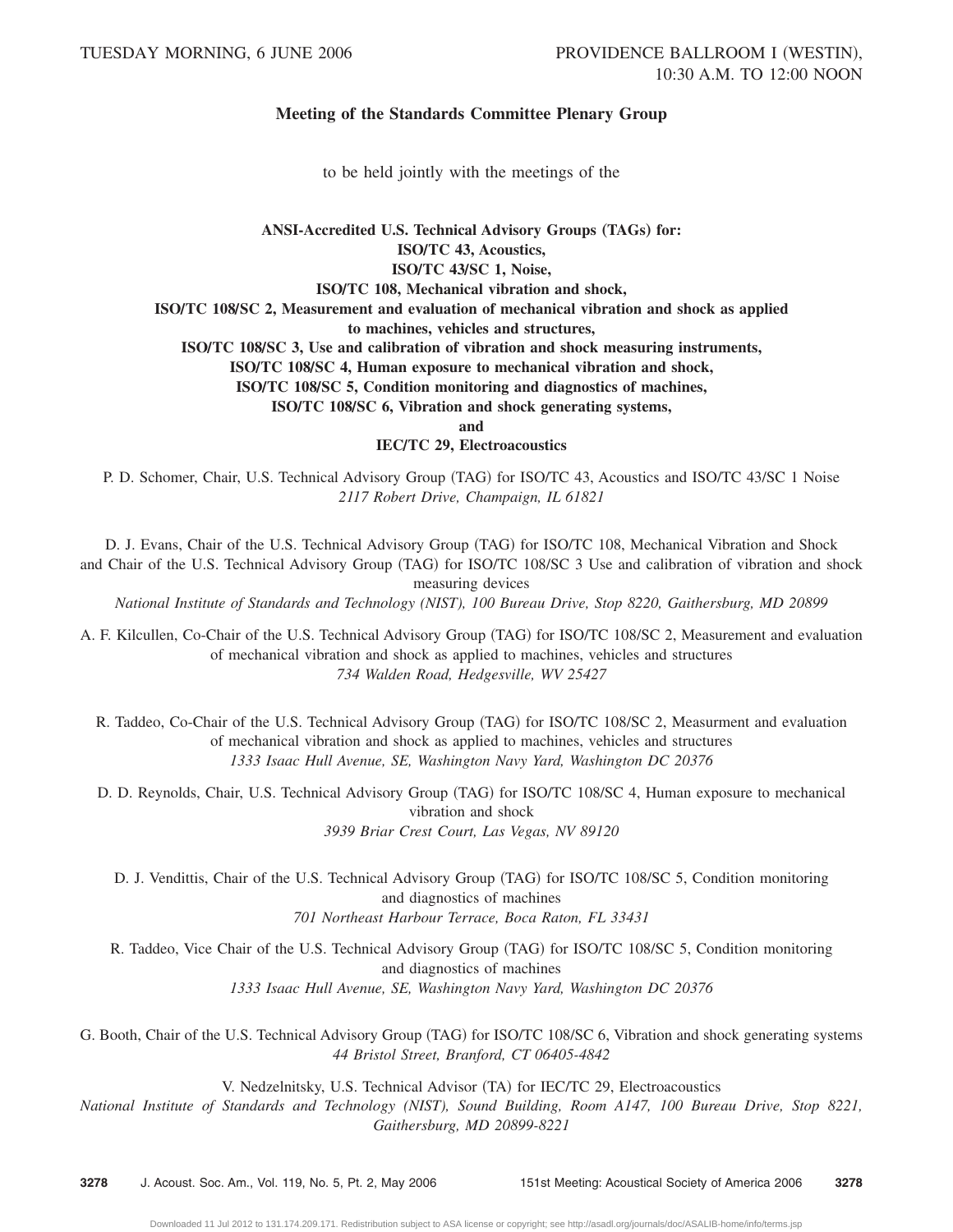The reports of the Chairs of these TAGs will not be presented at any other S Committee meeting.

*The meeting of the Standards Committee Plenary Group will precede the meetings of the Accredited Standards Committees S1, S2, S3, and S12, which are scheduled to take place in the following sequence:*

| <b>ASC S1 Acoustics</b><br>ASC S12 Noise     | 6 June 2006<br>6 June 2006 | 1:45 p.m. to $3:15$ p.m.<br>3:30 p.m. to $5:00$ p.m. |
|----------------------------------------------|----------------------------|------------------------------------------------------|
| <b>ASC S2 Mechanical Vibration and Shock</b> | 7 June 2006                | $8:30$ a.m. to 10:00 a.m.                            |
| <b>ASC S3 Bioacoustics</b>                   | 7 June 2006                | 10:30 a.m. to 12:00 noon                             |

Discussion at the Standards Committee Plenary Group meeting will consist of national items relevant to all S Committees.

The U.S. Technical Advisory Group (TAG) Chairs for the various international Technical Committees and Subcommittees under ISO and IEC, which are parallel to S1, S2, S3, and S12 are as follows:

| U.S. TAG Chair/Vice Chair                          | TC or SC                                                                                                                             | <b>U.S. Parallel Committee</b> |
|----------------------------------------------------|--------------------------------------------------------------------------------------------------------------------------------------|--------------------------------|
| ISO                                                |                                                                                                                                      |                                |
| P. D. Schomer, Chair                               | <b>ISO/TC 43 Acoustics</b>                                                                                                           | S1 and S3                      |
| P. D. Schomer, Chair                               | ISO/TC 43/SC1 Noise                                                                                                                  | S <sub>12</sub>                |
| D. J. Evans, Chair                                 | <b>ISO/TC 108</b> Mechanical Vibration and Shock                                                                                     | S <sub>2</sub>                 |
| A. F. Kilcullen, Co-Chair<br>R. Taddeo, Co-Chair   | <b>ISO/TC 108/SC2</b> Measurement and Evaluation of Mechnical<br>Vibration and Shock as Applied to Machines, Vehicles and Structures | S <sub>2</sub>                 |
| D. J. Evans, Chair                                 | <b>ISO/TC 108/SC3</b> Use and Calibration of Vibration and Shock Measuring Instruments                                               | S <sub>2</sub>                 |
| D. D. Reynolds, Chair                              | ISO/TC 108/SC4 Human Exposure to Mechanical Vibration and Shock                                                                      | S <sub>3</sub>                 |
| D. J. Vendittis, Chair<br>R. F. Taddeo, Vice Chair | <b>ISO/TC 108/SC5</b> Condition Monitoring and Diagnostics of Machines                                                               | S <sub>2</sub>                 |
| G. Booth, Chair                                    | <b>ISO/TC 108/SC6</b> Vibration and Shock Generating Systems                                                                         | S <sub>2</sub>                 |
| IEC<br>V. Nedzelnitsky, U.S. TA                    | <b>IEC/TC 29 Electroacoustics</b>                                                                                                    | S1 and S3                      |

TUESDAY AFTERNOON, 6 JUNE 2006 ROOM 555AB, 1:00 TO 4:45 P.M.

# **Session 2pAAa**

# **Architectural Acoustics, Musical Acoustics, and Engineering Acoustics: Surround Sound Essentials II**

Alexander U. Case, Cochair *Fermata Audio Acoustics, P.O. Box 1161, Portsmouth, NH 03802*

K. Anthony Hoover, Cochair *Cavanaugh Tocci Associates, 327F Boston Post Rd., Sudbury, MA 01776*

# *Invited Papers*

# **1:00**

**2pAAa1. Mastering music in a 5.1 world.** Adam Ayan Gateway Mastering Studios, 428 Cumberland Ave., Portland, ME 04101, adam@adamayan.com)

The evolution of 5.1 surround sound in the world of popular music has changed the way artists, producers, and engineers conceptualize their recordings. Along with the artistic benefits of 5.1 surround production come the challenges of working in this relatively new format. Mastering engineers are responsible for making the final sonic enhancements to a recording, musically maximizing the recording, and making it compatible and competitive in the marketplace. 5.1 surround mastering shares many of the same techniques and philosophies as stereo mastering, but also presents a new set of concerns for the mastering engineer. This talk focuses on the specific production and engineering concerns that are unique to the world of 5.1 surround production, specifically as they relate to mixing and mastering techniques.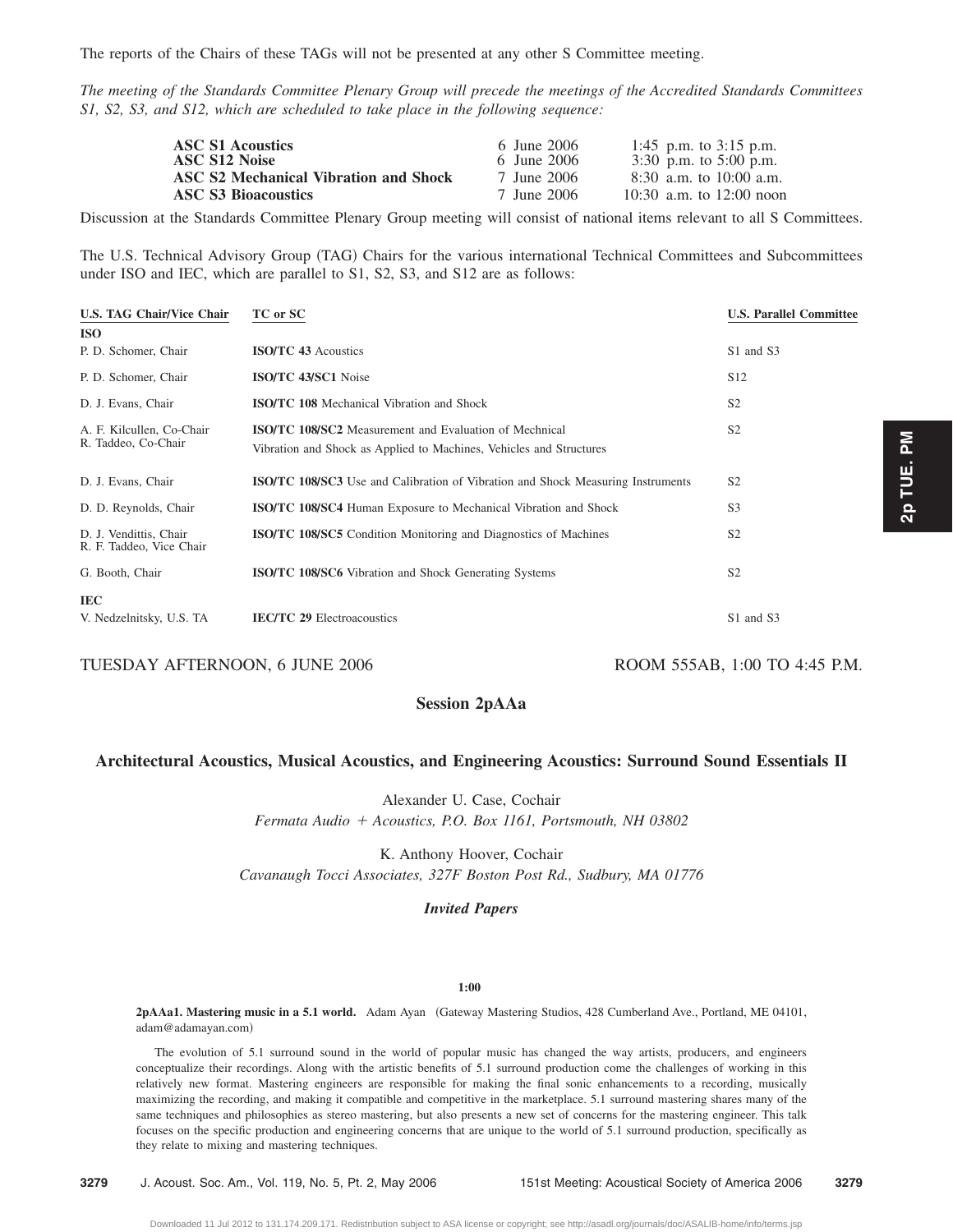# 2pAAa2. The real reasons you should invest in a surround-sound system. Barbara G. Shinn-Cunningham (Boston Univ. Hearing Res. Ctr., 677 Beacon St., Boston, MA 02215)

Most consumers of surround-sound systems understand that increasing the number and locations of speakers provides better control of perceived source location. The first goal of this talk is to explore why surround-sound systems generally work well in a variety of common settings, even though the acoustic effects of the rooms in which they are used can differ dramatically. What acoustic and psychoacoustic principles come into play? A second goal is to discuss the different perceptual benefits provided by a typical surround-sound system. Specifically, a good system not only allows listeners to hear sources at different directions, but also improves a listener's ability to understand simultaneous sources and monitor a complex auditory scene. Finally, we will discuss why it is important to realize that surround-sound systems are entertainment systems, not simulators. If asked, most consumers would probably argue that surround sound is good because it makes it possible to recreate a realistic auditory experience. In fact, the aim of many recordings and games that use surround-sound technology is not realism, but vicarious thrill and vivid experience. In entertainment, bigger (and louder and more extreme) is better than everyday, ordinary sensations. [Work supported by NIDCD.]

## **1:40**

# **2pAAa3. The influence of changes in diffusive acoustical treatment on spatial imagery associated with multichannel sound** reproduction. William L. Martens (Schulich School of Music, McGill Univ., Montreal, QC, Canada)

Listening experience in the newly constructed, largely diffuse small room at Blackbird Studios has led to the design of a new research space for the Sound Recording program in McGill University's Schulich School of Music. The space was created to allow for experimental investigation of the influence of changes in diffusive acoustical treatment on variation in auditory imagery associated with multichannel sound selections while holding listener location and orientation constant relative to a fixed five-channel loudspeaker array. Preliminary tests suggest that a number of benefits result when low-amplitude indirect sound is provided by diffusive room acoustic treatment within the first 30 ms of the arrival of the loudspeaker signals. Both for conventional multitrack mixes, and for recordings made using multichannel microphone arrays, these benefits include greater Listener EnVelopment (LEV), improved segregation of simultaneously sounding musical sources, and more solid phantom images of virtual sources, especially those located to the listener's extreme sides between front and rear loudspeakers (between 30 and 110 deg of azimuth to the left and right). This paper will summarize those results, and describe the specially designed system of variable acoustic treatment that enables such direct experimental investigation. [Work supported by Canada Foundation for Innovation.]

## **2:00**

# **2pAAa4. Low-frequency control options in surround-sound critical listening rooms.** Peter D'Antonio RPG Diffusor Systems, Inc., 651-C Commerce Dr., Upper Marlboro, MD 20774)

Acoustically small rooms, which are typically used for critical listening, be it mono or surround, can potentially overwhelm the spatial and spectral textures that contribute to an enjoyable listening experience. The options to control potential modal and speaker boundary interference in rooms include optimal dimensional room ratios, optimal speaker/listener placement, optimal multiple subplacement and dedicated low-frequency absorbers, including quarter-wave traps, anechoic wedges, Helmholtz and membrane resonators, and a relatively new and potentially significant addition, the metal plate resonator, which absorbs efficiently down to 50 Hz with a thickness of only 4 in. The design theory, proof-of-performance evaluation testing methods, and optimal placement guidelines for all of these tools will be reviewed.

## **2:20**

# **2pAAa5. From mono to surround: A review of critical listening room design and a new immersive surround design proposal.** Peter D'Antonio (RPG Diffusor Systems, Inc., 651-C Commerce Dr., Upper Marlboro, MD 20774)

As our critical listening rooms have evolved from mono to stereo to an ill-fated attempt at quad to full surround, many approaches have been taken in the design of these spaces. This presentation will review significant milestones in this evolution including the early compression ceilings, reflective front-absorptive rear, absorptive front-absorptive rear nonenvironment, absorptive front-diffusive rear, spatio-temporal reflection-free zone front-diffusive rear, and reflection-rich zone in front-diffusive rear. Recently there has been a renaissance in the evaluation of the importance of specular and diffuse reflections in auditory perception. The presentation will conclude with a proposal for a new immersive surround environment, which can be described as an ambient anechoic or ambechoic environment. Fully enveloping diffuse room reflections are 30 dB below the direct sound, as in an anechoic environment, yet the room feels ambient, provides precise localization, and offers a creative work environment for recording and monitoring. An example of a proof-of-concept room will be illustrated and described.

# **2:40–3:00 Break**

#### **3:00**

2pAAa6. An innovative professional music recording/monitoring space. George Massenburg (2805 Bransford Ave., Nashville, TN 37204-3101)

A new kind of professional recording/monitoring space has been designed and constructed as part of the Blackbird Studio complex in Nashville, Tennessee. The room will be introduced and the early subjective impressions will be discussed. The objective of this new room was threefold: first, to provide a surround mixing space with much-improved virtual source localization over a broader footprint in the space, second, to provide a highly diffuse space for the recording of live music performances by one or more vocalists and/or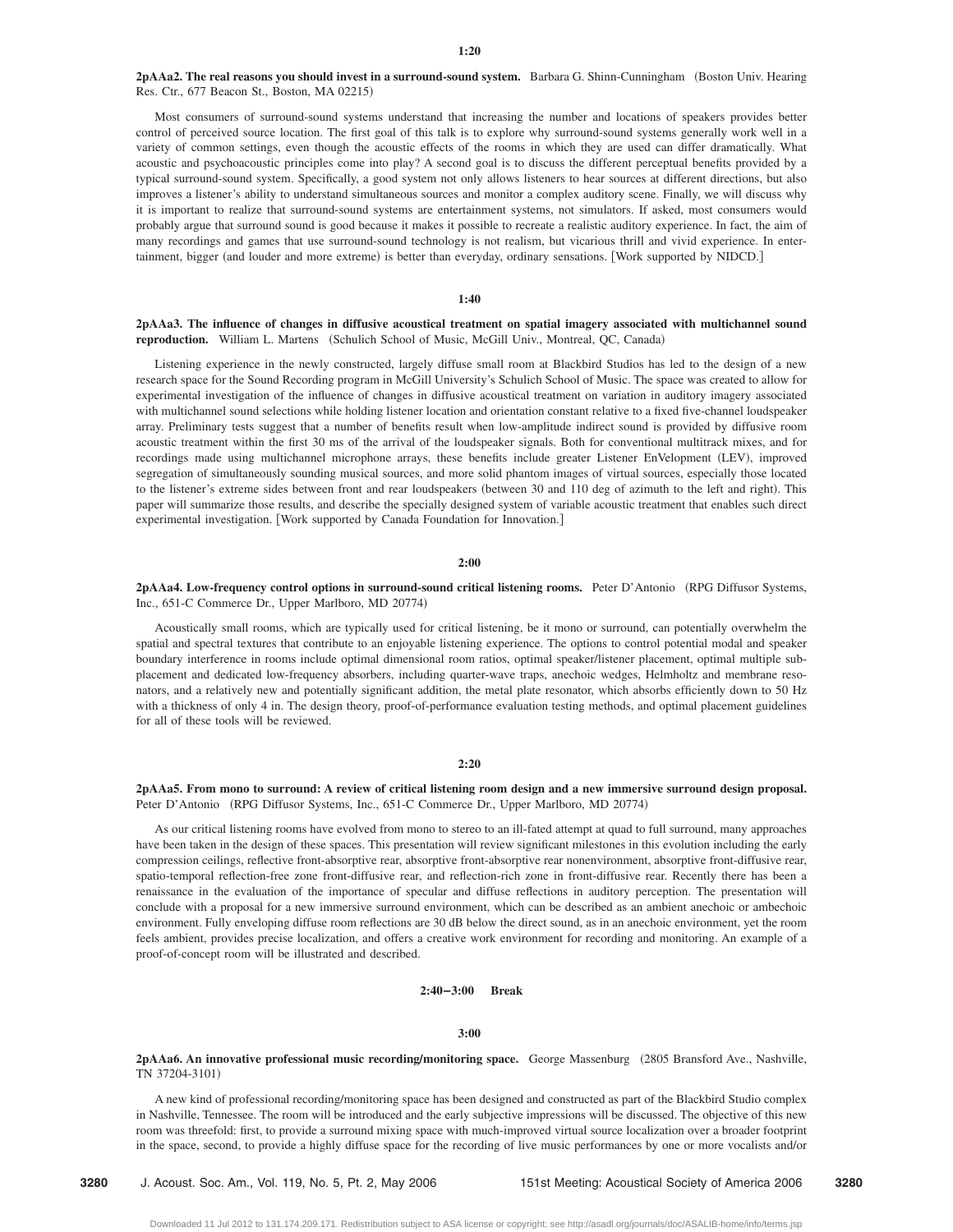musicians, and third, to investigate a largely diffuse monitoring environment as it might benefit the quality and/or efficiency of professional music mixing in different formats. This presentation will discuss some of the results and some of the surprise outcomes, including practitioner-reported improvements in quickly attaining comprehensive, surgical equalization of sources, possibly attributable to an environment with somewhat more equal reverb times across the frequency spectrum.

#### **3:20**

**2pAAa7. Surround-sound wish list.** Bob Ludwig Gateway Mastering Studios, Inc., 428 Cumberland Ave., Portland, ME 04101, staff@gatewaymastering.com)

This presentation describes this engineer's involvement with surround sound since the days of vinyl LP, 8-track, and four-channel Quadrophonic sound. It includes my experiences as one of the few mastering engineers hired by Digital Theater Systems in 1997 to master and help establish their new 5.1 surround compact disc. In 2005, the author mastered 2 of the 5 Grammy-nominated ''Best Surround Sound discs''—the SA-CD Dire Straits 20th Anniversary edition of ''Brothers in Arms'' and the Foo Fighters ''In Your Honor'' DualDisc. This presentation also includes a short wish list of issues with popular music surround-sound mixes with some suggestions for improvement.

# *Contributed Papers*

**3:55**

**3:40**

**2pAAa8. Simultaneous equalization of a loudspeaker and a room: Insights from a one-dimensional model.** Xi Chen and Timothy Leishman (Acoust. Res. Group, Dept. of Phys. and Astron., Brigham Young Univ., Provo, UT 84602)

In recent years, many audio practitioners have concluded that a room excited by a loudspeaker cannot be effectively equalized. They argue that the free-field response of the loudspeaker may be equalized, but that the room response itself must be ignored. This paper presents a onedimensional model to illustrate many of the difficulties encountered in past equalization methods that have led to this way of thinking. It explores the spatial-spectral variations of the reproduced sound field that make the methods problematic. It then uses the model to explain the benefits of using total energy density as a basis for equalization instead of acoustic pressure. Both the loudspeaker and the enclosed field can then be simultaneously equalized for nearly optimal results. The method is also implemented effectively using adaptive filtering techniques.

**2pAAa9. A hybrid approach to rendering multichannel audio, using wave-field synthesis and stereophonic techniques, with virtual** microphone control. Daniel Valente and Jonas Braasch (Rensselaer Polytechnic Inst., Troy NY 12188)

In the evolution of multichannel audio presentation, a number of formats have emerged including 5.1 surround and wave-field synthesis (WFS). Due to the complexity and number of components required to realize an immersive WFS system, the use in a home theater environment is currently impractical. This study aims to investigate the perceptual advantages of integrating both systems into a hybrid array capable of providing immersive sound for a number of listeners, at a scale that is attainable for the consumer in terms of budget and complexity. In this approach the three front speakers (left, center, and right) are replaced with a linear line array allowing for a better lateral and depth imaging, while increasing the sweet spot. The rendering will be created using Virtual Microphone Control (ViMiC) for both WFS, simulating a line of omnidirectional microphones with ViMiC, and surround sound, which will allows dynamic source movement, speaker positioning, and scalability. The advantage of using this hybrid approach is the application of WFS to home theater systems without facing the complexity of a complete two-dimensional WFS array, while still allowing for an immersive sound presentation. A psychoacoustic evaluation will be presented, as well as measurements of the composed sound field.

**4:10–4:45 Panel Discussion**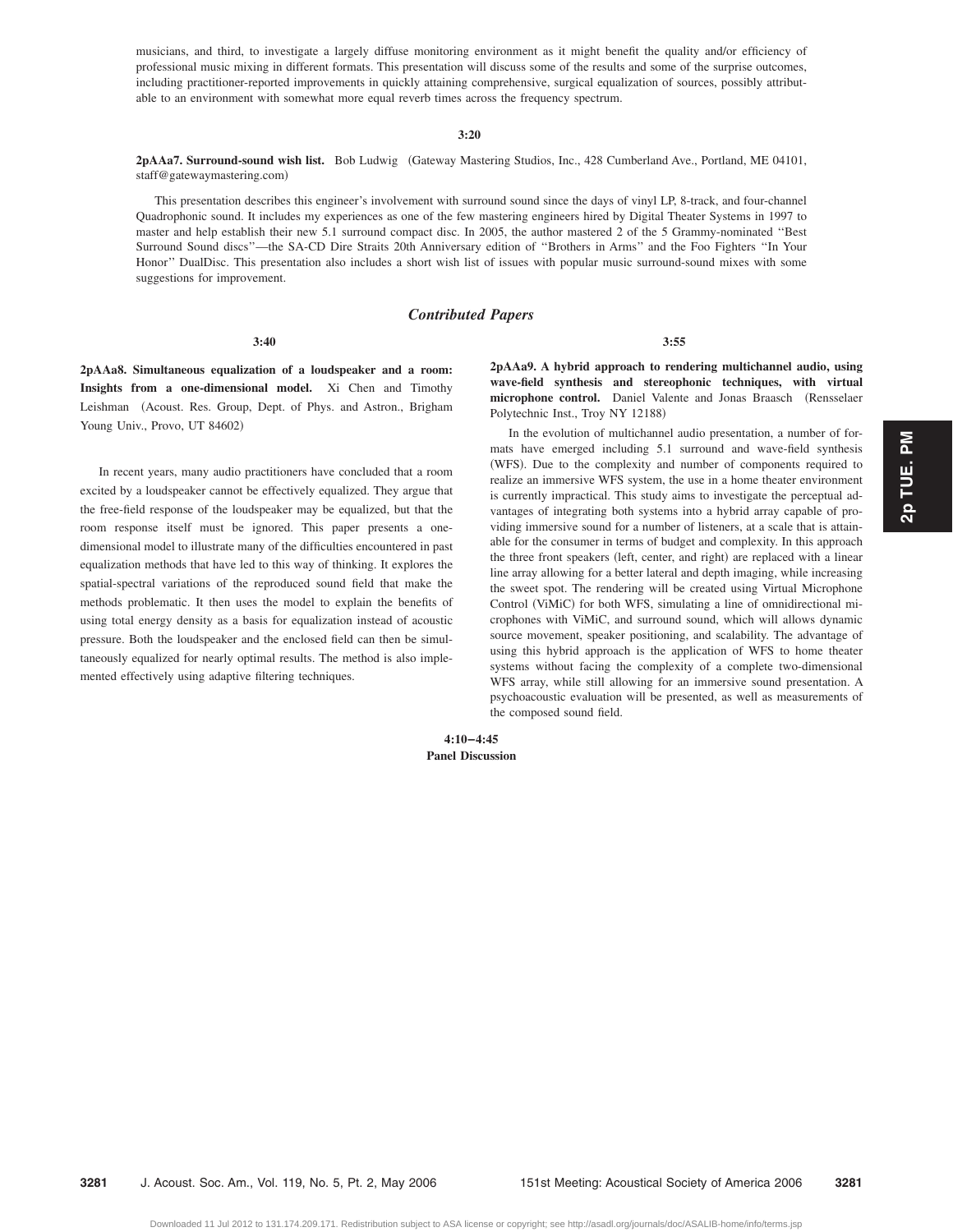# **Session 2pAAb**

# **Architectural Acoustics and National Council of Acoustical Consultants: Student Design Competition**

Robert C. Coffeen, Cochair

*Univ. of Kansas, School of Architecture and Urban Design, Lawrence, KS 66045*

Norman H. Philipp, Cochair

*Yantis Acoustical Design, 720 Olive Way, Ste. 1400, Seattle, WA 98191-1878*

Byron W. Harrison, Cochair

*The Talaske Group, Inc., 105 N. Oak Park Dr., Oak Park, IL 60301*

The Technical Committee on Architectural Acoustics of the Acoustical Society of America and the National Council of Acoustical Consultants are sponsoring this Student Design Competition that will be professionally judged at this meeting. The purpose of this design competition is to encourage students enrolled in architecture, architectural engineering, and other university curriculums that involve building design and/or acoustics to express their knowledge of architectural acoustics in the design of a facility in which acoustical considerations are of significant importance. Submissions will be poster presentations. This competition is open to undergraduate and graduate students from all nations.

The submitted designs will be displayed in this session and they will be judged by a panel of professional architects and acoustical consultants. An award of \$1,250 will be made to the submitters of the entry judged ''First Honors.'' Up to four awards of \$700 each will be made to submitters of entries judged ''Commendation.''

TUESDAY AFTERNOON, 6 JUNE 2006 ROOM 550AB, 1:00 TO 5:25 P.M.

**Session 2pAB**

# **Animal Bioacoustics, Acoustical Oceanography, and Underwater Acoustics: Effects of Anthropogenic Sounds on Fishes**

Arthur N. Popper, Cochair *Univ. of Maryland, Dept. of Biology, College Park, MD 20742*

Richard R. Fay, Cochair *Loyola Univ., Parmly Hearing Inst., 6430 N. Kenmore, Chicago, IL 60626*

**Chair's Introduction—1:00**

*Invited Papers*

# **1:10**

**2pAB1. Anthropogenic sound—Introduction and overview of the ambient and anthropogenic environment.** Arthur N. Popper (Dept. of Biol., Univ. of Maryland, College Park, MD 20742) and Richard R. Fay (Loyola Univ., Chicago, IL 60626)

Interest in anthropogenic sound in the marine environment has been directed at concerns about the effects of sound on marine mammals. However, fish make up a far larger and more diverse portion of the oceans than do marine mammals, and they hold considerable economic importance internationally. This has led to a growing interest in the effect of anthropogenic sounds on fish in environments ranging from shallow waters near in-shore shipping lanes to the deep sea. Concerns for effects on fish are parallel to those for marine mammals, and include issues ranging from the death of individual animals to the potential for behavioral changes that could lead to impacts on the survival of populations or species. While the body of data on the effects of anthropogenic sounds on fish is still small, and much of the work is not in the peer-reviewed literature, the number of peer-reviewed studies is growing. The purpose of this special session is to provide an overview of what we currently know about the effects of anthropogenic sound on fish, help define the major outstanding questions on these effects, and to provide the basis for discussion of current and future research in order to help resolve these questions.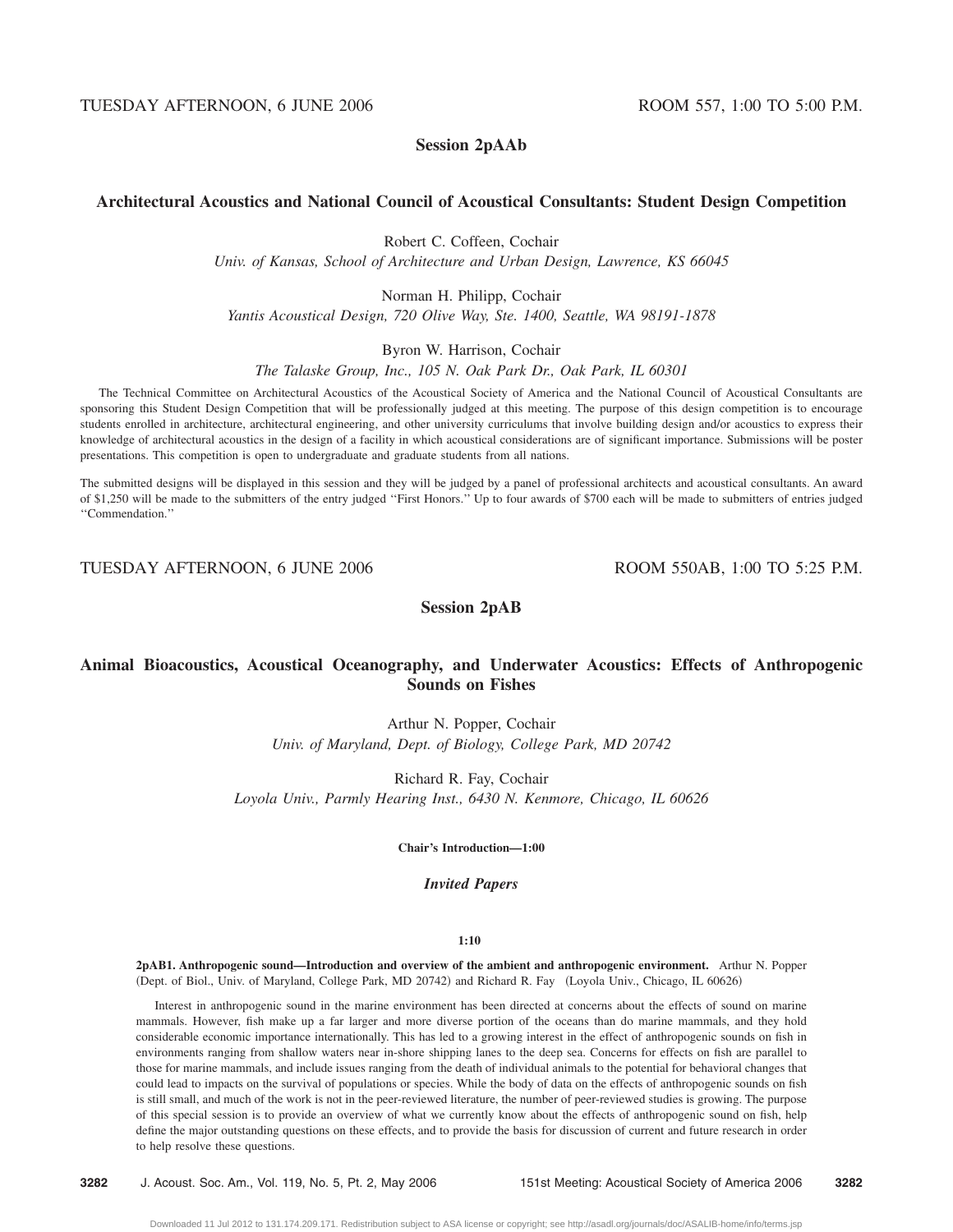**2pAB2. Attempting to define sound exposure metrics for fish.** Mardi C. Hastings Office of Naval Res., Life Sci. Res. Div., 875 N. Randolph St., Arlington, VA 22203-1995, mardi\_hastings@onr.navy.mil)

One of the big issues in addressing the biological effects of sound on humans and animals is metrics. For fishes the issue is further complicated because their inner ear responds directly to acoustic particle motion and in some species, indirectly to pressure through multiple pathways. So, metrics based only on pressure can be misleading in developing sound exposure criteria. The decibel scale also confounds the problem because it is used to express not only levels of sound pressure, but also levels of sound power, intensity, and energy. Even for just sound pressure, decibels are used to express peak, peak-to-peak, and time-averaged values, which can hamper extrapolation of laboratory data to anthropogenic sources in the field. Add to that the changes in decibel reference values when going from air to water, more than 25 000 different fish species, and the fact that a significant amount of sound exposure research on fish has been done in small enclosures at low frequencies, and one quickly realizes the difficulties in developing meaningful relationships between sound exposure and observed effects. This presentation will focus on relevant sound exposure metrics, their practical definitions, and their application to quantifying the biological effects of sound on fish.

## **2:10**

2pAB3. Effects of high-intensity sonar on fish. Michele B. Halvorsen, Lidia Eva Wysocki, and Arthur N. Popper (Dept. of Biol., Univ. of Maryland, College Park, MD 20742, apopper@umd.edu)

Studies investigated the effects of exposure to low-frequency active (LFA) sonar on rainbow trout, channel catfish, and pumpkinseed sunfish using an element of the SURTASS LFA. Animals were exposed to sounds that had a received peak level of 193 dB *re*: 1 uPa (rms) (188.5 dB *re*: 1 uPa<sup>2</sup> s SEL). Measurements were made of hearing sensitivity using auditory brainstem response and of behavioral responses. Additional studies were done on pathology of the ear and other organ systems. Trout and catfish both showed temporary threshold shifts immediately after sound exposure, while sunfish showed no threshold shift. However, the amount of threshold shift and frequencies concerned varied. In addition, trout and catfish showed immediate behavioral responses to the sound onsets and in relative distribution during sound presentation. Details of the responses differed between species. There was no mortality in any species attributable to sound exposure during or after experiments. SEM examination of hair cell ciliary bundles of the inner ears did not show any damage. Similarly, there were no effects on the swim bladder or nonauditory tissues. Overall, the effects of LFA on fish depend upon species and appear to be temporary and relatively modest. Work supported by Chief of Naval Operations.

## **2:35**

**2pAB4. Effects of riverine seismic air-gun exposure on fish hearing.** David A. Mann Univ. of South Florida, College of Marine Sci., 140 7th Ave. S., St. Petersburg, FL 33701, dmann@marine.usf.edu), Peter Cott, Bruce Hanna (Dept. of Fisheries and Oceans, Yellowknife, NT, Canada X1A 1E2), Alex MacGillivray, Melanie Austin (JASCO Res. Ltd., Victoria BC, Canada V8Z 7X8), Michael Smith, and Arthur N. Popper (Univ. of Maryland, College Park, MD 20742)

Seismic airguns produce considerable amounts of acoustic energy that have the potential to affect marine life. This study investigated the effects of exposure to an airgun array in the Mackenzie River Delta on the hearing of three fish species: northern pike *Esox* lucius), broad whitefish *(Coregonus nasus)*, and lake chub *(Couesius plumbeus)*. Fish were placed in cages in 1.9 m of water and exposed to 5 or 20 airgun shots, while controls were placed in the same cage but without airgun exposure. Hearing in both exposed and control fish were then tested using auditory evoked potentials (AEPs). Threshold shifts were found for exposed fish as compared to controls in the northern pike and lake chub, with recovery within 24 h of exposure, while there was no threshold shift in the broad whitefish. It is concluded that these three species are not likely to be substantially impacted by exposure to a 2D airgun array used in a river seismic survey. Care must be taken in extrapolation to other species in other environments and to fishes exposed to airguns in 3D tests or where the animals are exposed to a larger number of airgun shots over a longer period of time.

# **3:00–3:15 Break**

# **3:15**

2pAB5. Effects on fish of pile driving, wind turbines, and other sources. Anthony Hawkins (Loughine Ltd., Kincraig, Blairs, Aberdeen AB12 5YT, UK-

The sounds associated with construction work in the sea are reviewed. The installation of offshore oil and gas platforms, the mounting of offshore wind turbines on the seabed, the construction and renovation of harbors and piers, and the laying and trenching of pipelines and cables can be exceptionally noisy activities. The sounds associated with pile driving, in particular, have the potential to injure fish, induce hearing loss, and evoke avoidance reactions. The sound-pressure levels generated in water by these activities are generally measured, but many fish respond to particle motion rather than sound pressure. Measurements of particle motion and intensity will be necessary in the future if the full effects of these sounds are to be assessed.

## **3:40**

2pAB6. Effects of background sound on fish. Michael E. Smith (Dept. of Biol., Western Kentucky Univ., Bowling Green, KY 42101, michael.smith1@wku.edu), Lidia E. Wysocki, and Arthur N. Popper (Univ. of Maryland, College Park, MD 20742)

There is increasing awareness that underwater anthropogenic sounds may be detrimental to marine organisms. While most of this work has focused on marine mammals, recent studies have shown that sounds higher than background can have detrimental effects on fish as well. This presentation is a review of the current data available on the effects of increased background ambient sound on fish. Loud continuous sounds can cause temporary hearing loss in fish, with the extent of hearing loss increasing with noise exposure duration and intensity, and recovery of hearing occurring within a few days or weeks. The extent of hearing loss is also species

Downloaded 11 Jul 2012 to 131.174.209.171. Redistribution subject to ASA license or copyright; see http://asadl.org/journals/doc/ASALIB-home/info/terms.jsp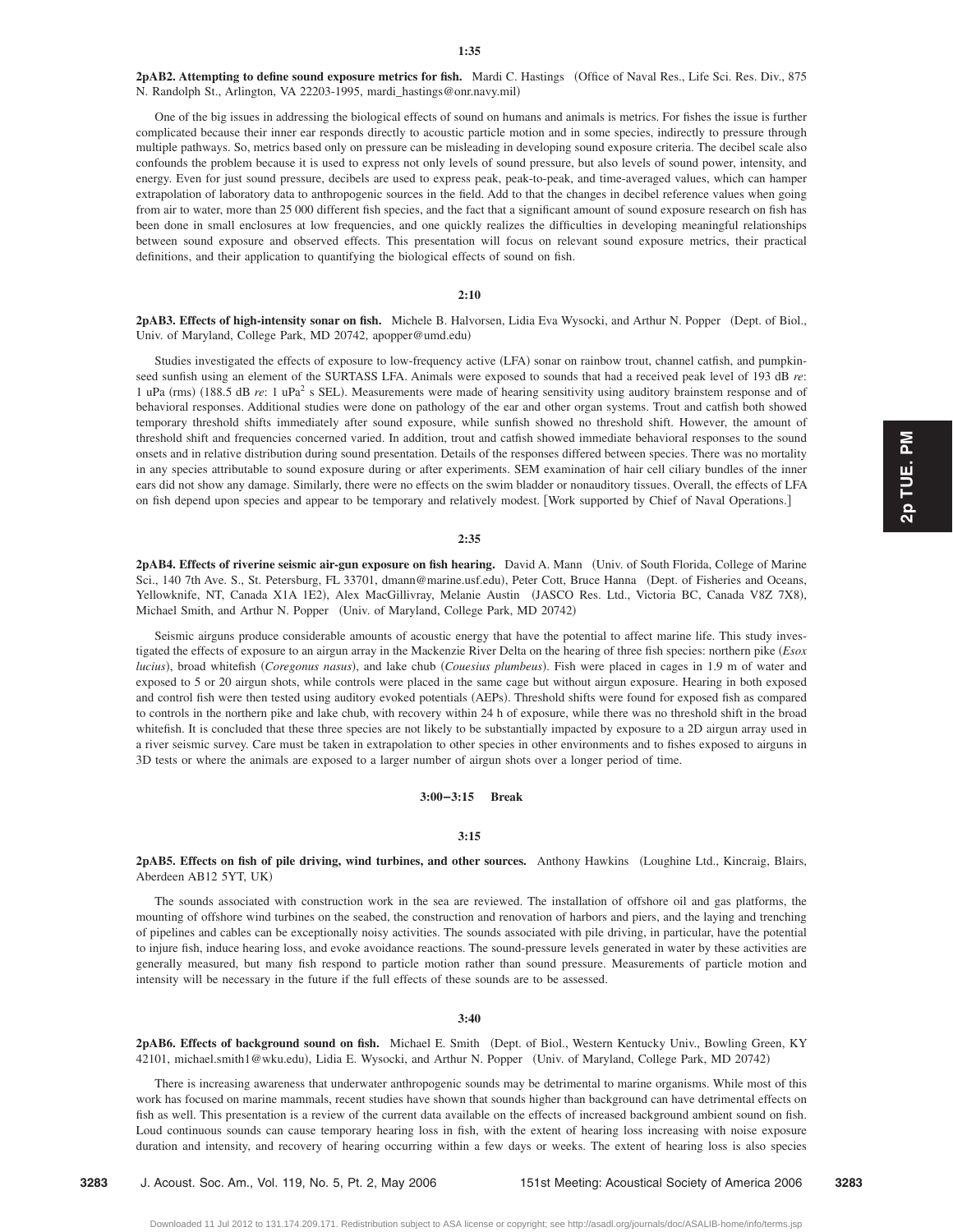specific—fish with more sensitive hearing thresholds are more prone to hearing loss, whereas nonsensitive fish are barely affected. The latter was shown in a long-term study on the effects of aquaculture noise in rainbow trout. A model termed the linear threshold shift hypothesis (LINTS) has been proposed to predict the extent of noise-induced hearing loss in fish, and this model should be beneficial in mitigating the effects of anthropogenic sound on fish. Other effects of noise include acoustical masking and physiological and behavioral stress responses, which also depend on species and noise type.

#### **4:05**

**2pAB7. Noise exposure criteria for fish and turtles; lessons learned from criteria for marine mammals.** Roger L. Gentry (ProScience Consulting, P.O. Box 177, Dickerson, MD 20842-0177, Roger.gentry@comcast.net)

A committee that is just finishing noise exposure criteria for marine mammals has learned the following lessons that may apply to the writing of similar criteria for fish and turtles. Writing criteria will require scientists from highly diverse backgrounds meeting multiple times over several years. Scientific discourse should prevail throughout; special interests will hinder the writing of sciencebased criteria. Because empirical data will undoubtedly be inadequate to the task, extrapolation procedures will be needed. Especially lacking will be animal data reporting metrics like SEL and particle motion. The wide diversity of sound types and of animal species will necessitate some grouping within each category. The most efficient format for the criteria will be a matrix of the two groupings. However, existing data will not support a matrix having too many cells. Some criteria will need to be expressed in more than one metric to account for all the relevant aspects of complex signatures. Frequency weighting functions will be needed. Criteria for injury will be easier to write than for behavioral responses due to data availability. Finally, several iterations of the criteria will be needed as science improves. The first version should be written to accommodate change.

#### **4:30**

2pAB8. Working group on "The effects of sound on fish and turtles": An update. Richard R. Fay (Parmly Hearing Inst., Loyola Univ. Chicago, IL 60626) and Arthur N. Popper (Univ. of Maryland, College Park, MD)

In order to develop acoustic exposure criteria for fish and marine turtles based on scientific evidence, an ASA Standards Working Group was formed with a membership that includes basic scientists expert on fish and turtle bioacoustics, physical acousticians with special expertise in marine bioacoustics, and several individuals with expertise on effects of anthropogenic sound in the marine environment. This presentation is a summary of the group's progress to date. One of the Working Group's goals is to publish several papers, one on what is known about damage risks due to exposure to underwater noise e.g., from pile driving, seismic exploration, sonar systems), and one assessing the efficacy of various measures to mitigate adverse effects of noise exposure. The working group has tentatively decided that the fish potentially affected should be categorized with respect to their hearing sensitivity potential for auditory system damage) and whether the species is known to detect sound pressure or acoustic particle motion. Over the next year to 18 months, the Working Group will be evaluating the known effects of sound sources on fish and turtles, identifying areas in which further research is needed, and beginning to develop noise exposure criteria for both turtles and fish.

#### **4:55–5:25 Panel Discussion**

# TUESDAY AFTERNOON, 6 JUNE 2006 BALLROOM D, 1:30 TO 4:35 P.M.

# **Session 2pBB**

# **Biomedical UltrasoundÕBioresponse to Vibration, Physical Acoustics, and Signal Processing in Acoustics: Sensing and Imaging Using Light and Sound**

Ronald A. Roy, Cochair

*Boston Univ., Dept. of Aerospace and Mechanical Engineering, 110 Cummington St., Boston MA 02215*

Todd W. Murray, Cochair

*Boston Univ., Dept of Aerospace and Mechanical Engineering, 110 Cummington St., Boston, MA 02215*

# *Invited Papers*

## **1:30**

**2pBB1. Nanoacoustics: Towards imaging nanostructures using picosecond ultrasonics.** T. B. Norris Ctr. for Ultrafast Optical Sci., Univ. of Michigan, Flint, MI 48502, tnorris@eecs.umich.edu-

Coherent acoustic phonon pulses with a peak frequency and bandwidth of the order of 100 GHz can be generated by ultrafast optical excitation of a thin metal film on a crystalline substrate. We demonstrate submicron resolution imaging of surface-grown nanostructures using these picosecond ultrasonic pulses. Ultrafast optical pulses from a Ti:sapphire oscillator are used to thermoelas-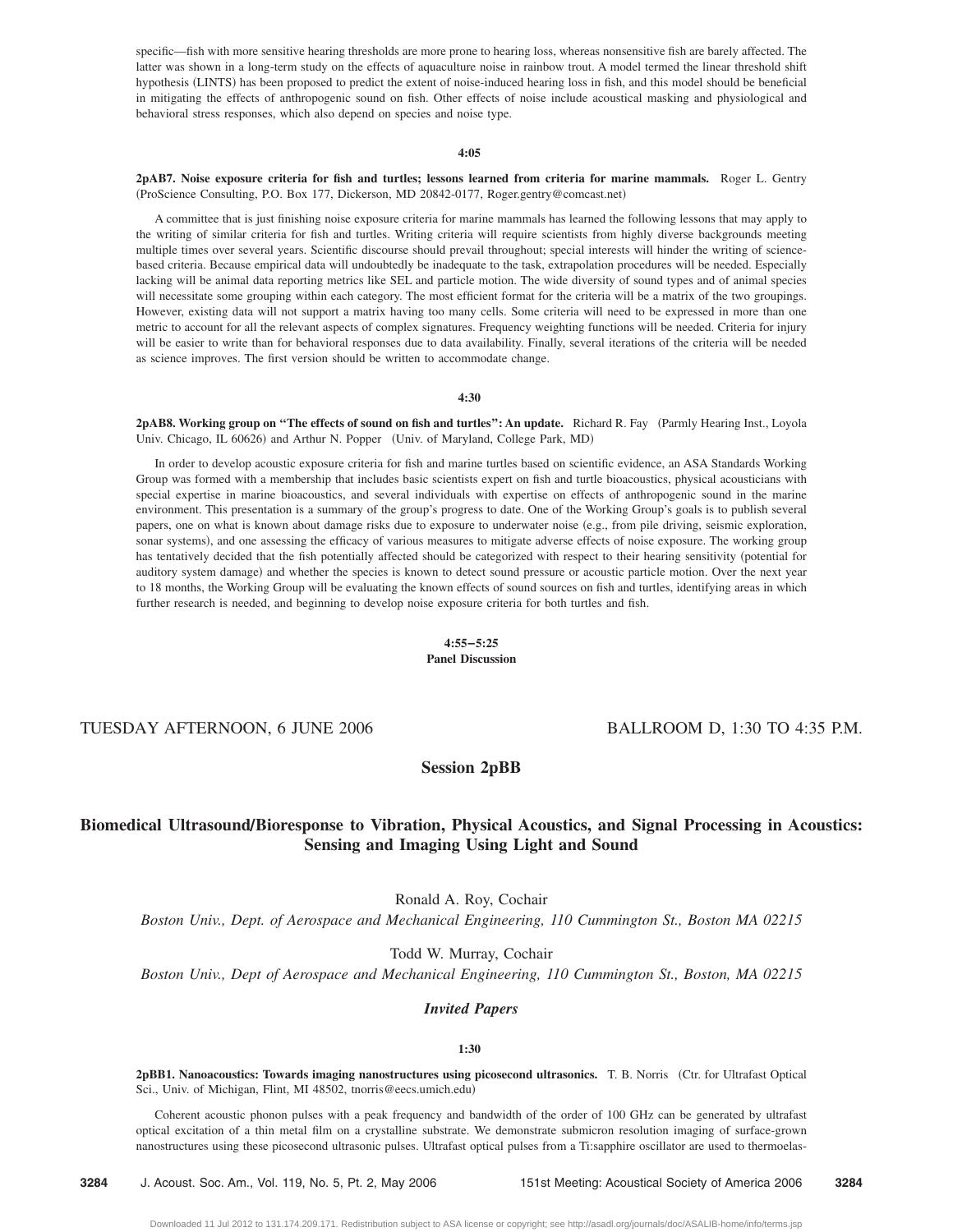tically excite a patterned 15-nm-thick Al film on a Si substrate. The spatio-temporal diffracted acoustic strain field is measured by time-delayed optical probe pulses on the opposite side of the substrate, and this strain field is used in a time-reversal algorithm to reconstruct the Al pattern. The image resolution is characterized using lithographically defined 1-micron-period Al structures on Si. Straightforward technical improvements should lead to a resolution of at least 45 nm, which will significantly extend the resolution of acoustic microscopy and provide a novel contrast mechanism for nanoscale imaging. To assist the development of this imaging method, we have also made experimental and theoretical studies of the behavior of these coherent acoustic phonon pulses after propagation through millimeter-scale distances in crystalline Si.

#### **1:55**

**2pBB2. Applying optics in surface wave laser ultrasonic microscopy.** Michael Somekh, Stephen Sharples, and Matthew Clark Univ. of Nottingham, NG7 2RD, UK, mike.somekh@nottingham.ac.uk-

Laser ultrasonics has many advantages compared to contacting ultrasonics, especially when both optical generation and detection are used. In addition to the obvious advantages of remote inspection there are several other benefits. In this paper we concentrate on the flexibility that can be conferred by employing both optical technology and optical concepts in our laser ultrasonic systems. The papers shows how spatial light modulators (SLMs) can be used to control the optical beam profile used to generate the ultrasonic waves. Initially, SLMs were introduced to improve the signal-to-noise ratio of the system. This is achieved by exciting the tone burst with a grating structure so that large signals can be generated without ablation. The SLMs can also be used to produce optical profiles that generate self-focusing surface waves; this also increases the ultrasonic amplitude. Our recent work has used SLM generation to overcome aberrations or distortions in the ultrasonic field during propagation. To this end an adaptive system using integrated electronics to overcome the phase aberrations during propagation has been developed. We also show how the SLM can be used to perform acoustic wavelength spectroscopy, which has proved invaluable in the characterization of texture in industrially important materials.

## **2:20**

**2pBB3. Laser generation and detection of zero-group velocity Lamb mode resonance in thin plates.** Claire Prada, Dominique Clorennec, Daniel Royer (LOA, ESPCI, Universit Paris 7, CNRS UMR 7587, 10 rue Vauquelin, 75231 Paris, Cedex 05, France), Oluwaseyi Balogun, and Todd W. Murray (Boston Univ., Boston, MA 02215)

Some Lamb modes exhibit a resonant behavior at frequencies where the group velocity vanishes while the phase velocity remains finite. Such a zero group velocity point exists in most isotropic materials for the first-order symmetric mode. Laser sources couple efficiently into this resonance and a sharp peak is observed with source and receiver on epicenter. Moving the detection point away from the source allows us to establish the dispersion curves of the plate and observe the negative phase velocity. We used a modulated diode laser source and a Michelson interferometer to observe the resonance at high frequency. Measurements were made on different material of thickness down to  $4\mu$ m. The resonance peak is sensitive to the thickness and mechanical properties of plates and may be suitable for the measurement and mapping of nanoscale thickness variations. We also observed this behavior with a 20-ns pulsed YAG laser source and a heterodyne interferometer. The low attenuation in duralumin allows the excitation of a very sharp resonance in a single shot. Thickness variations as small as  $0.1\mu$ m have been measured in a 0.50-mm-thick duralumin plate. Furthermore, the time decay of the signal provides an estimation of the local attenuation.

## **2:45**

**2pBB4. Fabry Perot polymer film sensors for ultrasound field characterization and biomedical photoacoustic imaging.** P. C. Beard (Dept. of Medical Phys. and Bioengineer., Univ. College London, Gower St., London WC1E 6BT, UK)

A contact ultrasound sensing technique based upon the detection of acoustically induced changes in the optical thickness of a Fabry Perot polymer film sensing interferometer has been developed for ultrasound measurement and imaging applications in medical and industrial fields. The technique provides a broadband  $(>50$  MHz) response and excellent detection sensitivities  $(< 1$  kPa), comparable to those of piezoelectric PVDF transducers. A key feature is that the sensing geometry is defined by the area of the polymer sensing film that is optically addressed. As a consequence, very small element sizes in principle down to the optical diffraction limit of a few  $\mu$ m) can be obtained without compromising detection sensitivity—a useful advantage over piezoelectric transducers. Additionally, by spatially sampling over a relatively large aperture, a high-density ultrasound receive array can readily be configured. These attributes lend the technique to a variety of applications such as mapping the output of broadband ultrasound sources, transmission ultrasound imaging, and biomedical photoacoustic imaging. The latter is particularly promising, offering the prospect of high-resolution imaging of optically absorbing soft tissue structures such as blood vessels for the study of tumors and other tissue abnormalities characterized by changes in the structure and oxygen status of the microvasculature.

#### **3:10–3:25 Break**

#### **3:25**

**2pBB5. Playing with speckle in acousto-optic imaging.** Albert-Claude Boccara, Benoit Forget, Francois Ramaz, Emmanuel Bossy (CNRS and Laboratoire Optique, ESPCI, 10 rue Vauquelin, F75005 Paris, France), Michel Gross (ENS Laboratoire, F75005 Paris, France), Pedro Santos, Florence Jean, and Michael Atlan (CNRS and Laboratoire Optique, F75005 Paris, France)

Using light to image in-depth structures and to quantify them in terms of optical (absorption, scattering) properties is a goal for physicists. We will recall the approaches which overcome the strong loss of the photons directional memory in scattering media and their limitations in terms of depth and resolution. Then we will consider hybrid methods which couple acoustics and optics to reach the optical contrast with the acoustic resolution: opto-acoustics, where a locally absorbed laser pulse generates an acoustic signal whose position and depth can be localized by an array of piezoelectric detectors, and acousto-optics (A.O.), where an ultrasonic beam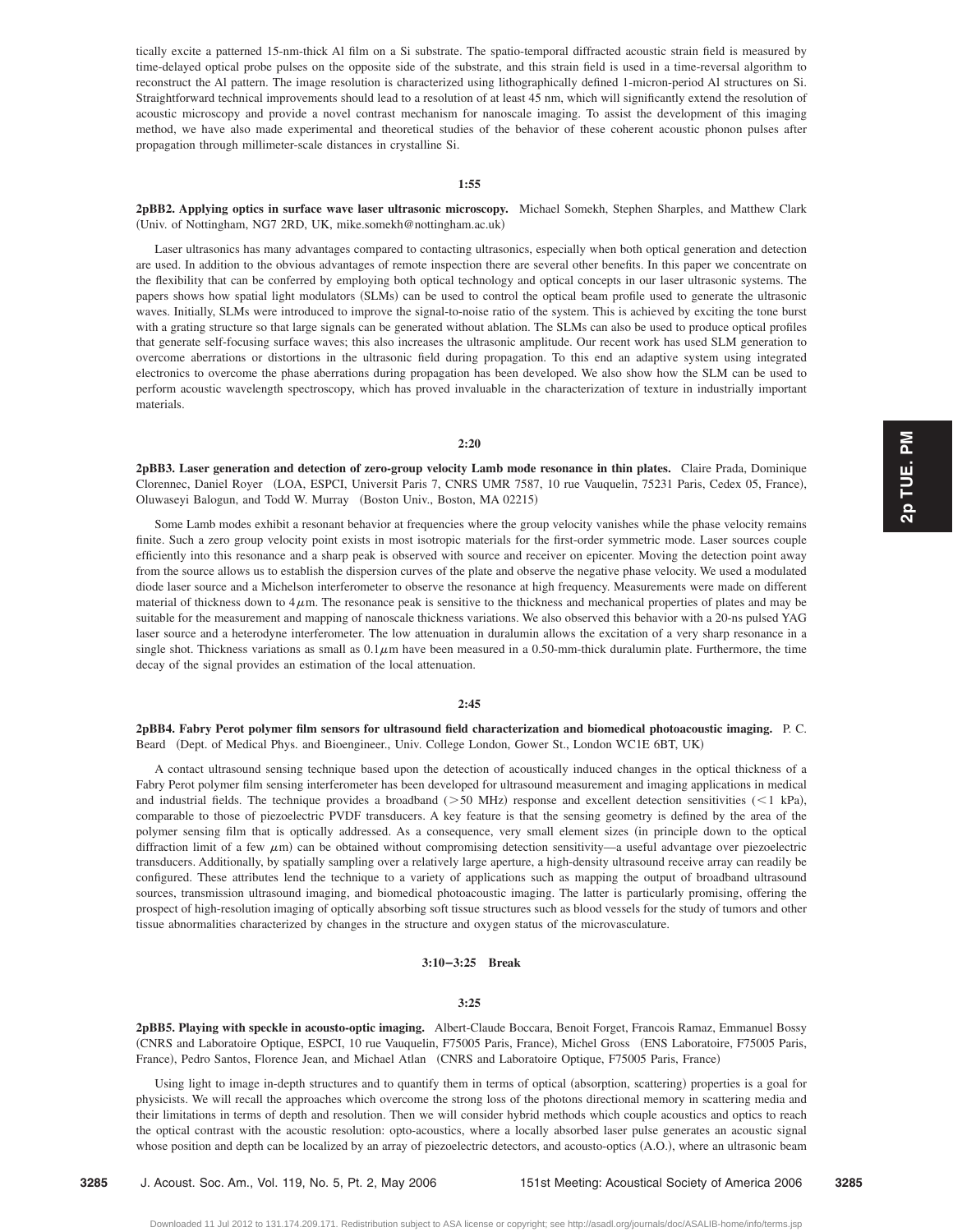modulates the speckle. We will focus on the principle of A.O. signal generation for tagging spatially selected photons and describe various approaches based on numerical heterodyne holography or heterodyne holography using a photo-refractive beam splitter. To get enough signals through thick tissues (e.g., breast) in a short time we use these techniques at the shot noise limit. Finally we show images revealing optical contrasts in artificial structures or in tissues.

# *Contributed Papers*

#### **3:50**

2pBB6. Characterization of nano-electro-mechanical systems (NEMS) **using photoacoustic microscopy.** A. SampathKumar, K. L. Ekinci, and T. W. Murray (Dept. of Aerosp. and Mech. Eng., Boston Univ., 110 Cummington St., Boston, MA 02215, twmurray@bu.edu-

A photoacoustic microscopy system has been developed for the noncontact characterization of materials at the micro- and nanometer scale. The system uses an electroabsoption modulated laser source for material excitation and a path-stabilized interferometer to detect the resulting displacements. Using this system, we describe the optical excitation and detection of high-frequency nanoelectromechanical systems (NEMS) at ambient temperature and pressure. Using a tightly focused modulated laser source, we have actuated the out-of-plane flexural resonances of bi-layered doubly clamped nanomechanical beams. The optically detected displacement profiles in these beams are consistent with a model where the absorbed laser power results in a local temperature rise and a subsequent thermally induced bending moment. The excitation technique allows probing and actuation of NEMS with excellent spatial and temporal resolution. From a device perspective, the technique offers immense frequency tunability and may enable future NEMS that can be remotely accessed thus obviating the need for electronic coupling. The authors gratefully acknowledge funding from National Science Foundation under Grants ECS-0304446 and ECS-0210752.]

#### **4:05**

**2pBB7. Focusing by use of time reversal of photoacoustic waves.** Emmanuel Bossy Laboratoire d'Optique Physique, ESPCI-CNRS UPR5, 10 rue Vauquelin 75005 Paris, France), Gabriel Montaldo, Jean-Francois Aubry, Michael Tanter, Mathias Fink (ESPCI-CNRS Universite Paris 7, 75005 Paris, France), and Claude Boccara (ESPCI-CNRS UPR5, 75005 Paris, France)

Time reversal of ultrasonic waves allows focusing of ultrasound through complex media, such as highly aberrating media. On one hand, focusing with time reversal can be performed by backpropagating detected ultrasonic waves generated by a localized ultrasound source. This source classically consists of high acoustic contrasts echoing ultrasonic waves generated by an incident ultrasonic field, or directly by pointlike transducers inserted in the medium. On the other hand, the photoacoustic effect consists of the emission of ultrasound caused by the absorption of light by an optical absorber. In particular, this effect can be used to ultrasonically image a distribution of optical absorbers simply by recording photoacoustic signals on an imaging transducers array. In this work, we perform time reversal of ultrasound generated by a pointlike photoacoustic source in order to automatically focus ultrasound back to an optical contrast. A Q-switched pulsed Nd:YAG laser was used to illuminate tissue phantom with nanosecond laser pulses. Conventional ultrasonic transducers arrays (in the MHz frequency range) and a time-reversal electronics were used to detect, record, and time reverse photoacoustic signals. We show that this allows focusing of ultrasound through highly aberrating medium, and perform acoustical imaging with good resolution within the isoplanetic region surrounding the optical contrast.

#### **4:20**

**2pBB8. Laser pulse impact characterization using ultrasonic transducers.** Subash B. Jayaraman, Mark A. Bohenick, Vladimir Semak, Bernhard R. Tittmann (The Penn State Univ., 212 Earth & Eng. Sci. Bldg., University Park, PA 16802), Jill R. Welsch, and Nicholas C. Nicholas (The Penn State Univ., University Park, PA 16802)

Experiments were conducted with an excimer laser (wavelength 248 nm) to cause damage to gelatinous materials, which have optical properties similar to skin tissue. The laser pulses, when they impact the specimen, generate an elastic wave that propagates through the material. A 150-MHz broadband ultrasonic transducer was placed underneath the specimen to observe the material response and the pressure generated by the laser pulse. Different incident laser energies and laser beam spot sizes were utilized to obtain a range of input parameters, and the corresponding transducer responses were recorded. Fourier analysis of the signals was performed to identify the frequency response from the laser pulse. Additional tests were carried out to observe the effects due to a train of laser pulses. Earlier tests were performed with 200-kHz hydrophone-calibrated transducer but due to the shortness of the laser pulses ( $\sim$  20 ns), a higher frequency transducer was used to accurately characterize the laser impact. The initial results indicate that there is a dominant frequency response around the 25–30-MHz regime.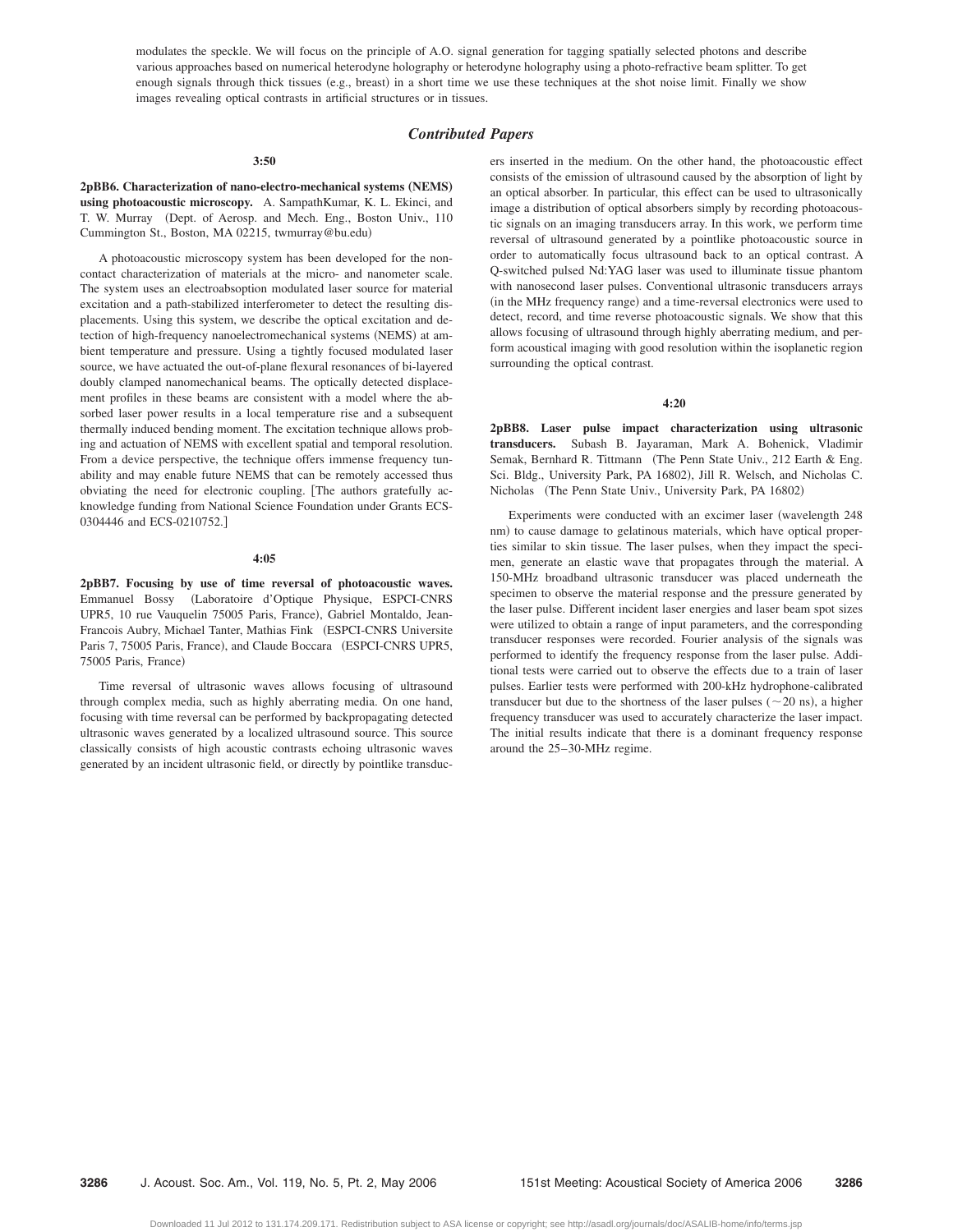# **Session 2pEA**

# **Engineering Acoustics and Physical Acoustics: Joe Blue Memorial Session II: Transduction, Linear and Nonlinear**

Thomas G. Muir, Cochair

*Univ. of Mississippi, National Ctr. for Physical Acoustics, Coliseum Drive, University, MS 38677*

Joseph F. Zalesak, Cochair *2359 US Hwy. 70 SE, #325, Hickory, NC 28602-8300*

## **Chair's Introduction—1:00**

*Invited Papers*

## **1:05**

# **2pEA1. Dr. Blue at the Underwater Sound Reference Division.** Joseph F. Zalesak 2359 US Hwy. 70, SE #325, Hickory, NC 28602-8300)

At the Underwater Sound Reference Division Dr. Blue had many varied interests including acoustic metrology, acoustic materials research, enginering acoustics, underwater transducers, and bioacoustics. He performed the first thorough study on the reproducibility of calibrations of standard hydrophones. He supported the development of traveling-wave tubes and large pressure vessels for calibrating Navy sonar transducers and for the measurement of acoustic materials. The Acoustic Pressue Tank Facility is a 30 000-gal acoustic test vessel ideally suited for acoustic measurements at hydrostatic pressures up to 2700 psi and at frequencies as low as 1.0 kHz and can accommodate acoustic devices up to 6 ft in diameter. Dr. Blue supported research for improved measurement techniques for determining the properties of acoustic materials. Dr. Blue actively supported the development of new elastomeric materials used in the construction of underwater transducers. The Sonar Transducer Reliability Improvement Program was an extinsive program to properly specify a sonar transducer for Navy applications. He first suggested that coupler reciprocity might be used to perform ultra-precise calibrations of hydrophones. He also supported research in manatee vocalizations and dolphin echolocation clicks. Low-noise hydrophones with noise levels better than sea-state zero were developed for general use.

# **1:25**

**2pEA2. A perspective of Navy transducer calibration standards.** Kirk Jenne Office of Naval Res., Code 03D&I, 875 N. Randolph St., Arlington, VA 22203-1995)

Research and development efforts to establish underwater electroacoustic transducer standards for use in a variety of environmental conditions, performed concurrently with research on calibration methodologies, began nearly 60 years ago. This research and development effort successfully generated a series of standards now made available under the auspices of the U.S. Navy's Underwater Sound Reference Division in Newport, RI (a.k.a. USRD). Because of consistent and insightful investment of resources made over the years by Navy technical agents and advocates like Dr. Joseph Blue, scientists and engineers from government U.S. and select foreign), academia, and industry can use Navy transducer calibration standards to perform accurate measurements of acoustic energy underwater. Definition and characteristics of a standard are considered. Performance characteristics of transducer standards currently used, along with some discussion of applications, are presented.

### **1:45**

2pEA3. Development of 1-3 piezocomposites for U.S. Navy applications. Thomas R. Howarth and Kim C. Benjamin (Naval Sea Systems Command Div. Newport, 1176 Howell St., Newport, RI 02841, Howarthtr@npt.nuwc.navy.mil-

Efforts to develop 1-3 piezocomposite materials for U.S. Navy applications began in the early 1990s at the former Naval Research Laboratory's Underwater Sound Reference Detachment in Orlando, FL. These initial investigations concentrated on evaluating the materials properties and parameters from a number of different contractors and manufacturing techniques. This was followed by efforts to initially fabricate receiving devices to replace traditional piezoceramic sensor prototypes, followed by development of devices with both receiving and transmitting capabilities. The presentation will discuss the initial NRL-USRD efforts and follow the development of 1-3 piezocomposite materials from these humble beginnings to devices that are currently being used and further developed by the U.S. Navy. [Work supported by the NRL, ONR, DARPA, and NAVSEA.]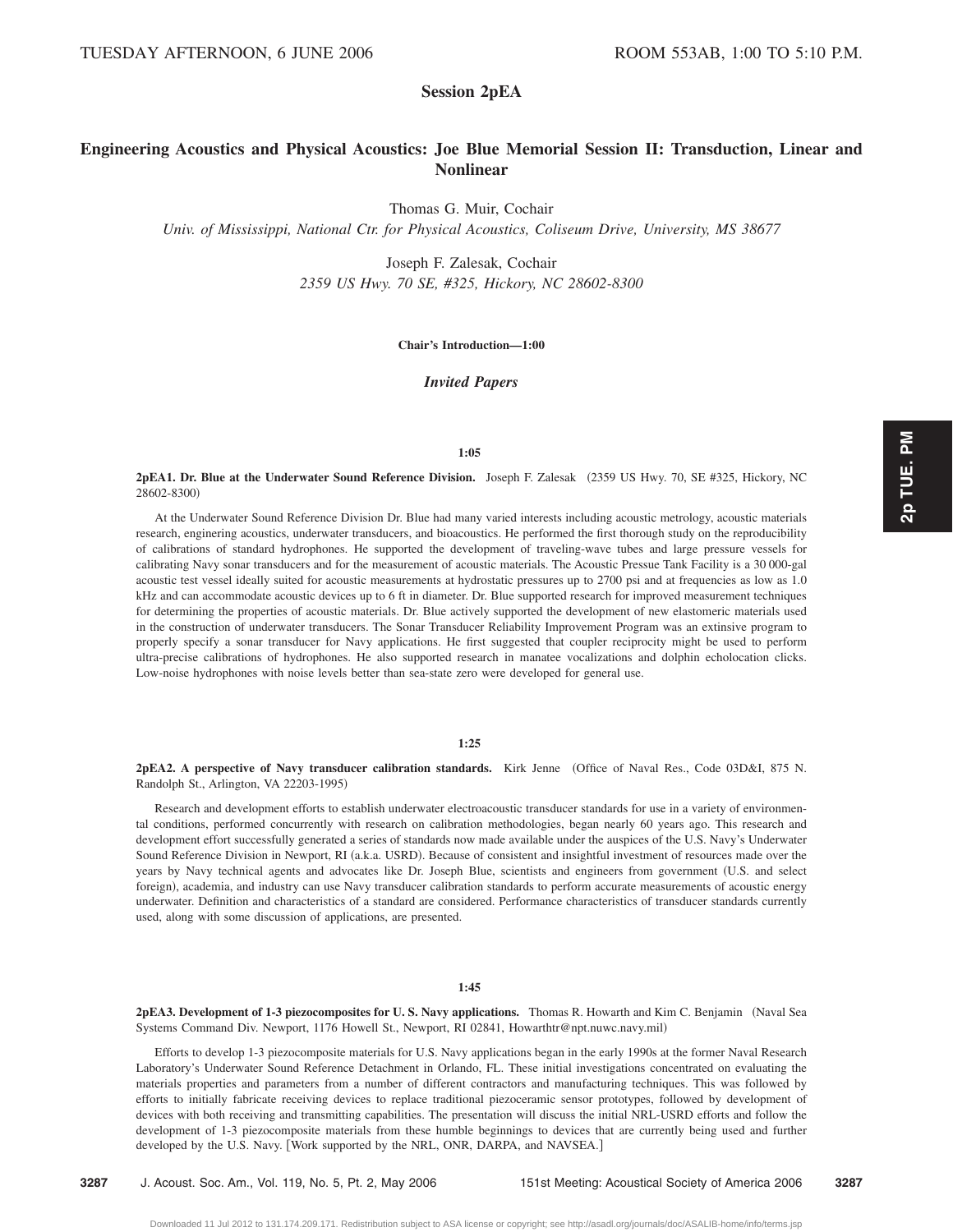# 2pEA4. Use of complex source points to simplify numerical Gaussian beam synthesis. Stephen Forsythe (Naval Undersea Warfare Ctr., 1176 Howell Ave., Newport, RI 02841)

It is often desirable to generate the acoustic field due to a so-called Gaussian beam. One way to do this is to use the free-space Green's function for the acoustic field and to sum small area sources over a circular plate with the appropriate shading for the desired Gaussian beam. For very high frequencies and narrow beams, the computation time to give an accurate sum can be large when calculating the sum for many points in the acoustic field. An alternate approach comes from the use of a single point source with complex coordinates  $R = (Xr + i*Xi, Yr + i*Zi, Zr + i*Zi)$ . When this complex source point is used in the free-space Green's function, the formal expressions for pressure and particle velocity can be used if careful attention is paid to the interpretation of the complex distance,  $r$ , that arises in the exp  $(ikr)/r$  term. The singularity is no longer a single point in the case of a complex source, but a circular disk. The far field of a complex source point is a good approximation to a Gaussian beam. Several computational uses of the technique will be demonstrated. Extension to the shear wave Green's function will be explored. Work supported by ONR.

#### **2:25–2:45 Break**

### **2:45–2:50 Introduction**

# **2:50**

# **2pEA5. Joe Blue and nonlinear acoustic transduction: Lessons learned and forgotten, some even ignored; and practical issues** to revisit, anew. Thomas Muir (Natl. Ctr. for Physical Acoust., Univ. of Mississippi, One Coliseum Dr., University, MS, 38677)

The 20th century was ripe with major advances in the understanding of nonlinear acoustics and its practical applications, in the American as well as the European and Soviet schools of thought. Some of us were privileged to study this art and contribute to its science, guided by the world's finest educators and mentors. The results originated in physics and were applied to aircraft acoustics and underwater sound, and later to biomedical acoustics, and other arenas, with great success. Joe Blue was a contributor and long-time advisor in many of these endeavors. Some early nonlinear acoustics topics will be reviewed, to refresh memories and introduce newcomers to the field. This includes parametric transmitters, the effects of shock formation and harmonic generation, parametric receivers, various theoretical models, classic experiments in air and water, as well as practical applications. In the early days, ideas for new nonlinear acoustic applications were often met with the comment, ''That's crazy.'' Perhaps many of these ideas were not crazy enough. At the present time, there appears to be some lack of boldness and innovation, coupled with abundant mistakes, in what is proposed and reported. Some comments on the state of the art are offered. Work supported, throughout the years of the mid to late 20th century, by the U.S. Navy.

#### **3:10**

**2pEA6. Investigation of media with large, negative parameters of nonlinearity and their application to the enhancement of a compact, omnidirectional, parametric source.** Peter H. Rogers, Etienne Dufour, and David H. Trivett Woodruff School of Mech. Eng., Georgia Inst. of Technol., Atlanta, GA 30332)

This paper reports on two media whose acoustic properties are highly pressure dependent and, thus, have large nonlinear parameters  $(B/A \sim 3000$  to  $-5000$ ). One is Xanthan gelatin filled with, 10%, Expancel microspheres. The other is a polyurethane rubber, Polytek 74, with 20% Expancel microspheres. The microspheres have a high bulk modulus at ambient pressure due to the hoop stiffness of the spherical shell. As pressure is increased some of the microspheres buckle, leading to significantly decreased bulk modulus. The decreasing bulk modulus with increasing hydrostatic pressure (negative  $dcldp$ ) results in both negative  $B/A$  and low sound speed (150 m/s at the minimum), which further enhances nonlinear distortion. These media are used to enhance the efficiency of an underwater parametric source. Experiments on a spherical source with a thin layer (2 cm thick) of the Xanthan gelatin material resulted in a generated difference frequency source level 16 dB higher at 300 Hz, than would be obtained driving the transducer directly at the difference frequency. Experiments on the same source with a thin layer of the microvoided, polyurethane rubber are in progress. This material has a smaller coefficient of nonlinearity but operates over a broader range of hydrostatic pressures.

# **3:30**

## **2pEA7. Nonlinear acoustic detection of buried landmines: A tribute to Joe Blue.** Murray S. Korman (Phys. Dept., U. S. Naval Acad., Annapolis, MD 21402)

As a graduate student at Brown University ( $\sim$  1978), this researcher was very fortunate to have met Joe Blue at Acoustical Society meetings. As I had little knowledge of the members in the society and an extremely limited grasp of the practical technology behind nonlinear acoustics, Joe was extremely friendly and took the time to answer a long list of questions about nonlinear underwater transducer designs with applications to the parametric array Muir, T.G. & Blue, J.E. ''Experiments on the acoustic modulation of large-amplitude waves," J. Acoust. Soc. Am. 46, 227–232 (1969)]. This influenced this researcher's Ph.D. thesis involving experiments on the scattering of sound by sound in the presence of turbulence. Recently, experiments on the nonlinear acoustic detection of buried landmines [Korman, M.S. & Sabatier, J.M., "Nonlinear acoustic techniques for landmine detection," J. Acoust. Soc. Am. 116, 3354-3369 (2004)] has brought some attention to understanding the difference between classical and nonclassical nonlinearity. As a tribute to Joe Blue, the latest results will be presented involving the connections to mesoscopic nonlinear elasticity and slow dynamics in nonlinear buried landmine detection. Here, tuning curve behavior of the soil-surface vibration over a landmine exhibits a linear decrease in resonant frequency with increasing amplitude. Two-tone test excitation reveals a rich spectrum of combination frequency components useful in detection schemes.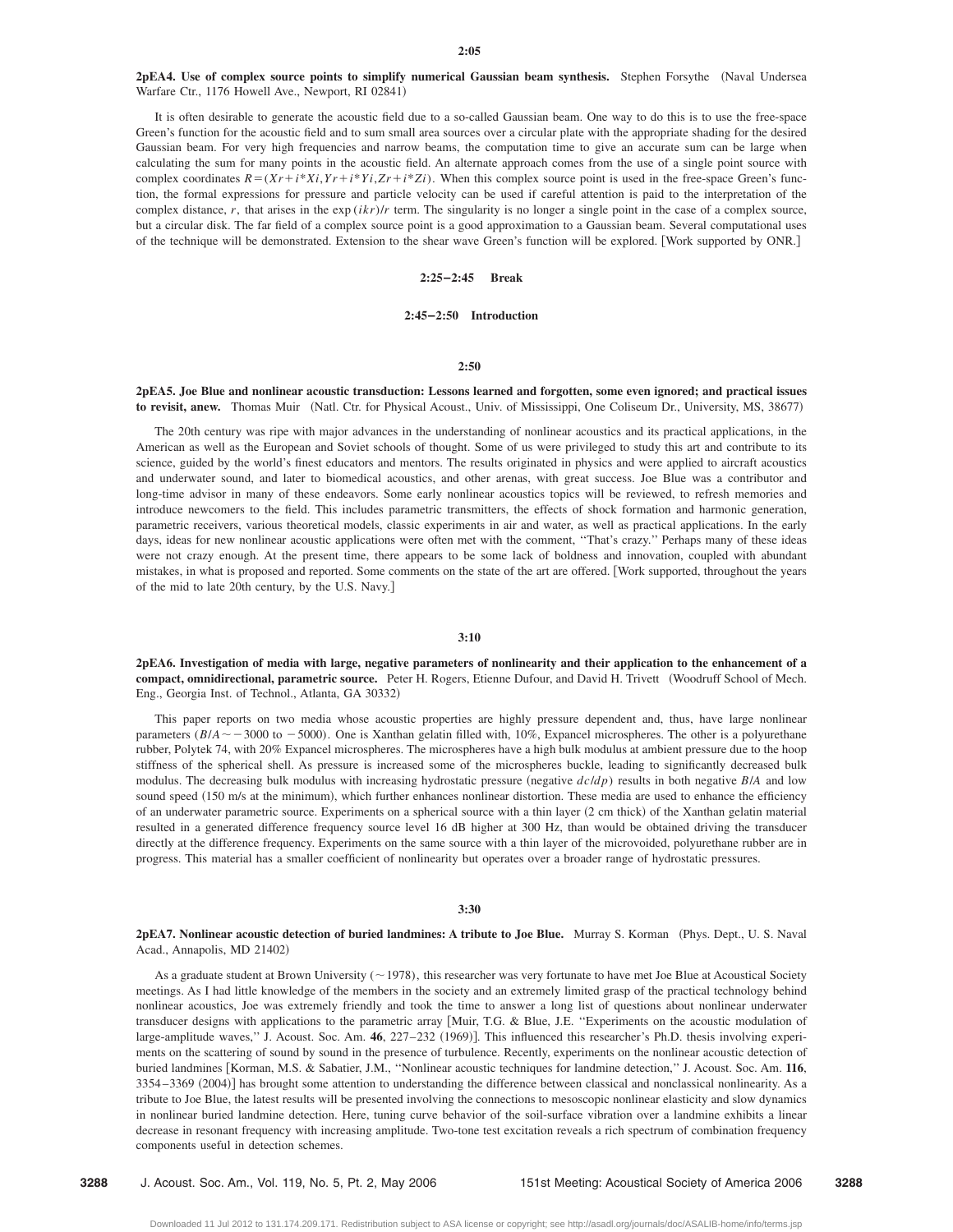**2pEA8. The application of acoustic standards to sound sources and the subsequent levels in the ocean.** William M. Carey (Aero and Mech. Eng., College of Eng., Boston Univ., Boston, MA 02215)

The American National Standards on Acoustics are applied to common sound sources used in both acoustics research and in naval sonar systems operation. Metrics are quantified for both continuous and transient sources of sound. The standard definitions are reviewed with theoretical sound source models and applied to examples of energy sources of sound such as transients from a small omni explosive, an air gun, a light bulb, and a dolphin. A qualitative model of a typical surface ship sonar system is discussed and active sonar transmissions are analyzed with the requisite quantitative metrics required to characterize these emissions. The relative role of peak pressure, time spread, intensity, and energy flux is discussed for deep- and shallow-water environments. These results should be useful in environmental assessments, biological experiments, and in the system design.

# *Contributed Papers*

#### **4:10**

**2pEA9. Calibrating parametric sonars for backscattering applications.** Kenneth G. Foote Woods Hole Oceanogr. Inst., 98 Water St., Woods Hole, MA 02543)

The status of parametric sonar calibration is reviewed. For backscattering applications, the standard-target method, which is widely used in calibrating ultrasonic scientific echo sounders and multibeam sonars that provide the water-column signal, can be adapted. Two problems generic to parametric sonars are addressed. (1) The virtual nature of the array may require controlled measurements at a number of ranges, spanning the near field in the general case. (2) Calibration at rather low difference frequencies requires a suitably powerful target. Both measurement protocols and target design are considered for a particular parametric sonar based on primary frequencies in the band 15–21 kHz, with difference frequencies in the band 0.5–6 kHz and sum frequencies in the band 30–42 kHz. Solid elastic spheres are specified for both frequency bands. For the lower band, this is an aluminum sphere of diameter 280 mm, with immersed weight of 190 N.

#### **4:25**

**2pEA10. Evaluating the significance of interface nonlinearity for shallow-water parametric array sonar.** Roger Waxler and Thomas G. Muir (NCPA, University, MS 38577)

Difference frequency generation in shallow water is considered for the case in which wave steepening in the primary beam is not significant. A general formula for the effective difference frequency source strength is presented. The Pekeris shallow water model, in which sound speeds and densities in both the water column and sediment are assumed to be constant and both interfaces are assumed to be planar, is considered. In this model, the propagating difference frequency pressure field is computed. Contributions from the interface nonlinearity are compared to those from nonlinearity in the water column.

# **4:40**

**2pEA11. High frequency acoustic wave propagation.** Mohsen Badiey (Ocean Acoust. Lab., Univ. of Delaware, Newark, DE 19716)

A program studying high frequency acoustics was established in the mid-1990's by the Office of Naval Research that is still going on and has evolved into a substantial basic and applied research initiative to study many areas, including underwater communication. This abstract explains the genesis of that program, and Joe Blue's involvement in making it happen. During the course of the initial experiments under that program, a series of issues were raised dealing with the effects of acoustic transmissions on marine mammals. Again, Joe was a key person in resolving those issues, which could have brought the program to a halt. His insight into the technical problems, as well as, his calm nature helped to bring an excellent new program in acoustic research into being.

# **4:55**

**2pEA12. Ship strike acoustics: A paradox and parametric solution.** Edmund Gerstein, Joseph Blue (Leviathan Legacy Inc., 1318 SW 14th St., Boca Raton, FL 33486), and Steve Forsythe (Naval Undersea Warfare Ctr., Newport, RI 02841)

Marine mammals are vulnerable to ship collisions when are near the surface. Here, acoustical laws of reflection and propagation can limit their ability to hear and locate the noise from approaching vessels. Defining the physics of near-surface acoustical propagation as it relates to ship noise and hearing is central to understanding and mitigating ship strikes. Field data from controlled ship passages through vertical hydrophone arrays demonstrate a confluence of acoustical factors that poses detection challenges including (i) downward refraction; (ii) spreading loss; (iii) Lloyd's mirror effect; (iv) acoustical shadowing; and (v) masking of approaching ship noise by ambient noise and distant ships. A highly directional, dualfrequency parametric sonar has been developed to mitigate these challenges and alert marine mammals of approaching vessels. The system projector is a planar array, comprised of 45 elements, band centered to transmit a high carrier frequency along with a lower sideband signal. The nonlinearity of water is used to demodulate the mixed high-frequency carrier into a lower-frequency waveform audible to both manatees and whales. The bow-mounted arrays project a narrow beam directly ahead of vessels, and fill in acoustical shadows in an effort to alert marine mammals of the approaching danger. Research supported by DOD Navy Legacy Program.

**3289** J. Acoust. Soc. Am., Vol. 119, No. 5, Pt. 2, May 2006 151st Meeting: Acoustical Society of America 2006 **3289**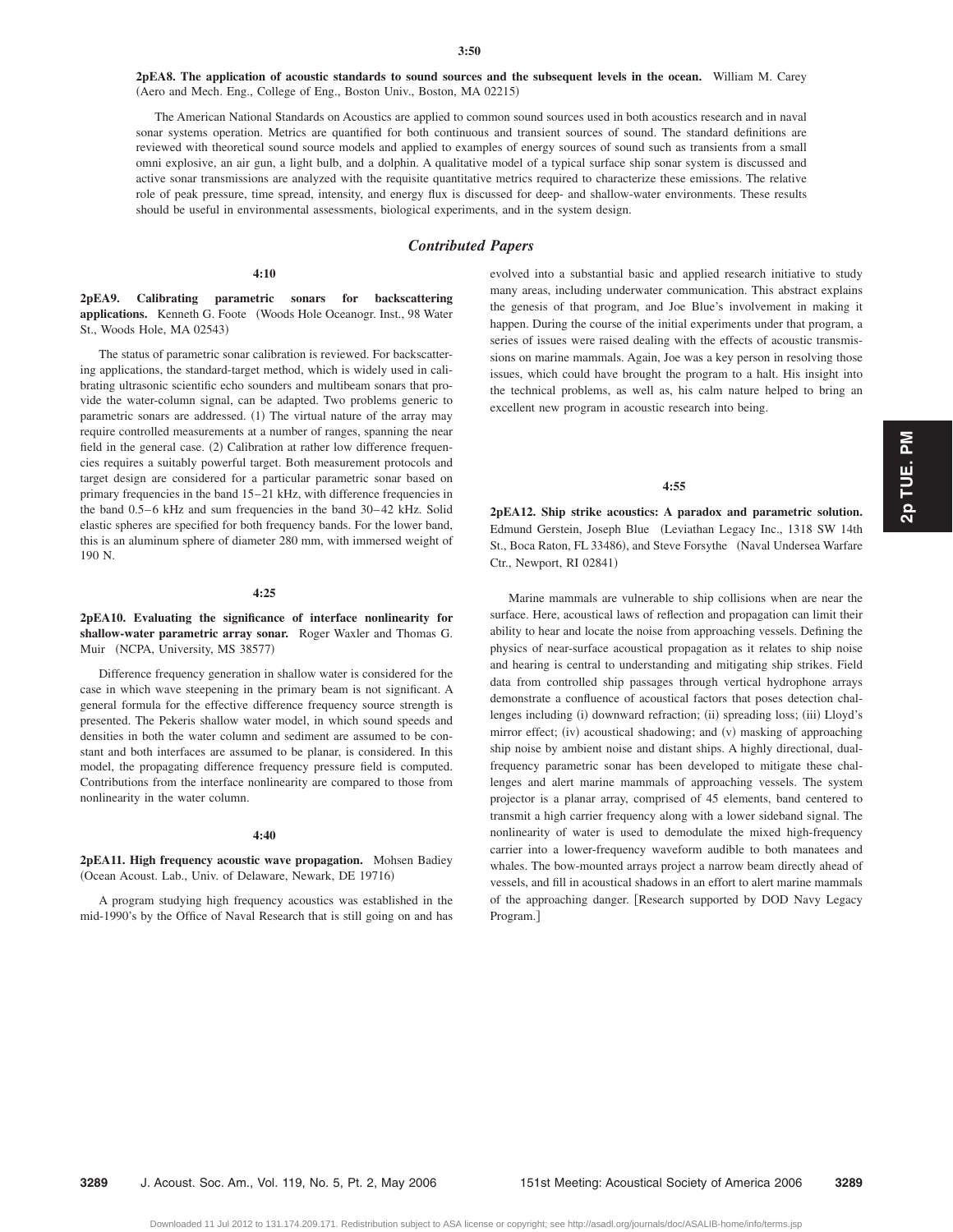# **Session 2pMU**

# **Musical Acoustics and Structural Acoustics and Vibration: Finite Element and Finite Difference Methods in Musical Acoustics I**

Rolf Bader, Cochair

*Univ. of Hamburg, Inst. of Musicology, Neue Rabenstr. 13, 20354 Hamburg, Germany*

Uwe J. Hansen, Cochair *Indiana State Univ., Dept. of Physics, Terre Haute, IN 47809*

# **Chair's Introduction—1:25**

*Invited Papers*

#### **1:30**

2pMU1. Mode studies in a triangular bell plate. Uwe J. Hansen, James Garner (Dept. of Phys., Indiana State Univ., Terre Haute, IN 47809), Thomas D. Rossing (Northern Illinois Univ., DeKalb, IL 60115), and Suzanne Hogg (Univ. of Technol., Sydney, Australia)

A triangular bell plate serves as a poor man's hand bell. A clapper affixed to the handle strikes the plate, resulting in a sound somewhat resembling the tone of a hand bell. A similar arrangement has been used with slotted Eames tubes. This paper will present a comparison of modes of vibration of a triangular bell plate as observed with holographic interferometry, modal analysis, and as calculated using finite element methods. The holographic interferometry studies were done in the Acoustics laboratory of NIU, the modal analysis work was carried out at ISU, and the FE calculations were done at the UT in Sydney. The similarity of mode shapes and mode frequencies lends credence to the validity of the techniques.

# **2:00**

2pMU2. Finite-element calculation of a bass drum. Rolf Bader (Inst. of Musicology, Univ. of Hamburg, Neue Rabenstrasse 13, 20354 Hamburg, Germany)

The bass drum of a drum kit used with rock or jazz music is modeled as a 3D geometry in a transient finite-element formulation. The geometry was taken from a Gretch drum set called ''Vinnie Colaiuta'' with no cushion damping within the drum or at the resonance membrane. The 12 cross layers or wood used for the drum body was assumed to result in an isotropical Young's modulus all over the wood. The drum was modeled with air enclosed, with the beating and resonating membranes being coupled to the air and to the wooden rim of the drum body. Also, as a starting point of the transient calculation, the strain of the wooden body caused by the tension of the membranes was taken into consideration. The transient model started with a beating on the front membrane and the radiation of the system was integrated over the radiating area. The results are compared to recordings of a real bass drum of this Gretch drum set.

# **2:30**

2pMU3. Finite-element transient calculation of a bell struck by a clapper. Bjrn-Andre Lau, Peter Wriggers (Institut fr Baumechanik und Numerische Mechanik, Univ. of Hannover, Appelstrae 9a, 30167 Hannover, Germany), Albrecht Schneider, and Rolf Bader (Univ. of Hamburg, 20354 Hamburg, Germany)

A finite-element calculation of a bell struck by the bell clapper was performed as a transient contact problem. The geometry of the bell was taken from a real bell which was carved especially in behalf of this research. The eigenmodes and eigenfrequencies of the bell were calculated in advance, being in good agreement with the measured frequencies. The clapper/bell contact time and impulse shape show the expected behavior. The impulse shape is a Gaussian impulse with a tendency of a sharper attack slope and a softer decay slope. The periodical shape of the spectrum of this impulse caused by its finite width with zero values for some frequencies is shown. Nevertheless, this spectrum also drives the frequencies of the bell within the low-amplitude region of the driving impulse with expected and measured strength. The reason for this mode energy transfer is discussed. Furthermore, the sound of the bell is calculated as radiation from its surface and analyzed with signal-processing tools like wavelet transforms or autoregressive models.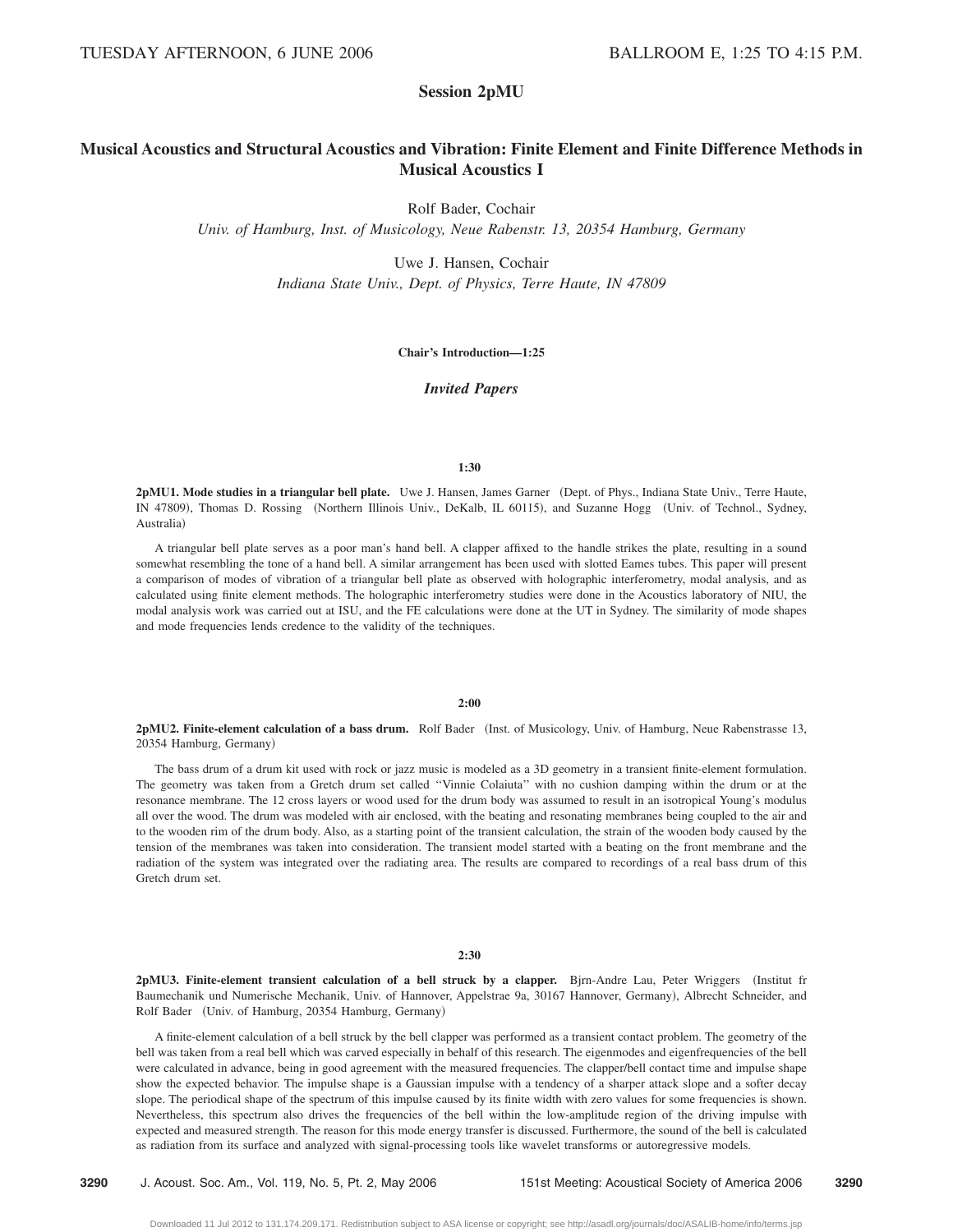2pMU4. Finite-difference modeling of the piano. N. Giordano (Dept. of Phys., Purdue Univ., 525 Northwestern Ave, West Lafayette, IN 47907, giordano@purdue.edu)

The construction of a complete computational model of the piano is described. This model treats the three major subsystems of the instrument: the hammers and strings, the soundboard, and the air (the sound radiation). Hammer nonlinearities and hysteresis are included, along with realistic stiff strings with frequency-dependent damping, following the work of Chaigne and Askenfelt. Chaigne and A. Askenfelt, ''Numerical simulations of piano strings. I. A physical model for a struck string using finite difference methods,'' J. Acoust. Soc. Am. 95, 1112-118 (1994); A. Chaigne, J. Acoust. 5, 181 (1992)]. The strings are coupled to a soundboard model that includes the added thickness and stiffness of ribs and bridges. The vibrating soundboard drives the room air, with walls modeled through a complex acoustic impedance following Botteldooren. [D. Botteldooren, "Acoustical finite-difference time-domain simulation in a quasi-Cartesian grid," J. Acoust. Soc. Am. **95** 2313–2319 (1994); **98**, 3302 (1995)]. All of the calculations take a finite difference approach, producing a time domain computation. Calculated tones are presented and future directions discussed. Work supported in part by NSF grant PHY-9988562.]

# **3:45**

**2pMU5. Finite-element simulation of the acoustic guitar.** Gregoire P. Derveaux, Eliane Becache, Patrick Joly INRIA, domaine de Voluceau, BP105, 78153 Le Chesnay Cedex, France, gregoire.derveaux@inria.fr), and Antoine Chaigne (ENSTA, 91761 Palaiseau Cedex, France)

The purpose of this work is a 3-D time-domain numerical modeling of the acoustic guitar. The model involves the transverse displacement of the string excited by a force pulse, the flexural motion of the soundboard, and the sound radiation. A specific spectral method is used for solving the Kirchhoff-Love's dynamic plate model for a damped, heterogeneous orthotropic material. The airplate interaction is solved with a fictitious domain method, which allows for making a good approximation of the geometry of the instrument while using a regular mesh for the calculation of the 3-D sound radiation. A conservative scheme is used for the time discretization. Frequency analysis is performed on the simulated sound pressure and plate velocity waveforms in order to evaluate quantitatively the transfer of energy through the components of the coupled system. The effects of structural changes in soundboard thickness and cavity volume on the produced sounds are presented. Simulations of the same guitar in three different cases are also performed: "*in vacuo*," in air with a perfectly rigid top plate, and in air with an lastic top plate. This allows comparisons between structural, acoustic, and structural acoustic modes of the instrument.

TUESDAY AFTERNOON, 6 JUNE 2006 ROOM 556AB, 1:00 TO 3:30 P.M.

# **Session 2pNSa**

# **Noise, ASA Committee on Standards, and Psychological and Physiological Acoustics: New Loudness Standard**

Rhona P. Hellman, Chair

*Northeastern Univ., Speech, Language, Pathology and Audiology, 360 Huntington Ave., Boston, MA 02115-0000*

**Chair's Introduction—1:00**

# *Invited Papers*

## **1:05**

2pNSa1. Rationale for a new loudness standard. Rhona P. Hellman (Dept. of Speech-Lang. Path. and Audiol. and Inst. for Hearing, Speech, & Lang. (106A FR), Northeastern Univ., Boston, MA 02115, hellman@neu.edu)

In 2005, a new loudness standard was approved by ANSI for calculating the loudness of steady sounds. The new standard is based on a recent loudness model [Moore *et al.*, J. Audio Eng. Soc. 45, 224-240 (1997)] derived from an earlier model devised by Zwicker [Acustica 8, 237–258 (1958)]. It replaces and supersedes the more limited computational procedure used in the old ANSI S3.4-1980 standard that had its origins in the protocol developed by S.S. Stevens [J. Acoust. Soc. Am. 33, 1577–1585 (1961)]. Unlike the old ANSI S3.4-1980 procedure, the newly adopted ANSI standard can be applied to sounds with sharp line spectral components as well as to broadband spectra. The new standard also extends the dynamic range for loudness calculations to loudness levels below 40 phons. Hence, it can be used to estimate loudness, or loudness level, with reasonable accuracy at levels close to threshold. Moreover, in accord with the revision of ISO 226 [International Organization for Standardization, Geneva (2003)], it enables the loudness of complex sounds containing spectral energy below 500 Hz to be determined. Empirical examples that illustrate the broader and more accurate scope of the new loudness standard are presented.

**3291** J. Acoust. Soc. Am., Vol. 119, No. 5, Pt. 2, May 2006 151st Meeting: Acoustical Society of America 2006 **3291**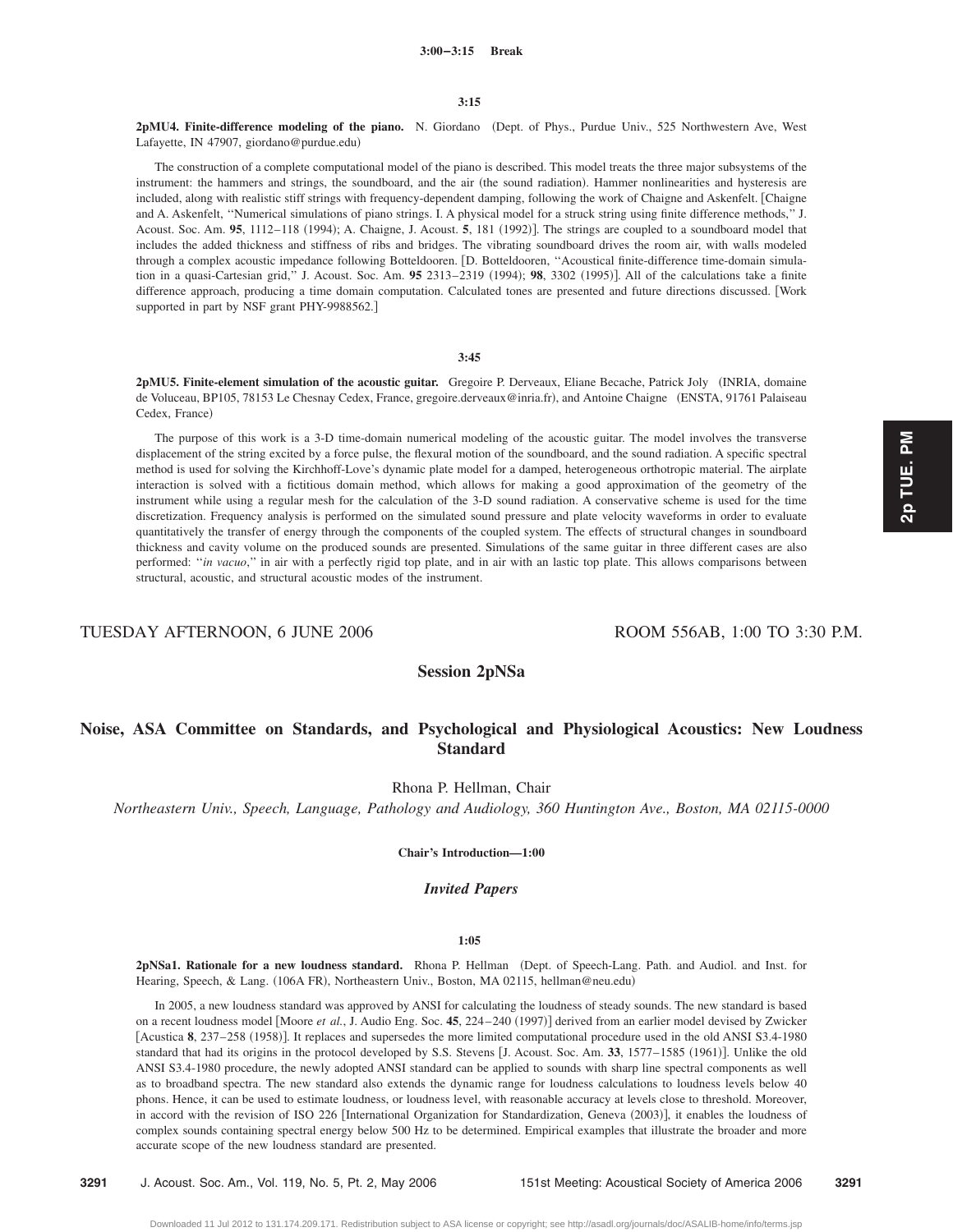**2pNSa2. The Cambridge loudness model: Design principles and predictions.** Brian C. J. Moore, Brian R. Glasberg, and Tom Baer (Dept. of Exp. Psychol., Univ. of Cambridge, Downing St., Cambridge CB2 3EB, UK, bcjm@cam.ac.uk)

The Cambridge loudness model, which forms the basis for the new ANSI standard (ANSI S3.4-2005), is similar in structure to loudness models proposed earlier by Fletcher and by Zwicker, but differs in many of the details. The input signal to each ear is specified in terms of its spectrum, which may be defined in 1/3-octave bands, or as the sum of a series of sinusoidal components and one or more pink-or white-noise bands. The first stage of the model is a filter to account for the transfer of sound from the sound field or headphone to the eardrum. The second stage is a filter to account for the transfer of sound through the middle ear. The third stage transforms the effective spectrum reaching the cochlea to an excitation pattern, calculated as the output of an array of level-dependent auditory filters. In the final stage, the excitation at each center frequency is converted to specific loudness, by a nonlinear frequencydependent transformation. The specific loudness is summed across frequency to give the loudness for each ear, and is summed across ears to give overall loudness. The model accounts well for the effects of level, frequency, and bandwidth on loudness.

#### **1:55**

2pNSa3. Reexamining loudness at and near threshold. Michael Epstein (Auditory Modeling and Processing Lab., Inst. for Hearing, Speech & Lang., Dept. of Speech-Lang. Pathol. and Audiol., Northeastern Univ. Boston, MA 02115) and Mary Florentine (Northeastern Univ. Boston, MA 02115)

This talk reviews two sets of data that support the contention that loudness at threshold is not zero, consistent with the new loudness standard. Both sets of data examine the form of the loudness function in normal listeners at low levels. The first set of data was derived from loudness-matching experiments between equally loud tones and tone complexes (i.e., spectral integration of loudness). Listeners matched the loudness of tone complexes comprised of subthreshold components with pure tones above threshold. Results show that a tone complex composed of components at threshold can easily be heard and can be relatively loud. This result is only possible if all tones had some probability of detection (some contribution to loudness), even those below threshold. The second set of data consists of the slopes of the loudness function at threshold, which average 1.3. These data are consistent with loudness functions obtained with a wide variety of methods that yield a slope close to unity. A slope close to unity indicates a positive loudness at threshold in accord with the new loudness standard. [Work supported by NIH/NIDCD Grant R01DC02241.]

#### **2:20**

**2pNSa4. The new International Organization for Standardization** "**ISO**… **standard for the equal-loudness contours: Comparison to earlier contours and procedures.** Yoˆiti Suzuki Res. Inst. of Elec. Commun., Tohoku Univ., Katahira 2-1-1, Aoba-ku, Sendai 980-8577, Japan, yoh@riec.tohoku.ac.jp) and Hisashi Takeshima (Sendai Natl. College of Technol., Sendai 989-3128, Japan)

Equal-loudness contours exhibit the intensity-frequency characteristic of the auditory system. Since 1956 such contours based on the free-field measurements of Robinson and Dadson [Br. J. Appl. Phys. 7, 166–181 (1956)] have been widely accepted as an international standard in ISO 226. However, in 1985 some questions about the general applicability of these standard contours were raised to ISO TC/43 WG1 by Fastl and Zwicker. Consequently, a new international effort to measure the equal-loudness contours was undertaken. In 2003, this effort produced a revision of ISO 226. The newer experimental data and their analyses were subsequently published by Suzuki and Takeshima, [J. Acoust. Soc. Am. 116, 918–933 (2004)]. The revised contours more closely agree with the classic contours measured by Fletcher and Munson [J. Acoust. Soc. Am. 5, 82–108 (1933)] than with those produced by Robinson and Dadson. This finding is especially true below 500 Hz at moderate loudness levels. Moreover, the revised contours are in good overall agreement with the contours calculated according to the procedure proposed by Moore *et al.* J. Audio Eng. Soc. **45**, 224 –240 (1997)]. In 2005, this procedure was adopted by ANSI for loudness calculations of steady sounds to replace ANSI S3.4-1980. Comparative examples are given.

# **2:45**

**2pNSa5. Future directions in loudness standardization: Time-varying loudness.** Patricia Davies and Andrew Marshall Purdue Univ., 140 S. Intramural Dr., West Lafayette, IN 47907-2031, daviesp@purdue.edu)

The loudness of many sounds varies with time and the temporal processing of the human hearing system affects loudness perception. Existing loudness algorithms that are standardized address loudness of stationary sounds. Two algorithms that predict time-varying loudness have been developed: Zwicker's, and Moore and Glasburg's time-varying loudness; variants of the former are available in most sound-quality analysis systems. For continuous sounds with repetitive impulses or beating tones loudness exceeded 5% of the time correlates well with perceptions of overall loudness. The focus here is on predictions of time-varying loudness algorithms for isolated impulsive sounds caused by supersonic aircraft, because recent developments in supersonic aircraft design could result in aircraft producing much quieter booms that may be more acceptable to the general public. Loudness is a major factor in community response; thus, the research focus is to understand how sound modifications (amplitude reduction, signal shaping) affect the loudness of transients. Also, playback systems involve signal filtering; how this may affect loudness perception is of interest. The predictions of the two algorithms are compared for a series of sonic-boom recordings and modified recordings to determine how filtering and signal modification affect loudness predictions.

## **3:10–3:30**

#### **Panel Discussion**

**3292** J. Acoust. Soc. Am., Vol. 119, No. 5, Pt. 2, May 2006 151st Meeting: Acoustical Society of America 2006 **3292**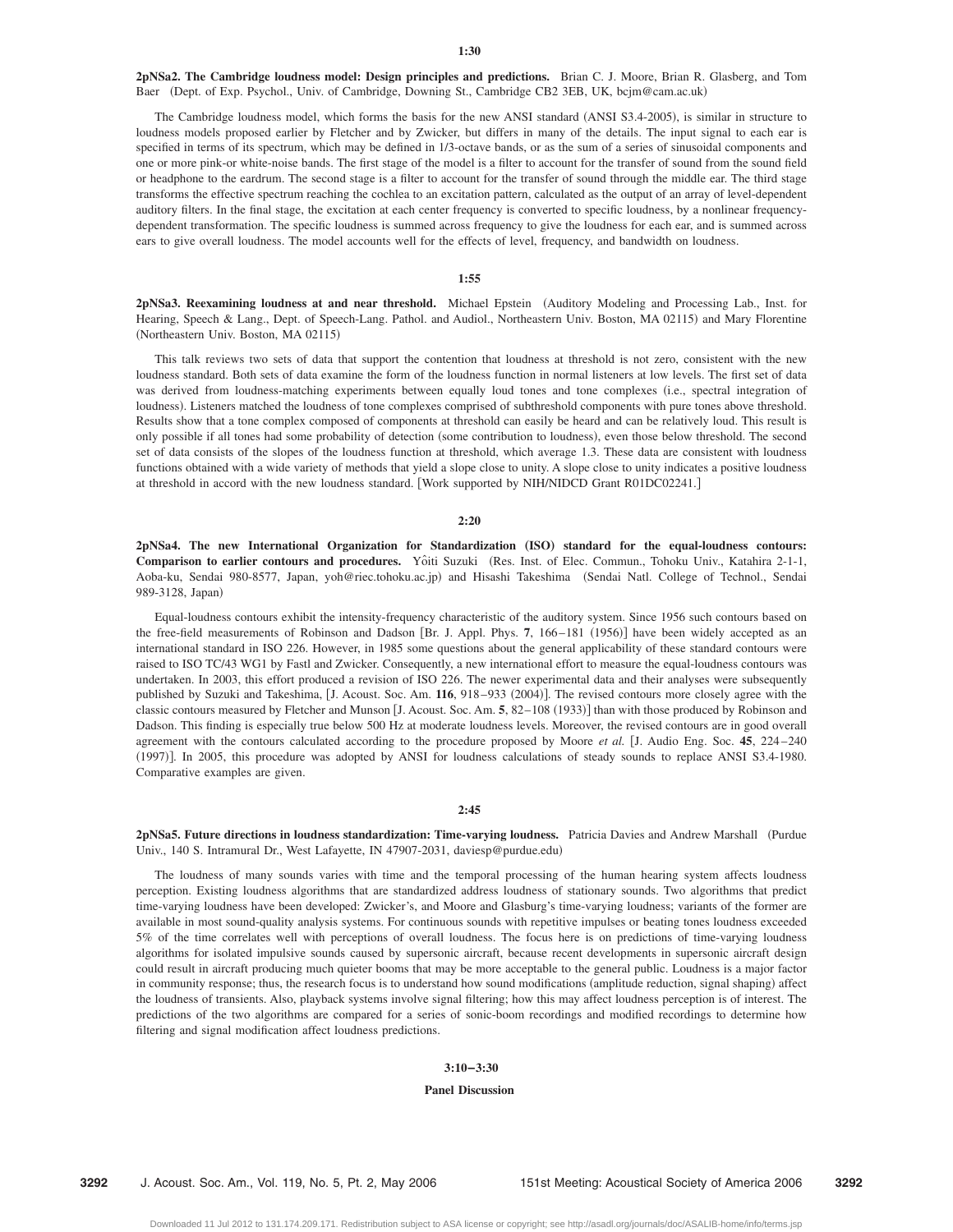# **Session 2pNSb**

# **Noise and Architectural Acoustics: Audio-Visual Design in Soundscapes II**

Brigitte Schulte-Fortkamp, Cochair

*Technical Univ. Berlin, Inst. of Technical Acoustics, Einsteinufer 25, 10587 Berlin, Germany*

Bennett M. Brooks, Cochair

*Brooks Acoustics Corporation, 27 Hartford Turnpike, Vernon, CT 06066*

**Continuation of session 2aNSa. Field measurements will be discussed and evaluated.**

TUESDAY AFTERNOON, 6 JUNE 2006 ROOM 551A, 1:30 TO 4:15 P.M.

# **Physical Acoustics: Nonlinear Acoustics, Flow, and Miscellaneous Topics**

**Session 2pPA**

Vera Khokhlova, Chair

*Moscow State Univ., Acoustics Dept., Physics Faculty, Leninskie Gory, 119992 Moscow, Russia*

*Contributed Papers*

## **1:30**

**2pPA1. Assessment of incipient material damage and remaining life** prediction with nonlinear acoustics. Dimitri Donskoy (Intelligent Sensing Technologies, LLC, P.O. Box 6457, Fair Haven, NJ 07704-6457), Andrei Zagrai (Stevens Inst. of Technol., Hoboken, NJ 07030), Alexander Chudnovsky, Edward Golovin (Univ. of Illinois at Chicago, Chicago, IL 60607), and Vinod S. Agarwala (Naval Air Systems Command, Patuxent River, MD 20670)

Subjected to a wide spectrum of operational and environmental loads, engineering structures exhibit first signs of material deterioration at micro and meso scales. In contrast to nondestructive assessment of the macroscale damage that resulted from material fracture, a limited number of technologies have tackled the complex task of detecting and monitoring the small-scale incipient damage. This paper discuses application of the nonlinear acoustic vibro-modulation technique for assessment of the micro/meso scale fatigue damage and remaining life prediction of metallic samples. A nonlinear acoustic damage index (DI), which indicates strength of the damage-induced nonlinear interaction of the high-frequency ultrasonic wave and the low-frequency structural vibration, was monitored during a set of strain-controlled fatigue tests. Stable growth of the damage index was observed at an increasing number of fatigue cycles showing correlation between DI and the micro/meso scale damage accumulation. This correlation allowed for introducing DI in the remaining life prediction methodology based on an entropy density criterion of local failure. Experimental testing confirmed the effectiveness of the proposed prediction approach. Work supported by NAVAIR.

#### **1:45**

**2pPA2. Wave vector resonance in a nonlinear diffuse elastodynamic** field. Alexei Akolzin and Richard L. Weaver (Dept. of Theoretical and Appl. Mech., Univ. of Illinois, 104 S. Wright St., Urbana, IL 61801)

Nonlinear coupling within an elastic body leads to spectral energy redistribution. The coupling strength can exhibit sharp discontinuities as a function of frequencies, due to wave vector coincidences between constituent waves of different wave speeds. The phenomenon is investigated for an ensemble of weakly nonlinear elastic bodies of a generic raychaotic shape, with the elastodynamic field inside being treated as diffuse and described in a statistical fashion. Comparison is made between theoretical estimates of the average mode coupling strength and results of direct numerical simulations performed for an ensemble of 2D plane-strain elastic squares with rough boundaries and a model quadratic nonlinearity representative of elastodynamic waves. Existence of the wave vector resonance and its dependence upon frequency ratios is verified.

#### **2:00**

**2pPA3. Dynamic characteristics of nonlinear interaction in elastic** medium. Nikolai Zagrai (Taganrog State Univ. of Radio-Eng. GSP-17A, 44 Nekrasovsky St., Taganrog, 347928, Russia)

Traditionally, an acoustic wave process is analyzed in terms of sound pressure and/or sound velocity. The dynamic distortion of the wave profile, however, is complicated by contribution of both quadratic and cubic nonlinearities of the elastic medium. This condition necessitates expanding a range of variables to include particle and wave accelerations. As dynamic characteristics, particle and wave accelerations fully complement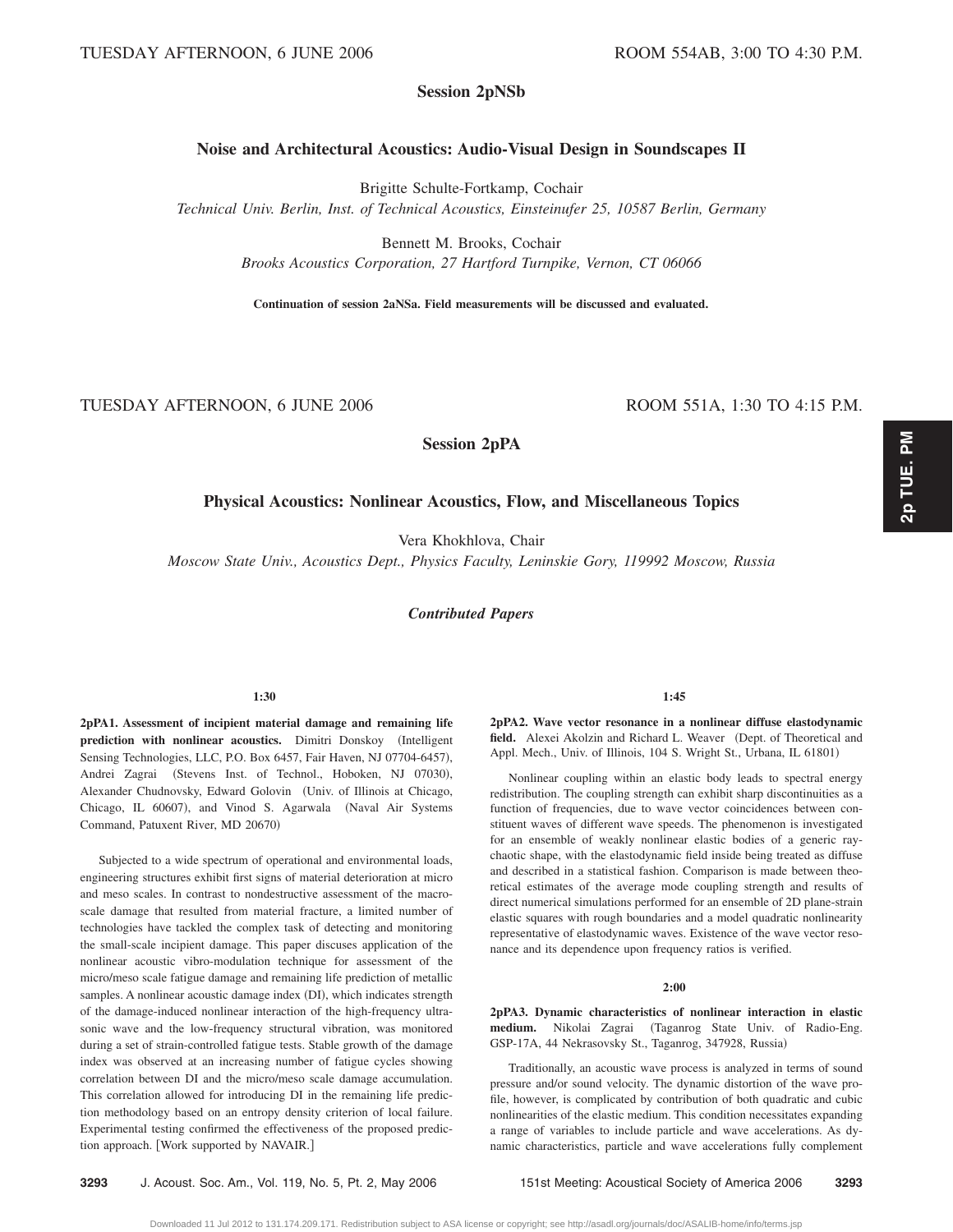analysis of dynamic and inert properties of the elastic medium. The Riemanns solution, in which the quadratic and cubic nonlinearities are accounted for through respective derivatives of the sound velocity, allows for a new and different perspective on the aforementioned properties. For a simple wave with contribution of the quadratic nonlinearity only, the acceleration profile describing dynamics of wave deformation varies symmetrically relative to the discontinuity region. The cubic nonlinearity leads to more complex acceleration profile with asymmetric properties, which can be discerned and assessed using a combination of numerical and graphical methods. Such an approach is quite effective and vivid in separating contributions of quadratic and cubic nonlinearities. An integral nonlinear parameter *N*, introduced on the basis of this analysis, is proposed for estimating ability of the fluidlike medium to support effective propagation and nonlinear interaction of acoustic waves.

#### **2:15**

**2pPA4. A frequency-domain algorithm for the propagation of finite**amplitude acoustic signals. Lauren E. Falco (Grad. Prog. in Acoust., Penn State Univ., 217 Appl. Sci. Bldg., University Park, PA 16802, lfalco@psu.edu), Philip J. Morris, and Anthony A. Atchley (Penn State Univ., University Park, PA 16802)

It has been shown that the quantity  $Q_{p^2p}$ , the cross-spectral density of the square of the pressure and the pressure, is related to the strength of nonlinear effects in a propagating acoustic signal. Morfey and Howell [AIAA J. 19, 986-992, (1981)] derive from the Burgers equation an expression that relates  $Q_{p^2p}$  to the rate of change of the power spectral density (PSD) of a signal. They suggest a propagation scheme based on this expression that makes assumptions about the Gaussian nature of the signal. These assumptions are invalid for many finite-amplitude signals, so a new propagation scheme is proposed and validated. This scheme uses an expression for the rate of change of the phase of the signal as well as its amplitude. These two expressions are combined into a finite-difference equation that is used to step the signal to the desired propagation distance. The method is shown to compare favorably with the Fubini solution for lossless plane waves. Comparisons are also made with a numerical splitstep algorithm for the nonlinear propagation of a broadband source, and with experimental data obtained in a plane wave tube. [Work supported by ONR, GE.

## **2:30**

**2pPA5. Thermal gradient effects on the propagation of nonlinear pressure waves in a gas.** Nicholas DiZinno, George Vradis, and Volkan Otugen (Mech. & Aerosp. Eng., Polytechnic Univ., 6 Metrotech Ctr., Brooklyn, NY 11201, dizinno@yahoo.com)

A numerical study of wave propagation through gases with nonuniform temperature distributions will be presented. The main objective of this study is to determine the impact of temperature gradients on highintensity, initially sinusoidal pressure waves. Particular emphasis is paid to wave reflection, transmission, and any influence a high-temperature region may have on nonlinear behavior. Ultimately, the performance of thermal barriers in attenuating nonlinear waves is evaluated. The concept of using regions of hot gas inside an ambient environment has potential in aeroacoustic applications, such as jet screech mitigation. This analysis considers one-dimensional compressible unsteady Euler equations with an ideal gas state equation, applied over a uniform domain. The domain is composed of two regions with uniform and equal gas properties (ambient conditions) separated by a third region with higher gas temperature and, accordingly, lower density. Pressure is uniform throughout the domain. We introduce a high-intensity sinusoidal wave into this medium. The shape and extent of the high-temperature zone is varied to study the effect of this region on wave propagation. Further, wave reflection and transmission are studied for a range of wave and thermal field parameters. Results for nonlinear pressure waves are compared to linear acoustic waves.

**2pPA6. Evanescent time reversal: Super-resolution and communications applications.** Stephane G. Conti, Philippe Roux, and William A. Kuperman (SIO/UCSD, Marine Physical Lab., 9500 Gilman Dr., La Jolla, CA 92093-0238)

The spatial resolution of the focused field with a classical time-reversal mirror in the far field has a wavelength-order diffraction limit. Previously reported results for super-resolution beyond the diffraction limit require either the full knowledge of the original source, or the evanescent waves in the near field. Here, we show that subwavelength focusing can be achieved without *a priori* knowledge of the original probe source. In the wave-number domain, the contributions for the spatial localization and for the resolution of the focus can be separated from each other in the timereversed field recorded within one wavelength of the original source. The evanescent time-reversal field is then obtained from the combination of the spatial localization contribution from the far-field time reversed with the spatial resolution for a point source. Further, we show that different signals can be transmitted simultaneously with subwavelength separation. Super-resolution of the order of 1/20 of the wavelength is experimentally demonstrated with acoustic wave fields. Applications for communications are presented using multiple receivers a fraction of the wavelength apart.

#### **3:00–3:15 Break**

#### **3:15**

**2pPA7. Area oscillations of a bias-flow aperture, with application to** phonation. Richard S. McGowan (CReSS LLC, 1 Seaborn Pl., Lexington, MA 02420, rsmcgowan@earthlink.net) and Michael S. Howe (Boston Univ., Boston, MA 02215)

A thin baffle plate in a mean flow duct partitions the tube into highand low-pressure regions. The plate spans the whole cross section of the duct and is pierced by a small aperture, through which a nominally steady bias flow is maintained by the mean pressure differential. Sound is generated when the flow is disturbed by imposed, small amplitude crosssectional area fluctuations of the aperture. For irrotational flow the radiation is determined by the input impedances of the tube on each side of the aperture, and energy flowing into the acoustic field is equal to the work done on the fluid by the suction force at the edge of the aperture. For high Reynolds number flow of a real fluid modeled by the imposition of a Kutta condition) much of the work goes into the production of vorticity, the unsteady volume flow is greatly reduced, and at low frequencies there can be a substantial oscillating drag force on the plate [M. S. Howe, Proc. R. Soc. London, Ser. A 366, 205-233 (1979)]. The application of these results to phonation indicates that the unsteady drag is most important in the lower harmonics of voice. Work supported by NIDCD-004688 to UCLA.

#### **3:30**

**2pPA8. Simulation of fluid flow in and around a porous windscreen.** D. Keith Wilson (U.S. Army Engineer Res. and Development Ctr., 72 Lyme Rd., Hanover, NH 03768, d.keith.wilson@erdc.usace.army.mil) and Michael J. White (U.S. Army Engineer Res. and Development Ctr., Champaign, IL 61826)

Fluid dynamic simulation of wind noise (turbulent pressure fluctuations) around porous microphone windscreens in an atmospheric flow is made difficult by the broad range of spatial scales, from large atmospheric eddies down to the pore size of the windscreen, that is involved. Here, we describe a simplified simulation approach that is based on two new insights: (1) the ability of linear fluid flow approximations to describe wind noise Z.C. Zheng and B. K. Tan, J. Acoust. Soc. Am. **113**, 161–166  $(2003)$ ] and  $(2)$  a new set of macroscopic, time-domain relaxational equations for the linear interaction of a fluid flow with a porous material D. K. Wilson, V. E. Ostashev, and S. L. Collier, J. Acoust. Soc. Am. **116**, 1889– 1892 (2004)]. An upstream flow condition consisting of quasiwavelets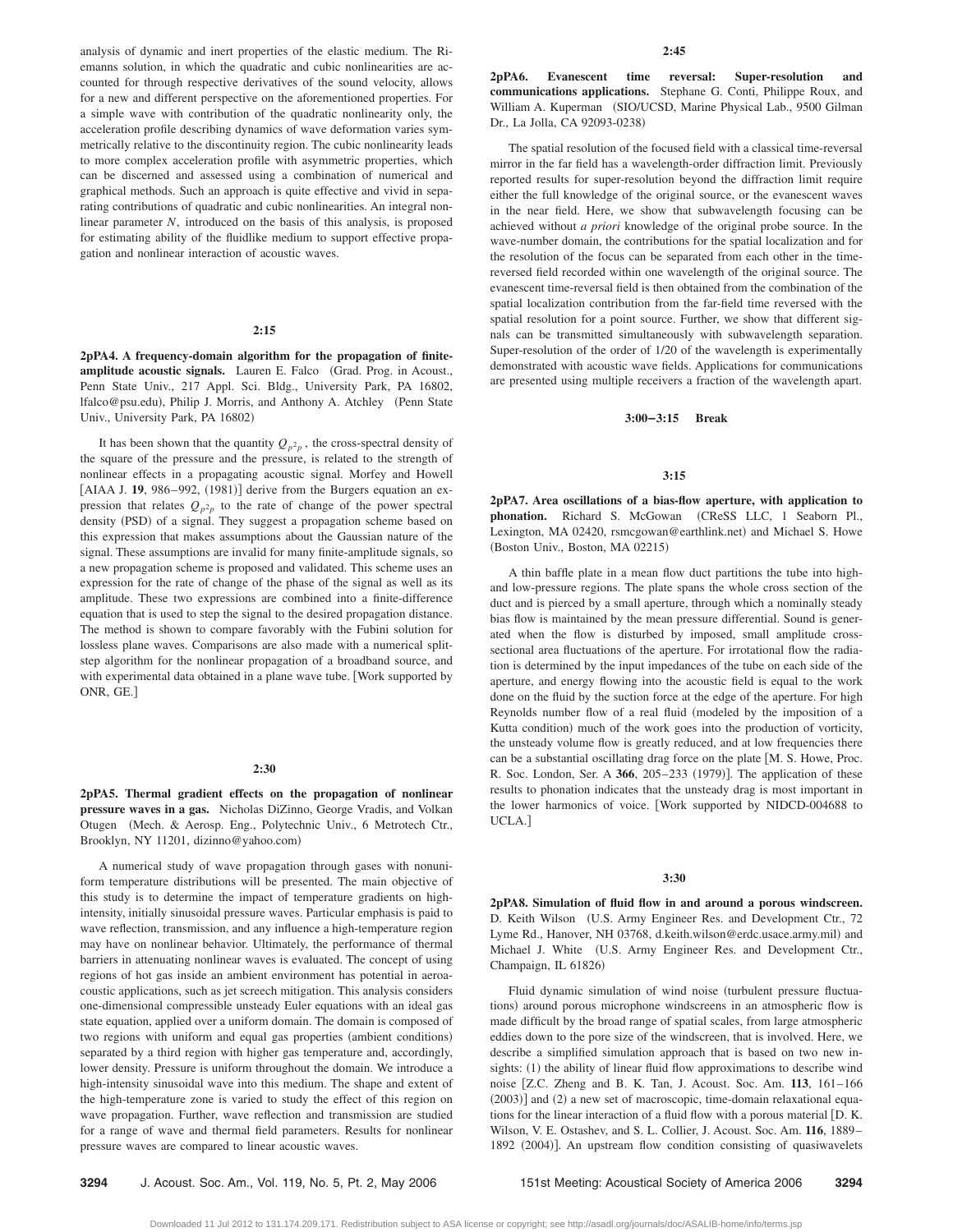(analogous to turbulent eddies) is also used to create well-developed, realistic turbulence. This simulation approach is shown to provide detailed simulations of the production of pressure fluctuations in and around a porous windscreen.

#### **3:45**

**2pPA9. Diffraction pattern of an axisymmetric aperture from axial** measurements. Edward H. Pees (Dept. of Phys., Univ. of Rhode Island, 2 Lippitt Rd., Kingston, RI 02881-0817-

An axisymmetric aperture can be represented by a circular hole in an infinite rigid screen, a circular piston undergoing harmonic motion, or a more complicated source composed of annular ring transducers. Ordinarily, the radiation pattern for this type of aperture is measured by moving a sensor along a circular arc about the center of the aperture, measuring the intensity of the radiated field as a function of angle. In the present case, the angular spectrum of plane wave representation of the diffracted field is used to demonstrate that the diffraction effect leads to the presence of a wave number distribution, observable along the normal axis of the aperture, that can be used to reconstruct the far-field radiation pattern from measurements taken only along this angular view. Because this diffraction pattern has a direct relationship to the boundary condition on the aperture,

it follows that measurements of the axial field can potentially provide useful information regarding the size and shape of the aperture.

#### **4:00**

**2pPA10. Transient total reflection and transient evanescent wave.** Hailan Zhang (Inst. of Acoust., Chinese Acad. of Sci., Beijing 100080 China)

The total reflection of a steady plan wave is well known. The transmitted wave is an evanescent wave that propagates along one direction and evanesces along a direction perpendicular to the propagation direction. Evanescent waves also appear in many other acoustic problems, such as the surface wave along a free boundary of a solid medium. In this report, the total reflections with different incident waves are studied, including an incident beam with a limited width, an incident pulse wave with a limited duration, and an incident bulletlike wave package. These incident waves are represented by superposition of plane waves based on the angle spectrum synthesis. Their transmitted wave, therefore, can be synthesized from the transmitted waves of the plane incident wave. Snapshots of the acoustic field are presented that show the procedure of the interaction of the incident wave with the interface of the media. Work supported by National Natural Science Fundation of China, No. 10534040.

# TUESDAY AFTERNOON, 6 JUNE 2006 ROOM 556AB, 3:45 TO 5:20 P.M.

# **Session 2pPP**

# **Psychological and Physiological Acoustics: Spatial Hearing**

Norbert Kopco, Chair

*Boston Univ., Cognitive and Neural Systems, 677 Beacon St., Boston, MA 02215*

**Chair's Introduction—3:45**

*Contributed Papers*

# **3:50**

**2pPP1. Spatial audio target acquisition in the frontal horizontal plane: Effects of feedback, mobility, and index of difficulty.** Georgios Marentakis and Stephen Brewster (Dept. of Computing Sci., Univ. of Glasgow, 17 Lilybank Gardens, G12 8QQ UK-

The results of an empirical study investigating the effect of feedback, mobility, and index of difficulty on a deictic spatial audio target acquisition task in the horizontal plane in front of a user are presented. Audio feedback marked display elements are found to enable usable deictic interaction that is performed with high accuracy and can be described using Fitts' law. Feedback does not affect perceived workload or preferred walking speed compared to interaction without feedback. Without audio feedback, spatial audio is not found to support adequately the corrective submovements necessary for high selection accuracies. Interaction with the display becomes therefore highly inefficient. Mobility is found to degrade interaction speed and accuracy by 20%. Participants were able to perform deictic spatial audio target acquisition when mobile while walking at 73% of their preferred walking speed. The proposed feedback design is examined in detail and the effects of variable target widths are quantified. Deictic interaction with a spatial audio display is found to be a feasible solution for future interface designs.

**4:05**

**2pPP2. Effect of roving on spatial release from masking for** amplitude-modulated noise stimuli. Norbert Kopčo, Jaclyn J. Jacobson, and Barbara G. Shinn-Cunningham (Hearing Res. Ctr., Boston Univ., 677 Beacon St., Boston, MA 02215, kopco@bu.edu)

A previous study investigating detection of broadband signals embedded in broadband noise showed that detection thresholds depended both on the temporal structure of the target and masker and their simulated spatial locations [Kopco and Shinn-Cunningham, J. Acoust. Soc. Am. 117, 2396 (2005)]. The current study extends this work by introducing a rove in overall intensity to reduce the reliability of overall intensity cues for detecting the target. Detection thresholds were measured for a broadband noise target spectrally and temporally centered within a broadband noise masker. Thresholds were measured for all combinations of six spatial configurations of target and masker and five modulation conditions (all combinations of target modulated and unmodulated and of masker modulated and unmodulated; when both target and masker were modulated, the modulation could either be equal or  $\pi$  out of phase). The amplitude modulation, if present, had a rate of 40 Hz and depth of 0.5. The masker level was roved by  $\pm$  5 dB between intervals within a trial. Results suggest that the cues underlying target detection depend on both the spatial configura-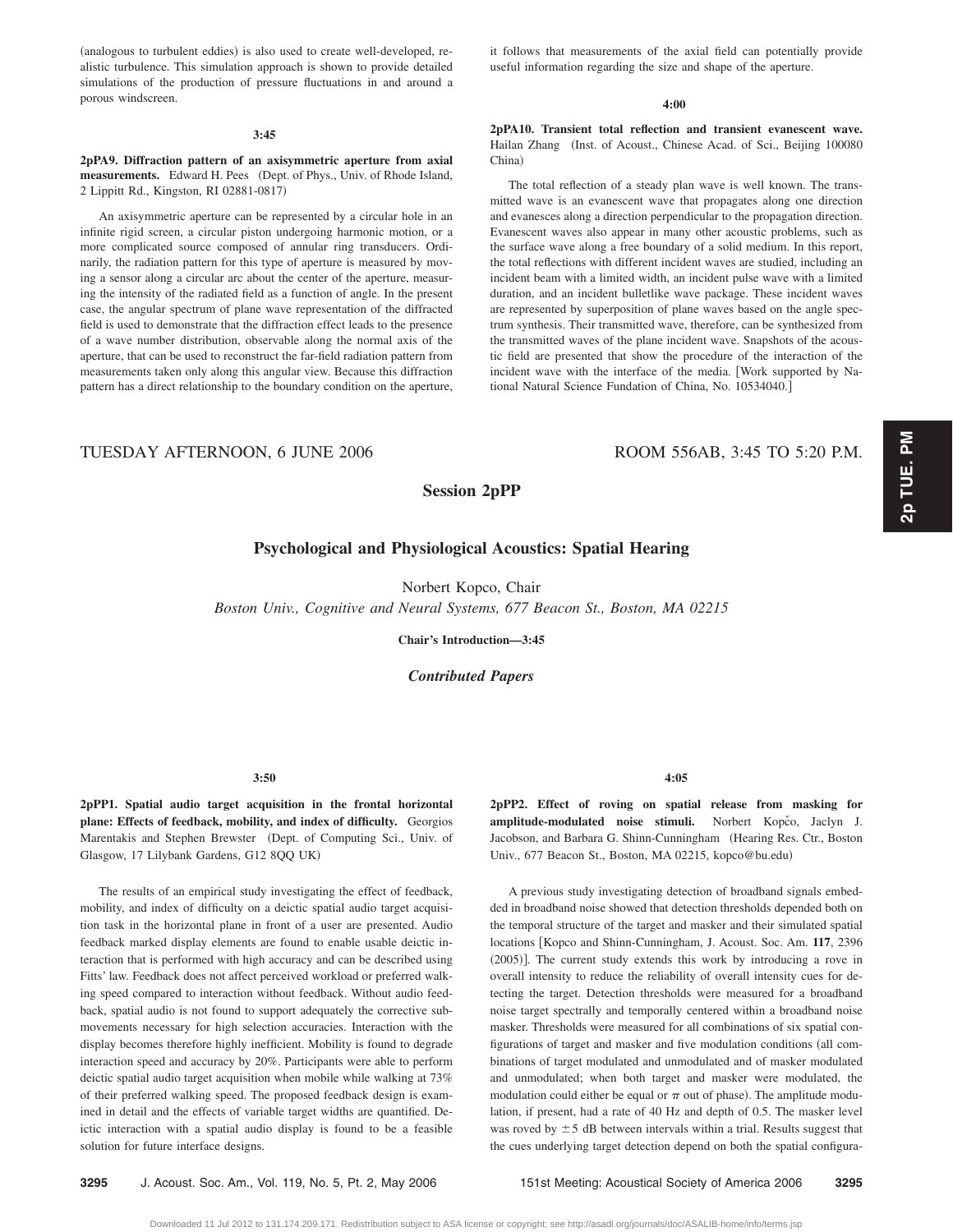tion of target and masker and their temporal structure, but that, when available, overall intensity cues also contribute to a target detection. Work supported by NSF and ONR.]

#### **4:20**

# **2pPP3. Experiments in speech localization using headphones and loudspeakers.** Casey Canfield, Michelle Vu Garrison Forest School, 300 Garrison Forest Rd., Owings Mills, MD 21117), Ilene J. Busch-Vishniac, and James E. West (Johns Hopkins Univ., Baltimore, MD 21218)

This experiment studies the ability of humans to localize sound as recording and playback methods are varied. Further, because subjects are asked to indicate personal preference, we are able to determine the importance of localization in setting personal preference. The stimulus used in this experiment was speech (6 stanzas of a poem, each recorded at a different location). Three recording methods were used: monaural, stereo, and stereo through an artificial head. Two playback methods were used: stereo speakers and stereo headphones. Results of the work are applicable to the design of conference facilities and the design of headphones and speakers. [This work is a Wise Women project. Wise Women partners high school students from Garrison Forest School with Johns Hopkins engineering faculty.

#### **4:35**

**2pPP4. Evaluating the principal spectral components positioning a virtual sound source on a cone of confusion.** David H. Benson and William L. Martens (CIRMMT, Faculty of Music, McGill Univ., 555 Sherbrooke St. West, Montreal, QC H3A-1E3, Canada, david.benson@mcgill.ca)

Although many studies have attempted to identify spectral cues to sound-source direction for the entire sphere of possible incidence angles, few studies have focused their attention on directional hearing for virtual sources positioned on cones of confusion. These regions of space, defined by relatively constant interaural time and intensity differences, provide an ideal subset of incidence angles for testing the importance of the spectral cues to direction allowing for up/down and front/rear distinctions between sources at constant angular distance from the median plane. In this study, head-related transfer functions (HRTFs) measured on a well-lateralized cone of confusion were decomposed into principal spectral components putatively responsible for positioning a virtual sound source, and their related angle-dependent scores that describe the relative contribution of each shape to the total spectral variation. The findings can be summarized as follows: For the set of ipsilateral HRTFs the most significant set of scores shows sinusoidal variation with angle, and could potentially encode a front-back cue, though with the extrema rotated by about 30 deg. The most significant score from an analysis of interaural spectral differences seems to capture a head-shadowing effect which is most extreme in the lower rear.

**2pPP5. The effect of spectral differences on the ability to judge the laterality of a simulated source followed by a simulated echo.** Joseph B. Boomer, Raymond H. Dye, Jr., Stanley Sheft, and William A. Yost Parmly Hearing Inst., Loyola Univ., 6526 N. Sheridan Rd, Chicago, Chicago, IL 60626)

The purpose of this study was to examine listeners' abilities to lateralize a source click based on interaural difference of time (IDTs) when followed by a spectrally different echo click. The first click was centered at 3000 Hz and the second was centered at 1500, 2000, 3000, 4000, or 5000 Hz. A correlational analysis was carried out to assess the relative weight given to the IDTs of source and echo clicks for echo delays of 8 –128 ms. Also measured were proportions correct and proportions of responses predicted from the weights. Listeners were instructed to indicate the laterality of the source click. The IDTs of the source and echo clicks were selected independently from Gaussian distributions  $(=0 \text{ s}, =100 \text{ s}).$ When the second click had energy in a spectral region above that of the first, source weights and proportions correct were higher than when the spectral region of the second was lower than the first click. For some observers, this low-frequency dominance was evident for echo delays as long as 128 ms. The effect of echo frequency was constant across all echo delays, although source weights and proportions correct were highest at an echo delay of 8 ms.

## **5:05**

**2pPP6. Learning of interaural-level-difference discrimination with a 0.5-kHz tone in human adults.** Yuxuan Zhang and Beverly A. Wright Dept. of Commun. Sci. and Disord., and Northwestern Univ. Inst. for Neurosci., Northwestern Univ., 2240 Campus Dr., Evanston, IL 60208-

Sound-source location on the horizontal plane is primarily determined by two cues: interaural time differences (ITDs) for low-frequency sounds and interaural level differences (ILDs) for high-frequency sounds. Though not available in natural listening environments, ILDs in low-frequency sounds, when artificially delivered to listeners through headphones, also can be used to lateralize sounds. Little is known about the neural processing of such low-frequency ILDs. Here, the modifiability of this processing was examined by training human adults on ILD discrimination with a 0.5-kHz tone on the midline. After nine 1-h daily training sessions, trained listeners  $(n=6)$  improved significantly more than untrained controls  $(n)$  $= 8$ ) on the trained condition. This learning generalized to a 4-kHz tone and a 0.5-kHz tone amplitude modulated at 30 Hz, but appeared not to generalize to a 1-kHz tone, an off-midline position, or ITD discrimination with the trained tone. This overall learning pattern differs from those previously obtained for ILD at 4 kHz and ITD at 0.5 kHz using the same training paradigm Wright and Fitzgerald, Proc. Natl. Acad. Sci. U.S.A. 98, 12307–12312 (2001)], suggesting that the processes involved in lowfrequency ILD discrimination differ from those encoding high-frequency ILDs and low-frequency ITDs, at least at the neural site(s) affected by training. Work supported by NIH/NIDCD.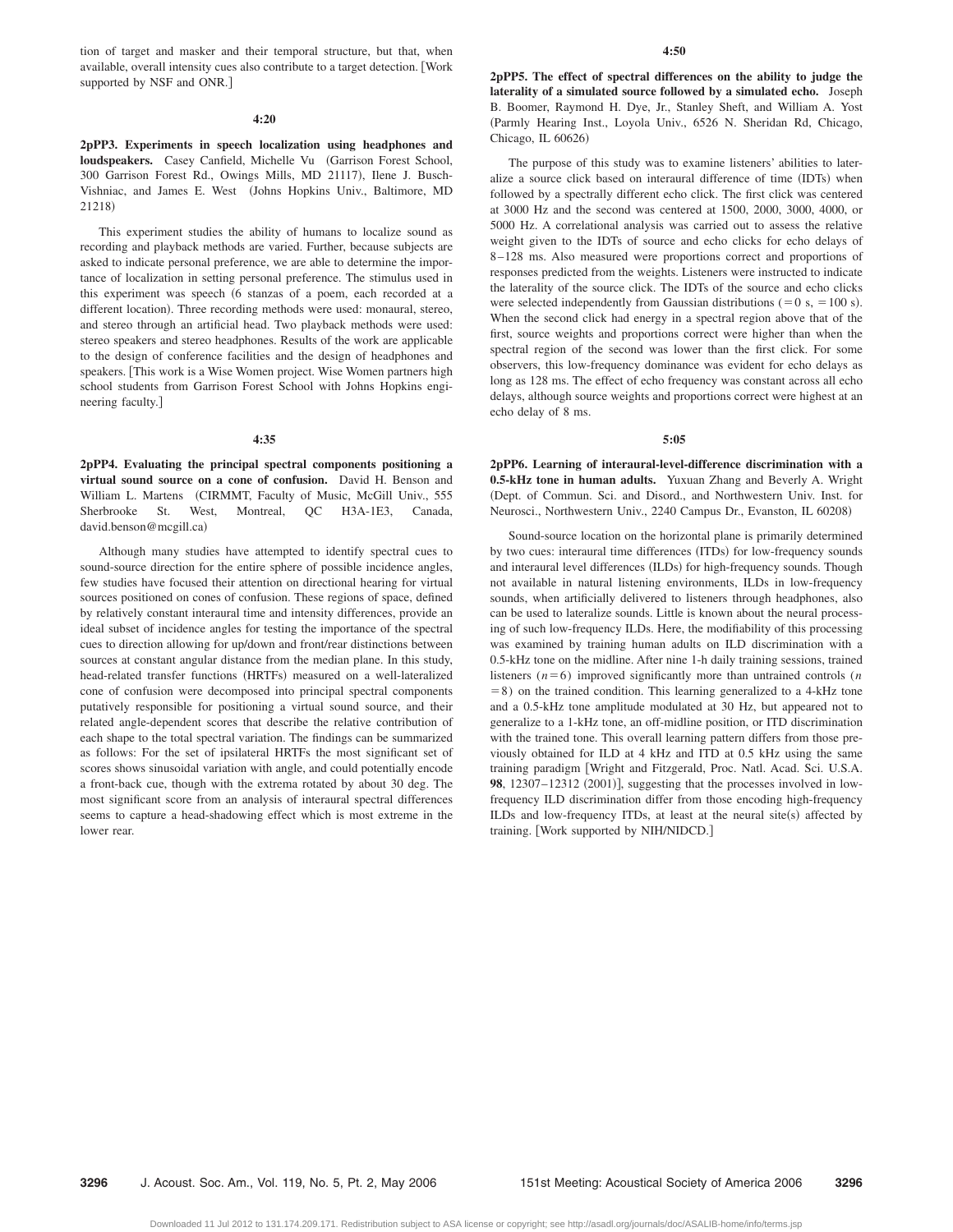# **Session 2pSAa**

# **Structural Acoustics and Vibration: Structural Acoustics of Vehicles**

Gerard P. Carroll, Cochair

*Naval Surface Warfare Ctr., Carderock Div., 9500 MacArthur Blvd., West Bethesda, MD 20817*

Hari S. Paul, Cochair

*Acoustical Foundation, 101/20 First Main Rd., Gandhi Nagar Adyar, Chennai 600020, India*

# *Contributed Papers*

#### **1:15**

**2pSAa1. Unsteady surface pressures on a ship hull.** Michael Goody, Theodore Farabee, and Yu-Tai Lee (Signatures Directorate, Naval Surface Warfare Ctr., Carderock Div., 9500 MacArthur Blvd., West Bethesda, MD 20817-5700, Michael.Goody@navy.mil-

Unsteady surface pressure measurements at locations distributed on the surface of a ship model hull and flow visualization of the bow wave and free surface are discussed. The measurements were performed in the David Taylor Model Basin using a ship model that is approximately 40 ft. long and representative of a naval combatant at Froude numbers from 0.14 to 0.44. The pressure measurement locations are distributed over the hull surface from 15 surface pressure spectrum and limited spatial coherence measurements are discussed. Additionally, the measured surface pressure spectra are compared to predictions done using an RANS-based formulation and predictions done using an empirical formulation that is based on historical, flat-plate, surface pressure spectra. [Work sponsored by Office of Naval Research, Code 334.

#### **1:30**

**2pSAa2. Power flow and wave propagation characteristics of surface** ship inner-bottom structure. Robert C. Haberman (BBN Technologies, Old Mystic Mill, 11 Main St., Mystic, CT 06355, rhaberman@bbn.com-

The construction of the inner bottom of a surface ship consists primarily of deck plating connected to hull plating by longitudinal vertical plates. Foundations supporting equipment typically line up with the vertical plates, thereby providing a direct path of mechanical excitation to the hull resulting in forced acoustic radiation. The purpose of this paper, therefore, is to provide an overview of the physics that controls wave propagation in surface ship inner-bottom structure along with a description of the power flow associated with direct force excitation of the vertical plating. Two theories will be presented: (1) an approximate theory based on the vertical plate modeled as a beam coupled to the deck and hull modeled as plates containing flexural waves and (2) an exact theory based on all three structures modeled as plates containing flexural, compressional, and shear waves. Numerical results will be presented that show the importance of full wave coupling along with some interesting phenomena associated with power flow and leakage of energy into deck and hull plating. The implication of these results in statistical energy analyses modeling will be briefly discussed. Work partially funded by ONR, Code 334 Dr. S. Schreppler.]

#### **1:45**

**2pSAa3. Radiated acoustic power of model ship hull sections estimated from scanning laser Doppler vibrometer vibration response** measurements. Gerard P. Carroll (Naval Surface Warfare Ctr. Carderock Div., 9500 MacArthur Blvd., Bethesda, MD 20817)

This paper will present radiated acoustic power estimates for ship hull models which are based entirely on scanning laser Doppler vibrometer measurements of the underwater vibrating surface.The radiated power estimates are compared to direct measurements of the radiated acoustic power obtained using hydrophones in the reverberant tank. These radiation estimates are based on Rayleigh integral formulations, one for which the vibrating surface is assumed to be baffled, and the other for which it is unbaffled. For the latter case, the pressure in the plane of the vibrating surface is assumed to be zero outside the vibrating surface. This corresponds to a mixed boundary condition in which the velocity is known on the plate and the pressure is known off the plate. An iterative application of the Rayleigh integral is used to determine the velocity and the pressure over the entire plane. For the purposes of calculating the radiated power, this formulation is shown to iterate much more quickly by iteratively calculating the surface intensity. This is possible since the pressure and therefore the surface intensity is zero outside the plate boundary. Utilizing these surface radiation intensity calculations, it is possible to then investigate the sources and mechanisms of the hull radiation.

## **2:00**

**2pSAa4. Numerical investigation of small-scale surface ships by** energy finite-element analysis. Kuangcheng Wu (Dept. of Signatures and Hydrodynamics, Northrop Grumman Newport News, 4101 Washington Ave., Newport News, VA 23607, kcwu@ngc.com) and Nick Vlahopoulos (Univ. of Michigan, MI 48109)

Experimental investigations have been performed to understand the structural acoustic characteristics of two small-scale surface ship models representing sections of conventional and advanced double-hull ship designs [Craun *et al.*, "Experimental and analytical investigation of surface shiphull structure acoustics using physical models,'' J. Acoust. Soc. Am. 116, 2569 (2004)]. Recently, new developments have been added to the energy finite-element analysis (EFEA) for surface ships [Wu and Vlahopoulos, ''Vibratory response of surface ships predicted by energy finite element approach," J. Acoust. Soc. Am. 116, 2569 (2004)]. The presentation will compare hull responses from EFEA predictions to test data for the two small-scale models to validate the new development in EFEA. Furthermore, the impact of the hull responses due to the different model designs will be discussed. [Support for this research is provided by ONR code 334.

## **2:15**

**2pSAa5. Application of a hybrid finite-element formulation for structure-borne vibration in an automotive vehicle structure.** Sang-Bum Homg Cummins, MC 50182, 1900 McKinley Ave., Columbus, IN 47201) and Nickolas Vlahopoulos (Univ. of Michigan, Ann Arbor, MI 48109)

The hybrid FEA method combines the conventional FEA method with energy FEA (EFEA) for analyzing systems that contain both flexible and stiff members. Conventional FEA models are employed for modeling the behavior of the stiff members in a system. Appropriate damping elements are introduced in the connections between stiff and flexible members in order to capture the presence of the flexible members during the analyses of the stiff ones. The component mode synthesis method is combined with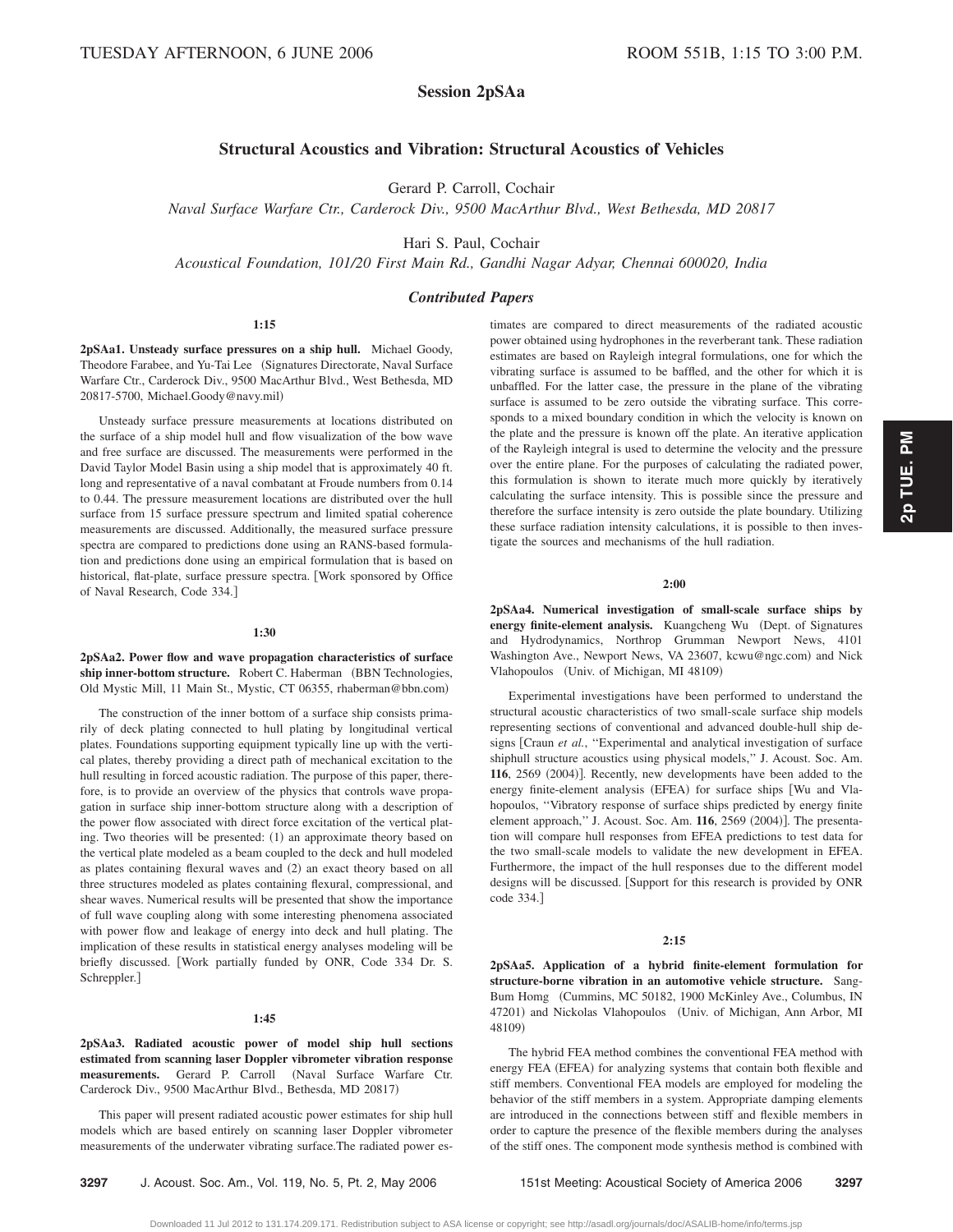analytical solutions for determining the driving point conductance at joints between stiff and flexible members and for defining the properties of the damping elements which represent the flexible members when analyzing the stiff components. Once the vibration of the stiff members and the amount of power dissipated at the damping elements has been identified, an EFEA analysis is performed in order to determine the amount of vibrational energy in the flexible members. The new developments are validated by comparing results of the hybrid FEA with results from very dense conventional finite-element analyses for a typical body-in-white vehicle structure. [Work sponsored by the Automotive Research Center, supported by the U.S. Army NAC.

#### **2:30**

**2pSAa6. The role of structural acoustics in the space shuttle flowliner** crack investigation. Michael J. Allen and Robert C. Haberman (BBN Technologies, Old Mystic Mill, 11 Main St., Mystic, CT 06355, mjallen@bbn.com)

During normal inspection of the Space Shuttle main propulsion fuel line system small cracks were identified in a slotted flowliner just upstream of the main propulsion engines. The cause is believed to be resonance excited by pressure fluctuations originating from the downstream fuel pump. This presentation highlights the analyses that were performed to characterize the structural acoustic environment surrounding the flowliner during waterflow and liquid hydrogen laboratory experiments, as well as in-flight conditions. Analyses employed a combination of analytical and finite-element methods to model fluid structure interaction and inverse methods to reconstruct equivalent acoustic sources representative of the fuel pump. Numerical results will be presented that compare experimental strain and pressure data with theoretical counterparts. Implications will be drawn regarding the applicability of the theory to the actual shuttle fuel line system. [Work was sponsored by NASA Marshall Flight Center.]

#### **2:45**

**2pSAa7. Structural monitoring from noise cross correlation.** Karim G. Sabra, William A. Kuperman (Marine Physical Lab., Scripps Inst. of Oceanogr., U.C. San Diego, 9500 Gilman Dr., La Jolla, CA, 92093-0238, ksabra@mpl.ucsd.edu), Eric S. Winkel, Dwayne A. Bourgoyne, David R. Dowling, Steve L. Ceccio, and Marc Perlin Univ. of Michigan, Ann Arbor, MI 48109-2133)

It has been demonstrated theoretically and experimentally that an estimate of the Green's function between two receivers can be obtained from the long-time average of the cross correlation of ambient noise at these two receivers in various environments and frequency ranges of interest: ultrasonics, underwater acoustics, and seismology. This result provides a means for structural monitoring using the ambient structure-borne noise only, without the use of active sources. The coherent wave-fronts emerge from a correlation process that accumulates contributions over time from noise sources whose propagation path passes through both receivers. We present experimental results using random vibration data collected on eight accelerometers mounted on a hydrofoil or plate at the Navy's William B. Morgan Large Cavitation Channel. The tests were conducted at high Reynolds number, with the primary excitation source being turbulent boundary-layer pressure fluctuations on the upper and lower surfaces of the plate or foil. Identical deterministic time signatures emerge from the noise cross-correlation function based on robust and simple signal processing between passive sensors. These time signatures can be used to estimate and monitor the structural response of the test models.

# TUESDAY AFTERNOON, 6 JUNE 2006 ROOM 551B, 3:15 TO 4:45 P.M.

**Session 2pSAb**

# **Structural Acoustics and Vibration: Damping and Materials**

Courtney B. Burroughs, Chair *1241 Smithfield St., State College, PA 16801*

# *Contributed Papers*

**3:15**

**2pSAb1. A strain energy approach to the flexural damping of layered** plates. Richard J. Deigan and Kin Ng (NSWCCD, 9500 MacArthur Blvd, W. Bethesda, MD 20817-5700-

The flexural damping factor of multilayered plates is developed using a strain energy approach. The derivation is based on the exact, steady-state solution for a plate subjected to boundary conditions that are harmonic in time and position along the plate. The distribution of elastic strain energy contained within the individual layers of the plate is developed, from which an effective, flexural damping factor is determined. Comparisons to the widely used RKU analysis [D. Ross, E. E. Ungar, and E. M. Kerwin Jr., ''Damping of Plate Flexural Vibrations by Means of Viscoelastic Laminae," ASME, Section 3, pp. 49-87 (1959)] are made for selected cases of constrained and unconstrained layer damping. Good agreement with RKU theory is demonstrated for the selected cases. Advantages of the present analytic approach include: (1) The ability to model the effect of fluid loading; (2) Unlimited number of plate layers; and (3) The handling of compressible layers and associated loss mechanisms. Analytical estimates of damping factors are compared with measurements made on steel bars treated with an unconstrained damping layer. Stress-state assumptions are shown to be a major factor affecting theory-data agreement.

**3:30**

**2pSAb2. Dynamic modulus measurement using the Dynamic Mechanical Analyzer.** Kin Ng, Richard Deigan, and Samedi Koch Naval Surface Warfare Ctr., Carderock Div., 9500 MacArthur Blvd., West Bethesda, MD 20817-5700-

The Navy has used the Dynamic Mechanical Thermal Analyzer (DMTA) as a tool to characterize material properties over the last 20 years. It is now evaluating the Dynamical Mechanical Analyzer (DMA) as a replacement for the DMTA, with the goal to insert it into operation in 2006 with minimal disruption to current acquisition programs. This paper compares the two instruments with regard to their capabilities and looks at some of the transition issues.

#### **3:45**

**2pSAb3. Space-dependent damping for reducing vibration of** continuous systems. Mark H. Holdhusen (Univ. of Wisconsin-Marathon County, 518 S 7th Ave., Wausau, WI 54401)

Structural vibration in continuous systems is a common source of problems for many mechanical systems. Much research has considered ways to reduce the vibration in continuous systems. Some research uses passive techniques that are simple to implement, whereas other methods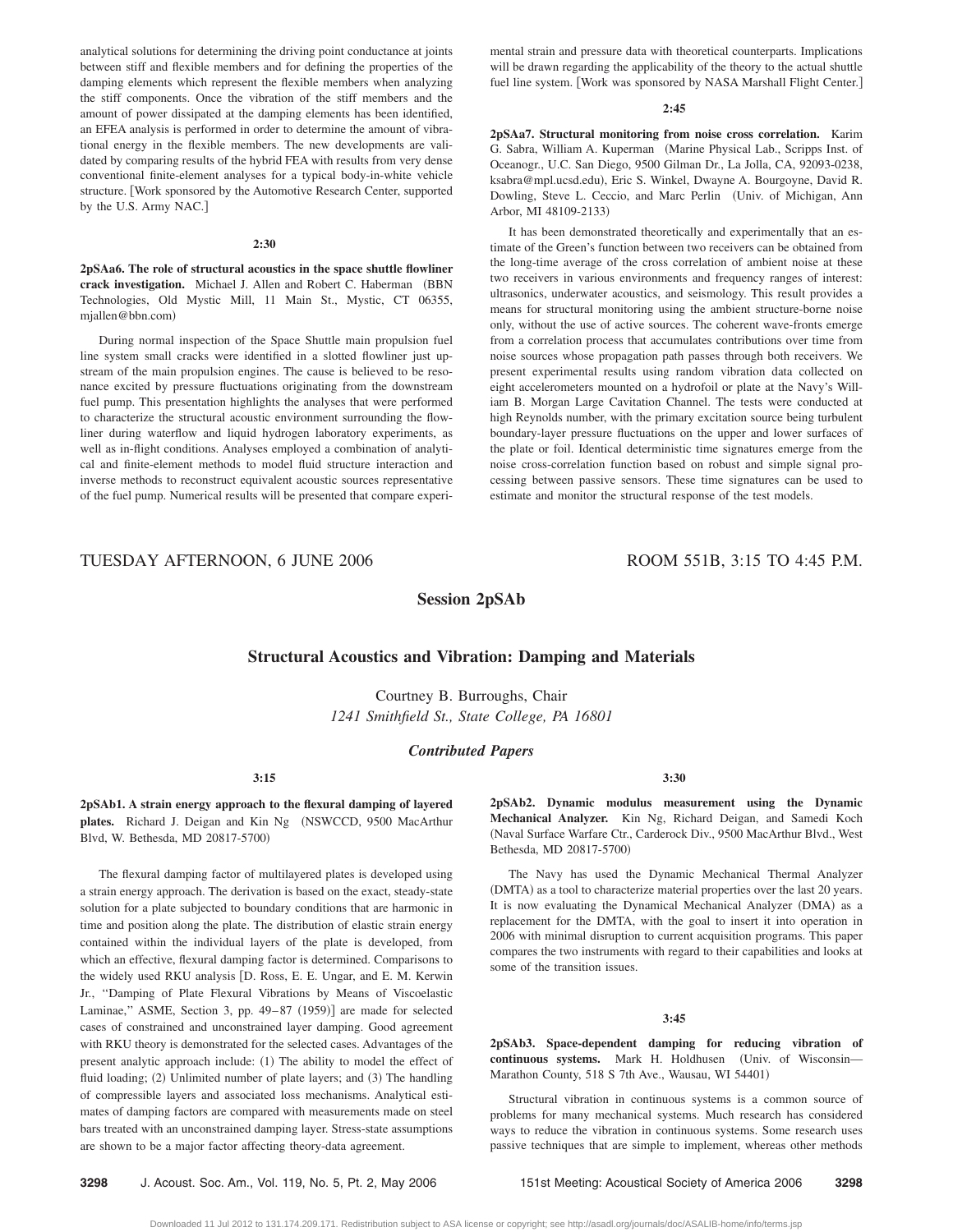implement active control that can be quite complex. The research presented here investigates the effect space-dependent damping has on the vibration of continuous systems. Specifically, the work at hand will focus on the flexural vibration of beams. In a distributed damping beam system, the damping is variable as a function of position along the length of the beam. Such a system could be physically realized through the use of magneto-rheological or electro-rheological fluids. Along its length, a beam could be divided into several isolated sections containing such a fluid. By controlling the magnetic or electric field across each section of the beam, the damping would vary along the length of the beam. The work presented here optimizes the damping as a function of beam position to reduce the broadband frequency response of the beam. A number of support conditions for the vibrating beam are considered.

#### **4:00**

**2pSAb4. Multiple-particle tracking rheometry of gelling polymer** solutions. Ryan Braun (NSWCCD, 9500 MacArthur Blvd, W. Bethesda, MD 20817-5700) and Dennis Wirtz (Johns Hopkins Univ., Baltimore, MD 21218)

Many polymer materials used for damping are generated utilizing polycondensation reactions. These polymer reactions may start in the liquid phase, undergo gelation, and then solidify. The microscopic, threedimensional, heterogeneous network produced during the chemical reaction greatly affects the bulk material properties. The polymer architecture is mainly locked in at the point of gelation, when polymer mobility is drastically reduced. This study investigates the steady-state microstructure and micromechanics of gelling polymer materials using the recently developed method of multiple-particle tracking microrheometry (MPTM). Unlike existing methods, MPTM quantitates, in real time, the microrheology and microheterogeneity of complex fluids undergoing gelation. Brownian trajectories of probe particles are transformed into families of mean-squared displacements, from which distributions in local, frequencydependent viscoelastic moduli or time-dependent creep compliance are readily extracted. To understand the effects the microscopic, threedimensional architecture of a gel has on the macroscopic, bulk properties, a model polysaccharide gel system was studied. The steady-state properties of the polysaccharide gels were evaluated as a function of concentration.

#### **4:15**

**2pSAb5. Metal-polymer-ceramic constrained layer damping system.** Liya Bochkareva UIIP Natl. Acad. of Sci. of Belarus, Filatova 7-28, Minsk 220026, Belarus) and Maksim Kireitseu (Univ. of Sheffield, UK)

The focus of this paper is directed toward the investigation into multilayered metal-polymer-ceramic damping coatings and their FEM-based computer modeling that can provide an alternative spacer material in a constrained layer damping configuration so as to enable design of three and more layered damping structures, but with controlled structure and mechanical properties of the gradient damping layers. An advanced measuring system for the analysis of vibrating structures is based on a laser scanning vibration interferometer. The position of a ceramic layer in a constrained layer configuration does matter. The outward position is most favorable for high strength by ceramic layer and damping by constrained aluminum-polymer layer. Modal loss factors obtained in the 60%– 80% partial-coverage test cases of cylindrical shell are higher than the maximum modal damping obtained in the case of 100% coverage. The modal damping for the target modes is higher than in the complete-coverage case. An effective damping design involves selecting a proper combination of area coverage, relative thickness and stiffness values of the layers of the damped configuration. [Dr. Bochkareva is currently continuing her research work under 2-year EU INTAS 2005-2007 postdoctoral fellowship Ref. No. 04-83-3067.

# **4:30**

**2pSAb6. Carbon nanotube-reinforced damping materials: Design and** experiments. Maksim Kireitseu (INDMASH Natl. Acad. of Sci. of Belarus, Filatova 7-28, Minsk 220026, Belarus)

The CNT-reinforced material damping phenomenon is complex because of the variety of energy dissipation/fracture mechanisms involved, the complex nature of the nanoparticles themselves, etc. that affect damping/dynamics. The focus of this paper is directed toward the experimental validation of the next-generation vibration damping materials, providing a road map to experimental calibration and measurement of these materials. Modified modal strain energy method and FEM-based model created in MSC.visualNastran is employed to support an experiment. SWNT-reinforced polymeric matrix composites are prepared using an extrusion procedure. SWNT particles produced by Dynamic Enterprises, UK  $(2-5)$  nm in diameter and 70-90 vol % sample purity) are added in concentrations of  $3\% - 6\%$  by weight along with a surfactant (polyoxyethylene) to aid in dispersion. Resonance frequencies, the mode shape, and damping at each mode were determined by laser vibrometry at standard vibration shaker tests and Bruel & Kjaer vibration system. Data acquisition and control of the electro-dynamic system is based on the computer measurement dystem that is highlighted. Resonance frequency is determined from peaks on a frequency response curve for each of the experimental methods. [Work supported by Marie-Curie Fellowship Ref. No. 021298-Multiscale Damping 2006-2008 at University of Sheffield, UK with Prof. G.R. Tomlinson.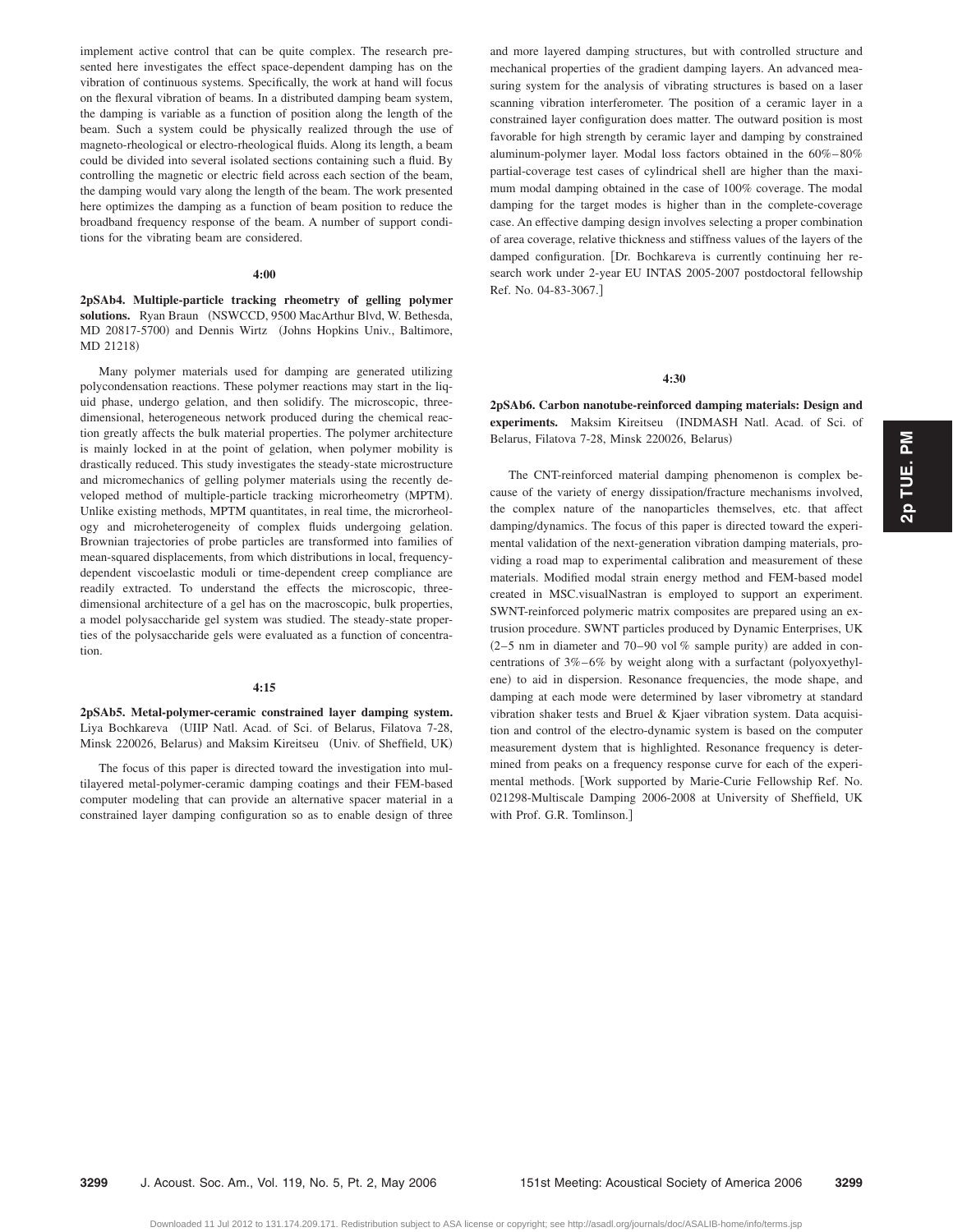# **Session 2pSC**

# **Speech Communication: Speech Production (Poster Session)**

Rajka Smiljanic, Chair

*Northwestern Univ., Dept. of Linguistics, 2016 Sheridan Rd., Evanston, IL 60208*

# *Contributed Papers*

All posters will be on display from 1:30 p.m. to 4:30 p.m. To allow contributors an opportunity to see other posters, contributors of odd-numbered papers will be at their posters from 1:30 p.m. to 3:00 p.m. and contributors of even-numbered papers will be at their posters from 3:00 p.m. to 4:30 p.m.

**2pSC1. Finite-element simulations of self-oscillation mechanisms in human phonation.** Douglas Cook, Luc Mongeau, and Paul Smith (Purdue Univ., 585 Purdue Mall, West Lafayette, IN 47907)

The fluid-structure interactions which occur during human phonation were investigated using a commercially available finite-element program. Both lumped mass and continuous structural models were coupled with viscous fluid flow. The simulated behavior was analyzed. The addition of viscous flow was not sufficient to induce self-oscillation of a single degree-of-freedom lumped mass model but did contribute to the steady vibration of the continuous model. This observation reinforces the conclusion that structural complexity is an essential mechanism of selfoscillation. The influence of false folds on the oscillation patterns of the continuous model was also examined.

**2pSC2. Characteristics of phonation in women who produce voiced versus voiceless /h/.** Laura L. Koenig (Haskins Labs., 300 George St., New Haven, CT 06511 & Long Island Univ., Brooklyn, NY 11201)

Production of the consonant /h/ typically involves a vocal-fold abduction gesture. Although /h/ is traditionally described as voiceless in English, voiced allophones also occur. Our recent work has described the phonatory behavior of women who produce a mixture of voiced and voiceless /h/; our results suggested speaker-specific patterns of the factors that lead to devoicing. This study characterizes the behavior of normal women who produce exclusively voiced /h/ and compares it to those who produced both voiced and voiceless /h/. Measures of baseline (dc) airflow are used as an index of abduction degree; peak intraoral pressures during adjacent /p/ closures provide a measure of subglottal pressure; and pulse-by-pulse measures are made of  $f0$  and pulse amplitude (ac flow) around the /h/ abduction gesture. Multidimensional analyses are carried out within speakers to determine how these vocal parameters are related. We expect that women who produce only voiced /h/ will differ from those who devoice some /h/ productions in the parameters that facilitate phonation, such as higher subglottal pressures, smaller abduction degrees, and reduced vocal-fold tension as reflected in  $f0$  measures. Based on our previous findings, however, we also expect individual variation in the phonatory settings that produce voiced /h/. [Work supported by NIH.]

# 2pSC3. Contextual effects on the continuancy of  $\delta$ *l*. Sherry Zhao (MIT, 77 Massachusetts Ave., Rm. 36-545, Cambridge, MA 02139)

This research examined the segmental-contextual effects on the continuancy of the voiced dental  $\delta/$  in American-English and whether certain acoustic attributes were preserved despite possible modification. Wordinitial / $\delta$ / cases, extracted from continuous speech of 146 speakers from the TIMIT database, were frequently (averaging 65%) stoplike when it was in utterance-initial position or when its preceding phoneme was voiceless and/or [-continuant]. This stoplike modification occurred less frequently (averaging 39%) when / $\delta$ / was preceded by a voiced fricative and rarely (averaging 13%) when preceded by a vowel or liquid consonant. A comparison of stoplike / $\delta$ / and /d/ cases under similar contexts showed that the burst peak location, burst spectrum shape, and F2 at vowel onset averages were all statistically different between the two groups. In addition, the acoustic data suggested that the dental place of articulation was preserved for the modified /ð/. Preliminary automatic classification experiments involving salient acoustic attributes seemed to indicate that F2 at vowel onset may be a reliable cue for the dental place of articulation in /ð/. [Work supported by NIH DC02978 and T32DC00038.]

**2pSC4. Modeling the influence of acoustic loading on laryngeal** self-sustained oscillations. Matías Zañartu, Luc Mongeau, and George R. Wodicka (Ray W. Herrick Labs. Purdue Univ., West Lafayette, IN 47907)

Three-way interactions between sound waves in the subglottal and supraglottal tracts, the vibrations of the vocal folds, and laryngeal flow were investigated. Nonlinear coupling was investigated analytically, with a focus on the effects of a realistic acoustic loading on the self-sustained oscillation of the vocal folds. MRI-based shapes for the supraglottal tract [Story *et al.*, J. Acoust. Soc. Am. 100, 537–554 (1996)] and an equivalent acoustical model for the subglottal tract Harper *et al.*, IEEE Trans. Biomed. Eng. 48, 543-550 (2001)] were considered. The model was based on the wave reflection analog technique, along with a novel single degree of freedom model of the vocal folds to describe the source. The effects of a mucosal wave on the vocal folds were incorporated through a time-varying discharge coefficient and a Bernoulli-type flow model. The relative importance of acoustic loading and time-varying flow resistance for fluid-structure energy transfer was compared for various configurations. [Work supported by NIH Grant RO1-DC05788.]

**2pSC5. Patterns of interarticulator coordination within the syllable.** Patrizia Bonaventura and Joseph Sand (Dept. of Commun. Sci., Case Western Reserve Univ., 11206 Euclid Ave, Cleveland, OH 44106, patrizia.bonaventura@case.edu-

Interarticulatory coordination patterns were observed in movements of the crucial articulator for the production of place in selected syllables containing labiodental and alveolar consonants. The coordination of the lower lip with upper lip and tongue tip, and the coordination of the tongue tip with tongue blade and lower lip have been observed. The goals of the study were (a) to verify whether stable patterns of speed with respect to excursion of movement [Fujimura, O., "Temporal organization of articulatory movements as a multidimensional phrase structure,'' Phonetica, **38**, 66-83 (1981a); "Icebergs revised," ASA meeting, 2aSC (1996b)], were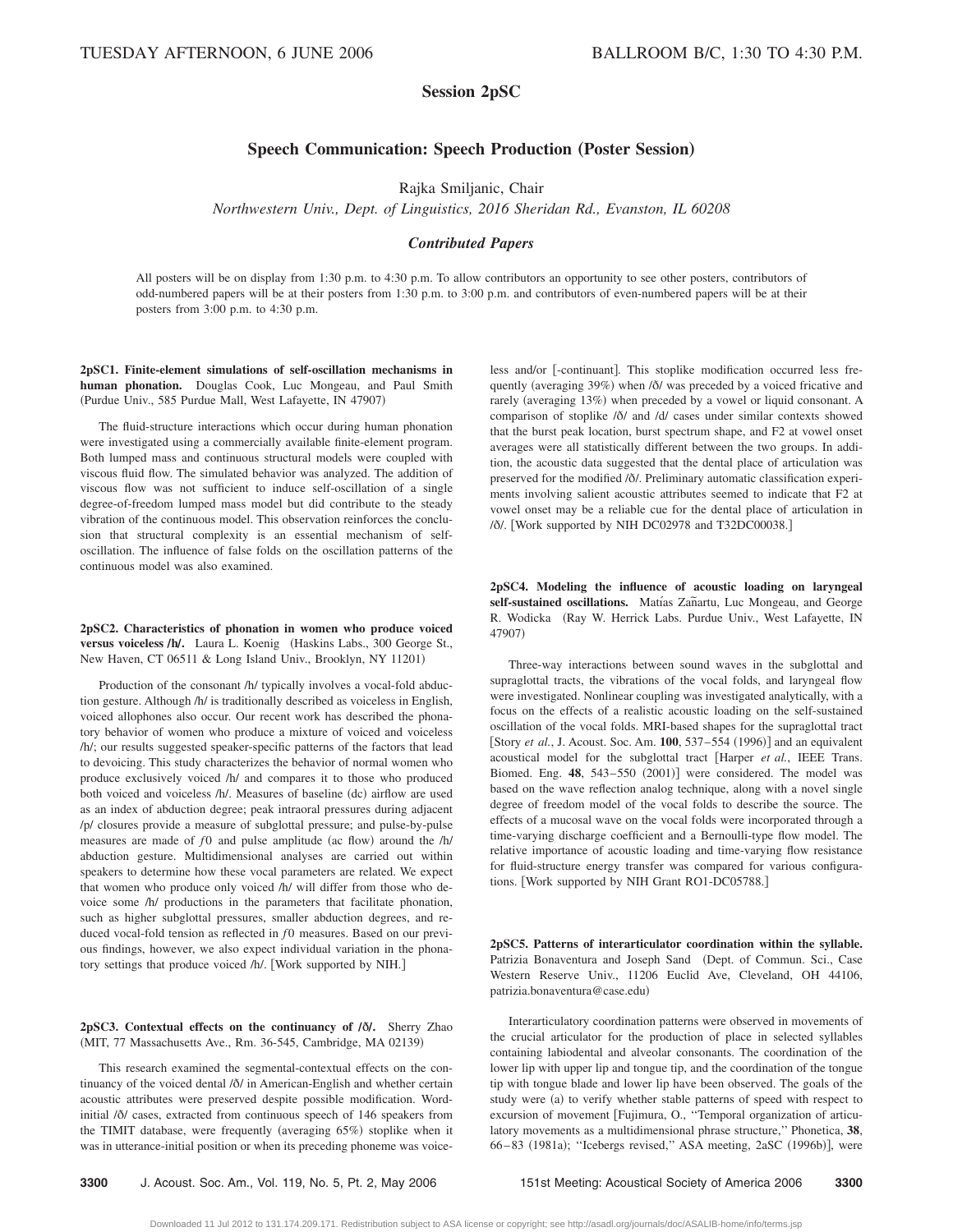2p TUE. PM **2p TUE. PM**

found in concurrent articulators to the crucial one for place, under different prosodic conditions; (b) whether such stable portions would vary proportionally to the increase in amplitude of the vertical jaw movement, selected as a measure of the magnitude of the syllable; (c) to observe relative timing at the iceberg thresholds in the selected consonantal movements with respect to the center of the syllable. Analyses were performed on articulatory recordings from cinefluorographic data, based on read dialogues [Erickson et al., "Articulatory correlates of prosodic control: Emotion and emphasis," Lang. Speech, 41, 399–417 (1998)]. Iceberg patterns were found in the concurrent articulator movements, showing a linear dependence of slope on the total excursion of the demisyllabic movement. Timing of concurrent articulator movements with respect to the center of the syllable is shown to be relatively stable.

**2pSC6. Modulation of frication noise in a dynamic mechanical model of the larynx and vocal tract.** Anna Barney ISVR, Univ. of Southampton, Southampton, SO17 1BJ, UK, ab3@soton.ac.uk) and Philip J. B. Jackson (Univ. of Surrey, Guildford, GU2 7XH, UK)

A dynamic mechanical model of the larynx and vocal tract was used to investigate the aerodynamics and acoustics of voiced fricatives. The model had typical dimensions for a human adult male. Glottal excitation arose from driven shutters representing the vocal folds; sinusoidal and squarewave driver functions were investigated. Glottal amplitude, fundamental frequency (*f* 0), and volume velocity were independently controlled. Frication noise was produced by an orifice plate with a sharp-edged obstacle on its downstream side. Two different positions of constriction within the vocal tract, each coupled with a different constriction-obstacle distance, were investigated. Vocal-tract wall pressure was measured at three locations and a microphone at the vocal-tract exit measured radiated sound. The sound radiated from the open end of the vocal tract was found to have both harmonic and noise components. The noise was modulated by the  $f0$ of the glottal vibration. The depth of modulation was independent of the shape of the glottal excitation. It showed an overall decreasing trend with increasing *f*0 in the range 20 to 150 Hz, but with a local maximum of modulation depth around 80 Hz. The noise bursts had maxima coincident with the middle of the glottal open phase.

**2pSC7. Acoustic characteristics of clearly produced fricatives.** Kazumi Maniwa, Allard Jongman (Linguist. Dept., Univ. of Kansas, 1541 Lilac Ln., Blake Hall, Rm. 427, Lawrence, KS 66044-3177), and Travis Wade (Posit Science Corp., San Francisco, CA 94104)

Research suggests that speakers can adopt a speaking style that allows them to be understood more easily when confronted with difficult communication situations, but few studies have examined the acoustic properties of clearly produced consonants in detail. This study attempts to characterize the type and magnitude of adaptations in the clear production of English fricatives in a carefully controlled range of communication situations. Ten female and ten male talkers produced nonsense syllables containing the eight English fricatives in VCV contexts, both in a conversational style and in a clear style (elicited by means of feedback consisting of simulated recognition errors received from an interactive computer program). Acoustic measurements were taken for spectral, amplitudinal, and temporal properties known to influence fricative recognition. Results illustrate that (1) there were some consistent overall clear speech effects, several of which (consonant duration, spectral peak location, spectral moments) were consistent with previous findings and a few (notably consonant-to-vowel intensity ratio) which were not; (2) "contrastive" differences related to eliciting prompts were observed in a few key comparisons; and (3) talkers differed widely in the types and magnitude of acoustic modifications.

**2pSC8. Articulation of fricatives: Evidence from X-ray microbeam data.** Christine H. Shadle, Khalil Iskarous, and Michael I. Proctor (Haskins Labs., 300 George St., New Haven, CT 06511)

Articulatory changes in /s/ over time give rise to the onset and offset of turbulence noise, but the small tolerances involved make it difficult to separately consider the effects of movement, phonetic context, and subject variation. Aerodynamic estimates of the constriction area have been shown to demonstrate a marked asymmetry, with the /s/ onset more rapid than offset [C. Scully, Speech Commun. 11, 1992]. Previous articulatory studies led us to expect an invariant tongue tip position, with jaw raising dependent somewhat on the following vowel. In order to investigate the timing of the constriction formation in fricatives, X-ray microbeam data [Westbury *et al.*, 1994] for citation forms of /sVd/ for 15 vowels were studied. In fact, the tongue marker patterns during [s] vary both by following vowel and subject; subjects seem to have different apical-laminal strategies. The jaw reaches maximum height during [s] for each subject studied; that height does not appreciably vary with vowel. This indicates that jaw height is important specifically for /s/ production. One possibility is that the constriction is formed by the tongue, and turbulence noise is then maximized by the lower teeth being brought into position. [Work supported by NIH NIDCD R01 DC 006705.]

**2pSC9. A range of intonation patterns produced in an elicitation task.** Alejna Brugos, Jonathan Barnes (Program in Appl. Linguist., Boston Univ., 96 Cummington St. #246, Boston, MA 02215, abrugos@bu.edu), Stefanie Shattuck-Hufnagel (MIT, Cambridge, MA 02139), and Nanette Veilleux (Simmons College, Boston, MA 02115)

A production task was designed to elicit a specific intonation contour, characterized by an exaggerated rise-fall-rise in  $f0$   $(L+H^*L-H\%$  in ToBI terms), conveying an attitude of "dismayed surprise." Speakers were given models, a short practice period, and a preceding context for each utterance. A targetlike rise-fall-rise contour (including  $H^*L-H\%$  variants) was successfully elicited for each of the contexts, but in less than half the utterances: Of 1134 utterances, 631 (56%) were judged by a panel of 3 experienced ToBI labelers as different from the intended contour, e.g.,  $L*H-H\%$ . Of these, 261 were produced with contours perceptually similar to the target, with a sustained flat or minimally rising  $f0$  after the fall from the pitch accent, or with the rise occurring early in the next phrase. Alignment characteristics and individual speaker data may determine whether these are one contour with a continuum of realizations, or separate contours. These results (a) suggest that speakers have more than one way of signaling a given attitude and resist being limited to using only one, and (b) support the need for careful postexperiment transcription to characterize which contours subjects have actually produced. [Work supported by NSF 0345627 and NIH DC00075.

2pSC10. Factors affecting phonetic variation of American English /k/. Stefanie Shattuck-Hufnagel (Speech Group, Res. Lab. of Electron., MIT, Cambridge, MA 02139) and Nanette Veilleux (Simmons College, Boston, MA 02115)

Word-final consonant reduction is commonly observed in American English, but variation in word-initial consonants is less thoroughly studied. Several considerations suggest that initial consonants might resist reduction; a more nuanced hypothesis is that initial consonants resist reduction in prosodically strong positions (i.e., at phrase edges and pitch accents) but may be reduced in weaker positions (e.g., phrase medially, in nonaccented syllables), particularly in un-self-conscious speech. A corpus of 16 spontaneous dialogues (8 speakers), prosodically labeled using the ToBI transcription system, provides a testbed for this view: the speakers were pairs of close friends engaged in an absorbing task which distracted them from paying close attention to their speech. Preliminary inspection of initial  $/k$ 's from 3 speakers revealed a range of pronunciations (as described in earlier work), from normal prevocalic /k/ (with a silent closure period followed by release noise), to "leaky" /k/'s with some noise during the closure period and higher-amplitude release noise, to fricated /k/'s with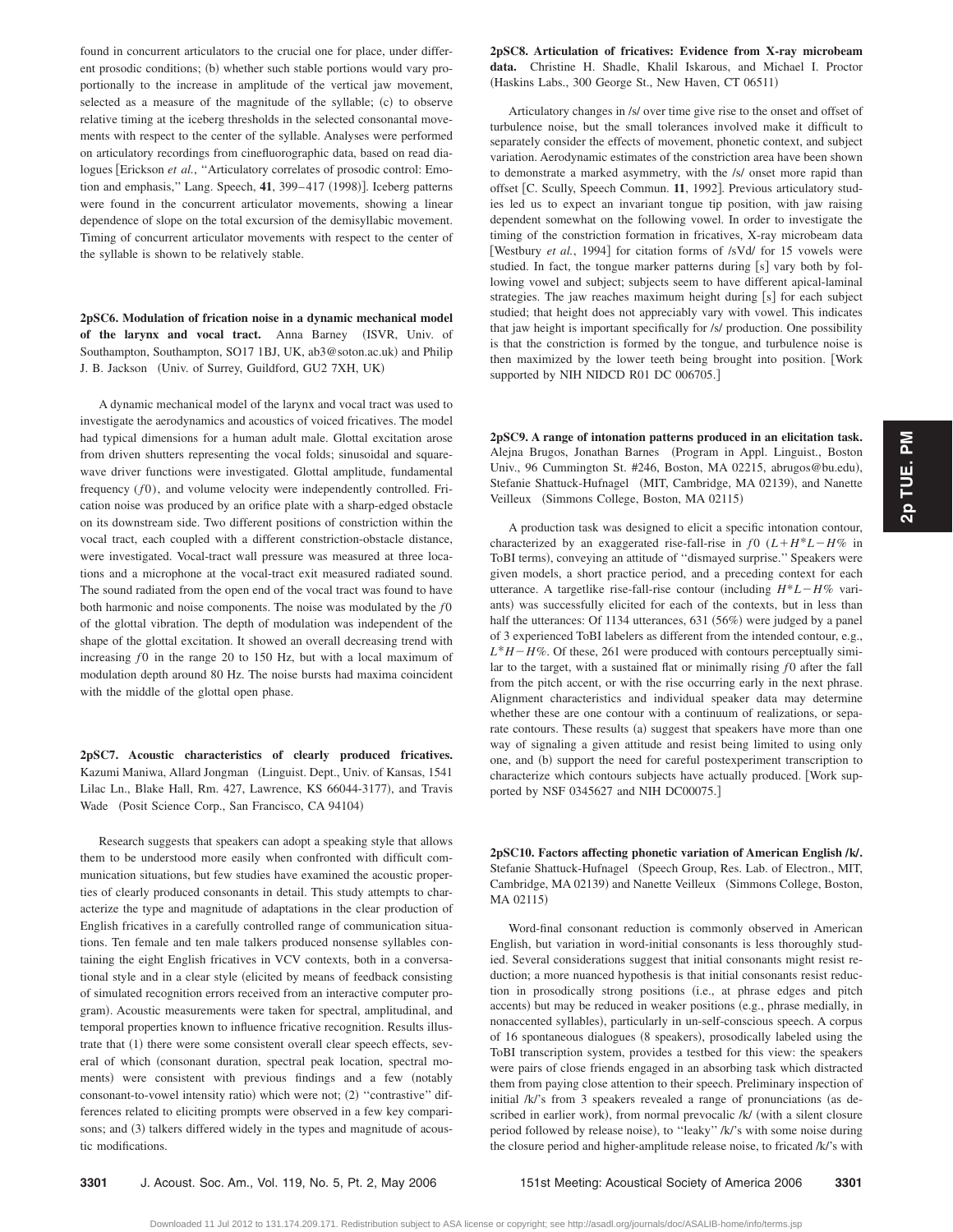constant-amplitude noise throughout, and offered some support for reduction in weak prosodic contexts. Further analysis will compare prosodic context with other factors governing phonetic variation (e.g., word frequency); implications for speech recognition and production will be discussed. Work supported by NIH DC00075 and DC02978.

**2pSC11. Errors and strategy shifts in speech production indicate multiple levels of representation.** Bryan Gick Dept. of Linguist., Univ. of BC, E270-1866 Main Mall, Vancouver, BC V6T1Z1 Canada)

An earlier pilot study [Gick, J. Acoust. Soc. Am. 112, 2416 (2002)] observed that speakers producing challenging sequences of articulatory movements exhibit categorical shifts in production strategies. For example, a speaker may initiate all two-flap sequences with an upward tongue movement, then shift to a downward movement, then shift again. The present study attempts to determine how these strategy shifts can inform phonologists as to levels of representation. Ten subjects produced sequences of flap allophones of English /t/ and /d/ in an experimental paradigm similar to the pilot study. Results show strategy shifts in the speech of 7/10 subjects, such that: (1) shifts are more likely to occur following speech errors; (2) errors are more likely to occur in sequences with more flaps and more conflicts; (3) errors in response to articulatory conflicts occur at multiple levels of representation (segmental, lexical, etc.); (4) strategy shifts occur at multiple levels of representation (subsegmental, segmental, whole word); (5) word frequency does not affect strategy shifts. These results suggest that speech processing is active in parallel at multiple levels associated with phonological representation. [Work supported by NSERC.

**2pSC12. 3-D acoustic analysis based on magnetic resonance imaging of a ''retroflex'' and ''bunched'' American English rhotic sound.** Xinhui Zhou, Carol Espy-Wilson (Dept. of Elec. and Comput. Eng., Univ. of Maryland, 2205 AV Williams Bldg., College Park, MD 20742, espy@glue.umd.edu), Mark Tiede (Haskins Labs, New Haven, CT 06511), and Suzanne Boyce (Univ. of Cincinnati, Cincinnati, OH 45202)

A variety of articulatory configurations can produce an American English /r/. Common across all configurations is a large front-cavity volume that results directly or indirectly in the characteristically low third formant. Earlier work [Zhang et al., ICASSP2005 1, pp. 893-896] using 2-D finite-element modeling of the front cavity with stylized bunched and retroflexed shapes showed that, even at 2000 Hz, cross modes are generated in the front cavity. Thus, the front cavity should be modeled as a single tube with a side branch, regardless of whether there is space underneath the tongue. This paper extends the earlier work by (a) considering the full 3-D vocal tract geometry reconstructed from magnetic resonance images, (b) performing 3-D finite-element analysis, and (c) using contrasting tongue shapes from similar-sized subjects. Harmonic analysis showed the frequency response is comparable to the spectrum of the acoustic signal, suggesting good agreement between the actual and reconstructed vocal tracts. As before, wave propagation in the front cavity is not planar. 3-D vocal tract analysis shows that the cross modes have 3-D properties. Application of the 3-D wave propagation property to area function extraction and simple-tube modeling of the vocal tract will be discussed. Research supported by NIH.]

**2pSC13. Syllable structure effects on velum-oral coordination evaluated with real-time MRI.** Stephen Tobin, Dani Byrd USC Linguist., 3601 Watt Way, GFS 301, Los Angeles, CA 90089-1693, dbyrd@usc.edu), Erik Bresch, and Shrikanth Narayanan (USC Los Angeles, CA 90089)

Seminal work by Krakow (PhD. Diss., Yale University, 1989, Phonetics and Phonology 5, 87-116, 1993) has indicated that intrasegmental coordination of articulatory gestures varies systematically as a function of syllable position. Specifically, onset and coda nasals display different lag

times between the velum and oral gestural components. In onset nasals, velum lowering is achieved roughly synchronously with oral constriction, while in codas, velum lowering precedes oral constriction. However, Krakow's study was limited by its reliance on indirect measures of velum movement. Nor did her work examine nasals other than  $[m]$  or syllable organizations other than singleton onsets and codas. Our study employs real-time magnetic resonance imaging Narayanan *et al.*, J. Acoust. Soc. Am. 115, 1771-1776 (2004); Mathiak et al., Int. J. of Lang. & Comm. Disorders 35, 419–425 (2000)] to acquire direct information about the key vocal tract variables of velum aperture and oral constriction, thereby allowing the calculation of relative gestural timing. We investigate the effects of syllabification on interarticulatory timing in [n], and, in addition to examining codas and onsets, further consider juncture geminates spanning word boundaries. Preliminary real-time MRI results from one of three anticipated subjects do find the predicted timing difference for  $\lceil n \rceil$ . Further, we find that the relative timing in juncture geminates mirrors that of coda  $[n]$  but presents a velum aperture intermediate between coda and onset  $[n]$ . [Work supported by NIH.]

**2pSC14. Adaptation of speech production to palatal perturbation: Kinematic analysis using electromagnetometry.** Douglas M. Shiller (School of Commun. Sci. and Disord., McGill Univ., 1266 Pine Ave. West, Montreal, QC, Canada H3G 1A8, doug.shiller@mail.mcgill.ca), Mark K. Tiede (Haskins Labs., New Haven, CT), and Vincent L. Gracco (McGill Univ., Montreal, QC, Canada)

The extent to which adults are able to flexibly adapt their speech production to altered sensory-motor conditions has considerable implications for oral-motor rehabilitation, yet it remains poorly understood. Previous studies have explored the effects of different physical and perceptual perturbations on speech production, yielding mixed results with respect to the timecourse and extent of adaptation. A major limitation of these studies has been their reliance on acoustical measures as the sole index of motor adaptation. The difficulty with such an approach is the potentially complex relationship between acoustic changes and their underlying articulatory patterns. In the present study, speech adaptation to a palatal perturbation (5-mm thickened alveolar ridge) was investigated by directly measuring articulatory kinematics using electromagnetometry. In contrast to previous claims, subjects were found to produce a significant change in speechrelated tongue movement immediately upon insertion and removal of the artificial palate. In addition, subjects gradually fine-tuned their tongue position with continued practice. The observed patterns are consistent with the idea of two independent adaptation processes: a rapid adaptation process that is driven by the mere presence of the false palate and a slower adaptation process driven by the continued presence of the palatal perturbation.

**2pSC15. Production of American English word-initial stops in the** vicinity of a voiceless stop. Elina Eydlin (Dept. of Speech-Lang. Pathol. and Audiol., New York Univ., 719 Broadway, Ste. 200, New York, NY 10003) and Nassima Abdelli-Beruh (New York Univ., New York, NY 10003)

This study examined how native-American English speakers produced the stop voicing distinction when word-initial stops were positioned before a voiceless stop  $(t/t)$  in the sentence repeat CVC ten times. Sentence durations, durations of vowel (/i/) before word-initial stops, number of produced stop closures (/t/, /c/), durations of voicing in closures and VOT were measured. Preliminary analyses on three speakers show that they produced only one closure in most cases. Speakers occasionally produced two closures when slowing down their speaking rate. Vowels preceding /b, d, g/ were barely longer than vowels before /p, t, k/. When speakers produced one closure, closures were occupied by voicing for both /b, d, g/ and /p, t, k/. However, the average durations of voicing in closure were consistently longer for /b, d, g/ than for /p, t, k/. In addition, /b, d, g/ were produced in most cases with short-lag VOT, except when there were two closures, in which case, /b, d, g/ were produced with lead VOT. All /p, t,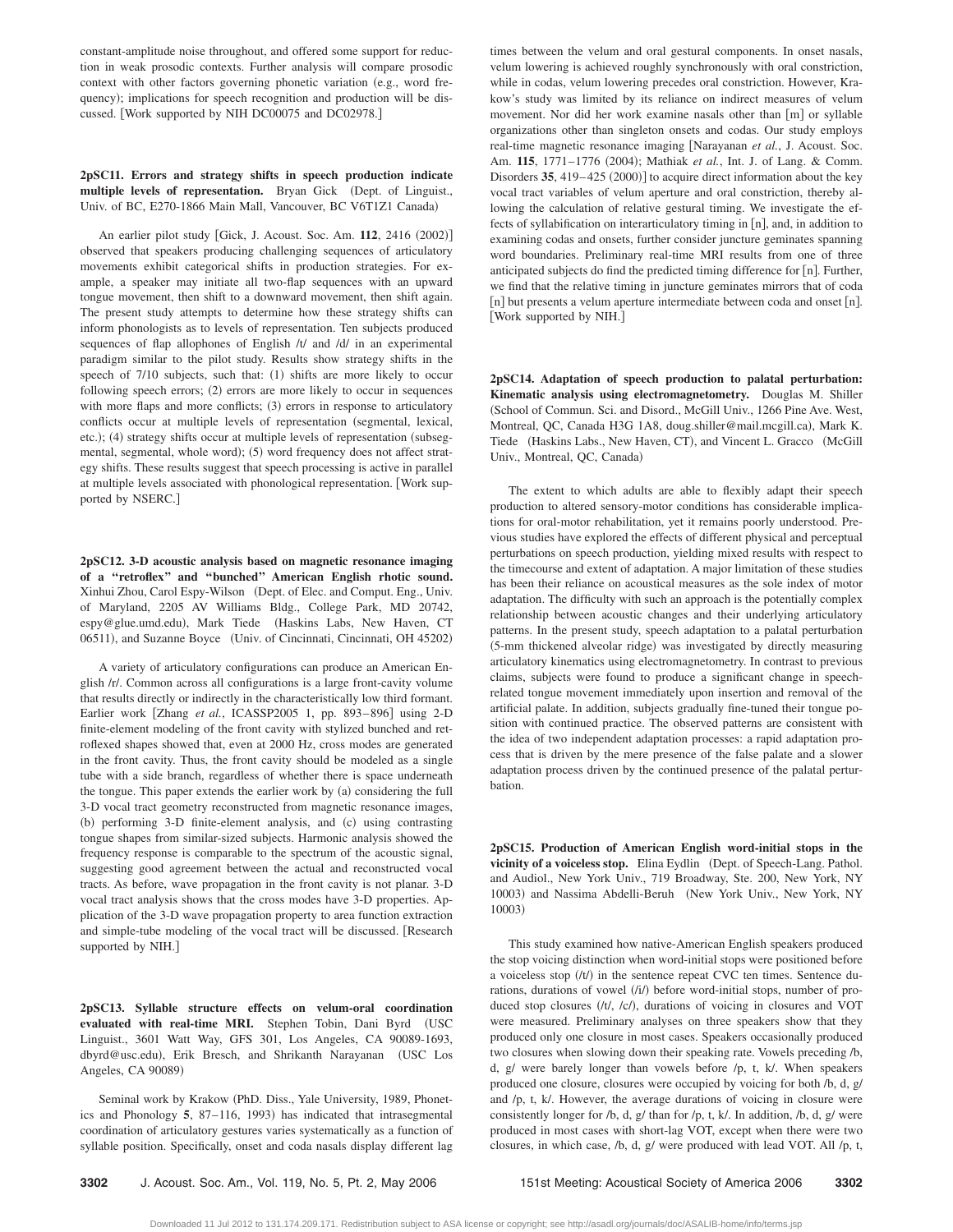k/ were produced with VOT greater than 30 ms. Articulatory studies are needed to assess how the sequence of stops is produced and whether the gestures for /t/ are completely or partially eliminated.

**2pSC16. Modeling the effects of the lower airway on vowel spectra.** Steven M. Lulich (MIT Speech Commun. Group, 77 Massachusetts Ave., MIT Bldg. 36-511, Cambridge, MA 02139, lulich@mit.edu-

Computational models of the acoustics of the lower airway (below the glottis) have been implemented by researchers in the speech and respiratory sciences. In general, these models are symmetrical and are studied independent of acoustic coupling to the vocal tract. We have constructed a new model that is asymmetrical and based on human morphometric data. The acoustic properties of the model are explored and compared with symmetrical models, and the effects of the model on vowel spectra are studied for varying amounts of lower airway and vocal-tract coupling via the glottis. Cochlear excitation patterns are also computed for the vowel spectra, and the effects of the lower airway acoustics on these excitation patterns are discussed.

**2pSC17. Effect of tone on voice onset time in laryngeal and** esophageal speech of Mandarin. Manwa Ng (Commun. Sci. and Disord., Long Island Univ., Brookville, NY 11548-1300) and Hanjun Liu (Northwestern Univ., Evanston, IL 60208)

Defined as the time between the release of burst of a stop and the onset of the following vowel, voice onset time (VOT) directly indicates the interarticulator timing between the voicing source and the articulatory movement in the vocal tract. A number of studies have investigated the VOT characteristics of different languages. Yet, few have studied how VOT is affected by tone level in a tone language, and by the type of phonation. The present study investigated the possible effect of tone level and phonation type on such interarticulator timing characteristics. VOT values were measured from the syllables  $/p<sup>h</sup>a/$ ,  $/t<sup>h</sup>a/$ , and  $/k<sup>h</sup>a/$  produced at four Mandarin tone levels by eight laryngeal (NL) and seven esophageal (SE) speakers who were native speakers of Mandarin. Results indicated that significant differences in VOT were found in the NL speaker group, but not in the SE speaker group. With respect to phonation type, SE speakers showed significantly shorter VOT values than NL speakers. Such differences may be related to the use of pharyngoesophageal (PE) segment as a new sound source. SE speakers appear to take a shorter time to start PE segment vibration as compared to NL speakers.

**2pSC18. Intrinsic vowel pitch in tracheo-esophageal speech.** Michael Kiefte, Natalie Didrachnik, and Jillian Roswell (School of Human Commun. Disord., Dalhousie Univ., 5599 Fenwick St., Halifax, NS B3H 1R2 Canada)

The tendency for high vowels to have higher fundamental frequency  $(f_0)$  than low vowels, or intrinsic vowel pitch  $(IF_0)$ , has been found in both laryngeal and esophageal speech [e.g., Gandour and Weinberg, Phonetica 25, 140-164 (1980)]. In the present study, eight tracheo-esophageal speakers were asked to produce five repetitions of each of the four point vowels and  $f_0$  was measured. Results showed significantly higher  $f_0$  for high vowels than for low vowels, consistent with previous findings for laryngeal and esophageal speakers. In addition,  $f_0$  was measured from two laryngectomees over a period of 4 months immediately following surgery to determine whether  $IF_0$  is produced automatically or whether it develops over time. Neither of these subjects produced differences in  $IF_0$  at any time within the 4-month period. These preliminary data appear to indicate that  $IF_0$  is not an automatic consequence of either speech physiology or acoustics. More data from additional subjects will be presented. Work supported by SSHRC.]

**2pSC19. Computational aeroacoustics of flow through static model of human vocal tract.** Jungsoo Suh, Steven H. Frankel, Luc Mongeau, and Michael W. Plesniak (School of Mech. Eng., Purdue Univ., West Lafayette, IN 47907)

Computational aeroacoustics studies of flow through the human vocal tract, here modeled as a planar channel with an orifice, hence referred to as the glottis, were conducted using large-eddy simulation (LES). Comparisons were made between LES predictions and experimental wall pressure measurements and particle-imaging-velocimetry flow fields. Rigid models of both converging and diverging glottal passages, each featuring a 20-deg included angle and a minimal glottal width of 0.04 cm with transglottal pressure of 15 cm  $H<sub>2</sub>O$ , were studied. The compressible Navier-Stokes equations were accurately and efficiently integrated for the low Mach number flow through the use of an additive semi-implicit Runge-Kutta method and high-order compact finite-difference schemes for spatial discretization. Characteristic-based nonreflecting boundary conditions were used together with an exit zone in the context of a multiblock approach. Asymmetry of the flow due to a Coanda effect, and transition to turbulence were observed. An acoustic analogy based on the Ffowcs Williams-Hawkings equation was applied to decompose the near-field acoustic source into its monopole, dipole, and quadrupole contributions to assess glottal geometry effects on far-field sound. The results showed that dipole sources due to the unsteady forces exerted on the duct wall are dominant. Work funded by NIH Grant RO1 DC03577.

**2pSC20. Modal analysis of a time-varying vocal tract with losses: A comparison of left and right eigenfunctions.** Gordon J. Ramsay (Haskins Labs., 300 George St., New Haven, CT 06511-6624)

Sound propagation during speech can be modeled by a linear wave operator describing the spatiotemporal evolution of acoustic pressure and velocity distributions on a bounded domain representing the interior of the vocal tract. The eigenvalues of the wave operator determine the formant frequencies and bandwidths. The right eigenfunctions describe the standing wave patterns associated with each formant, whereas the left eigenfunctions describe how an arbitrary source distribution projects onto each formant. In speech research, it has always been implicitly assumed that left and right eigenfunctions are identical. This only holds if the wave operator is self-adjoint, which cannot be true when losses due to viscous damping, radiation effects, and wall vibration are taken into account. To examine this issue, a time-domain finite-volume simulation of acoustic wave propagation in the vocal tract was developed, including the above loss mechanisms. Eigenvalues and eigenfunctions were calculated from the resulting state-space recursion, for time-varying geometries representing VCV sequences containing fricatives and stops. Left and right eigenfunctions are similar in shape, but there are differences in the zerocrossing points and the amplitudes of the different lobes. Predictions based on right eigenfunctions alone will be incorrect. Work supported by NIH.

**2pSC21. The interaction of linguistic and affective prosody in a tone** language. Chinar Dara and Marc D. Pell (Commun. Sci. and Disord., McGill Univ., 1266 Pine Ave. West, Montreal, PQ H3G 1A8, Canada, chinar.dara@mail.mcgill.ca-

To address how a common set of acoustic properties of speech prosody modulate to convey linguistic and affective meanings concurrently, this study investigated the influence of phonemic tones on the expression of emotion (happy, sad, angry) and linguistic modality (declarative, interrogative) in a tone language, Punjabi. Base stimuli consisted of neutral sentences with either of the three contrastive tones in Punjabi (falling, level, high-rising) varying at the object position of the sentence only. Each of these sentences was elicited as a statement or a question for each of the three emotions by 6 native Punjabi speakers. Utterances were validated for adequate representation of the target emotion, and reliable exemplars for each of the emotions and linguistic modality were subjected to detailed acoustic analysis. Fundamental frequency and duration measures were analyzed for the stressed vowel of the keywords (subject, object, verb) and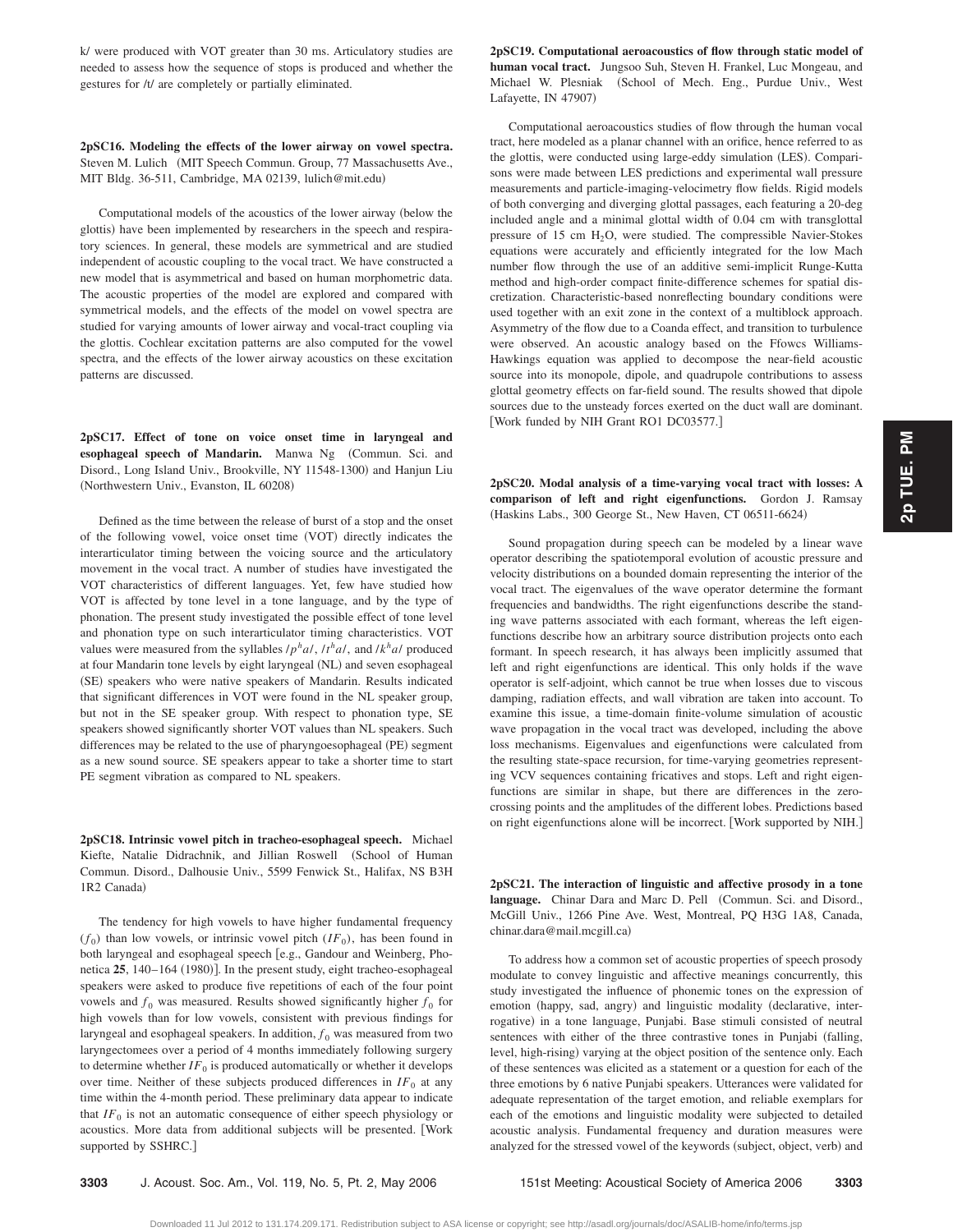the whole utterance for each of the tokens. Results demonstrated ways that the acoustic correlates of tone at the word level interact with that of the intonation and emotion at the sentence level, which were further compared with previous results on the effect of focus on intonation and emotional prosody [M. D. Pell, J. Acoust. Soc. Am. 109, 1668–1680 (2001)].

**2pSC22. The scope of effect of prosodic boundaries in articulation.** Jelena Krivokapic (Dept. of Linguist., USC, 3601 Watt Way, GFS 301, Los Angeles, CA 90089-1693)

An articulatory study of the scope of prosodic boundary effects across boundaries of varying strengths is presented. Sentences in each of three prosodic conditions contain the following string: C1VC2VC3#VC4VC5VC6, where C is an alveolar consonant, V is a vowel, and # is a prosodic boundary. The boundaries are of three degrees of strength. Using articulator movement-tracking data (EMA) for the tongue tip articulator, consonant constriction formation and release duration, acceleration duration, and spatial magnitude are measured. Leftward and rightward temporal effects of the boundary on the consonants are investigated. Based on earlier studies (e.g. Cambier-Langeveld, Linguistics in the Netherlands, 13–24, 1997; Shattuck-Hufnagel and Turk, Proceedings 16<sup>th</sup> International congress on Acoustics and 135<sup>th</sup> Meeting Acoustical Society of America, 1235–1236, 1998; Berkovits, J. of Phonetics 21, 479–489, 1993) and predictions of the prosodic gestural model (Byrd and Saltzman, J. of Phonetics, 31, 149-180, 2003), it is expected that (1) the amount of articulatory lengthening will increase with boundary strength and (2) the degree of lengthening will decrease with distance from the boundary. Three subjects participated. The results show that at the boundary, gestures have longer constriction and acceleration durations, and the effect of the boundary increases with boundary strength, distinguishing up to three levels of boundary strength. The effect is local and diminishes with distance from the boundary. These results support the initial hypotheses. Work supported by NIH.

**2pSC23. Acoustic and fiberscopic studies of the voice characteristics of school teachers under vocal abuse conditions with the loud voices** of children. Noriko Kobayashi (School of Allied Health Sci., Kitsato Univ., 1-15-1 Kitasato, Sagamihara 228-8555 Japan, noriko@ahs.kitasato-u.ac.jp, Takashi Masaki, and Koichiro Nishiyama (Kitasato Univ, Sagamihara 228-8555, Japan)

It has been known that the incidence of vocal pathology was high in school teachers as they had to use a great amount of voice and loud phonation in noisy school settings with the children's loud voices. A proper vocal hygiene program and voice therapy are effective treatments for these cases. The final goal of the treatment should be to obtain the skills to use effective and healthy phonation even in noisy environments. In our study, three school teachers with vocal nodules, three speech therapists who were trained to produce nonconstricted voice even in noisy environments, and ten college students with no laryngeal pathology (control group) spoke eight sentences with one target word in two environments: a quiet environment and one with meaningful multi-talker babble (MMB). Acoustic analyses and fiberscopic examination revealed higher sound pressure and F0 levels and laryngeal constriction in MMB for the teachers before therapy and the normal talkers, but two speech therapists kept similar F0 levels and laryngeal conditions in both environments. After voice therapy, teachers produced less constricted voice under noise. These results suggested the efficacy of voice therapy with MMB for teachers to obtain effective and healthy voice in their noisy work environments.

**2pSC24. Realizing question intonation in Mandarin with neutral tone.** Fang Liu (Dept. of Linguist., Univ. of Chicago, 1010 E. 59th St., Chicago, IL 60637, liufang@uchicago.edu) and Yi Xu (Univ. College London, London, NW1 2HE, UK-

Previous research has found that postfocus pitch range is lowered in Mandarin even in questions, although the amount of lowering is smaller than in statements. This study investigates whether postfocus pitch range is raised in questions where the postfocus words carry the neutral tone, which, being conventionally considered targetless, may be better suited for manifesting intonation. Eight native speakers of Mandarin each produced 80 statements and 80 questions. The sentences ended either with a sequence of 5 neutral tones or with 3 neutral tones followed by 2 high tones. The sentences had two alternative focus locations, one on the full tone (high, rising, low, or falling) immediately preceding the neutral tone sequence, and the other on the low tone before the full tone. Results show that (1) postfocus lowering occurred in the neutral-tone-final sentences in both statements and questions, just as in the full-tone-final sentences, and (2) sentence-final neutral tone had falling F0 even in questions, thus contrasting with sentence-final high tone, which had rising F0 in questions. The findings are interpreted as indication that the neutral tone, being associated with weak articulatory effort, is not as effective as full tones in realizing the statement/question contrast.

**2pSC25. Acoustic and articulatory correlates of contrastive focus.** Melanie Thibeault, Lucie Menard, Annie Leclerc, Anthony Calabrino Laboratoire de phonetique, UQAM, Case postale 8888, succursale Ctr. ville, Montreal QC, Canada, H3C 3P8, thibeault.melanie.2@courrier.uqam.ca), and Annie Brasseur (UQAM, Montreal QC, Canada, H3C 3P8)

This paper aims at examining production of French speakers in marking focus-induced prominence at the articulatory and acoustic levels. The corpus consisted of CVC syllables, where C corresponds to one of the stops /p t k/ and V is one of the vowels /i a u/. Target words were embedded in carrier sentences elicited in two prosodic conditions: neutral (unfocused) and under contrastive focus. Four adult speakers (all native speakers of French) pronounced ten repetitions of each sequence. The audio signal and tongue shapes were recorded using a digital camera and a SONOSITE 180 ultrasound. Formant frequencies, rms values, duration, and tongue contours corresponding to each vowel were extracted. Analyses show that prosodic context has a significant effect on acoustic and articulatory data for all vowels, increasing F1 and F2 under contrastive focus, compared to the neutral context. However, this stable acoustic pattern is achieved by various articulatory strategies across subjects. For example, 2 subjects produced /u/ under focus with a lower tongue body than in the neutral context, whereas the remaining 2 subjects had a higher tongue body in focused syllables. Results are compared to previous studies on articulatory and acoustic correlates of prosodic structure in French and English.

**2pSC26. Rhythm in English clear speech.** Rajka Smiljanic, Josh Viau, and Ann Bradlow Linguist., Northwestern Univ., 2016 Sheridan Rd., Evanston, IL 60208, rajka@northwestern.edu)

This study investigates the effect of hyperarticulated, intelligibilityenhancing clear speech on English speech rhythm. Ramus et al. [Ramus et al., "Correlates of linguistic rhythm in the speech signal," Cognition 72, 265–292 (1999)] showed that temporal properties of a speech signal such as the percentage of vocalic intervals  $(\%V)$  and variability of consonantal and vocalic intervals (C, V) can be related to phonological properties such as presence/absence of unstressed vowel reduction and syllable structure complexity, and are consequently quite successful at grouping languages into the traditional rhythmic classes (stress-, syllable-, and mora-timed). Here, we explore whether/how clear speech affects stresstimed characteristics of English sentences in terms of these measures. Results revealed that the proportion of vocalic intervals  $(\%V)$  within sentences remained stable across speaking styles, i.e., consonants and vowels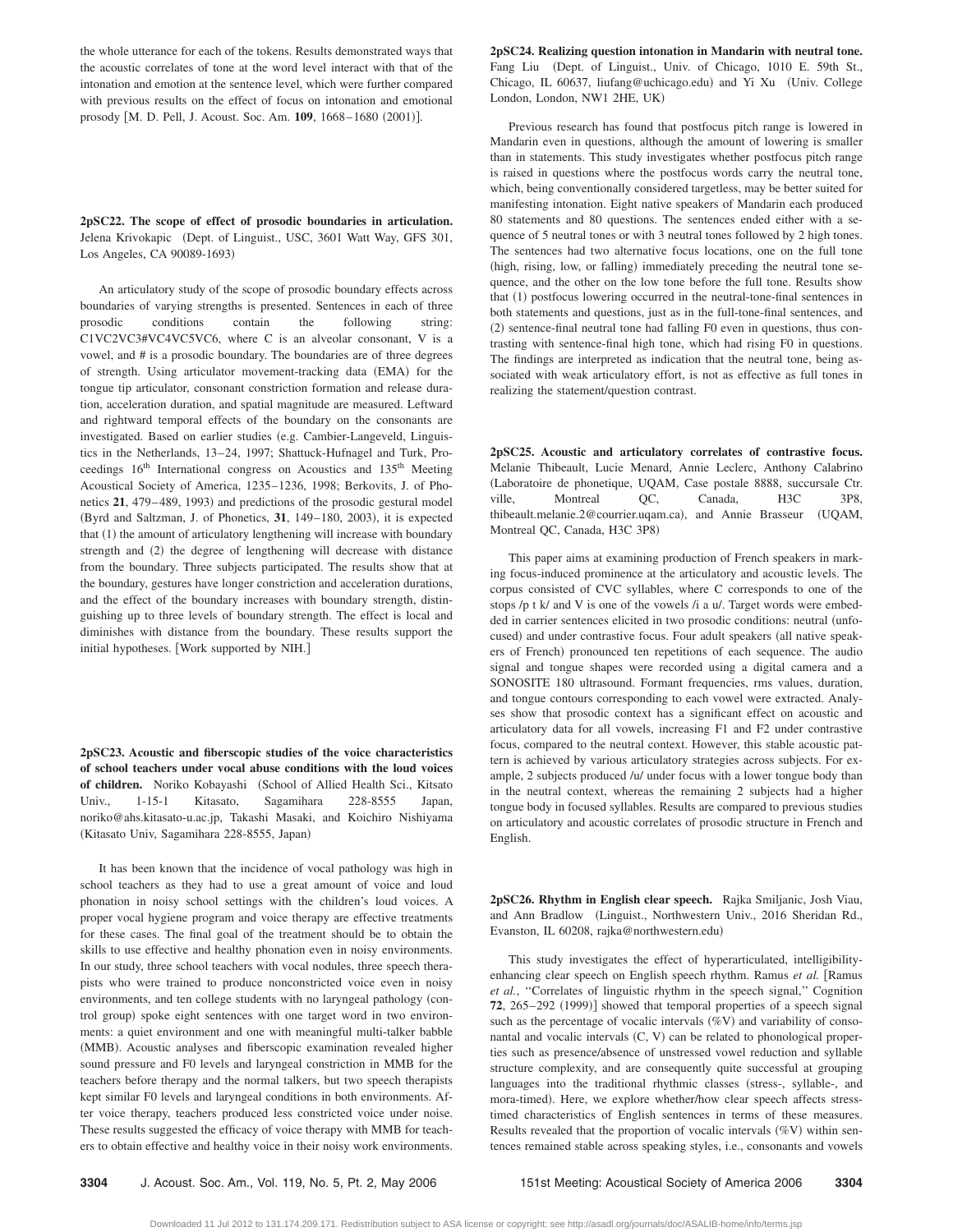were lengthened equally in clear speech. However, variability of both vocalic and consonantal intervals (V, C) was higher in clear than in conversational speech. The increase in V and C was achieved primarily through insertion/strengthening of short vocalic and consonantal segments that were dropped or coarticulated with surrounding sounds in conversational speech, making word and syllable boundaries more salient. These results suggest that increased intelligibility of clear speech can in part be attributed to prosodic structure enhancement by means of enhanced syllable and word boundaries demarcation.

**2pSC27. Sensitivity of Mandarin speech to loudness-shifted voice feedback perturbation.** Hanjun Liu, Qianru Zhang, Charles R. Larson (Northwestern Univ., 2240 Campus Dr., Evanston, IL 60208), and Yi Xu Univ. College London, London, NW1 2HE, UK-

Recent studies have demonstrated that loudness-shifted voice auditory feedback leads to compensatory adjustments in voice amplitude during production of vowels. In this study we asked the question of whether Mandarin-speaking subjects would respond to loudness-shifted voice feedback during speech. Twenty-two native-speaking subjects with normal hearing and neurological background served as subjects. They said the Mandarin phrase ba ma, with the high tone on both syllables, as answers to three randomized prerecorded questions. The questions induced focus on the first or the second syllable, or on both syllables. During each production a  $\pm 3$  dB, 200- or 400-ms perturbation in voice feedback was presented 250 ms following voice onset. Randomized control trials were intermixed with test trials. Digitized voice records were converted to an rms trace representing voice amplitude. Traces were aligned with stimulus onset for event-related averaging. Results demonstrated that subjects responded to the loudness perturbation with compensatory adjustments in voice amplitude. The data extend recent findings indicating that voice feedback is used to help control amplitude during speech. This work was supported by NIH Grant No. DC006243-01A1.]

**2pSC28. Gradient alternations and gradient attraction.** Katherine Crosswhite (Dept. of Linguist., Rice Univ., 6100 Main St., Houston, TX 77005, crosswhi@rice.edu-

Many phonological alternations have been shown to be sensitive to lexical "gradient attraction," defined by Burzio ["Surface-to-surface morphology: When your representations turn into constrainsts,'' Rutgers Optimality Archive #341-0999 (http://roa.rutgers.edu) (1998)] as follows: (A) The overall structure of a word W in both phonological and semantic components) is influenced by that of other words in the lexicon to which W is independently similar, and which are thought of as ''attractors'' of W. (B) Attraction is stronger where independent similarity is greater. Since most strong attractors will be morphologically related to W, this results in a limitation on phonological alternations that would produce allomorphy. So far, gradient attraction has been studied for categorical alternations, such as stress placement in English (cf. compArable versus cOmparable). However, many alternations previously believed to be categorical are in fact gradient [as reviewed in, e.g., Port and Leary, "Against formal phonology," Language 81, 927-964 (2005)]. This study documents the influence of lexical attraction on two gradient phenomena of English: polysyllabic shortening and flapping. Attractor strength was varied in two manners. First, each base used in the study was paired with both derivational and inflectional derivatives (i.e., rose-roses-rosy for polysyllabic shortening, and wait-waiting-waiter for flapping), and second by analyzing the effect of between-item variation in semantic relatedness for the derivationally related forms (cf. ice-icy versus nose-nosy).

**2pSC29. Resonance tuning in soprano singing and vocal tract shaping: Comparison of sung and spoken vowels.** Shrikanth Narayanan, Erik Bresch USC Viterbi School of Eng., 3710 S. McClintock Ave, RTH 320, Los Angeles, CA 90089, shri@sipi.usc.edu), Stephen Tobin, Dani Byrd, Krishna Nayak, and Jon Nielsen (USC, Los Angeles, CA 90089)

Singing at high pitches by sopranos involves complex orchestration of vocal-fold mechanisms and vocal-tract shaping. A specific phenomenon is the tuning of vocal-tract resonances to the fundamental at high pitches. Measurement of vocal-tract resonances has shown that this is particularly true for the first resonance [Joliveau et al. (2004)]. Higher resonances show some increase in their values perhaps reflecting incidental effects rather than active tuning. We investigate vocal-tract shaping in soprano singing using a real-time MRI technique [Narayanan et al. (2004)] with synchronized noise-cancelled audio recording. A professionally trained Western-classical singer spoke and sang the vowels /a, i, u, o, e/ preceded by the consonant /l/ over an ascending scale (from B-flat below middle C, rising two octaves). Acoustic analysis shows clear evidence of F1 tuning to F0 in the higher-octave singing of the vowels. The vocal-tract shape was distinctly different at the higher pitches compared to vowels spoken at normal pitch and those sung at the lower octave, with fairly large oral and pharyngeal cavities, created by a highly bunched and retracted tongue, and a raised larynx. At the highest pitch, the vocal-tract shape differences between the vowels are considerably lessened, although some vestigial canonical tongue shapes appear to remain. Work supported by NIH, USC Annenberg Center.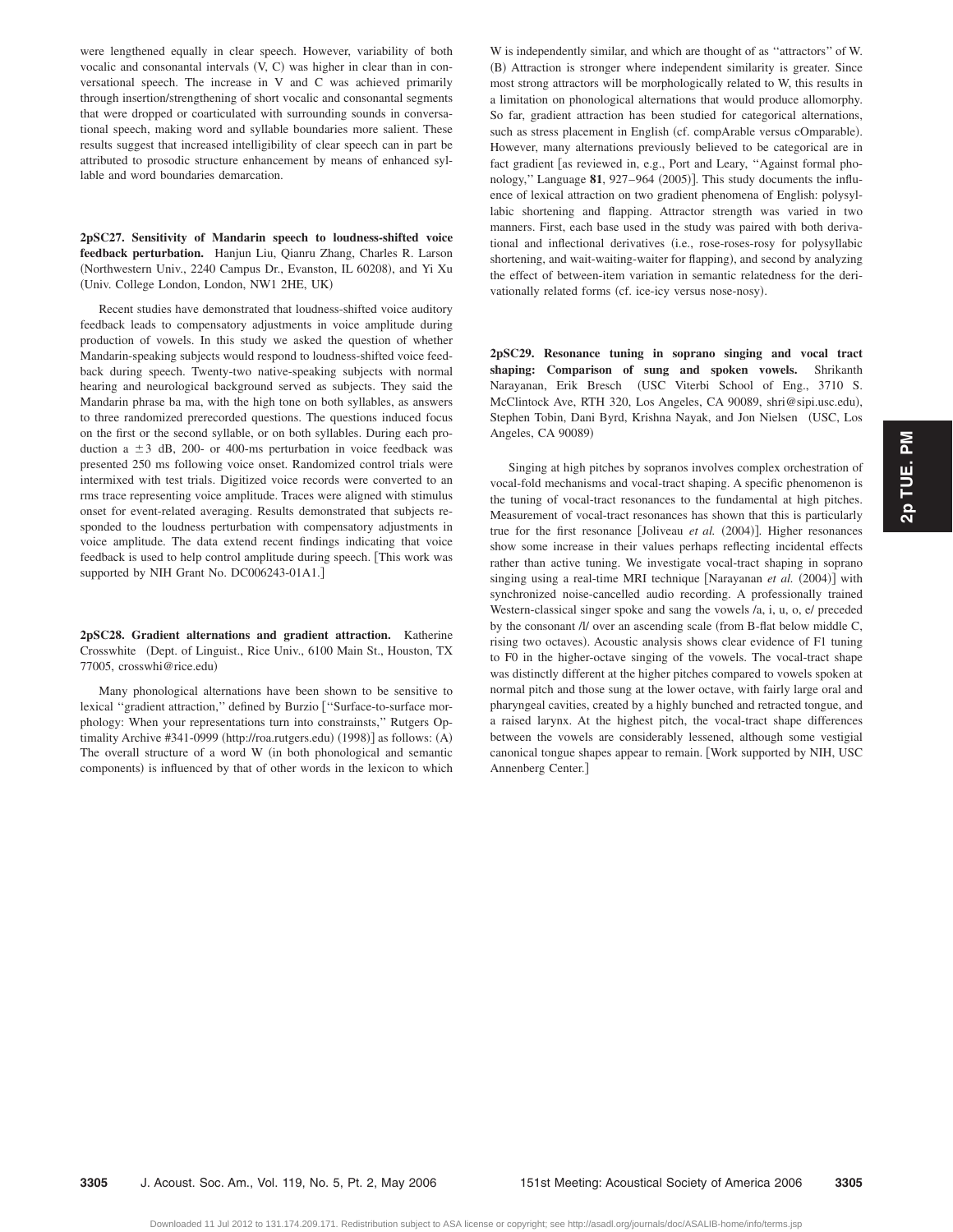# **Session 2pSP**

# **Signal Processing in Acoustics: Topics in Seismic Signal Processing**

Alan W. Meyer, Cochair *665 Dunhill Dr., Danville, CA 94506*

Max Deffenbaugh, Cochair *Exxon Mobile Research and Engineering Co., 1545 Route 22 East, Annandale, NJ 08801*

# **Chair's Introduction—1:00**

# *Invited Papers*

#### **1:05**

**2pSP1. Short-term non-poissonian temporal clustering of magnitude 4¿ earthquakes in california and western nevada.** John E. Ebel (Weston Observatory, Boston College, 381 Concord Rd., Weston, MA 02493, ebel@bc.edu), Daniel W. Chambers, Alan L. Kafka, and Jenny A. Baglivo (Boston College, Chestnut Hill, MA 02467)

The M4 mainshocks throughout California and western Nevada from 1932 to 2004 show non-Poissonian temporal clustering over time periods of a few days. The short-term clustering is independent of the distance between earthquake epicenters. It implies that some of the M4 + mainshocks are mutually triggered by some unknown regional cause. In southern California, more short-term clustering is found for M4 earthquakes east of the San Andreas Fault. In central California, most M4 mainshocks at Long Valley, CA have occurred within 10 days of M4+ mainshocks around the San Francisco Bay area. The clustering implies predictable behavior in the occurrences of M4 + mainshocks. We propose a hidden Markov model (HMM) as an earthquake forecast method for the region. Our HMM assumes a hidden sequence of interevent time states associated with observations of earthquake occurrences (times, locations, and magnitudes) with transition probabilities between states determined with the Baum-Welch algorithm and the past earthquake data. Given the seismic history up to the latest earthquake, the probability of another earthquake within the next few days is estimated. Tests of our HMM with two, three, and four temporal states show some modest success. We plan to extend the model to forecast magnitude and spatial parameters.

#### **1:25**

**2pSP2. Trends in detection in earthquake seismology.** David B. Harris Lawrence Livermore Natl. Lab., P.O. Box 808 L-205, Livermore, CA 94551, harris2@llnl.gov)

Detection methods in earthquake seismology have been dominated in the past by simple energy detectors, often combined with array processing (beamforming) to detect at lower thresholds. Increasingly, correlation detectors now are being employed to exploit the additional gain possible with coherent detection methods. Coherent detection of transient seismic signals is complicated by the fact that earthquake signals generally cannot be predicted with certainty in advance, except for those cases where observations of previous events are available. One approach to solving this problem is to employ subspace detectors that allow variation in the correlation template to match the range of signals anticipated from a specific source region. Subspace templates have been produced empirically from past observations of repeating sources. The current challenge is to compute the templates in areas without past event observations. One approach to doing so calculates the target signal space by forward simulation through many earth realizations drawn from a stochastic earth model. In this talk, we present the results of empirical subspace detection with arrays of sensors combining array gain with coherent matched-signal gain) and discuss preliminary results from the use of computed subspaces. [This work was performed under the auspices of the U.S. Department of Energy by the University of California, Lawrence Livermore National Laboratory under Contract No. W-7405-Eng-48.

#### **1:45**

# **2pSP3. Electromagnetic-to-seismic conversion: A new direct hydrocarbon indicator.** A. H. Thompson Retired, 13602 Peachwood Ct., Houston TX 77077)

In electroseismic (ES) exploration, electromagnetic (EM) energy converts to seismic energy at depth in the Earth. The amplitude of the converted seismic wave is large at porous, permeable, resistive bodies such as hydrocarbon reservoirs. ES is the only known exploration tool that, applied from the surface of the Earth, may discriminate between water, gas, and oil in the pores of reservoir rock. ES measures rock electrical properties with seismic resolution. The seismic conversion may be linear, at the same frequency as the EM stimulus. Electrokinetic effects, involving the relative motion of the rock solids and fluids, describe linear ES well. Nonlinear conversion may create all harmonics of the EM stimulus. Conventional descriptions of ES and SE conversion do not account for nonlinear conversions. New models, that couple EM and seismic energies through modulation of electrochemical potentials in the Earth, do explain the observations. ES field tests detected the hydrocarbon-sensitive, linear response to 1000 m and the nonlinear response to 1500 m deep. The results suggest that greater depth penetration, to 7000 m, is feasible.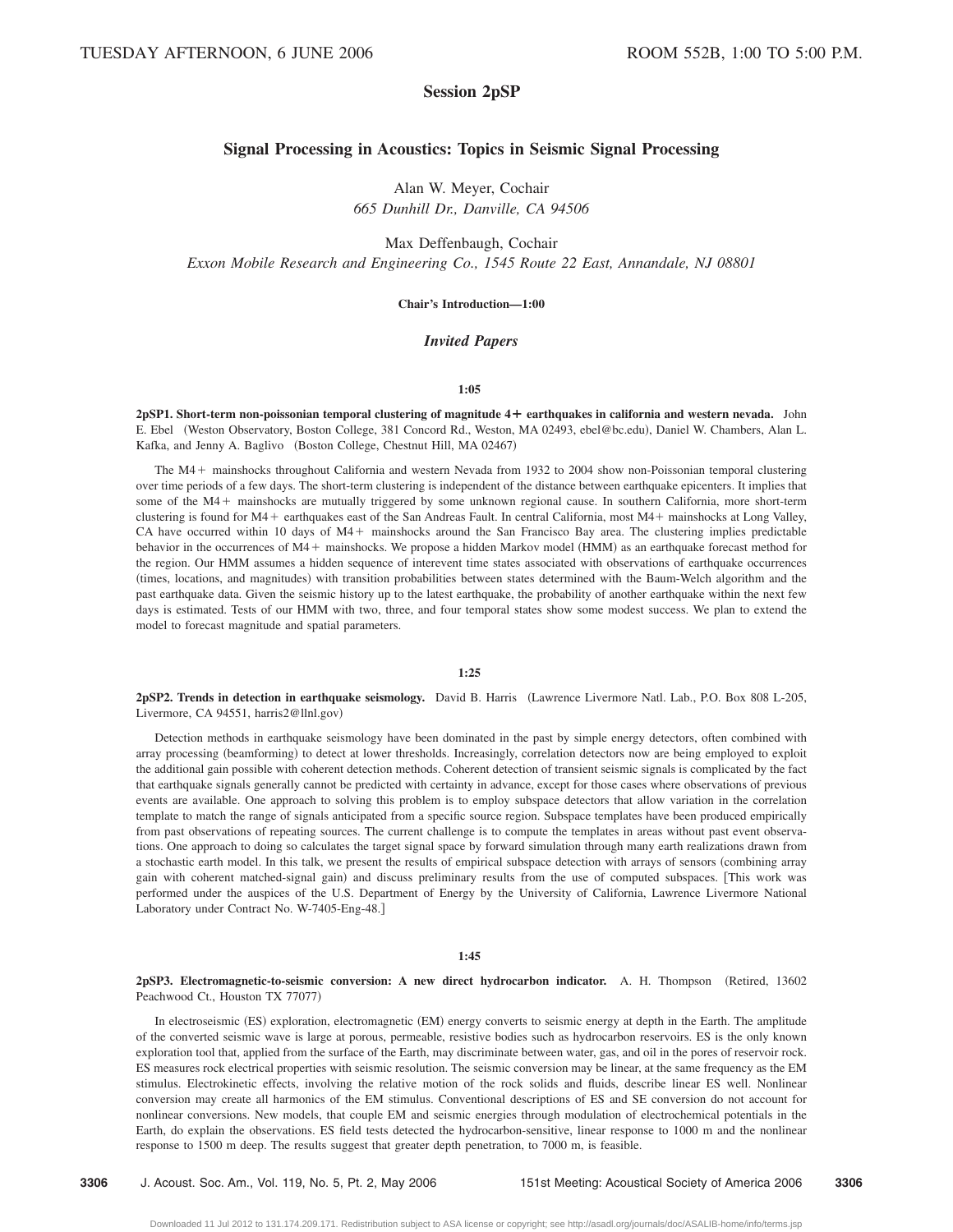**2pSP4. Waveform design for electroseismic exploration.** Scott C. Hornbostel, Arthur H. Thompson, and Warren S. Ross ExxonMobil Upstream Res. Co., P.O. Box 2189, Houston, TX 77252-2189, scott.c.hornbostel@exxonmobil.com-

Electroseismic (ES) exploration remotely identifies the presence of hydrocarbons using the conversion of electromagnetic energy to seismic energy. These conversions are relatively larger in a porous, permeable resistive body (such as an oil or gas reservoir) when compared with background conversions. Typical ES signals, however, may be several orders of magnitude below the expected ambient noise levels, thus requiring repetitions of long source sequences. In addition, the ES signals may vary linearly or nonlinearly with the input current. Two classes of coded waveforms are presented for the detection of these linear and nonlinear conversions. The linear conversions are detected using a Golay sequence pair with side lobes that cancel when the correlated pair is summed. A set of pseudo-random binary sequences (PRBSs) can be modified to detect a nonlinear squared response with minimal side lobes while removing undesired linear conversions. These source waveforms are implemented in the power waveform synthesizer (PWS) that is capable of switching three-phase power to create the specified waveforms. The PWS is an important part of the overall electroseismic exploration system that includes source electrodes, pickup-free receivers, and acquisition and processing features aimed at effective detection of small ES signals.

# *Contributed Papers*

#### **2:25**

**2pSP5. Small-scale geophysics inversion using surface wave extracted from noise cross correlation.** Pierre Gouedard, Philippe Roux, and Michel Campillo LGIT—BP 53—38041 Grenoble cedex 9, France, pierre.gouedard@ujf-grenoble.fr-

Green's functions between receivers can be retrieved from the correlation of ambient noise or with an appropriate distribution of sources. We demonstrate this principle in geophysics at small scales. We used a 22.5 m-long line of 16 geophones and recorded noise signals in the bandwidth of 5 to 150 Hz. Noise was generated by human steps for a 10-min walk in the alignment of the geophones line (5 min on each side). The correlations of the records gave us the Green's functions associated with each pair of geophones, which exhibit two Rayleigh modes. We applied a frequency wave number transformation to separate those two modes and we measured the dispersion curve of each mode. We used these dispersion curves to perform an inversion and obtain the 1D velocity profile of the near surface (about 10 m deep).

**2pSP6. Passive correlation imaging of a buried scatterer.** Oleg I. Lobkis, Eric Larose, and Richard L. Weaver (Dept. of Theoretical and Appl. Mech., Univ. of Illinois, 104 S. Wright St., Urbana, IL 61801)

**2:40**

Waveforms obtained by correlation of diffuse fields are now widely used to estimate times of flight and ballistic Green's functions. Theory, however, predicts that such passively obtained waveforms should equal the full Green's function of a medium, and thereby convey information on the details of a structure and the presence of isolated scatterers. Here, we investigate diffuse field correlations in a reverberant elastic body and demonstrate that their shear and Rayleigh waves allow to image internal and surface features. Resolution in the resulting images is comparable to standard echographic and seismic images. The experimental setup is analogous to a real seismic experiment.

# **2:55–3:10 Break**

# *Invited Papers*

#### **3:10**

**2pSP7. Anisotropic seismic waves in systems with fluid-saturated fractures.** James Berryman Lawrence Livermore Natl. Lab., P.O. Box 808 L-200, Livermore, CA 94551-9900, berryman1@llnl.gov)

The seismic wave speeds observed in exploration reflection surveys of oil and/or gas reservoirs may be dominated by the elastic properties in the dry state of very flat cracks or fractures, containing relatively little porosity. In contrast, the majority of work on effective medium theories (both estimates and bounds) has concentrated on systems whose elastic behavior depends on the volume fractions of the fluid constituents. Although a considerable amount of work has already been done in this area, there remain controversies regarding the use of the differential and self-consistent schemes for property estimation in these systems, and these controversies are known and well documented. When the reservoirs contain vertical fractures, these systems exhibit anisotropic seismic wave speeds. Methods are known that permit relatively simple calculation of these anisotropic properties from theoretical estimates made on randomly isotropic systems of fractures. When these methods are appropriately combined with weak anisotropy approximations associated with the Thomsen seismic-wave parameters, it is possible (at least in principle) to estimate fracture orientations and densities. The relationships between these forward and inverse problems will be treated and discussed with special emphasis on the question of uniqueness of the resulting interpretations.

#### **3:30**

**2pSP8. Finite-frequency seismic tomography.** Yang Shen Grad. School of Oceanogr., Univ. of Rhode Island, Narragansett, RI 02882)

The use of 3-D sensitivity kernels in tomographic inversions has received much attention in the seismological community. Conventional tomographic studies are based on ray theory, which assumes that the arrival time of a body wave depends only on the velocity along the ray path between the source and receiver. Observed seismic waves are finite frequency signals, and their travel times are sensitive to a 3-D volume around the geometrical ray and subjected to wavefront healing, scattering, and other diffractive effects. As a result, seismic waves passing through velocity heterogeneities with dimensions smaller than the width of the Fresnel zone undergo significant wave-front healing, which results in reduced travel-time shifts compared to the values predicted by ray theory. 3-D sensitivity kernels take into account the effects of wave diffraction and scattering. This presentation will provide a brief review of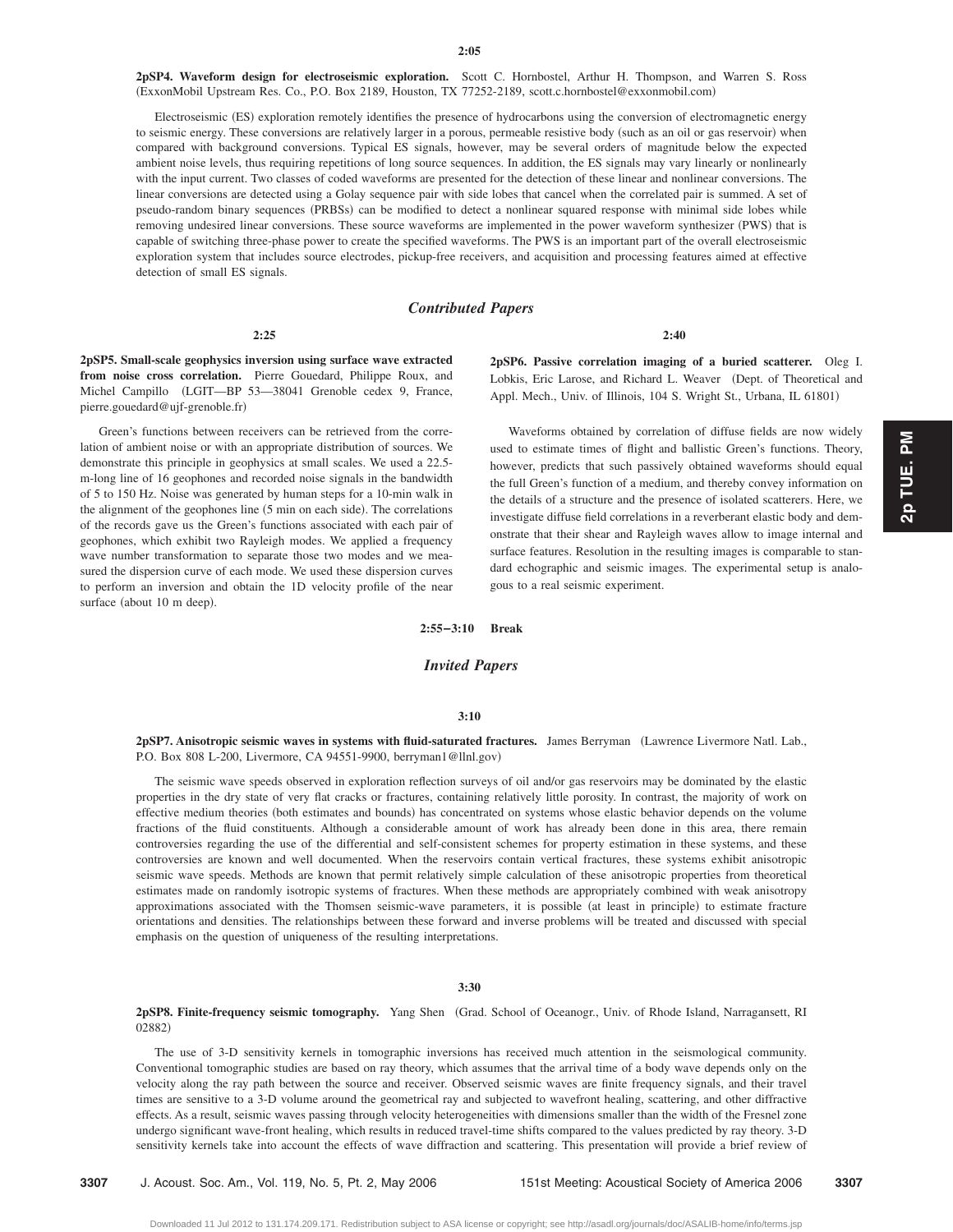finite-frequency tomography, which is in a stage of rapid development. With the advancement of computer technology, it has become increasingly practical to construct 3D sensitivity kernels based on 3D reference models using full waveform simulations. This holds the promise of a new level of the integration and joint interpretation of finite-frequency waves propagating in complex media.

#### **3:50**

**2pSP9. High-resolution imaging of fault zone structures.** Zhigang Peng and Yehuda Ben-Zion Dept. of Earth and Space Sci., Univ. of California, 595 Charles E. Young Dr. East, Los Angeles, CA 90095, zpeng@ess.ucla.edu-

Damaged fault zone (FZ) rocks with high crack density are expected to produce several indicative wave propagation signals. These include scattering, anisotropy, nonlinearity, and FZ guided head and trapped waves. These signals can be used to obtain highresolution imaging of the FZ structures and to track possible temporal evolution of FZ properties. Results associated with systematic analysis of such signals recorded at several large strike-slip FZs can be summarized as follows: The observed FZ trapped waves are generated by relatively shallow structures that extend only over the top  $\sim$  3  $-$  -4km of the crust. The shallow trapping structure in the North Anatolian fault (NAF) is surrounded by broader anisotropic and scattering zones that are also confined primarily to the top 3 km. Systematic analyses of anisotropy and scattering around the NAF do not show precursory temporal evolution of properties. However, the scattering results show clear co-seismic changes and post-seismic logarithmic recovery. These effects are likely to reflect mostly changes in properties of the shallow crust in response to strong shakings of nearby major earthquakes. Analyses of FZ head waves along the San Andreas Fault point to the existence of material interfaces that extend to the bottom of the seismogenic zone.

## **4:10**

# **2pSP10. Multichannel inversion of scattered teleseismic waves for migration imaging and separation of noise.** Stephane Rondenay and Xander Campman (MIT, 77 Massachusetts Ave., 54-512, Cambridge, MA 02109, rondenay@mit.edu)

In recent years, a substantial increase in the availability and fidelity of broadband seismographs has led to new opportunities for multichannel processing of scattered teleseismic body waves, allowing for high-resolution imaging of subsurface structure. Here, we discuss the theoretical foundation and the implementation of such a technique. The problem is posed for forward- and back-scattered wave fields generated at discontinuities in a 2-D isotropic medium, with the backprojection operator cast as a generalized radon transform (GRT). The approach allows for the treatment of incident plane waves from arbitrary backazimuths, and recovers estimates of perturbations in material property (P and S wave velocities) about a smoothly varying reference model. In its current implementation, the method can be applied to low-pass filtered data (0.3-Hz cutoff) for imaging structure in the lower crust and lithospheric mantle. Examples from the Cascadia and Alaska subduction zones are shown. Ongoing work is being conducted to render the method applicable to higher frequency data by identifying and canceling noise generated by near-surface scatterers (e.g., mountains, sedimentary basins).

## *Contributed Papers*

**4:30**

**2pSP11. Multichannel near-array corrections for short-period** teleseismic data. Xander Campman and Stephane Rondenay (Earth Resources Lab., Massachusetts Inst. of Technol., 42 Carleton St., Cambridge, MA 02142, xander@erl.mit.edu-

The increased availability of data from broadband and short-period seismometer arrays has stimulated the development of multichannel highresolution imaging algorithms for scattered teleseismic waves. One of the main factors limiting the resolution of teleseismic images is the interference from unwanted phases at higher frequencies  $(0.3-1.5 \text{ Hz})$ . These unwanted phases are generally associated to scattering at near-surface features. We describe initial results from a multichannel inversion-based method designed to suppress scattered waves from surface topography. Such an approach is possible because the dense spatial sampling of shortperiod arrays allows us to sample these phases well enough to characterize them. Using a subset of the data, we first estimate a model for the distribution of near-surface scatterers. Next, we predict scattered waves in the entire data set using this scatterer distribution model. Both the inversion and prediction steps are based on an integral representation of the scattered-wave field which takes into account the near-field character of body-to-surface wave scattering. Finally, we subtract the predicted scattered waves from the entire data set. Data from the LARSE93 experiment are used to illustrate and validate the present algorithm.

**2pSP12. An earthquake detection, identification, and location system for the northeastern U.S. Based on the wavelet transform.** John E. Ebel Weston Observatory, Boston College, 381 Concord Rd., Weston, MA 02493)

**4:45**

In order to optimize the ability of the New England Seismic Network (NESN) to detect all local earthquakes to the smallest possible magnitude, Weston Observatory of Boston College has developed an automated event detection and identification system based on the wavelet transform. This software system performs a wavelet transform on the data from each station being received and uses the time, frequency content, and energy of the first arrival, the highest energy arrival, and the end of the detection to compute the Bayesian probability that the detection was a distant earthquake (teleseism), regional earthquake, local earthquake, quarry blast, Rg wave from a quarry blast, or transient noise. At each station, these measured parameters are used to estimate the origin time, epicentral distance, and magnitude for each detection. The systems attempts to associate the detections from different stations that have a common event identification as a teleseism, regional/local earthquake, or quarry blast. If three or more stations associate, an automatic event location and magnitude (if a regional or local earthquake) are computed. This wavelet-transform detector and identifier has greatly increased the sensitivity of detecting and locating small earthquakes and quarry blasts in the New England region.

**3308** J. Acoust. Soc. Am., Vol. 119, No. 5, Pt. 2, May 2006 151st Meeting: Acoustical Society of America 2006 **3308**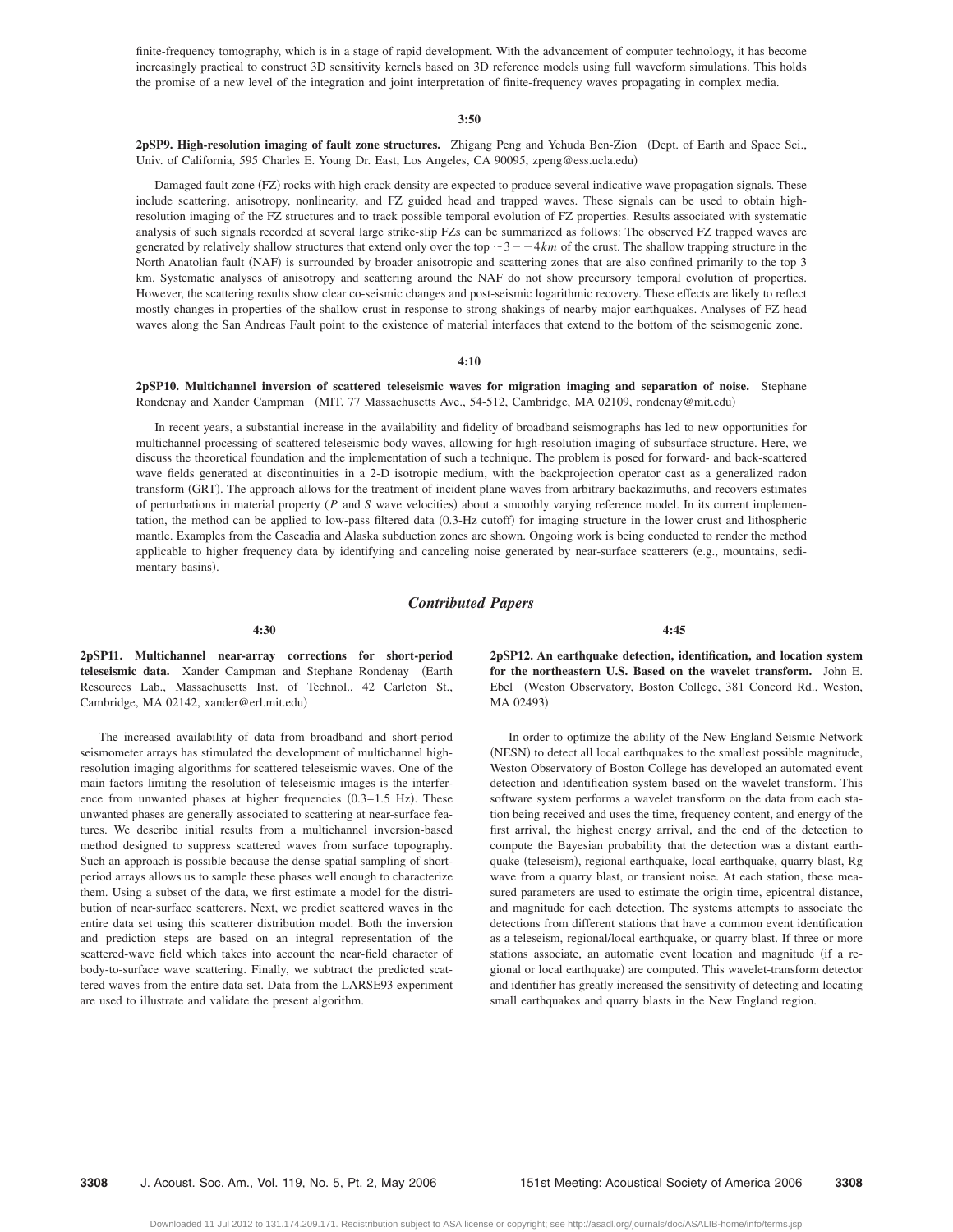# **Session 2pUW**

# **Underwater Acoustics: Scattering of Sound at the Sea Surface**

Duncan P. Williams, Chair

*DSTL, Physical Sciences, Winfrith Technology Centre, Dorchester, DT2 8WX, UK*

**Chair's Introduction—1:00**

# *Invited Papers*

# **1:05**

**2pUW1. Measurements and modeling of low-frequency air-sea-interface scattering.** Roger C. Gauss, Joseph M. Fialkowski, and Daniel Wurmser (Naval Res. Lab., Code 7144, Washington, DC 20375-5350)

The acoustic scattering response of the undersea air-sea interface can be quite sensitive to ocean surface conditions, scattering geometry, and acoustic frequency. This paper presents both measurements and modeling of low-frequency (<1500 Hz) scattering strength. The modeling is based on a small slope approximation (SSA) that accounts for directional surface-wave roughness spectra with low-wave-number cutoffs. To provide an operationally useful predictive tool, a set of surface-wave spectral parameters (strength, exponent, and peak) are determined by nonlinear, multi-parameter fits to broadband, vertically bistatic surface backscattering strength data, leading to a semi-empirical bistatic model environmentally parameterized solely by the wind speed. The same SSA theory is also used to estimate the coherent-reflection loss given the frequency, angle, and wind speed. These broadband models are then used to explore the dependence of both incoherent and coherent sea-surface scattering on frequency, angle, and wind speed. Work supported by ONR and PEO C4I & Space (PMW-180).]

### **1:25**

**2pUW2. How significant is the wave height of a moving surface on low-frequency propagation?** Duncan P. Williams (Dstl. Winfrith, Winfrith Technol. Ctr., Rm. N11 Bldg. A32, Dorchester DT2 8WX, UK-

The ocean can carry low-frequency acoustic waves to surprisingly long range, but the ocean is ever changing and acoustic propagation is rarely unaffected by its interaction with the moving sea surface. The clarity of low-frequency acoustic communications at long range can be corrupted by this interaction. This is unsatisfactory for reliable communication and it is necessary to explain the effects introduced by the nature of the sea-surface scattering. This paper looks at the relationship between the power spectra of the received surface scattered signal and the sea surface. The surface can be conveniently characterized by its swell and wind-sea parts that can, in turn, be expressed as a function of their significant wave height and peak frequency. Basic properties of a surface spectral model are reviewed. A new model-based approach to computing the scattering from a moving sea surface is introduced. This approach is based on ray theory and a simple physical model for the response function of the surface. The model is compared with long-range experimental data and then results are shown to illustrate the effects of wave height and peak frequency on simple broadband waveforms.

# **1:45**

2pUW3. Gravity wave focusing in the littoral zone. Grant Deane (Scripps Inst. of Oceanogr., Code 0238, UCSD, La Jolla, CA 93092-0238)

One of the unique environmental factors impacting acoustic propagation in the littoral zone is the presence of shoaling surf. Surface gravity waves act as acoustic mirrors, creating high-intensity cusps and caustics in the reflected sound field. The focal points of sound move through the water column as the gravity waves shoal, and can disrupt the performance of underwater communications systems and impact sonar performance. Analytical and numerical calculations of the focusing properties of shoaling gravity waves are described and used to predict the motion of the focal regions through time. [Work supported by ONR.]

## **2:05**

# **2pUW4. A brief review of modeling in support of bubble-enhanced scattering from the airÕsea interface.** Richard Keiffer (NRL-SSC, Stennis Space Ctr., MS 39529)

By 1995 or so, the long-standing disparity (at low to moderate frequencies) between sea surface (backscatter) reverberation data and interface scattering models was solved by the incorporating a bubble cloud scattering mechanism into reverberation models. At that time (and still today), a comprehensive description of the spatially and temporally varying bubble population was lacking, so critical environmental parameters needed for the bubble cloud scattering models were inferred from the differences in the scattering levels predicted by interface scattering models and measured scattering strengths. This modeling development generally ignored another mechanism through which the bubbles may influence the reverberation: the bubbles will also cause upward refraction near the air/sea interface and this upward refraction may significantly increase the scattering from the air/sea boundary. In this presentation, a brief review of the published modeling supporting the bubble-enhanced interface scattering phenomenon will be presented. Work supported by ONR/NRL.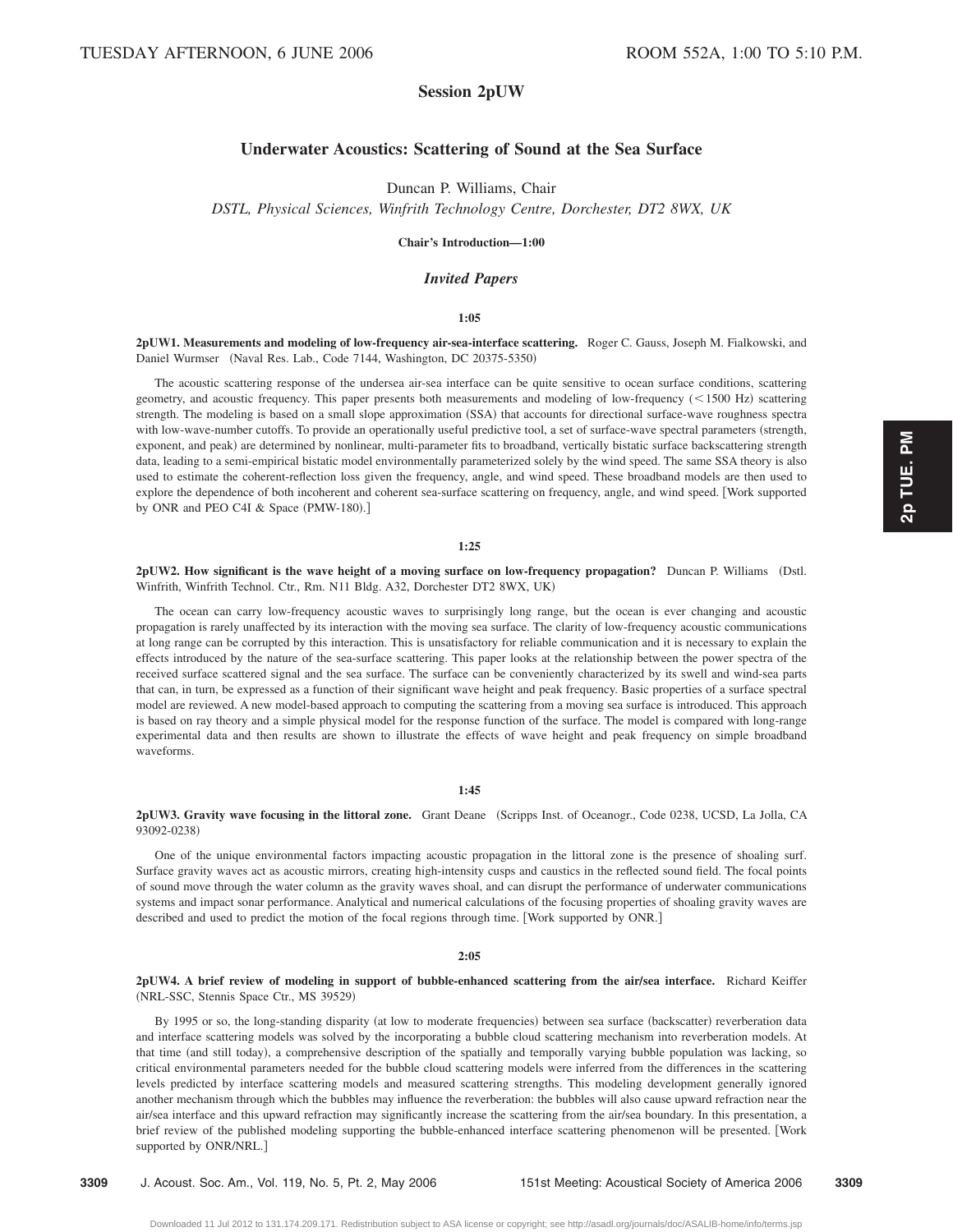## **2pUW5. Wavefront modeling of scattering from surface waves.** Chris Tindle Phys. Dept., Univ. Auckland, Auckland, New Zealand)

The scattering of sound from any particular smooth realization of ocean surface waves can be calculated using wavefront modeling. The method uses ray tracing to locate the wavefronts and stationary phase analysis to determine the phase and amplitude of the sound field. Waveforms due to reflection of short pulses can be found directly and compare well with experimental results. Reflection at a curved surface leads to foci and caustics and the field is determined numerically from Pearcey and Airy functions, respectively. The method uses the time domain and is fast and accurate. Work supported by ONR.

#### **2:45–3:00 Break**

## **3:00**

# **2pUW6. Time domain modeling of acoustic Doppler from 2-D, developing, and swell-contaminated seas displaying a bimodal** azimuthal dependence. Richard Keiffer (NRL-SSC, Stennis Space Ctr., MS 39529)

The typical sea-surface acoustic scattering experiment is often modeled invoking an environment and measurement scenario containing a number of idealizations. Almost universal is the assumption that the rough pressure-release air/sea boundary can be described using a roughness spectrum that belongs to spatially uniform, fully developed seas. Often this roughness spectrum is assumed to have a simple cosine-squared or some other canonical azimuthal dependence. The air/sea boundary is assumed to be an overly homogeneous isospeed ocean and the source and receiver are assumed stationary or in uniform rectilinear motion. Because the data collected at sea and the results from numerical simulations are often compared in order to infer the acoustic attributes of bubbles and bubble clouds, it is important to have a good understanding of the limitations that these common idealizations impose on the data/model comparison. In this paper, a newly developed and tested time domain model for acoustic scattering from moving 2-D surfaces [J. Acoust. Soc. Am. 118(3), 1283-1299 (2005)] is used to examine the implications that wave growth, swell contamination of a bimodal azimuthal dependence, and near-surface upward refraction have on the Doppler of acoustic signals backscattered from the sea surface. Work supported by ONR/NRL.

#### **3:20**

**2pUW7. Modeling of glints due to surface curvature using the virtual source technique.** Ahmad T. Abawi, Michael B. Porter, and Martin Siderius (Heat, Light, and Sound Research, 12730 High Bluff Dr., San Diego, CA 92130)

The virtual source technique, also known as the method of superposition or the auxiliary source technique, has been widely used to model scattering from targets. In this technique the target is replaced by a collection of sources of unknown complex amplitudes. The source amplitudes are calculated by applying the appropriate boundary conditions at the surface of the target. In this paper, the virtual source technique is used to compute scattering from rough surfaces. For sound scattering from the rough ocean surface, this is done by solving the wave equation for a half-space ocean overlaying a bottom and forcing the solution to satisfy the pressure-release boundary condition at a desired surface. The method is applied to study the effect of focusing of energy (glints) due to reflection of sound from a gently sloping, but concave ocean surface for various ocean conditions. Additionally, the method is applied to the study of scattering of waves from an infinite periodic surface.

## *Contributed Papers*

# **3:40**

**2pUW8. High-frequency limit under the Rayleigh hypothesis.** Tanos Elfouhaily and Thomas Hahn Univ. of Miami, RSMAS, 4600 Rickenbacker Cswy., Miami, FL 33149)

The Rayleigh hypothesis (RH) is traditionally invoked to compute the scattering amplitude in rough surface scattering. This hypothesis simplifies the analytic derivation of the scattering problem and has been proven to be accurate for the determination of the Volterra series for the small perturbation method (SPM). The SPM development physically corresponds to the scattering of low-frequency acoustical waves. In this study we focus on the high-frequency limit under the Rayleigh hypothesis (RH). We validate the consistency of the RH with the high-frequency limit to the order invoked in the approximation. This means that the first-order geometrical optics (GO1) is reached even though the Rayleigh hypothesis consists of the summation of solely upward scattered fields.

# **3:55**

**2pUW9. Scattering by surfaces with sub-Bragg structure.** Frank Henyey and Dajun Tang (Appl. Phys. Lab., Univ of Washington, 1013 NE 40th St., Seattle, WA 92105)

The scattering from a rough pressure release surface, where the spectrum of the surface only contains wavelengths considerably shorter than half the acoustic wavelength, is considered. The amplitude of the surface may be larger than that for which perturbation theory would be appropriate. We show that the surface can be replaced by an effective surface containing waves longer than half the acoustic wavelength. This effective surface is close to the envelope of the actual surface; this effective problem is likely to be much easier to solve than the original problem. We investigate the relationship between the problems and adjust parameters of the effective surface, by solving both problems with the integral equation.

# **4:10**

**2pUW10. Finite-difference time-domain simulation of acoustic propagation through a dispersive oceanic bubble cloud.** Guy Norton Naval Res. Lab., Acoust. Div., Stennis Space Ctr., MS 39529, guy.norton@nrlssc.navy.mil-

Accurate modeling of pulse propagation and scattering is a problem in many disciplines. For the case of an acoustic wave propagating in a twodimensional non dispersive medium, a routine second-order in time and space finite-difference-time-domain (FDTD) scheme representation of the linear wave equation can be used to solve for the acoustic pressure. However, when the medium is dispersive, one is required to take into account the frequency-dependent attenuation and phase speed. Until recently, to include the dispersive effects one typically solved the problem in the frequency domain and then Fourier transformed into the time domain. However, by using a theory proposed by Blackstock D. T. Blackstock, J. Acoust. Soc. Am. 77, 2050 (1985)], the linear wave equation has been modified by adding an additional term that takes into account the disper-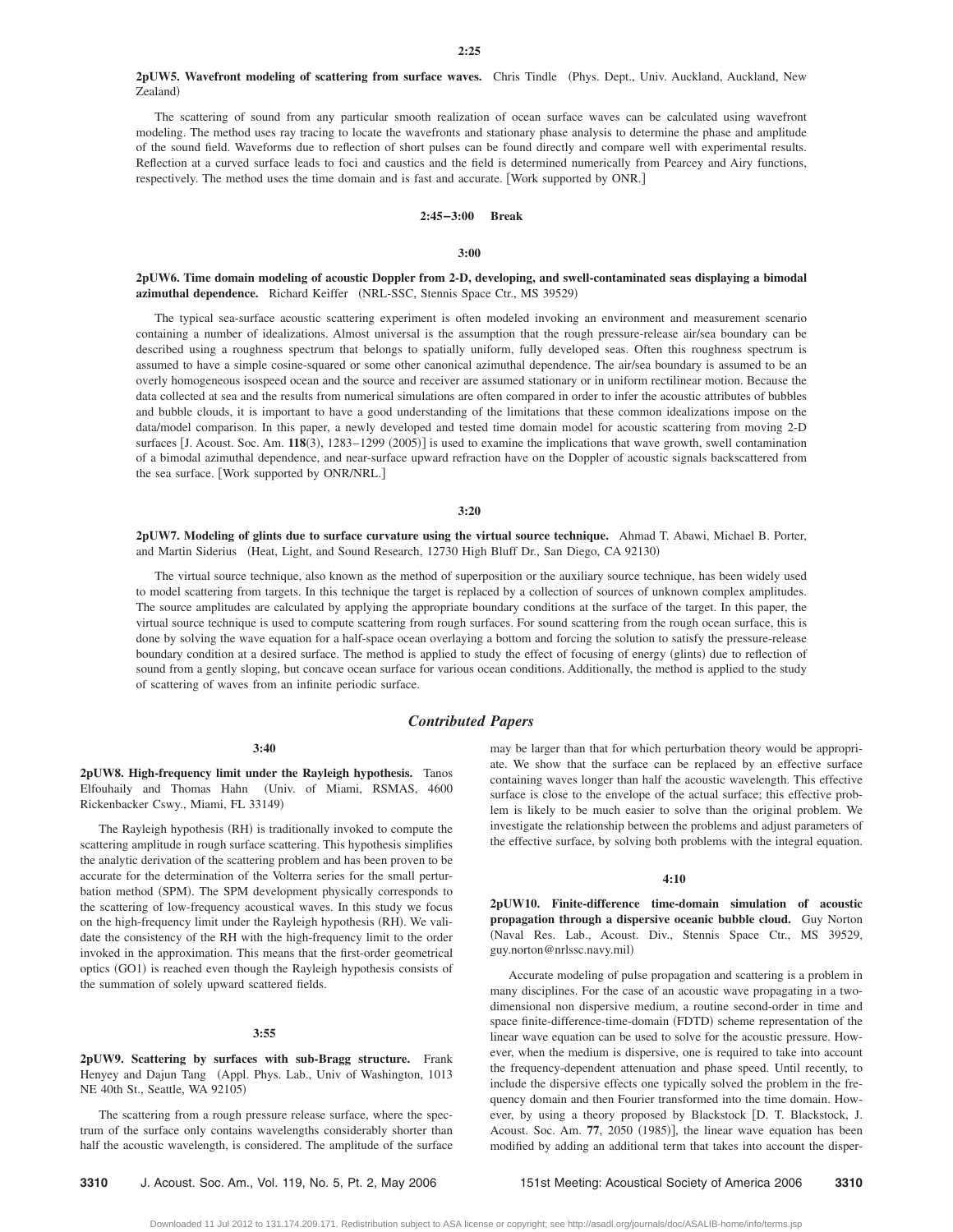sive nature of the medium. In this work a fourth-order (in time and space) 2-D FDTD scheme, which includes attenuation and dispersion via the convolution operator, is used to model backscattering of broadband signals from a dispersive composite subsurface bubble cloud composed of two different plumes underlying a random rough sea surface. Work supported by ONR/NRL.

#### **4:25**

**2pUW11. A time domain approach to sea-surface scattering.** Martin Siderius, Michael B. Porter, and Ahmad T. Abawi (HLS Res. Inc., 12730 High Bluff Dr., Ste. 130, San Diego, CA 92130)

Solutions to scattering problems are often formulated in the frequency domain which, for ocean acoustics, implies the surface is frozen in time. This may be reasonable for short-duration signals but breaks down if the surface changes appreciably over the time of the transmission. Additionally, frequency-do-main solutions are impractical for source-receiver ranges and frequency bands typical for applications such as acoustic communications (e.g., several kilometers, 3-50-kHz band). The time-varying nature of the sea surface adds to the complexity, often leading to a statistical description for the variations in received signals. A purely statistical description likely limits the insight that modeling generally provides. In this presentation we describe a time-domain modeling approach to the sea-surface scattering problem. The Helmholtz integral equation is used with the Kirchhoff approximation. The Green's functions representing the impulse response from all scattering points on the surface to the receivers are computed in terms of arrival amplitudes and time delays. This timedomain framework allows for including both broadband signals and the time-varying sea surface. The method will be compared with exact solutions for a subset of problems (frozen, rough surfaces) to determine limitations. Further, scattering results will be compared with those using Gaussian beam tracing.

#### **4:40**

**2pUW12. Further work on the relationship between the coherent-to**incoherent ratio (CTIR) and the sea surface wave height for one-way **propagation in a shallow ocean channel.** R. Lee Culver, David L. Bradley (Appl. Res. Lab and Acoust. Grad. Program, The Penn State Univ., P.O. Box 30, State College, PA 16804, rlc5@psu.edu), Philippe Roux (LGIT-Maison des Gosciences, Grenoble cedex 9, France), William A. Kuperman (Univ. of California at San Diego, La Jolla, CA 92093-0238), and Stevenson Mark (NATO Undersea Res. Ctr., La Spezia, Italy)

A 29-element source array and 32-element receiver array have been deployed 8.6 km apart in a 120-m-deep ocean channel. Both arrays spanned most of the water column. Linear frequency-modulated (LFM) pulses 150 ms long and 4 kHz wide centered at 3.5 kHz were transmitted from one source at a time and recorded at all receivers during a several day period. During the recordings, the sound speed profile was approximately iso-velocity and the significant wave height varied from 0.3 to 1.1 m. We average the received signal coherently and incoherently for each source-receiver pair, average over all pairs, and take the coherent-toincoherent ratio (CTIR). Log (CTIR) is found to depend linearly on time after the initial arrival, with slope proportional to the significant wave height. An earlier talk showed that the average reflection coefficient times the number of surface bounces *N* was a good predictor of the slope, but subsequently we find that it alone is not sufficient. Here we report a more complete theory that combines *N*, the average reflection coefficient, and the density of the arrivals. A predictive model for slope versus surface wave height is presented and compared with the measurements. The method can incorporate ray tracing and be extended to non-iso-velocity environments.

# **4:55**

**2pUW13. Detection in a nonstationary waveguide using orthogonal codes to measure the invariants of the time reversal operator.** Franck Philippe, Claire Prada, Dominique Clorennec, Julien De Rosny LOA, ESPCI, 10 rue Vauquelin, 75005 Paris, France), and Mathias Fink (LOA, 75005 Paris, France)

In underwater acoustics, time reversal (TR) techniques using an array of acoustic sources are commonly known for their efficiency in applications such as communication and detection. However, as TR methods assume stationary conditions, they are clearly affected by fluctuations of the medium. Among them, the decomposition of the time reversal operator (DORT method), although highly efficient for separating the echo from two close targets through a complex medium, suffers from the long acquisition time required. Indeed the whole interelement responses are needed meaning that *N* signals are acquired for an *N*-transducer array. The measurement is then at least *N* times longer than travel time. To reduce the acquisition time, orthogonal codes can be used Folgot *et al.*, J. Acoust. Soc. Am. 117, 3757-3765 (2005)]. These codes are tested in a laboratory detection experiment: a small-scale model of a shallow-water wave guide in which we add artificial surface waves of different frequencies and different amplitudes. The perturbations induced by the surface waves on the invariant of the time reversal operator are analyzed. Different methods which greatly reduce the acquisition time like Kasami and AIRS codes are compared.